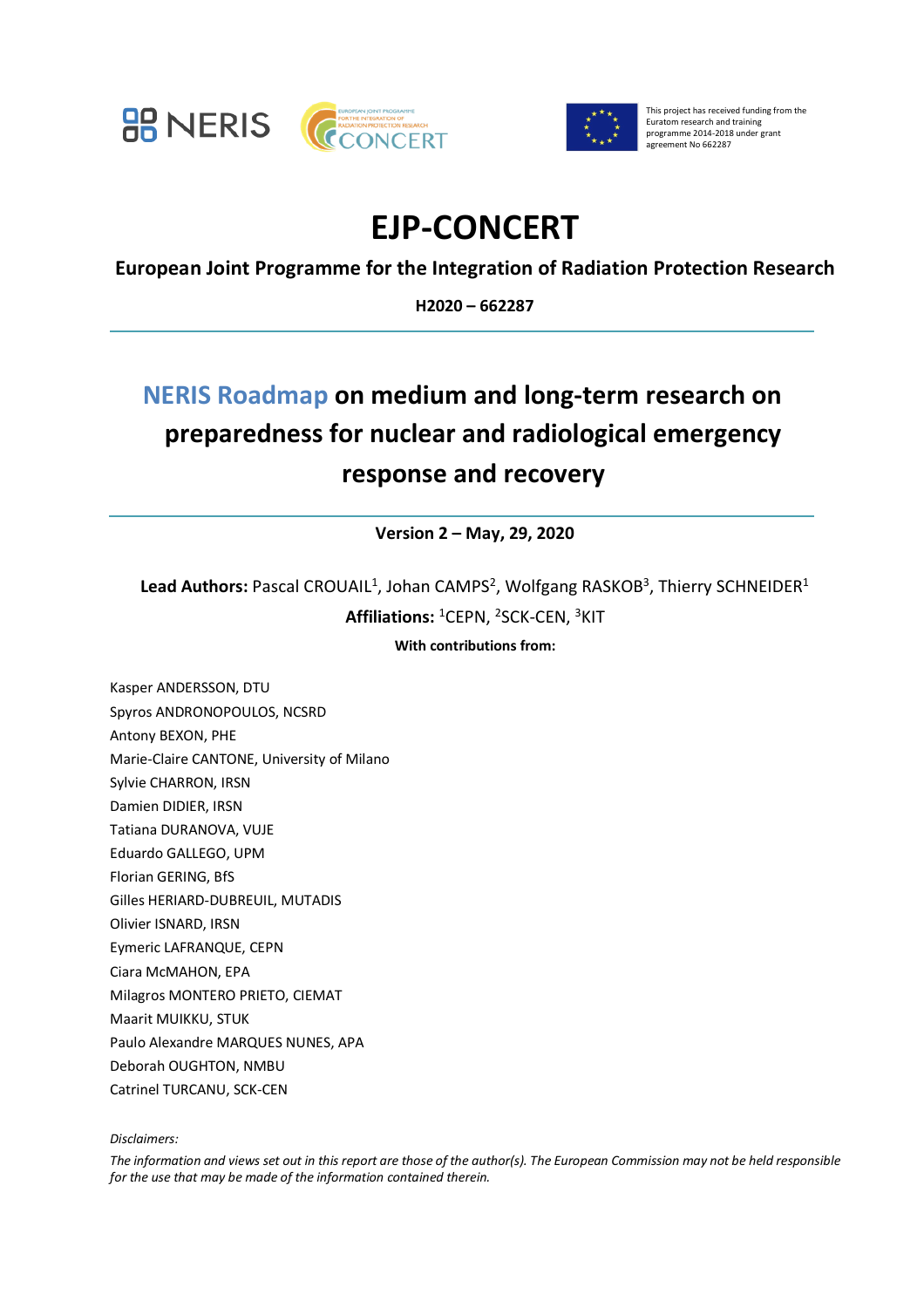**BB** NERIS ROADMAP 1/79

**Medium and Long-Term Research on**

**Preparedness for Nuclear and Radiological Emergency Response and Recovery**

**BB** NERIS The European Platform on Preparedness for Nuclear and Radiological Emergency Response and Recovery, Fontenay-aux-Roses, France, **29 May 2020**.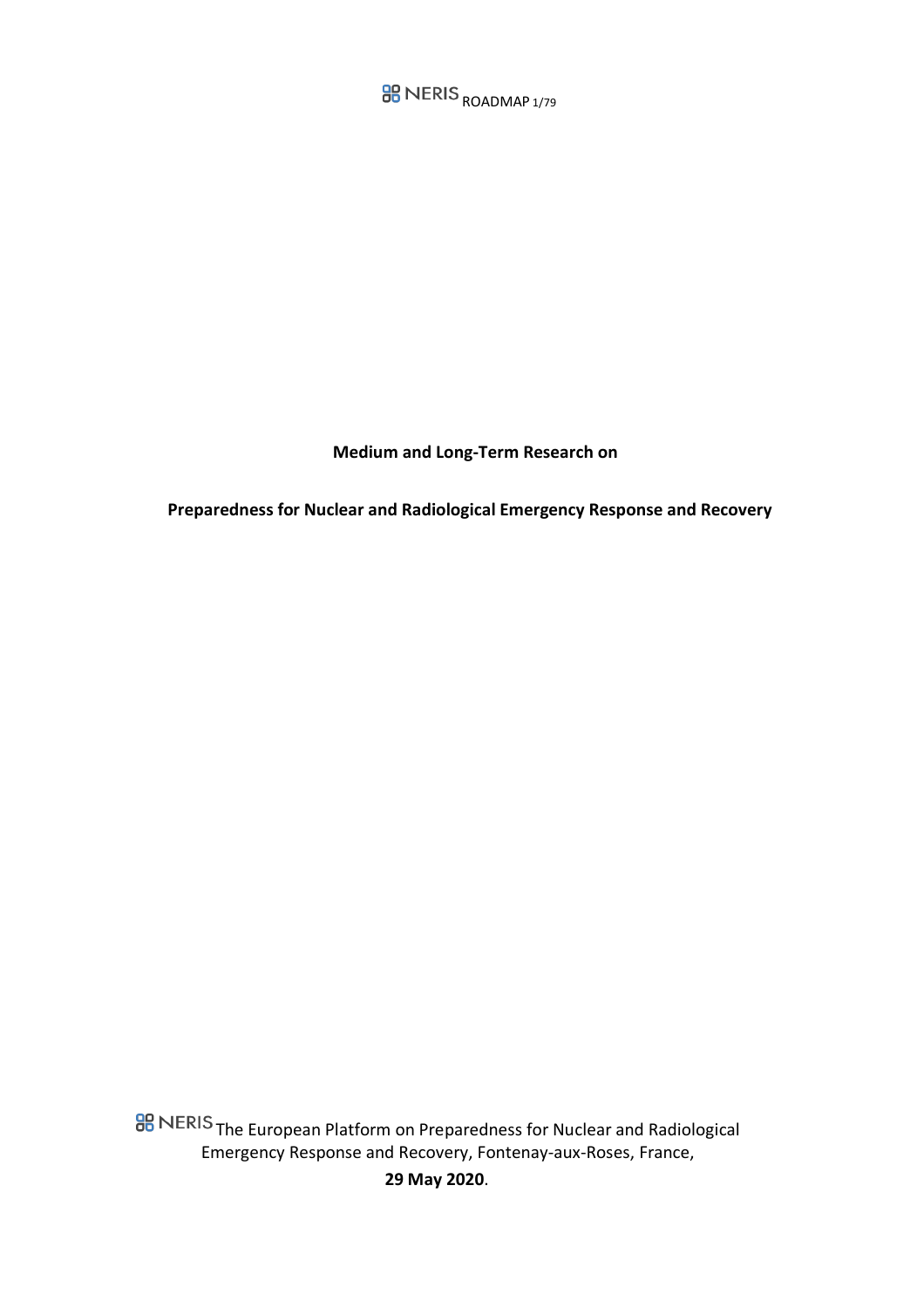# **BB** NERIS <sub>ROADMAP 2/79</sub>

#### **TABLE OF CONTENTS**

| Foreword                                                                                                                          | 4  |
|-----------------------------------------------------------------------------------------------------------------------------------|----|
| <b>Challenge Area 1</b> Challenges in radiological impact assessment during all phases of nuclear and                             |    |
| radiological events                                                                                                               | 8  |
| Key topic 1: Improved Modelling                                                                                                   | 10 |
| KT1a - Atmospheric transport and dispersion modelling (ATM/ADM)                                                                   | 13 |
| KT1b - Hydrological modelling                                                                                                     | 14 |
| KT1c - Terrestrial modelling                                                                                                      | 15 |
| KT1d - Dose modelling                                                                                                             | 16 |
| Key topic 2: Improved Monitoring                                                                                                  | 17 |
| KT2a - Monitoring techniques and strategies                                                                                       | 19 |
| KT2b - Data collection and sharing                                                                                                | 20 |
| KT2c - Optimisation                                                                                                               | 21 |
| Key topic 3: Data assimilation - Data science - Artificial Intelligence                                                           | 22 |
| KT3a - Improved source term estimation                                                                                            | 24 |
| KT3b - Improved impact assessments                                                                                                | 25 |
| KT3c - Big Data, Data fusion, Artificial Intelligence                                                                             | 26 |
| Challenge Area 2 Challenges in countermeasures and countermeasure strategies in emergency and                                     |    |
| recovery, decision support and disaster informatics                                                                               | 27 |
| Key topic 4: Countermeasures and Countermeasure strategies                                                                        | 29 |
| KT4a - Countermeasures and countermeasure strategies                                                                              | 32 |
| KT4b - Implementation of countermeasures, lifting of countermeasures, transition from emergency<br>to existing exposure situation | 33 |
| Key topic 5: Formal decision support                                                                                              | 34 |
| KT5a - Decision-making methods and tools                                                                                          | 36 |
| KT5b - Decisions under high uncertainty                                                                                           | 37 |
| Key topic 6: Disaster informatics                                                                                                 | 38 |
| KT6a - Analytical platform                                                                                                        | 40 |
| KT6b - Knowledge databases                                                                                                        | 41 |
| KT6c - New generation Decision Support Systems (DSS)                                                                              | 42 |
| KT6d - Virtual and augmented reality                                                                                              | 43 |
| Challenge Area 3 Challenges in setting-up a trans-disciplinary and inclusive framework for                                        |    |
| preparedness for emergency response and recovery                                                                                  | 44 |
| Key topic 7: Emergency response and recovery framework                                                                            | 48 |
| KT7a - Implementation of BSS including reference levels and relation with operational radiological<br>criteria                    | 51 |
| KT7b - Governance of preparedness                                                                                                 | 52 |
| KT7c - Long-term management                                                                                                       | 53 |
| KT7d - Contaminated goods                                                                                                         | 53 |
| KT7e - Integration in all-hazards approach                                                                                        | 54 |
| KT7f - Exercises and drills                                                                                                       | 54 |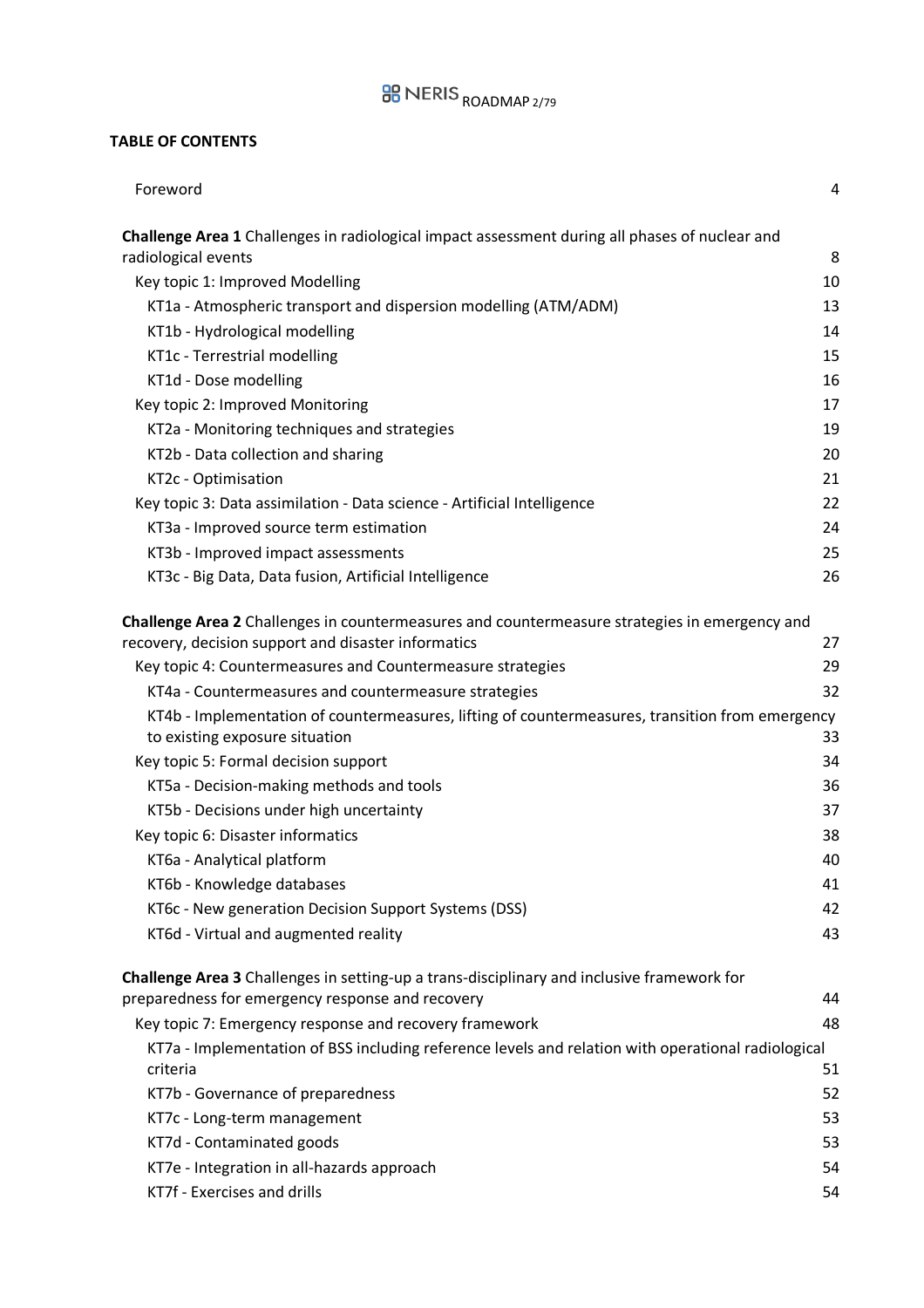## **BB** NERIS ROADMAP 3/79

| Key topic 8: Stakeholder engagement, involvement of the public & communication (presentation of |    |
|-------------------------------------------------------------------------------------------------|----|
| and addressing uncertainties)                                                                   | 55 |
| KT8a - Stakeholder engagement processes including the public                                    | 57 |
| KT8b - Communication                                                                            | 58 |
| KT8c - Citizen science                                                                          | 59 |
| Key topic 9: Integrated emergency management - non-radiological aspects                         | 60 |
| KT9a - Health surveillance                                                                      | 63 |
| KT9b - Ethical aspects                                                                          | 63 |
| KT9c - Socio economic aspects                                                                   | 64 |
| KT9d - Integrated surveillance and monitoring                                                   | 65 |
| KT9e - Accident waste management                                                                | 66 |
| KT9f - Radiological protection culture                                                          | 67 |

**ANNEX:** Adequacy of the NERIS roadmap and research challenges with the game changers of the MELODI - ALLIANCE - NERIS - EURADOS - EURAMED - SHARE Joint Roadmap for radiation protection research, and with CONCERT projects' (CONFIDENCE, TERRITORIES, ENGAGE, SHAMISEN, SHAMISEN-SINGS) recommendations 68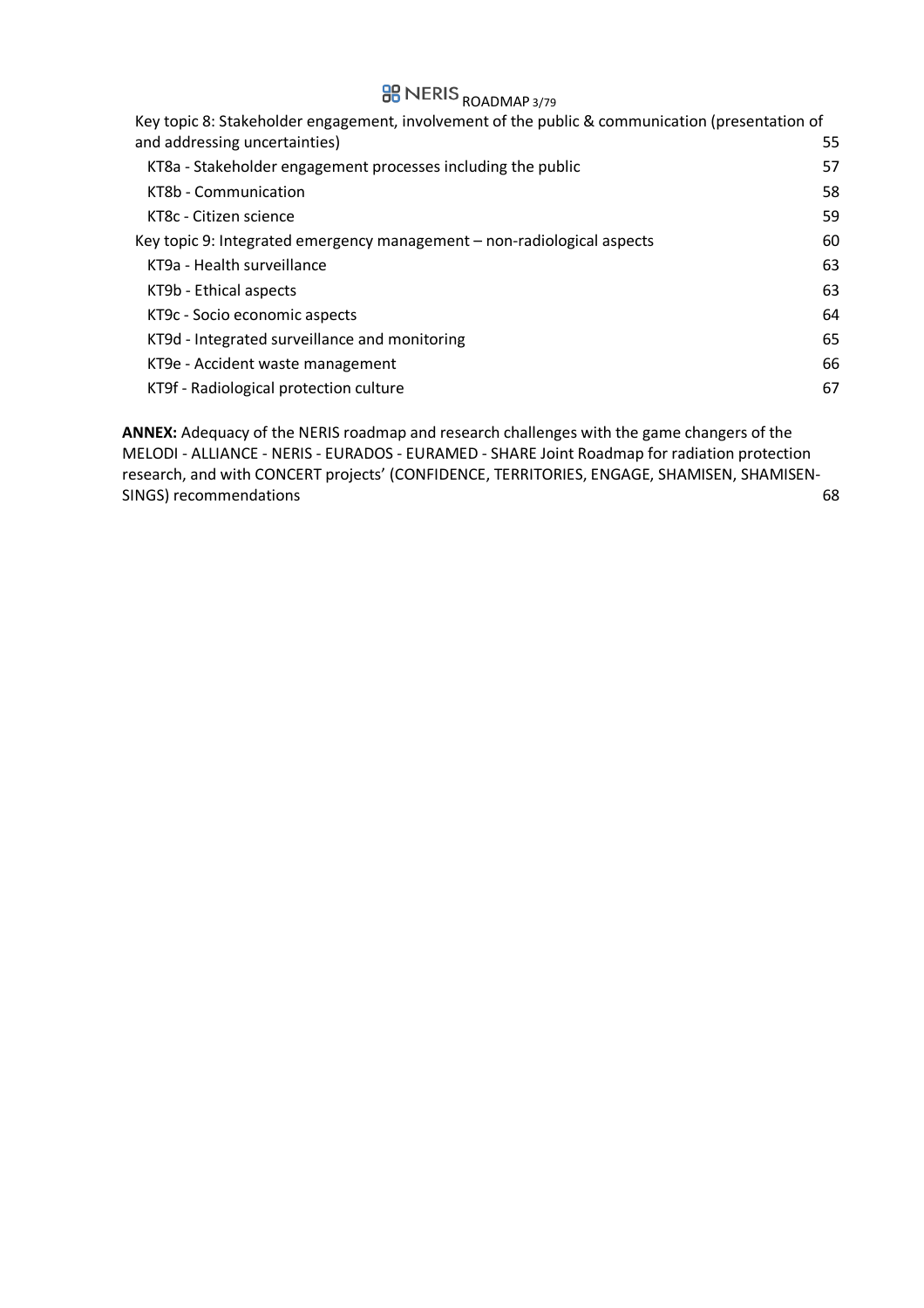## **ROADMAP 4/79**

#### **Foreword**

**The NERIS Platform** (The European Platform on Preparedness for Nuclear and Radiological Emergency Response and Recovery) was established in June 2010 in Helsinki. The vision of the Platform was published in 2011 (http://www.eu-neris.net/). The Platform was established to be a forum where joint European arrangements for nuclear and radiological emergencies can be developed and improved in the future. The Platform addresses all notable trends, arrangements and capabilities in the area of response to and recovery from nuclear and radiological emergencies.

Since August 2012, the NERIS Platform has been registered as a legal association under the French Law of the 1st of July 1901. Today, the NERIS association comprises 67 organisations, with 28 supporting organisations and is driven by a management board of 10 organisations. The participating organisations represent stakeholders with a wide range of backgrounds, e.g. authorities, emergency centres, research organisations and the academic community.

The main objectives of the NERIS Platform are to improve the effectiveness of current European, national and local approaches for preparedness concerning nuclear or radiological emergency response and recovery, promote more coherent approaches in Europe through the establishment of networking activities, maintain and improve know-how and technical expertise among all interested stakeholders in Europe by developing a supranational training programme, and to identify needs for further research and development and address new and emerging challenges.

The Platform intends to enhance confidence in the solutions, reduce overlapping work, produce savings in total costs of research and implementation, and make better use of existing competences and research infrastructures in Europe.

Following the publication of the updated NERIS SRA in November 2019, the process of updating the NERIS long-term roadmap was initiated in parallel to the preparation of the Joint Roadmap on Radiation Protection Research established in 2020 within H2020 CONCERT EJP. While the Joint Roadmap intend to define priority areas and strategic objectives and a vision for mutual cooperation for a European radiation protection research programme to 2030 and beyond, the NERIS Roadmap aims at emphasizing long-term objectives for developing research addressing the key challenges to improve preparedness for nuclear and radiological emergency response and recovery in Europe and to contribute to the international development in this field.

The present Roadmap is an update of the first NERIS Roadmap established in November 2017. A series of exchanges was organised after the European Radiation Protection Week meeting held in October 2019 in Stockholm. Initially, the process envisaged for updating the NERIS Roadmap included the organisation of an open meeting prior to the NERIS workshop to be held in Barcelona at the end of May 2020. Due to COVID-19 crisis, the NERIS management board decided to organise a series of video-conference meetings between mid-March and end of May 2020 and to establish 3 working groups, involving mainly members of the NERIS management board and R&D committee, to address each of the challenge areas defined in the NERIS SRA. Following the consultation of the NERIS community, the updated NERIS roadmap has been published on May 29, 2020.

The experience gained during the last decades, largely based on the lessons from the Chernobyl and Fukushima accidents, points out the complexity of the management of nuclear or radiological emergency response and recovery. To address this complex situation, the experience shows that it requires among others to: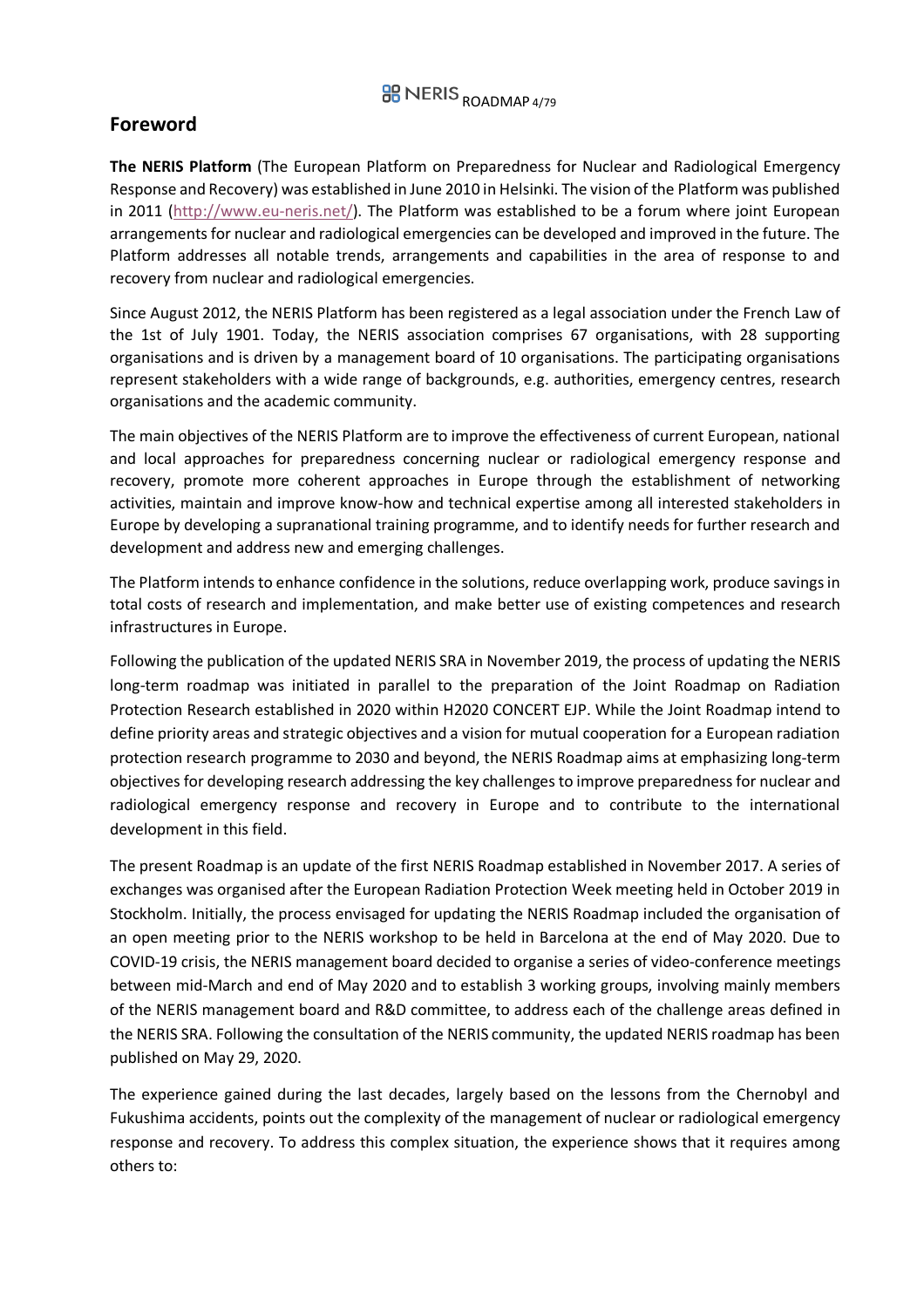## **BB** NERIS ROADMAP 5/79

- Establish a robust, transparent and inclusive decision making-process addressing the different phases of the accident from early response to the long-term phase;
- Assess the consequences of the accident and the efficiency of the protective actions, relying on good science, advanced monitoring tools and framework and powerful and adequate assessment and simulation models;
- Elaborate strategies to protect the people and the environment;
- Challenge the protective strategies based on the evaluation provided by advanced decisionsupport systems;
- Adopt good ethical values;
- Address properly economic, societal and environmental challenges and set up an adequate health surveillance.

For this purpose, developing preparedness for managing the different phases of an accident is crucial and a large number of national organisations in Europe as well as international organisations have developed dedicated programmes to improve preparedness.

An integral part of the mission of NERIS is to identify gaps and needs for further research and development and addressing new and emerging challenges in the field of preparedness for nuclear or radiological emergency response and recovery. The NERIS Strategic Research Agenda identifies three main challenges:

#### 1. Challenges in radiological impact assessment during all phases of nuclear and radiological events

Within this area all research challenges are aimed to improve the radiological impact assessment in all phases of a nuclear or radiological event. It includes improvements in modelling, monitoring and the combination of both (data assimilation for e.g. source term estimation) for human dose and environmental impact assessment. This includes research related to impact assessments for planning, real-time impact assessments during the response phase, dose reconstruction in a later phase, uncertainty quantification of the impact assessment and visualization.

2. Challenges in countermeasures and countermeasure strategies in emergency & recovery, decision support & disaster informatics

This research area covers all challenges related to decisions on and implementation of protective actions during an emergency, including justification and optimization. It comprises: countermeasures and countermeasure strategies including lifting of countermeasures and transition from emergency to existing exposure situation; formal decision support, including multi criteria analysis and disaster informatics; the study of the use of information technology in the preparation, mitigation, response and recovery phase of a nuclear or radiological disaster.

3. Challenges in setting-up a trans-disciplinary and inclusive framework for preparedness for emergency response and recovery

The third research area focuses on the overall emergency response and recovery framework, including reference levels, stakeholder engagement, the involvement of the public, communication research and non-radiological perspectives such as health, ethical and societal aspects. This area also integrates multidisciplinary research to cope with incomplete information, typical for of emergency situations, and improved decision making under high uncertainty.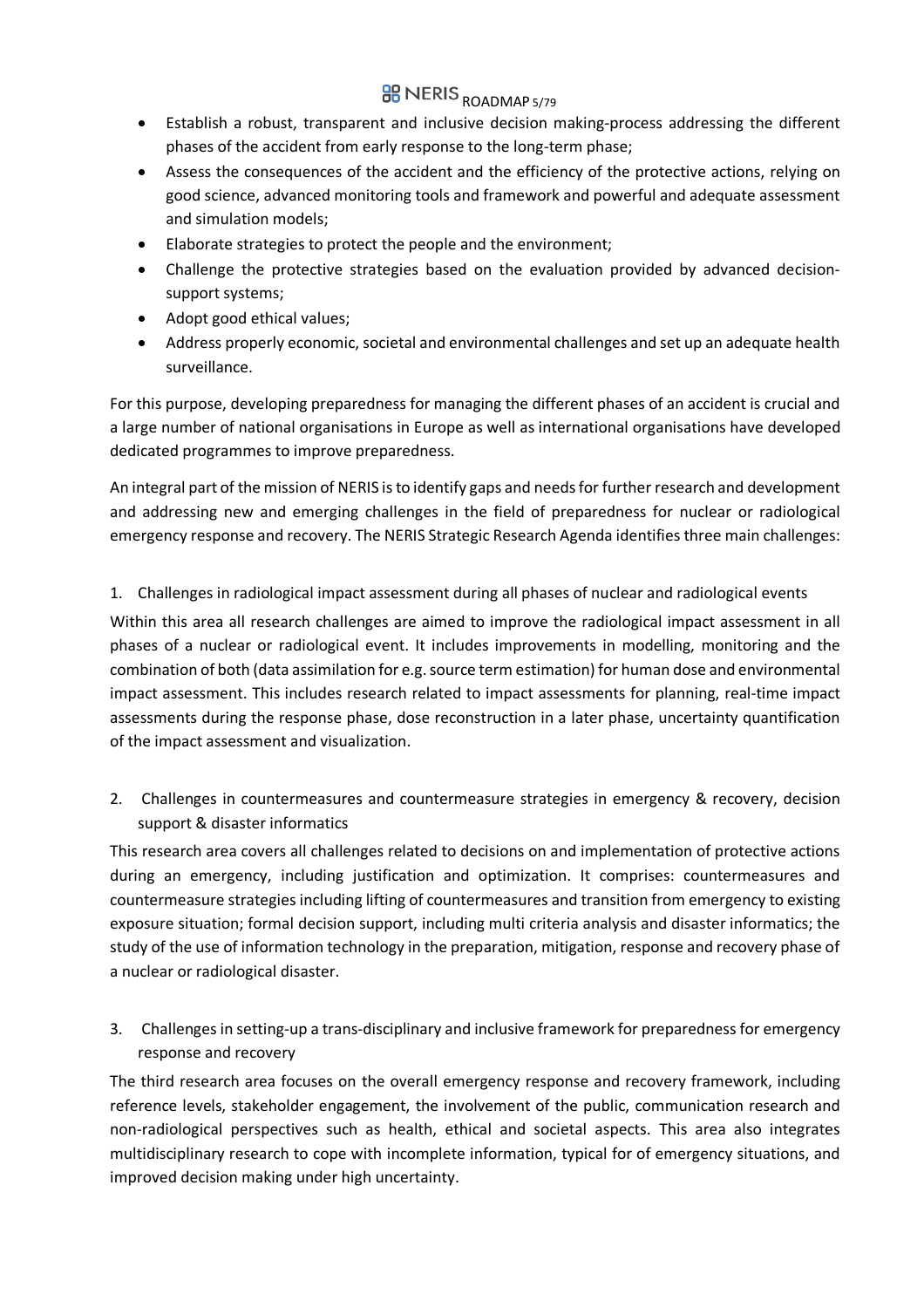## **BB** NERIS ROADMAP 6/79

To face effectively future challenges and make efficient use of resources (at both national and European levels), a common and shared vision for European radiation protection research has been developed within the European Joint Programme CONCERT in cooperation with the research platforms (MELODI, EURADOS, EURAMED, ALLIANCE, SHARE and NERIS). This vision, published as the Joint Roadmap, defines priority areas and strategic objectives for mutual cooperation and provides a vision and role for a European radiation protection research programme to 2030 and beyond. The Joint Roadmap presents 'game changers', defined as research issues that, when successfully resolved, have the potential to impact substantially and strengthen the system and/or practice of radiation protection for man and/or the environment through 1) significantly improving the evidence base, 2) developing principles and recommendations, 3) developing standards based on the recommendations and 4) improving practice. In total, 20 game changers have been identified covering the different challenges of radiation protection.

With regard to the challenge aiming at optimising emergency and recovery preparedness and response, two main gain changers have been identified addressing the evolution of the scientific, technological and societal contexts:

- Change of radiological impact assessments, decision support and response and recovery strategy by Artificial Intelligence and big data;
- Further development of risk assessment and risk management approaches and technological capabilities to cope with novel threats and accident scenarios arising from new and future nuclear and radiological technologies

Other challenges developed in the Joint Roadmap will also contribute to the implementation and the development of the challenges identified by NERIS. Among them, it is worth to mention the scientific development in different areas:

- Radioecology: Better understand radiation-related effects on non-human biota and ecosystems and to further develop an integrated approach to environmental exposure and risk assessment from ionizing radiation;
- Low dose: Integrate epidemiological estimates of cancer risk with a more complete understanding of radiological disease pathogenesis to improve cancer risk assessment and define the risks of noncancer diseases at low and intermediate dose levels (100 - 500 mGy and below);
- Dosimetry: Improve the understanding of spatial correlations of radiation interaction events by improved measurement and simulation techniques;
- Social Science and Humanities: Better alignment of research and practice in RP with the values, needs and expectation of society.

The NERIS Roadmap, presented in this report, relies on the three challenges adopted in the NERIS SRA and addresses a number of the game changers identified in the Joint Roadmap (see Annex). These three challenges are detailed in 9 "Key Topics" (KT) and 33 sub-topics. All of them have been defined and broken down into needs (or challenges) for research at different time horizons over the next two decades or so. Three different timescales which may last from 3 to 8 years, have been considered, mainly based on:

- Phase 1: research based on former EU projects' recommendations;
- Phase 2: research in the framework of future European Framework programmes;
- Phase 3: combination of research programmes and operational needs.

For the better structure of research, a "Vision" has also been defined for each subtopic that can be seen as NERIS goal for that research area. In this respect, it needs to be kept in mind that these research areas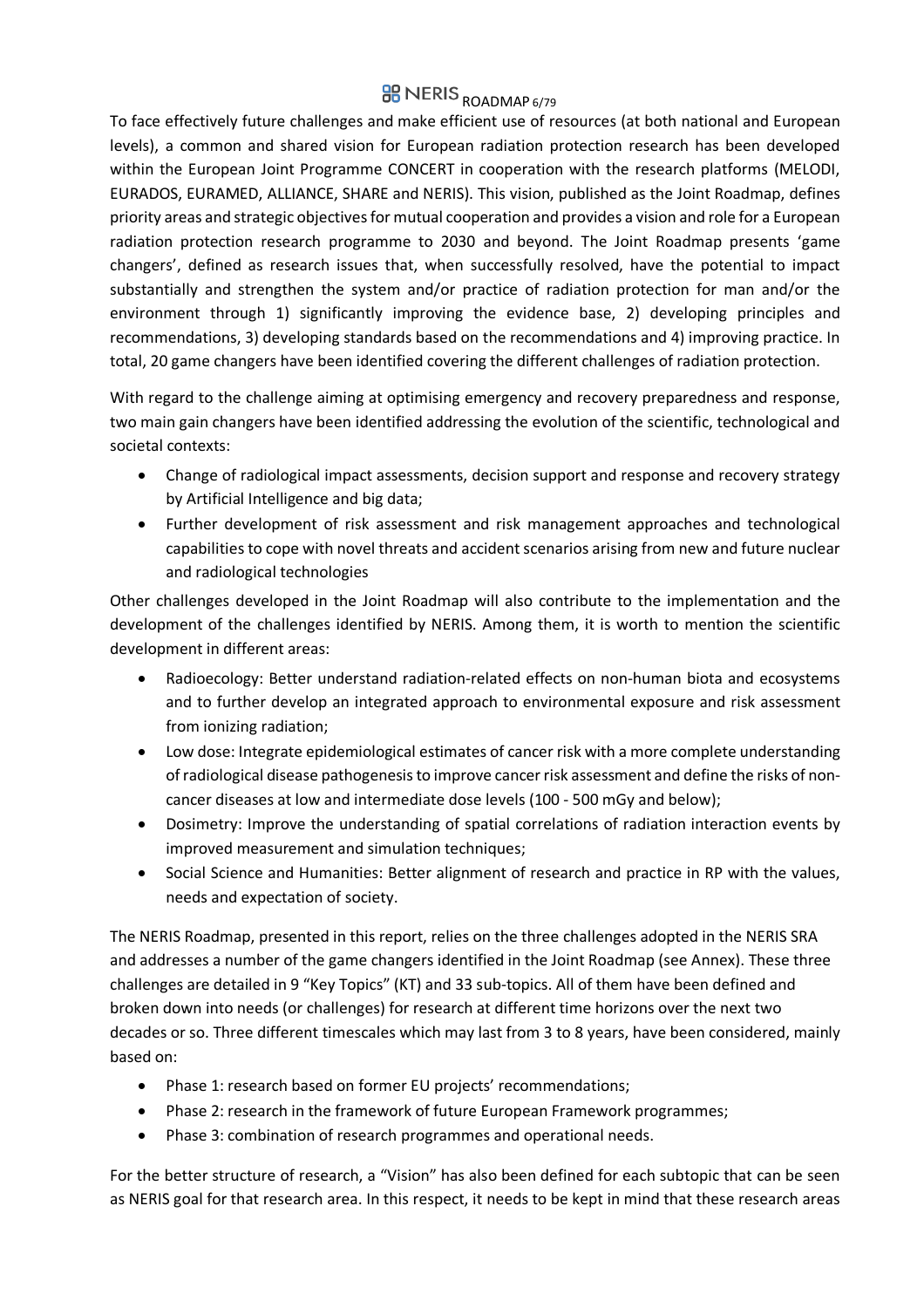### **88 NERIS ROADMAP 7/79**

have to be considered in their globality and not exclusively one from the other. A meaningful, robust, efficient and coherent research programme to improve preparedness for emergency response and recovery from nuclear or radiological accident has to be developed combining research programme addressing the different issues together as well as integrating adequate education and training activities. It is worth to mention that these developments need to take advantages of the evolution of the scientific knowledge in radiation protection (i.e. low dose effects, medical issues, radioecology, dosimetry, social sciences and humanities in RP), and to draw the lessons from past experience the management of the consequences of nuclear or radiological accidents as well as from preparedness programmes in different countries. Besides developing good sciences to address these research challenges and taking into account the game changers as presented in the Joint Roadmap, the NERIS roadmap emphasizes the importance of setting up a multi-disciplinary and multi-stakeholder approach for improving preparedness.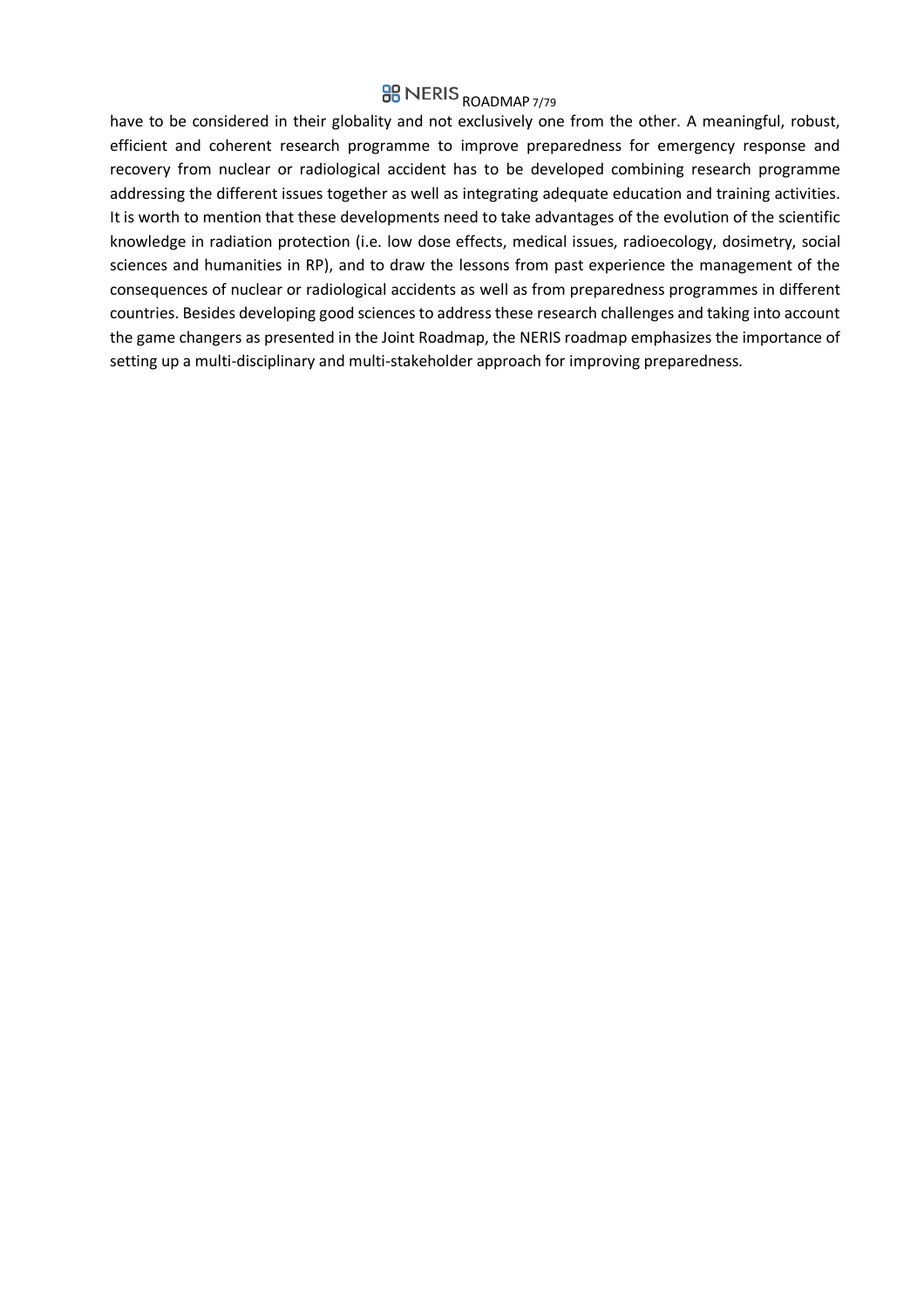### **Challenge Area 1**

### **Challenges in radiological impact assessment during all phases of nuclear and radiological events**

#### **Key topic 1: Improved Modelling**

- a. Atmospheric transport and dispersion modelling (ATM/ADM)
- b. Hydrological modelling
- c. Terrestrial modelling
- d. Dose modelling

#### **Key topic 2: Improved Monitoring**

- a. Monitoring techniques and strategies
- b. Data collection and sharing
- c. Optimisation

#### **Key topic 3: Data assimilation - Data science - Artificial Intelligence**

- a. Improved source term estimation
- b. Improved impact assessment
- c. Big Data, Data fusion, Artificial Intelligence

| <b>Challenges and achievement in</b>                        | <b>Vision</b>                                                                                                                                                                                                                                                                                                                                                            |
|-------------------------------------------------------------|--------------------------------------------------------------------------------------------------------------------------------------------------------------------------------------------------------------------------------------------------------------------------------------------------------------------------------------------------------------------------|
|                                                             | Radiological impact assessment during all phases of nuclear and radiological events                                                                                                                                                                                                                                                                                      |
|                                                             | <b>Key topic 1: Improved Modelling</b>                                                                                                                                                                                                                                                                                                                                   |
| Atmospheric transport and dispersion<br>modelling (ATM/ADM) | A tested and validated ATM/ADM modelling suite,<br>suitable for operational use, applicable in all<br>environments (urban, confined spaces, agricultural,<br>forests, mountainous areas, etc.) in all spatial and<br>temporal scales, including computation of<br>uncertainties of various origins and inverse source-<br>term estimation (in connection to Key Topic 3) |
| Hydrological modelling                                      | A hydrological model suite that is applicable to inland<br>and coastal areas in Europe and world-wide, to assess<br>contamination due to atmospheric deposition and<br>direct liquid release, including watershed runoff and<br>improved food chain models (in close collaboration<br>with ALLIANCE)                                                                     |
| <b>Terrestrial modelling</b>                                | A suite of radio-ecological models that is fit for purpose<br>in emergency management at all levels including<br>inhabited areas and food chain contamination (in<br>collaboration with ALLIANCE)                                                                                                                                                                        |
| Dose modelling                                              | A suite of models for assessing the exposure of the<br>public, of emergency workers and helpers during all<br>phases of the event and based on all available data;<br>including the above transfer modelling capabilities,<br>measurements and dynamic behaviour of the<br>exposed population                                                                            |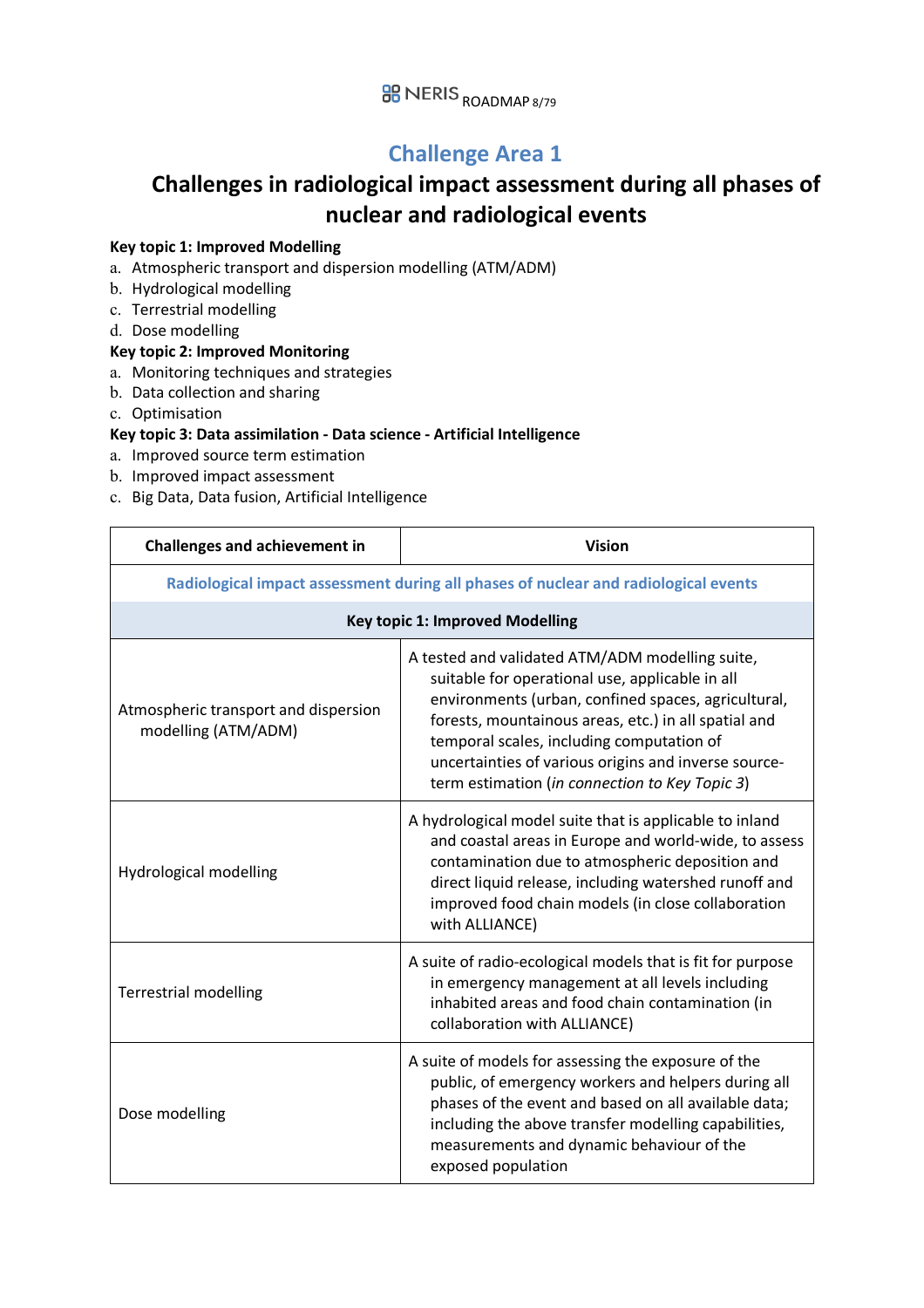# **BB** NERIS <sub>ROADMAP 9/79</sub>

| <b>Key topic 2: Improved Monitoring</b>           |                                                                                                                                                                                                                                                                                                                                            |  |  |  |
|---------------------------------------------------|--------------------------------------------------------------------------------------------------------------------------------------------------------------------------------------------------------------------------------------------------------------------------------------------------------------------------------------------|--|--|--|
| Monitoring techniques and strategies              | New devices, techniques and guidelines for monitoring in<br>Europe and world-wide being harmonised for cross-<br>border application and monitoring information<br>supplied by professionals, NGOs and lay people.<br>Harmonised monitoring strategies for Europe for all<br>phases and for all types of radiological and nuclear<br>events |  |  |  |
| Data collection & sharing                         | Comprehensive data base of radiological data for model<br>validation and open for wider use                                                                                                                                                                                                                                                |  |  |  |
| Optimisation                                      | Optimise the measurement strategy combining monitors<br>and modelling capabilities                                                                                                                                                                                                                                                         |  |  |  |
|                                                   | Key topic 3: Data assimilation - Data science - Artificial Intelligence                                                                                                                                                                                                                                                                    |  |  |  |
| Improved source-term estimation                   | Validated operational computation capabilities to<br>estimate unknown locations of radionuclides<br>emissions and source terms with use of ATM/ADM as<br>defined in Key Topic 1 and advanced measurement-<br>data assimilation                                                                                                             |  |  |  |
| Improved impact assessment                        | Improved capabilities to assess the radiological situation<br>in all phases of an accident or incident (e.g. medical<br>follow-up or other long-term actions)                                                                                                                                                                              |  |  |  |
| Big Data, Data fusion, Artificial<br>Intelligence | Advanced tools for improved decision-making exploiting<br>Big Data and Artificial Intelligence technologies within<br>Decision Support Systems (in connection to Challenge<br>Area 2)                                                                                                                                                      |  |  |  |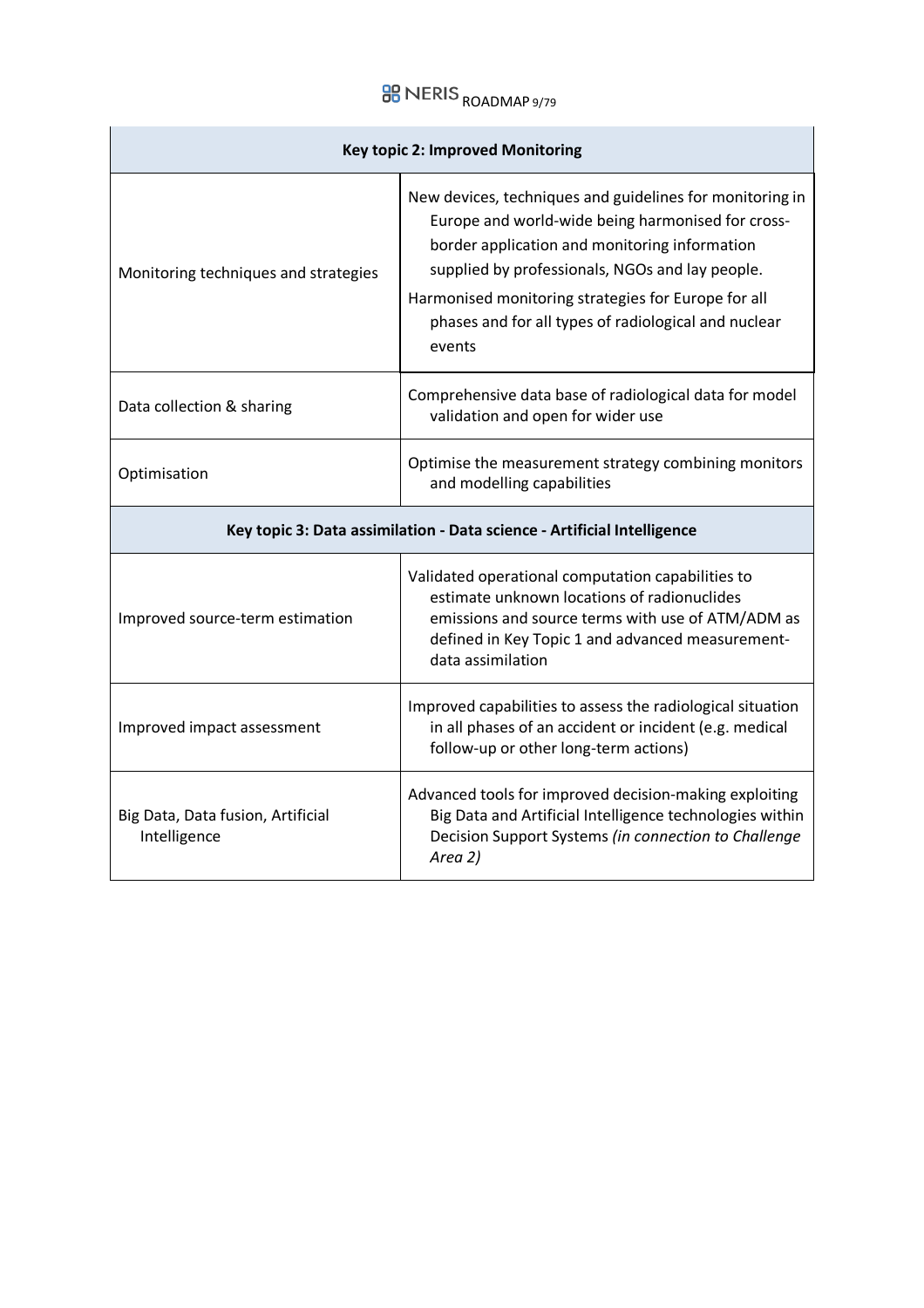| <b>Challenges and</b><br>achievement in                                                                                                                                                                                                                                                                                                                                                                                                                                                                               | Phase 1                                                                                                                                                                                                                                                                                                                                                                                                                                                                                                                                                                                                                                                                                                                                                                                                                                                                                                                                                                                                                                                                                                                                                                                                        | Phase 2                                                                                                                                                                                                                                                                                                                                                                                                                                                                                                                                                                                                                                                                                                                                                                                                                                                                                                                                                                        | Phase 3                                                                                                                                                                                                                                                                                                                                                                                                                                                     |  |
|-----------------------------------------------------------------------------------------------------------------------------------------------------------------------------------------------------------------------------------------------------------------------------------------------------------------------------------------------------------------------------------------------------------------------------------------------------------------------------------------------------------------------|----------------------------------------------------------------------------------------------------------------------------------------------------------------------------------------------------------------------------------------------------------------------------------------------------------------------------------------------------------------------------------------------------------------------------------------------------------------------------------------------------------------------------------------------------------------------------------------------------------------------------------------------------------------------------------------------------------------------------------------------------------------------------------------------------------------------------------------------------------------------------------------------------------------------------------------------------------------------------------------------------------------------------------------------------------------------------------------------------------------------------------------------------------------------------------------------------------------|--------------------------------------------------------------------------------------------------------------------------------------------------------------------------------------------------------------------------------------------------------------------------------------------------------------------------------------------------------------------------------------------------------------------------------------------------------------------------------------------------------------------------------------------------------------------------------------------------------------------------------------------------------------------------------------------------------------------------------------------------------------------------------------------------------------------------------------------------------------------------------------------------------------------------------------------------------------------------------|-------------------------------------------------------------------------------------------------------------------------------------------------------------------------------------------------------------------------------------------------------------------------------------------------------------------------------------------------------------------------------------------------------------------------------------------------------------|--|
| 1a. Atmospheric<br>transport and<br>dispersion<br>modelling<br><b>ATM/ADM</b><br><b>VISION: A tested and</b><br>validated<br>ATM/ADM<br>modelling suite,<br>suitable for<br>operational use,<br>applicable in all<br>environments<br>(urban, confined<br>spaces, agricultural,<br>forests,<br>mountainous areas,<br>etc.) in all spatial<br>and temporal<br>scales, including<br>computation of<br>uncertainties of<br>various origins and<br>inverse source-<br>term estimation (in<br>connection to Key<br>Topic 3) | • Research and development<br>on advanced methods and<br>tools (e.g., Computational Fluid<br>Dynamics - CFD - modelling)<br>for simulation of dispersion in<br>complex settings (e.g., urban,<br>industrial sites, complex<br>topography and confined<br>areas) aiming at their<br>operational applicability to<br>nuclear emergency<br>management in comparison to<br>simpler approaches; research<br>on optimisation of input data<br>requirements, numerical<br>schemes, turbulence<br>modelling, spatial and<br>temporal resolution, quality of<br>results, computational<br>efficiency, computational<br>resources, etc.; research on<br>advanced exposure assessment<br>methodologies<br>• Assess existing and develop<br>new methods and tools to<br>address specific phenomena<br>such as low wind speed and<br>very stable atmospheric<br>conditions<br>• Validated and operational<br>approaches to quantify and<br>properly take into account<br>uncertainties of ATM/ADM<br>results in operational response,<br>including application of<br>ensemble approaches,<br>computational time saving,<br>visualization and output<br>products.<br>• Review and refine deposition<br>process and modelling | • Quantification and<br>assessment of ATM/ADM<br>uncertainties from all<br>origins (e.g. source term,<br>meteorology, modelling<br>assumptions) by using<br>measurements, exploiting<br><b>Big Data technologies and</b><br>improved complex<br>mathematical techniques<br>(Bayesian emulators, etc.)<br>• Inclusion of non-<br>conventional emissions<br>(explosions, aerosol<br>sprays, fires, etc.) in<br>ATM/ADM<br>• Research on<br>application of Artificial<br>Intelligence in all topics<br>related to ATM/ADM<br>(e.g., forward and inverse<br>modelling, estimation of<br>uncertainties)<br>• Assess existing and<br>develop new methods<br>and tools to address<br>specific precipitation<br>events (high<br>precipitation, drizzle,<br>snow, hail, fog)<br>• Develop operational<br>models to better take<br>into account radioactive<br>aerosols and gas<br>behaviour in the<br>atmosphere from short to<br>long distance, in<br>particular for iodine<br>species | • Advanced ATM/ADM<br>models (including<br>integrated multi scale -<br>local to regional -<br>models) with<br>uncertainty<br>estimations, combined<br>with advanced<br>methods for inverse<br>source-term estimation<br>modelling (in<br>connection to Key Topic<br>3), employing Big-Data<br>and Artificial<br>Intelligence<br>technologies in<br>operational application<br>• Aerosols/gas<br>behaviour models<br>covering most of<br>radioactive species |  |

### **Key topic 1: Improved Modelling**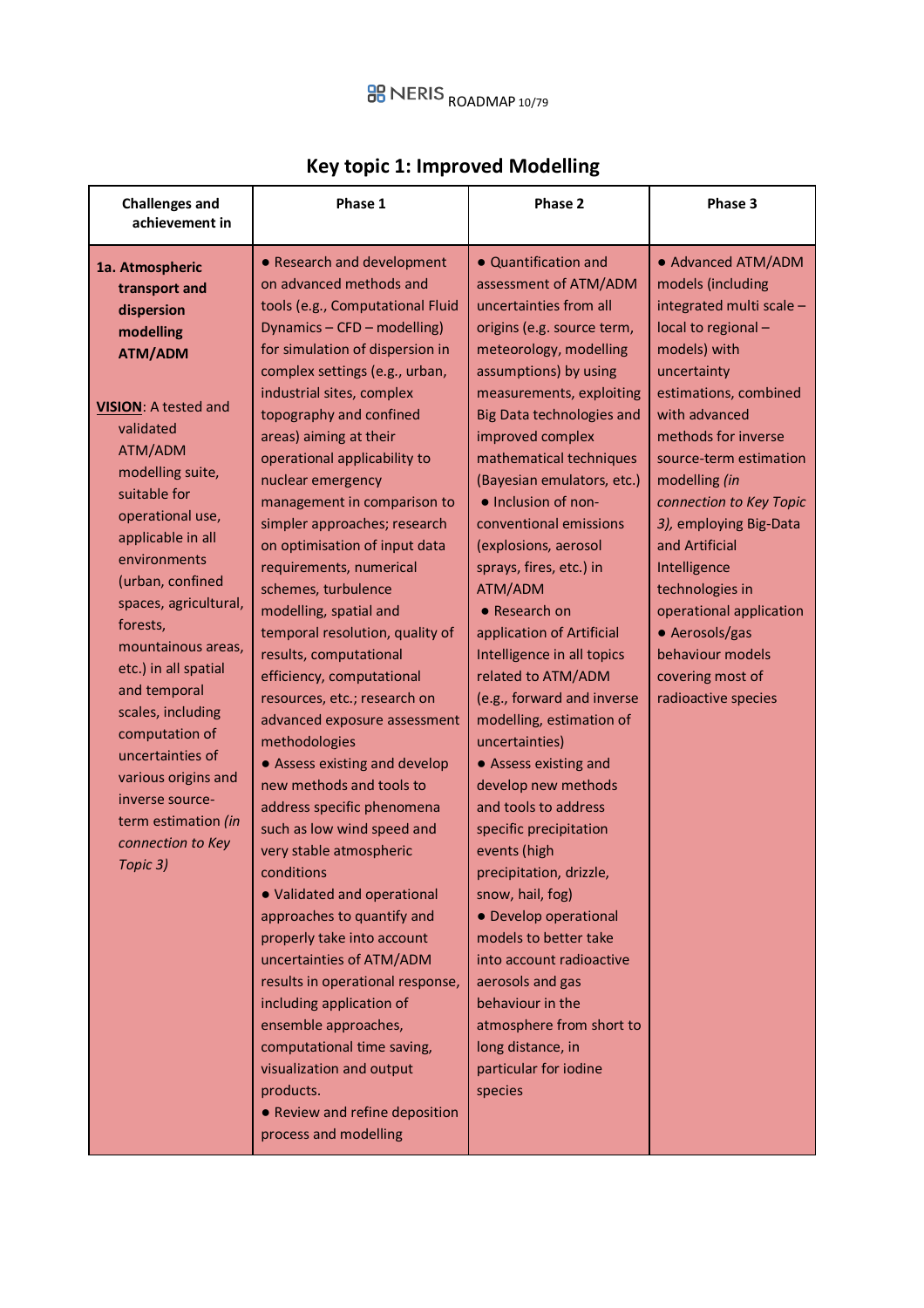# **BB** NERIS <sub>ROADMAP 11/79</sub>

| 1b. Hydrological<br>modelling<br><b>VISION: A hydrological</b><br>model suite that is<br>applicable to inland<br>and coastal areas in<br>Europe and world-<br>wide, to assess<br>contamination due<br>to atmospheric<br>deposition and<br>direct liquid<br>release, including<br>watershed runoff<br>and improved food<br>chain models.<br>In close collaboration<br>with ALLIANCE | • Urban run-off models<br>• Urban water supply models<br>• Urban waste water modelling<br>to estimate the contamination<br>of water from urban<br>decontamination<br>• Improvement of local coastal<br>models (2-D and 3-D) and<br>confined areas such the Baltic<br>sea and the Arabic Gulf<br>• Link to global hydrological<br>models, to feed better local 3-<br>D models<br>• Better approaches for<br>surface runoff<br>• Development of mechanism<br>to adapt hydrological models<br>to local conditions<br>• Improvement in marine food<br>web modelling (link ALLIANCE)                                                                                                                                           | • Subdivision of<br>dispersion and<br>radiological part (as in<br>atmospheric dispersion).<br>Development of<br>uncertainty quantification<br>for hydrological models,<br>similar to approaches<br>used in atmospheric<br>dispersion modelling<br>• Combination of all<br>components of aquatic<br>modelling into one<br>comprehensive modelling<br>suite<br>• Development of test<br>procedures for such a<br>complete model suite to<br>gain experience in the<br>application of the<br>hydrological models in<br>situation assessment | • Compilation of a<br>comprehensive aquatic<br>model suite fit for<br>emergency<br>management and<br>validated with reduced<br>uncertainty<br>• Test the model suite<br>with cases from<br>Chernobyl and<br>Fukushima             |
|------------------------------------------------------------------------------------------------------------------------------------------------------------------------------------------------------------------------------------------------------------------------------------------------------------------------------------------------------------------------------------|---------------------------------------------------------------------------------------------------------------------------------------------------------------------------------------------------------------------------------------------------------------------------------------------------------------------------------------------------------------------------------------------------------------------------------------------------------------------------------------------------------------------------------------------------------------------------------------------------------------------------------------------------------------------------------------------------------------------------|------------------------------------------------------------------------------------------------------------------------------------------------------------------------------------------------------------------------------------------------------------------------------------------------------------------------------------------------------------------------------------------------------------------------------------------------------------------------------------------------------------------------------------------|-----------------------------------------------------------------------------------------------------------------------------------------------------------------------------------------------------------------------------------|
| 1c. Terrestrial<br>modelling<br>VISION: A suite of<br>radio-ecological<br>models that is fit<br>for purpose in<br>emergency<br>management at all<br>levels including<br>inhabited areas and<br>food chain<br>contamination.<br>In close collaboration<br>with ALLIANCE                                                                                                             | · Improved database for radio-<br>ecological models<br>· Identify regional parameters<br>and values characterising the<br>radionuclide behaviour and the<br>transfer soil-to-plant and raw-<br>to-product in poorly studied<br>environments (Mediterranean<br>climate, arctic and sub-arctic,<br>complex systems as agro-<br>pastoral, forestry, etc.) and for<br>areas that might need further<br>consideration due to new<br>reactors (e.g. gloating reactor)<br>• Further develop process-<br>based food chain models based<br>on the results of the<br><b>CONFIDENCE project</b><br>• Consider appropriate<br>uncertainty estimation in the<br>model-propagation of<br>uncertainties in environmental<br>model chains | • Development of a local<br>model for assessing<br>individual farms<br>• Incorporating the<br>behaviour of hot particles<br>in radio ecological models<br>based on the findings<br>from the CONFIDENCE<br>project<br>· Investigate multiple<br>stressors (together with<br><b>ALLIANCE</b> )                                                                                                                                                                                                                                             | • Linking of local and<br>global models for<br>better decision-making<br>· Improved radio-<br>ecological model suite<br>that has to be<br>integrated into a DSS<br>and tested with the<br>countermeasure<br>approaches from Area2 |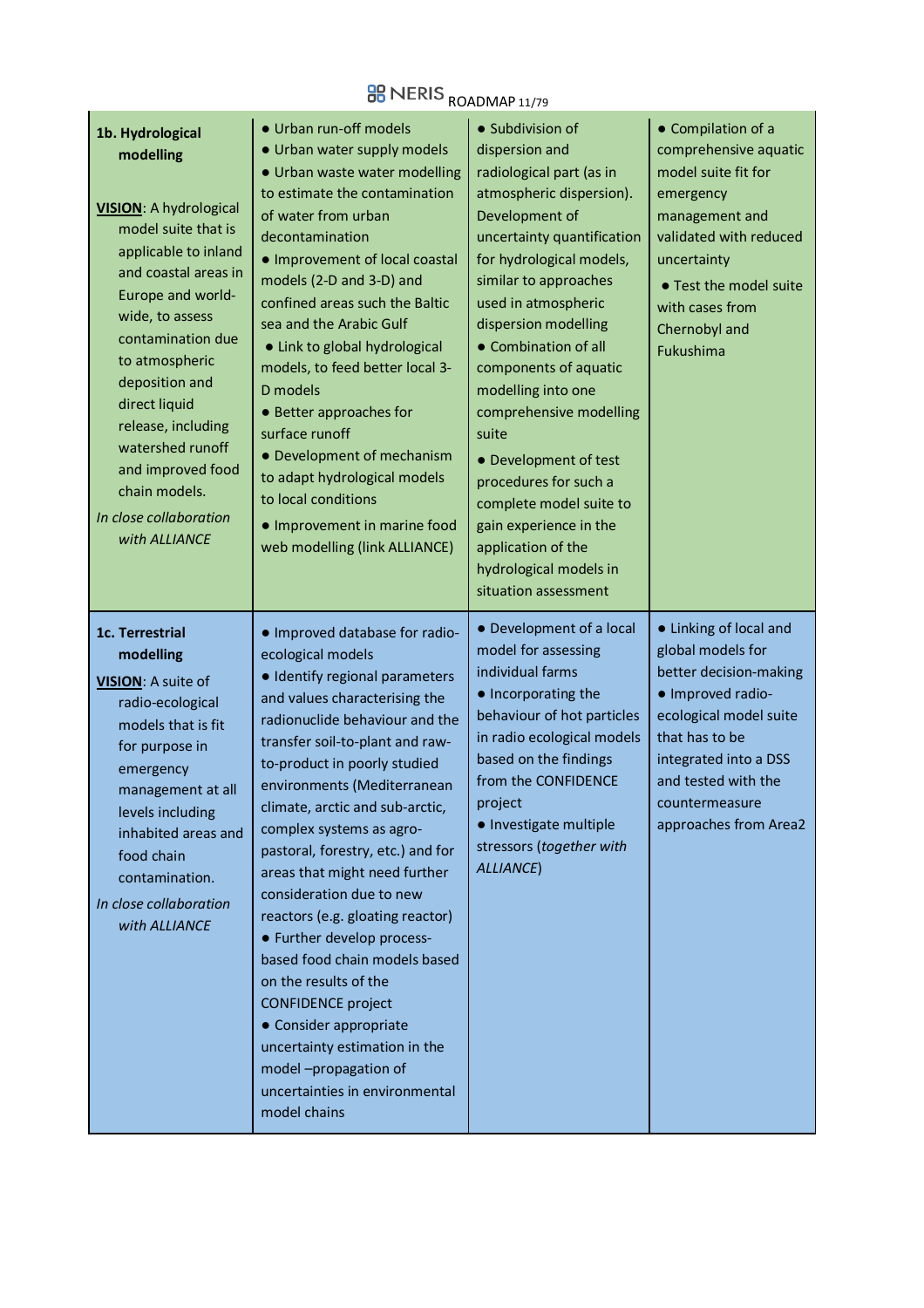# **BB** NERIS <sub>ROADMAP 12/79</sub>

| 1d. Dose modelling<br><b>VISION: A suite of</b><br>models for<br>assessing the<br>exposure of the<br>public, of<br>emergency workers<br>and helpers during<br>all phases of the<br>event and based on<br>all available data;<br>including the above<br>transfers modelling<br>capabilities,<br>measurements and<br>dynamic behaviour<br>of the exposed<br>population.<br>In close collaboration<br>with EURADOS | • Dose assessment (including<br>reconstruction of doses and<br>protective measures<br>effectiveness) based on all<br>available environmental<br>monitoring data<br>· Individual dose assessment<br>considering the real behaviour<br>of the population and the<br>efficacy of protective actions<br>and remedial measures in<br>reducing doses; specific models<br>can be developed for target<br>groups such as first<br>responders/firefighters<br>· Improved assessment of<br>thyroid doses, their<br>uncertainties, in particular<br>among those exposed in utero,<br>when newly born and in<br>infancy, based on an analysis of<br>thyroid measurement data and<br>internal dose reconstruction<br>• Implementation of shielding<br>factors for new house types<br>characteristic of modern urban<br>areas, with new construction<br>materials (e.g. much glass), and<br>material factor dependence | • Dose assessment<br>combining input from<br>environmental<br>monitoring and individual<br>monitoring (e.g. personal<br>dosimeters, thyroid<br>monitoring, whole body<br>counting, bio-dosimetry)<br>• Develop practical<br>guidance to people and<br>populations who want to<br>assess their individual<br>doses, recommending<br>reliable methods and<br>data sources | · 'Highly accurate'<br>individual dose<br>assessment<br>$\bullet$ Research in<br>individual dose<br>modelling combining all<br>information to develop<br>information tool (cf.<br>Challenge Area 2) |
|-----------------------------------------------------------------------------------------------------------------------------------------------------------------------------------------------------------------------------------------------------------------------------------------------------------------------------------------------------------------------------------------------------------------|----------------------------------------------------------------------------------------------------------------------------------------------------------------------------------------------------------------------------------------------------------------------------------------------------------------------------------------------------------------------------------------------------------------------------------------------------------------------------------------------------------------------------------------------------------------------------------------------------------------------------------------------------------------------------------------------------------------------------------------------------------------------------------------------------------------------------------------------------------------------------------------------------------|-------------------------------------------------------------------------------------------------------------------------------------------------------------------------------------------------------------------------------------------------------------------------------------------------------------------------------------------------------------------------|-----------------------------------------------------------------------------------------------------------------------------------------------------------------------------------------------------|
|-----------------------------------------------------------------------------------------------------------------------------------------------------------------------------------------------------------------------------------------------------------------------------------------------------------------------------------------------------------------------------------------------------------------|----------------------------------------------------------------------------------------------------------------------------------------------------------------------------------------------------------------------------------------------------------------------------------------------------------------------------------------------------------------------------------------------------------------------------------------------------------------------------------------------------------------------------------------------------------------------------------------------------------------------------------------------------------------------------------------------------------------------------------------------------------------------------------------------------------------------------------------------------------------------------------------------------------|-------------------------------------------------------------------------------------------------------------------------------------------------------------------------------------------------------------------------------------------------------------------------------------------------------------------------------------------------------------------------|-----------------------------------------------------------------------------------------------------------------------------------------------------------------------------------------------------|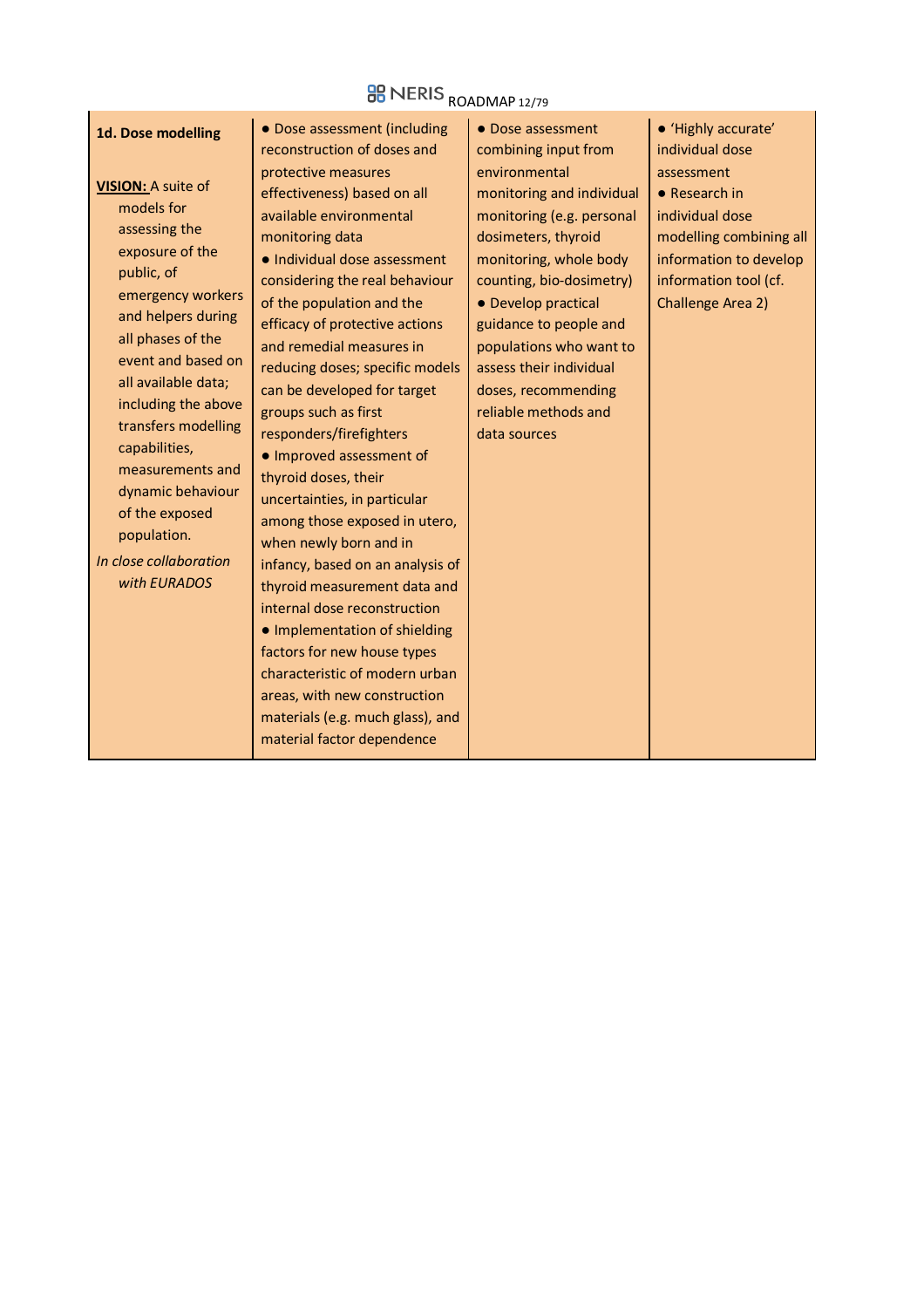## **BB** NERIS ROADMAP 13/79

### KT1a - Atmospheric transport and dispersion modelling (ATM/ADM)

**VISION**: A tested and validated ATM/ADM modelling suite, suitable for operational use, applicable in all environments (urban, confined spaces, agricultural, forests, mountainous areas, etc.) in all spatial and temporal scales, including computation of uncertainties of various origins and inverse source-term estimation (in connection to Key Topic 3).

| 2020 | 2025                                                                                                                                                                                                                                                                                                                                                                                                                                                                                                                                                                                                                                                             | 2030                                               | 2035                                                                                                                                                 |                     | 2040                                                                                                                                                                                                                                                                                                                   |
|------|------------------------------------------------------------------------------------------------------------------------------------------------------------------------------------------------------------------------------------------------------------------------------------------------------------------------------------------------------------------------------------------------------------------------------------------------------------------------------------------------------------------------------------------------------------------------------------------------------------------------------------------------------------------|----------------------------------------------------|------------------------------------------------------------------------------------------------------------------------------------------------------|---------------------|------------------------------------------------------------------------------------------------------------------------------------------------------------------------------------------------------------------------------------------------------------------------------------------------------------------------|
|      | CA1KT1a - Research and development on advanced methods and<br>tools (e.g., Computational Fluid Dynamics $-$ CFD $-$ modelling) for<br>simulation of dispersion in complex settings (e.g., urban,<br>industrial sites, complex topography and confined areas) aiming<br>at their operational applicability to nuclear emergency<br>management in comparison to simpler approaches; research on<br>optimisation of input data requirements, numerical schemes,<br>turbulence modelling, spatial and temporal resolution, quality<br>of results, computational efficiency, computational resources,<br>etc.; research on advanced exposure assessment methodologies |                                                    |                                                                                                                                                      |                     |                                                                                                                                                                                                                                                                                                                        |
|      | CA1KT1a - Assess existing and develop new methods and tools to<br>address specific phenomena such as low wind speed and very<br>stable atmospheric conditions                                                                                                                                                                                                                                                                                                                                                                                                                                                                                                    |                                                    |                                                                                                                                                      |                     |                                                                                                                                                                                                                                                                                                                        |
|      | CA1KT1a - Validated and operational approaches to quantify and<br>properly take into account uncertainties of ATM/ADM results in<br>operational response, including application of ensemble<br>approaches, computational time saving, visualization and output<br>products.                                                                                                                                                                                                                                                                                                                                                                                      |                                                    |                                                                                                                                                      |                     |                                                                                                                                                                                                                                                                                                                        |
|      |                                                                                                                                                                                                                                                                                                                                                                                                                                                                                                                                                                                                                                                                  | mathematical approaches                            | CA1KT1a - Quantification / assessment of ATM/ADM uncertainties applying<br>big data and improved mathematical techniques for complex                 |                     |                                                                                                                                                                                                                                                                                                                        |
|      |                                                                                                                                                                                                                                                                                                                                                                                                                                                                                                                                                                                                                                                                  | sprays, fires, etc.) in ATM/ADM                    | CA1KT1a – Inclusion of non-conventional emissions (explosions, aerosol                                                                               |                     |                                                                                                                                                                                                                                                                                                                        |
|      |                                                                                                                                                                                                                                                                                                                                                                                                                                                                                                                                                                                                                                                                  | of uncertainties)                                  | CA1KT1a - Research on application of Artificial Intelligence in all topics<br>related to ATM/ADM (e.g., forward and inverse modelling, estimation    |                     |                                                                                                                                                                                                                                                                                                                        |
|      |                                                                                                                                                                                                                                                                                                                                                                                                                                                                                                                                                                                                                                                                  |                                                    | CA1KT1a-Assess existing and develop new methods and tools to address<br>specific precipitation events (high precipitation, drizzle, snow, hail, fog) |                     |                                                                                                                                                                                                                                                                                                                        |
|      |                                                                                                                                                                                                                                                                                                                                                                                                                                                                                                                                                                                                                                                                  | to long distance, in particular for iodine species | CA1KT1a -Develop operational models to better take into account<br>radioactive aerosols and gas behaviour in the atmosphere from short               |                     |                                                                                                                                                                                                                                                                                                                        |
|      |                                                                                                                                                                                                                                                                                                                                                                                                                                                                                                                                                                                                                                                                  |                                                    |                                                                                                                                                      | application         | CA1KT1a - Advanced ATM/ADM<br>models (including integrated multi<br>scale - local to regional - models)<br>with uncertainty estimations,<br>combined with advanced<br>methods for inverse source-term<br>estimation modelling, employing<br><b>Big-Data and Artificial Intelligence</b><br>technologies in operational |
|      |                                                                                                                                                                                                                                                                                                                                                                                                                                                                                                                                                                                                                                                                  |                                                    |                                                                                                                                                      | radioactive species | CA1KT1a - Aerosols/gas behaviour<br>models covering most of                                                                                                                                                                                                                                                            |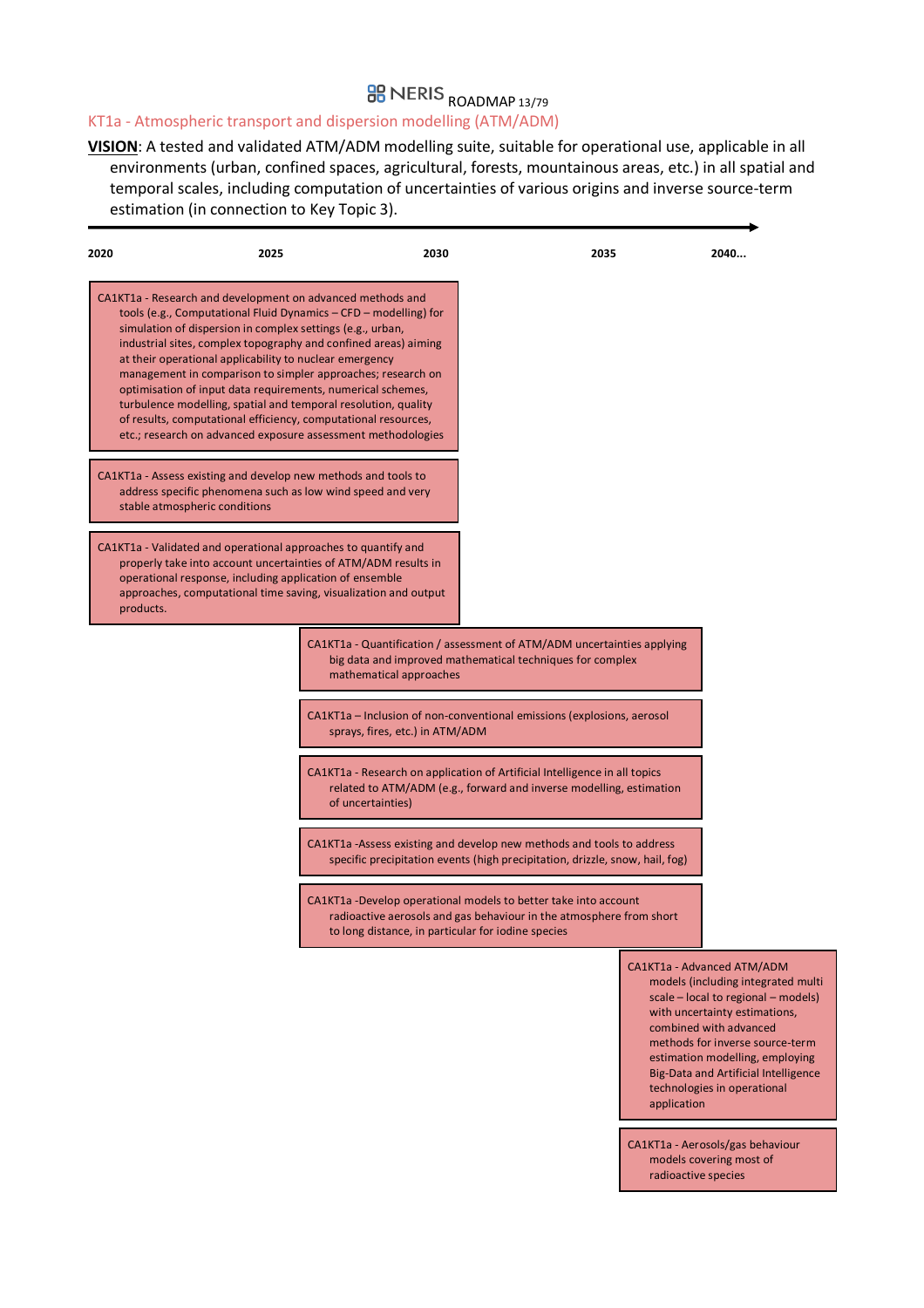#### KT1b - Hydrological modelling

**VISION**: A hydrological model suite that is applicable to inland and coastal areas in Europe and worldwide, to assess contamination due to atmospheric deposition and direct liquid release, including watershed runoff and improved food chain models (in close collaboration with ALLIANCE).

| 2020       | 2025                                                                                                       |                                                                                                    | 2030 |                                                                                                                                         | 2035                                                             | 2040                                                                  |
|------------|------------------------------------------------------------------------------------------------------------|----------------------------------------------------------------------------------------------------|------|-----------------------------------------------------------------------------------------------------------------------------------------|------------------------------------------------------------------|-----------------------------------------------------------------------|
|            | CA1KT1b - Urban run-off models                                                                             |                                                                                                    |      |                                                                                                                                         |                                                                  |                                                                       |
|            | CA1KT1b - Urban water supply models                                                                        |                                                                                                    |      |                                                                                                                                         |                                                                  |                                                                       |
|            | CA1KT1b - Urban waste water modelling to estimate the<br>contamination of water from urban decontamination |                                                                                                    |      |                                                                                                                                         |                                                                  |                                                                       |
|            | confined areas such the Baltic sea and the Arabic Gulf                                                     | CA1KT1b -Improvement of local coastal models (2-D and 3-D) and                                     |      |                                                                                                                                         |                                                                  |                                                                       |
| 3-D models |                                                                                                            | CA1KT1b - Link to global hydrological models, to feed better local                                 |      |                                                                                                                                         |                                                                  |                                                                       |
|            | CA1KT1b - Better approaches for surface runoff                                                             |                                                                                                    |      |                                                                                                                                         |                                                                  |                                                                       |
|            | models to local conditions                                                                                 | CA1KT1b - Development of mechanism to adapt hydrological                                           |      |                                                                                                                                         |                                                                  |                                                                       |
| ALLIANCE)  |                                                                                                            | CA1KT1b - Improvement in marine food web modelling (link                                           |      |                                                                                                                                         |                                                                  |                                                                       |
|            |                                                                                                            | CA1KT1b - Subdivision of dispersion and radiological part (as in atmospheric<br>modelling          |      | dispersion). Development of uncertainty quantification for hydrological<br>models, similar to approaches used in atmospheric dispersion |                                                                  |                                                                       |
|            |                                                                                                            | CA1KT1b - Combination of all components of aquatic modelling into one<br>comprehensive model suite |      |                                                                                                                                         |                                                                  |                                                                       |
|            |                                                                                                            | CA1KT1b - Development of test procedures for such a complete model suite<br>situation assessment   |      | to gain experience in the application of the hydrological models in                                                                     |                                                                  |                                                                       |
|            |                                                                                                            |                                                                                                    |      |                                                                                                                                         | CA1KT1b - Compilation of a<br>validated with reduced uncertainty | comprehensive aquatic model suite<br>fit for emergency management and |

CA1KT1b - Test the model suite with cases from Chernobyl and Fukushima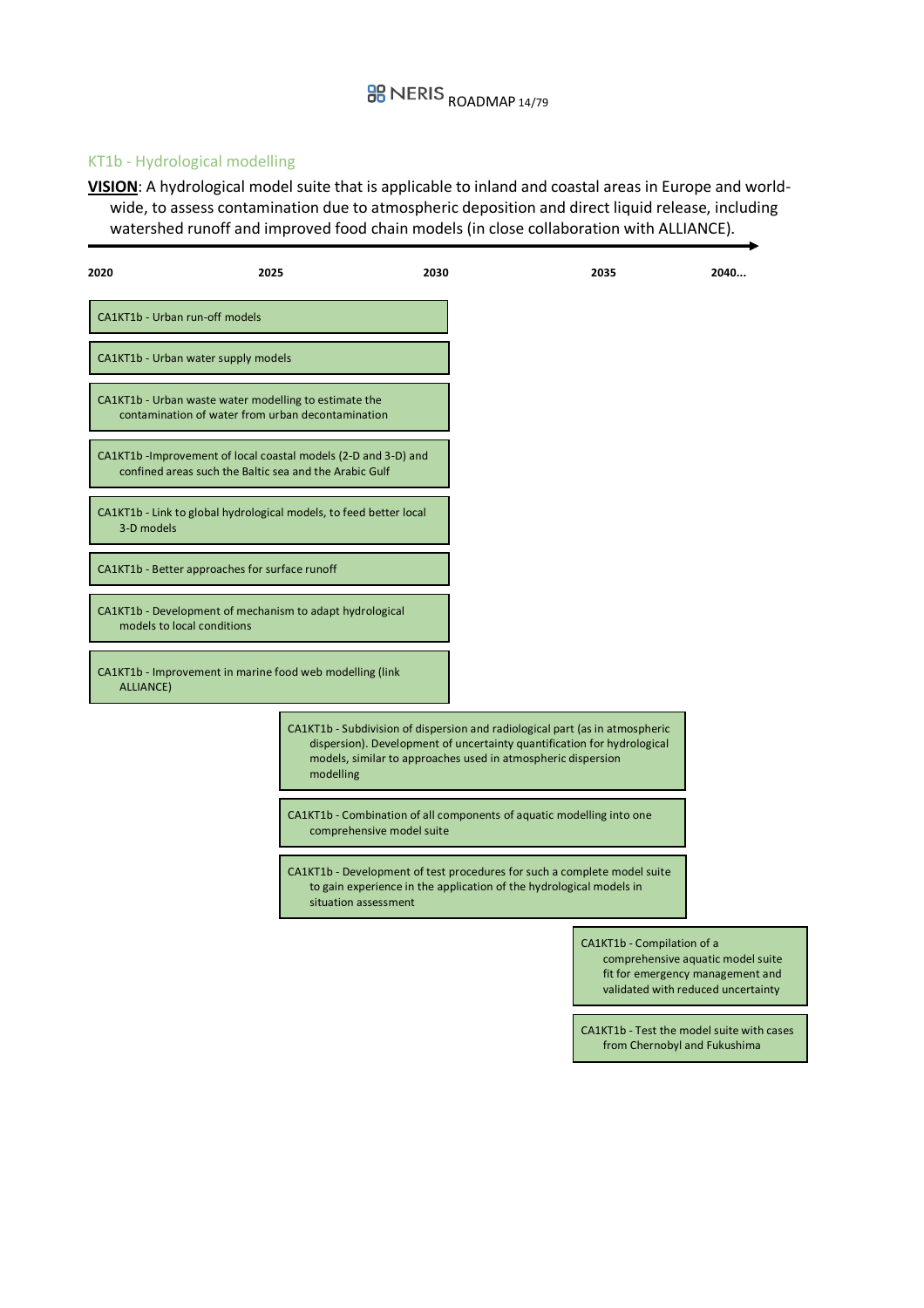#### KT1c - Terrestrial modelling

**VISION**: A suite of radio-ecological models that is fit for purpose in emergency management at all levels including inhabited areas and food chain contamination (in collaboration with Alliance).

| 2020 | 2025                                                                                                                                                                                                                                                                                      | 2030                   |                                                                 | 2035                                                                                                                            | 2040                                   |
|------|-------------------------------------------------------------------------------------------------------------------------------------------------------------------------------------------------------------------------------------------------------------------------------------------|------------------------|-----------------------------------------------------------------|---------------------------------------------------------------------------------------------------------------------------------|----------------------------------------|
|      | CA1KT1c - Improved database for radioecological models                                                                                                                                                                                                                                    |                        |                                                                 |                                                                                                                                 |                                        |
|      | CA1KT1c - Identify regional parameters and values characterising<br>the radionuclide behaviour and the transfer soil-to-plant and<br>raw-to-product in poorly studied environments<br>(Mediterranean climate, arctic and sub-arctic, complex<br>systems as agro-pastoral, forestry, etc.) |                        |                                                                 |                                                                                                                                 |                                        |
|      | CA1KT1c - Further develop process-based food chain models<br>based on the results of the CONFIDENCE project                                                                                                                                                                               |                        |                                                                 |                                                                                                                                 |                                        |
|      | CA1KT1c - Consider appropriate uncertainty estimation in the<br>model -propagation of uncertainties in environmental model<br>chains                                                                                                                                                      |                        |                                                                 |                                                                                                                                 |                                        |
|      |                                                                                                                                                                                                                                                                                           | farms                  | CA1KT1c - Development of a local model for assessing individual |                                                                                                                                 |                                        |
|      |                                                                                                                                                                                                                                                                                           | radioecological models | CA1KT1c - Incorporating the behaviour of hot particles in       |                                                                                                                                 |                                        |
|      |                                                                                                                                                                                                                                                                                           |                        | CA1KT1c - Investigate multiple stressors                        |                                                                                                                                 |                                        |
|      |                                                                                                                                                                                                                                                                                           |                        |                                                                 | CA1KT1c - Linking of local and global<br>models for better decision-making                                                      |                                        |
|      |                                                                                                                                                                                                                                                                                           |                        |                                                                 | CA1KT1c - Improved radioecological model<br>DSS and tested with the<br>countermeasure approaches from<br><b>Challenge Area2</b> | suite that has to be integrated into a |
|      |                                                                                                                                                                                                                                                                                           |                        |                                                                 |                                                                                                                                 |                                        |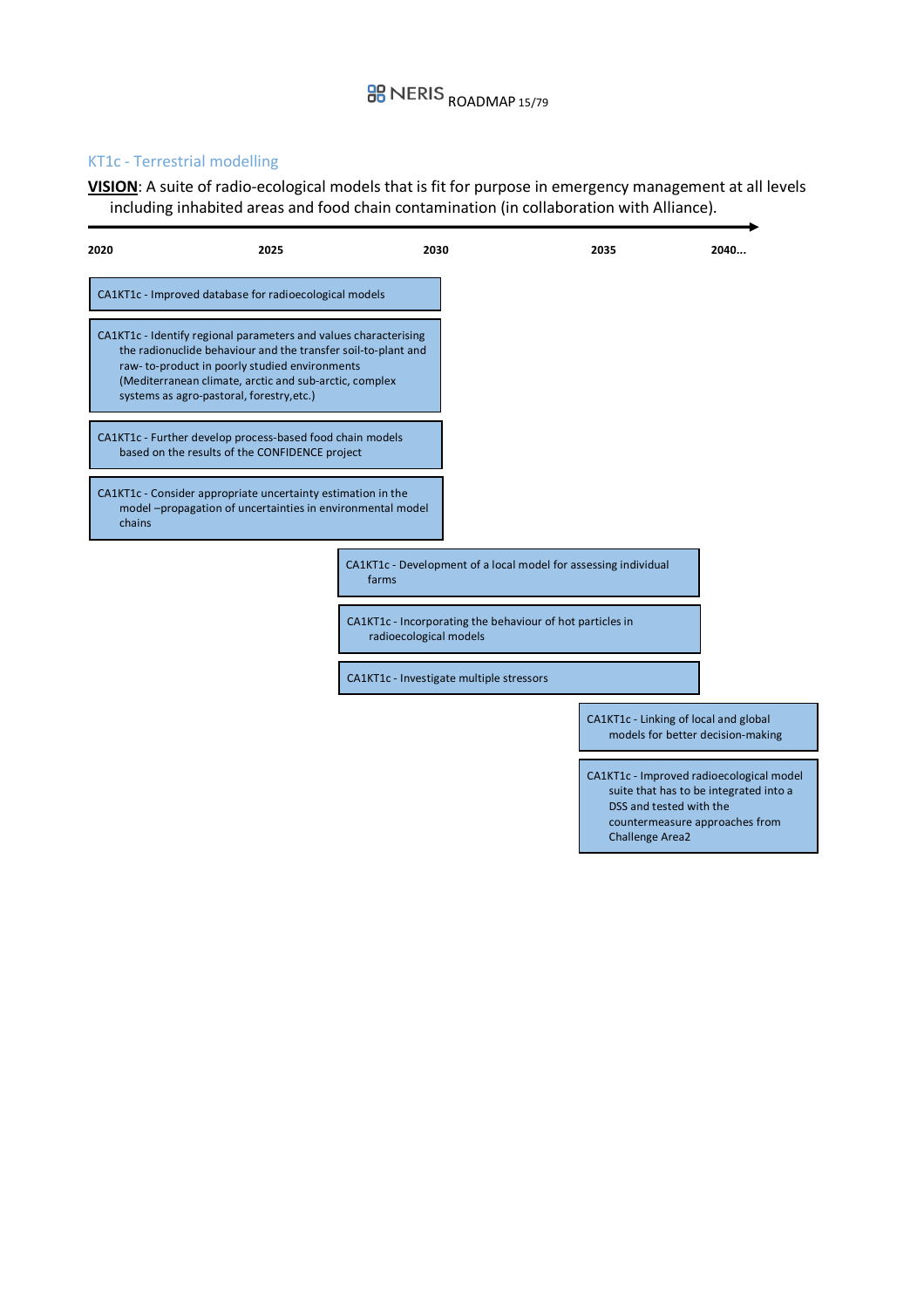#### KT1d - Dose modelling

**VISION**: A suite of models for assessing the exposure of the public, of emergency workers and helpers during all phases of the event and based on all available data; including dynamic behaviour of the exposed population.

| 2020 | 2025                                                                                                                                                                                                                                                                       |                                   | 2030                                                                                                                                                                                       | 2035            | 2040                                   |
|------|----------------------------------------------------------------------------------------------------------------------------------------------------------------------------------------------------------------------------------------------------------------------------|-----------------------------------|--------------------------------------------------------------------------------------------------------------------------------------------------------------------------------------------|-----------------|----------------------------------------|
|      | CA1KT1d - Dose assessment (including reconstruction of doses)<br>based on all available environmental monitoring data                                                                                                                                                      |                                   |                                                                                                                                                                                            |                 |                                        |
|      | CA1KT1d - Individual dose assessment considering the real<br>behaviour of the population and the efficacy of protective<br>actions and remedial measures in reducing doses; specific<br>models can be developed for target groups such as first<br>responders/firefighters |                                   |                                                                                                                                                                                            |                 |                                        |
|      | CA1KT1d - Improved assessment of thyroid doses, their<br>uncertainties, in particular among those exposed in utero,<br>when newly born and in infancy, based on an analysis of<br>thyroid measurement data and internal dose reconstruction                                |                                   |                                                                                                                                                                                            |                 |                                        |
|      | CA1KT1d - Implementation of shielding factors for new house<br>types characteristic of modern urban areas, with new<br>construction materials (e.g. much glass), and material factor<br>dependence                                                                         |                                   |                                                                                                                                                                                            |                 |                                        |
|      |                                                                                                                                                                                                                                                                            |                                   | CA1KT1d - Dose assessment combining input from environmental<br>monitoring and individual monitoring (e.g. personal dosimeters,<br>thyroid monitoring, whole body counting, bio-dosimetry) |                 |                                        |
|      |                                                                                                                                                                                                                                                                            | reliable methods and data sources | CA1KT1d - Develop practical guidance to people and populations<br>who want to assess their individual doses, recommending                                                                  |                 |                                        |
|      |                                                                                                                                                                                                                                                                            |                                   |                                                                                                                                                                                            | dose assessment | CA1KT1d - 'Highly accurate' individual |
|      |                                                                                                                                                                                                                                                                            |                                   |                                                                                                                                                                                            |                 | CA1KT1d - Research in individual dose  |

modelling combining all information to develop information tool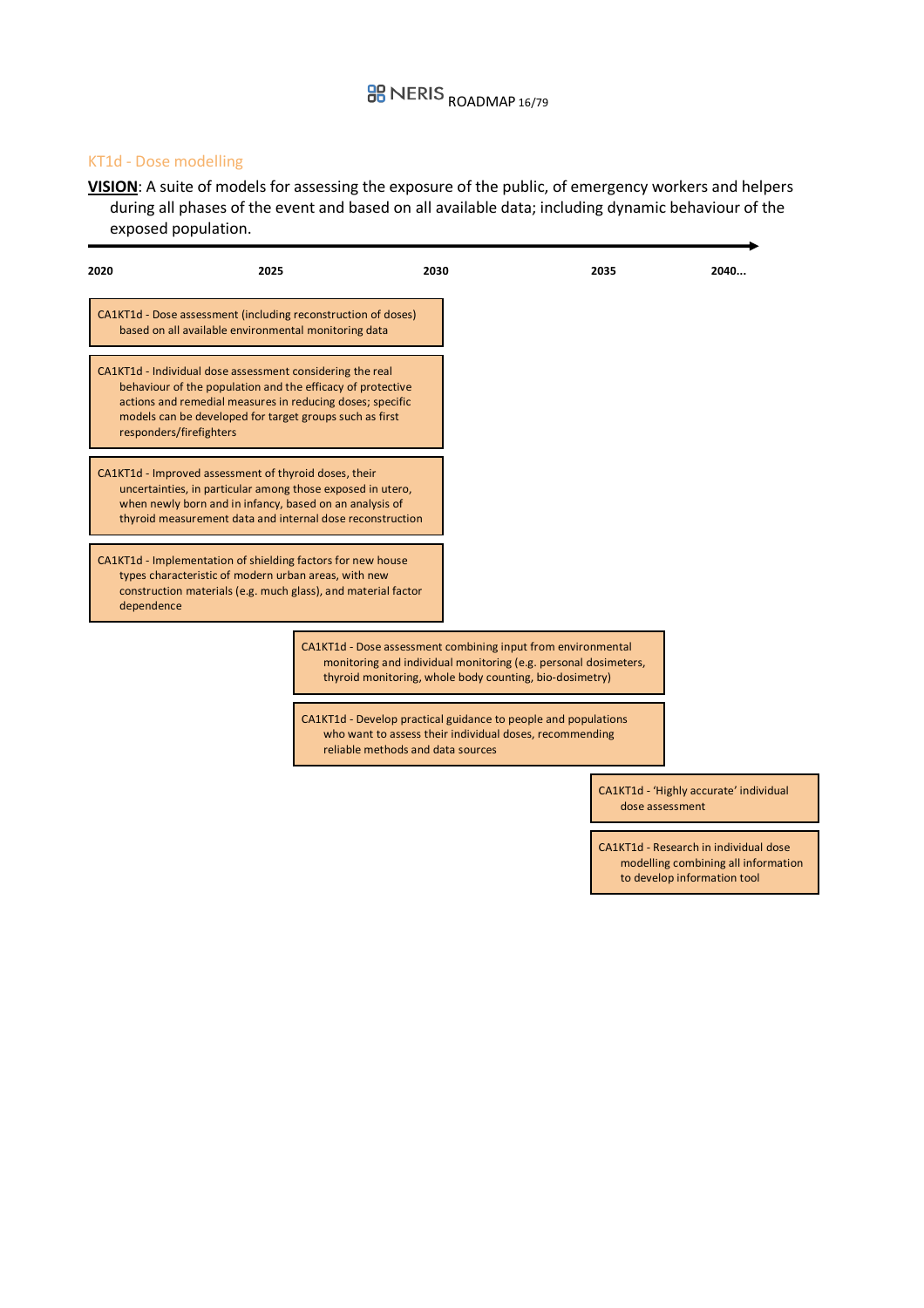### **BB** NERIS ROADMAP 17/79 **Key topic 2: Improved Monitoring**

| <b>Challenges and</b><br>achievement in                                                                                                                                                                                                                                                                                                                                                                                                                                        | Phase 1                                                                                                                                                                                                                                                                                                                                                                                                                                                                                                                                                                                                                                                                                                                                                                                                                                                                                                                                                                                                                                                                                                                                                  | Phase 2                                                                                                                                                                                                                                                                                                                                                                                                                                                                                                                        | Phase 3                                                                                                                                                                                                                                                                                                                                                                                                                                                                                                                                                    |
|--------------------------------------------------------------------------------------------------------------------------------------------------------------------------------------------------------------------------------------------------------------------------------------------------------------------------------------------------------------------------------------------------------------------------------------------------------------------------------|----------------------------------------------------------------------------------------------------------------------------------------------------------------------------------------------------------------------------------------------------------------------------------------------------------------------------------------------------------------------------------------------------------------------------------------------------------------------------------------------------------------------------------------------------------------------------------------------------------------------------------------------------------------------------------------------------------------------------------------------------------------------------------------------------------------------------------------------------------------------------------------------------------------------------------------------------------------------------------------------------------------------------------------------------------------------------------------------------------------------------------------------------------|--------------------------------------------------------------------------------------------------------------------------------------------------------------------------------------------------------------------------------------------------------------------------------------------------------------------------------------------------------------------------------------------------------------------------------------------------------------------------------------------------------------------------------|------------------------------------------------------------------------------------------------------------------------------------------------------------------------------------------------------------------------------------------------------------------------------------------------------------------------------------------------------------------------------------------------------------------------------------------------------------------------------------------------------------------------------------------------------------|
| 2a. Monitoring<br>techniques and<br>strategies<br><b>VISION: New</b><br>devices,<br>techniques and<br>guidelines for<br>monitoring in<br>Europe and<br>world-wide<br>being<br>harmonised for<br>cross-border<br>application and<br>monitoring<br>information<br>supplied by<br>professionals,<br><b>NGOs and lay</b><br>people;<br><b>Harmonised</b><br>monitoring<br>strategies for<br>Europe for all<br>phases and for<br>all types of<br>radiological and<br>nuclear events | • Development of low cost<br>monitors for nuclide specific<br>information for wider use<br>• Chart the capabilities of<br>devices currently available on<br>the market and improve<br>reliability of low cost monitors<br>for lay people<br>• Review the findings of the<br>previous projects on drone<br>technologies and investigate<br>the capabilities of drones as<br>part of a strategy<br>• Improve existing monitoring<br>techniques such as whole<br>body, thyroid, lung counting<br>(together with EURADOS)<br>• Improvement of techniques<br>for<br>measurement/characterisatio<br>n of radionuclides both in<br>laboratories and in the field,<br>mainly focussing on non-<br>gamma emitting radionuclides<br>(quick methods, screening)<br>• Review the findings of the<br>previous projects and improve<br>further assessment of<br>measurement uncertainties<br>during emergency monitoring<br>• Methods for local<br>determination of<br>environmental parameters<br>governing radionuclide<br>migration (pH, soil type, etc.)<br>• Investigate the monitoring<br>strategies in Europe taking<br>into account the different<br>scenarios | • Improve monitoring<br>capabilities based on the<br>investigation on drones<br>and cheap nuclide specific<br>monitors<br>• Integrate monitoring<br>made by lay people and<br>NGO's into strategies and<br>decision tools;<br>development of processes<br>and tools for the<br>integration<br>• Investigate the<br>capabilities of autonomous<br>moving monitors, such as<br>drones as part of a<br>strategy<br>• Develop monitoring<br>strategies in European<br>level taking into account<br>novel techniques and<br>methods | • Optimise use of<br>monitoring resources<br>(including e.g. mobile<br>units, reach back, trans-<br>border issues) and develop<br>European wide guidelines<br>for monitoring and the<br>integration of monitoring<br>data of all kind into<br>decision support systems<br>(e.g. dose impact<br>assessment, source term<br>reconstruction, OILs) Link<br>with optimisation<br>• Develop methods and<br>guidance to support<br>developed joint<br>monitoring strategies in<br>Europe<br>• Develop a system for<br>the common European<br>operational picture |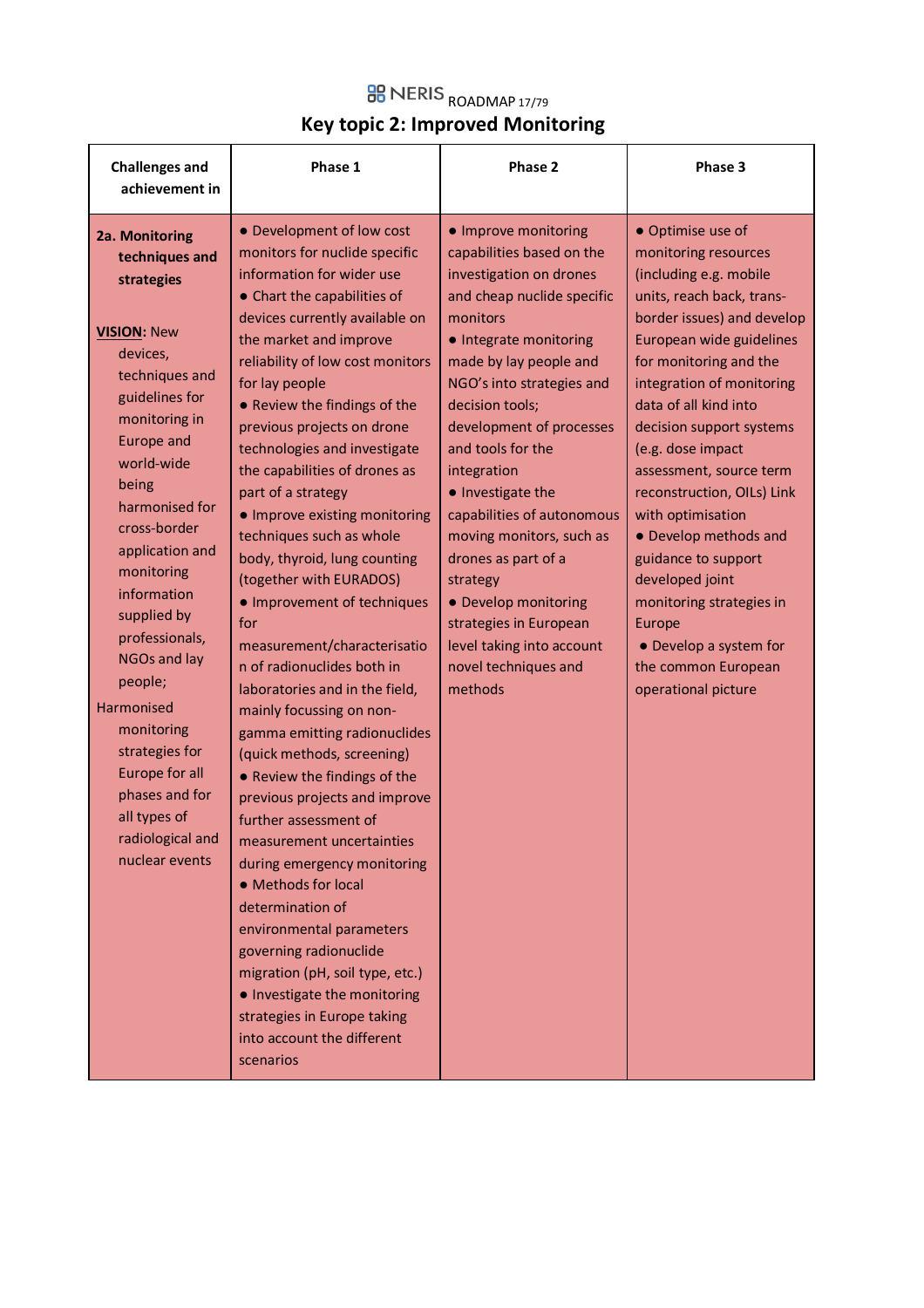# **BB** NERIS <sub>ROADMAP 18/79</sub>

| 2b. Data collection<br>and sharing<br><b>VISION:</b><br>Comprehensive<br>data base of<br>radiological data<br>for model<br>validation and<br>open for wider<br>use | • Data collection for model<br>validation & development,<br>based on historical and new<br>data<br>• Good radiation background<br>information and variability of<br>background<br>• Overview of / guidance on<br>which data should be<br>collected for recovery<br>operations to be considered<br>• Identification and use<br>(proof-of-concept) of (new)<br>data of interest outside<br>standard data for radiological<br>impact assessments                                                     | • Data collection for<br>model validation &<br>development, based on<br>historical and new data<br>• Robust system for<br>collecting and sharing data<br>campaigns<br>• Integration and<br><b>Identification (including</b><br>proof-of-concept) of (new)<br>data of interest outside<br>standard data for<br>radiological impact<br>assessments                                                                                                                                           | • Data collection for<br>model validation &<br>development, based on<br>historical and new data                                                                                                           |
|--------------------------------------------------------------------------------------------------------------------------------------------------------------------|---------------------------------------------------------------------------------------------------------------------------------------------------------------------------------------------------------------------------------------------------------------------------------------------------------------------------------------------------------------------------------------------------------------------------------------------------------------------------------------------------|--------------------------------------------------------------------------------------------------------------------------------------------------------------------------------------------------------------------------------------------------------------------------------------------------------------------------------------------------------------------------------------------------------------------------------------------------------------------------------------------|-----------------------------------------------------------------------------------------------------------------------------------------------------------------------------------------------------------|
| 2c. Optimisation<br><b>VISION: Optimise</b><br>the<br>measurement<br>strategy<br>combining<br>monitors and<br>modelling<br>capabilities                            | • Development of reach-back<br>for analysing radiation<br>measurements from<br>intervention teams<br>• Development of methods<br>and tools that allows to<br>optimise the placement of<br>monitoring stations (both<br>fixed early warning networks<br>and mobile systems)<br>regarding the needs of the<br>expertise and decisions<br>markers<br>• Investigate the interlink<br>with dispersion modelling<br>capabilities to optimise your<br>monitoring network and the<br>measurement strategy | • Further optimization of<br>monitoring resources link<br>with monitoring<br>techniques and strategies<br>• Research on advanced<br>techniques (link with KT3)<br>to optimise measurements<br>strategy (mobile and<br>stationary) all along the<br>emergency and post<br>accidental situation<br>combining measurements<br>results and simulations<br>capabilities (air and water<br>dispersion)<br>• Develop procedures and<br>methods based on<br>scenarios for different<br>emergencies | • Develop operational<br>tools that optimise the<br>deployment of all<br>measurements resources<br>available in situation,<br>combining measurements<br>results carried out and<br>dispersion simulations |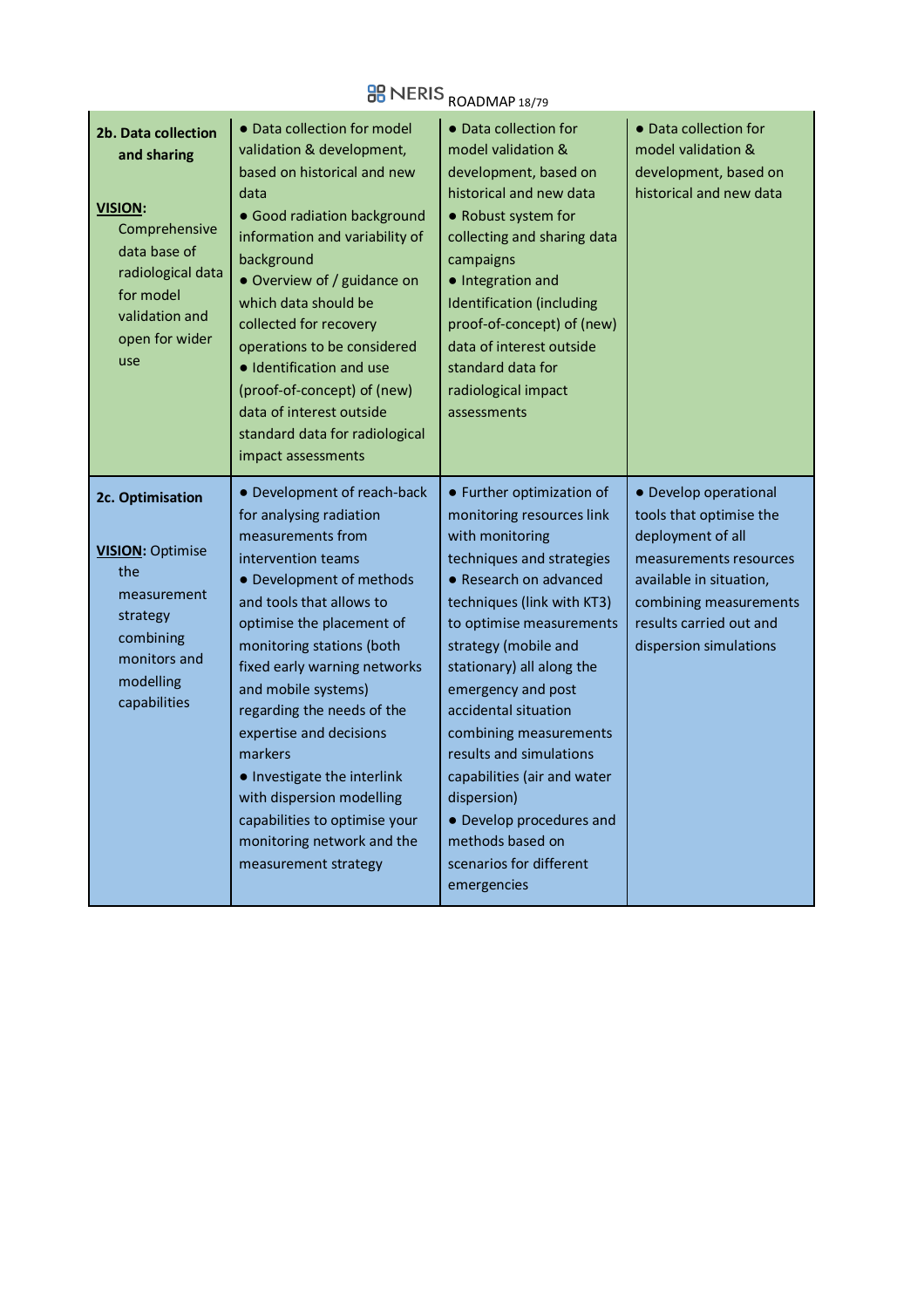## **BB** NERIS ROADMAP 19/79

#### KT2a - Monitoring techniques and strategies

**VISION**: New devices, techniques and guidelines for monitoring in Europe and world-wide being harmonised for cross-border application and monitoring information supplied by professionals, NGOs and lay people. Harmonised monitoring strategies for for all phases and for all types of radiological and nuclear events.

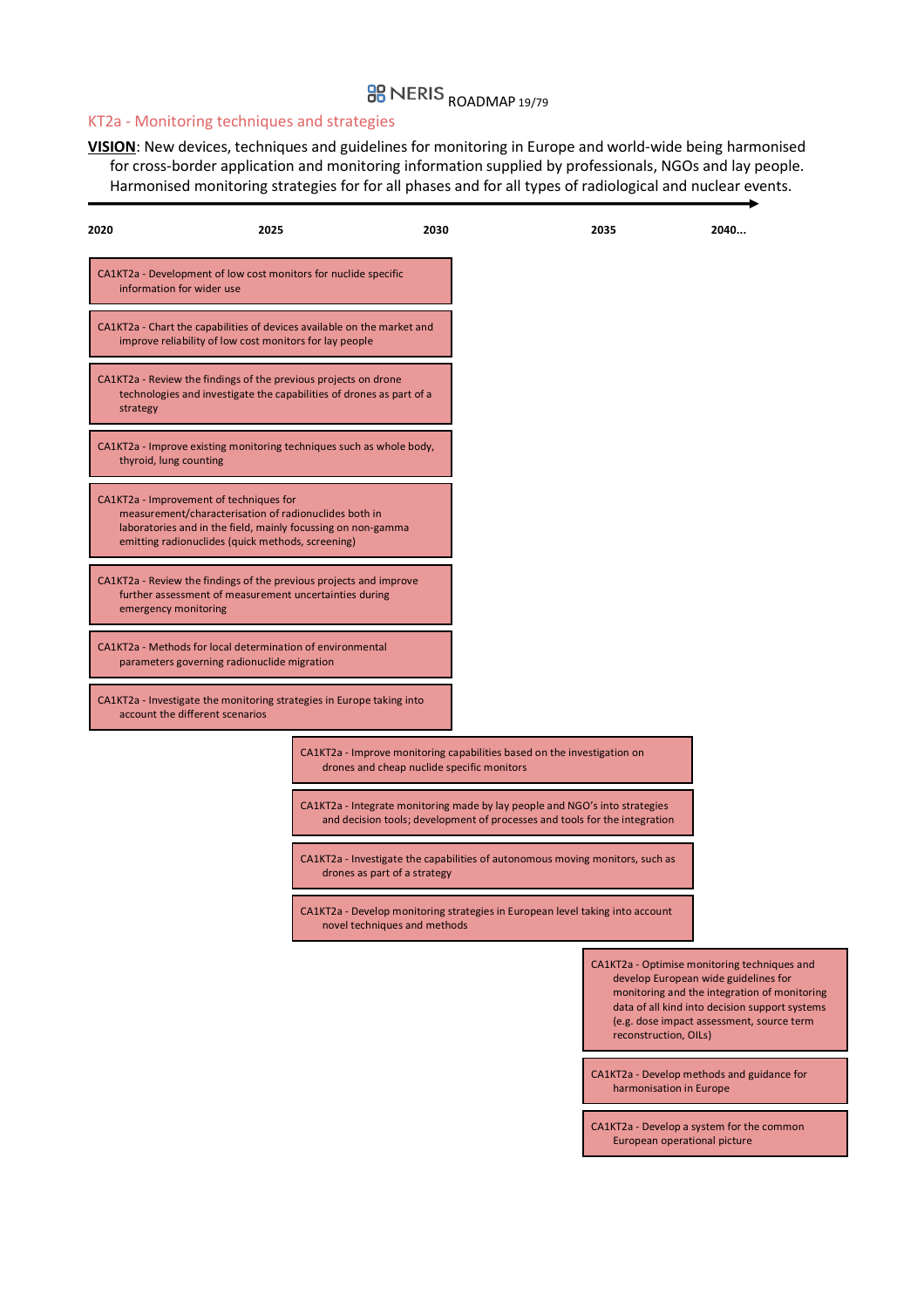#### KT2b - Data collection and sharing

**VISION**: Comprehensive data base of radiological data for model validation and open for wider use.

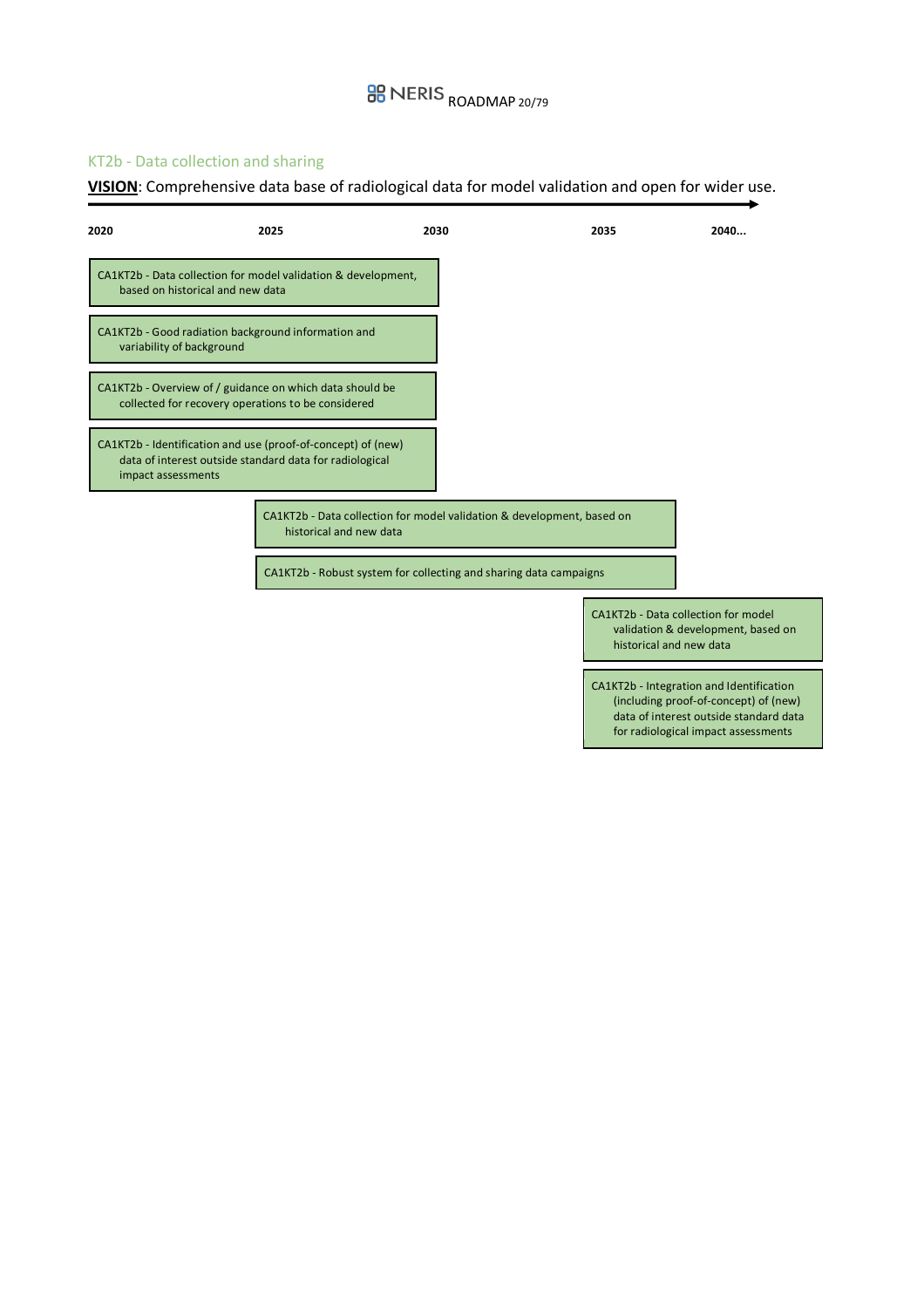## **BB** NERIS ROADMAP 21/79

#### KT2c - Optimisation

#### **VISION**: Optimise the measurement strategy combining monitors and modelling capabilities.

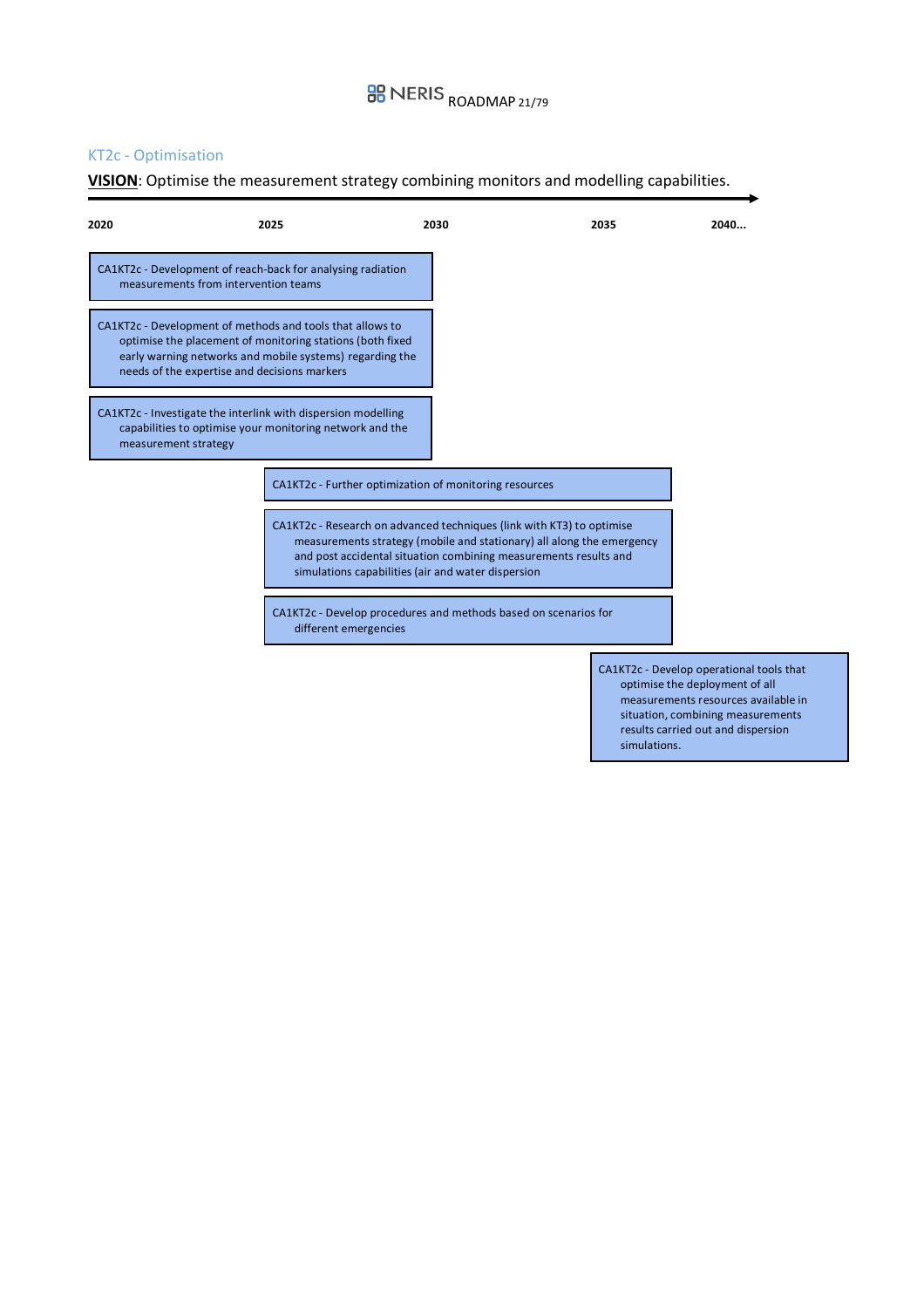## **BB** NERIS <sub>ROADMAP 22/79</sub>

### **Key topic 3: Data assimilation - Data science - Artificial Intelligence**

| <b>Challenges and</b><br>achievement in                                                                                                                                                                                                                                                                            | Phase 1                                                                                                                                                                                                                                                                                                                                                                                                                                                                                                                                                                                     | Phase 2                                                                                                                                                                                                                                                                                                                                                                                                                                                                                       | Phase 3                                                                                                                                                                                                              |
|--------------------------------------------------------------------------------------------------------------------------------------------------------------------------------------------------------------------------------------------------------------------------------------------------------------------|---------------------------------------------------------------------------------------------------------------------------------------------------------------------------------------------------------------------------------------------------------------------------------------------------------------------------------------------------------------------------------------------------------------------------------------------------------------------------------------------------------------------------------------------------------------------------------------------|-----------------------------------------------------------------------------------------------------------------------------------------------------------------------------------------------------------------------------------------------------------------------------------------------------------------------------------------------------------------------------------------------------------------------------------------------------------------------------------------------|----------------------------------------------------------------------------------------------------------------------------------------------------------------------------------------------------------------------|
| 3a. Improved source<br>term estimation<br><b>VISION: Validated</b><br>operational<br>computation<br>capabilities to<br>estimate unknown<br>locations of<br>radionuclides<br>emissions and source<br>terms with use of<br>ATM/ADM as defined<br>in Key Topic 1 and<br>advanced<br>measurement-data<br>assimilation. | • Systematic testing and<br>improvement of both<br>simple and advanced<br>methods for estimation of<br>unknown source locations<br>and source terms using<br>data assimilation and<br>inverse methods (cost<br>functions, Bayesian<br>inference, )<br>• Advanced source term<br>estimation methods<br>combined with methods<br>for assessing the plant<br>status and its future<br>development<br>• Link with plant status<br>experts (NUGENIA)                                                                                                                                             | • Research on combining<br>ensemble dispersion<br>modelling with data<br>assimilation and inverse<br>methods<br>• Development of<br>operational source term<br>(location and strength)<br>estimation methods in<br>urban areas<br>• Research on using Big<br><b>Data and Artificial</b><br>Intelligence technologies<br>in inverse source term<br>(location and strength)<br>estimation methods                                                                                               | • Combined ensemble<br>dispersion modelling,<br>data assimilation<br>methods and Big Data /<br><b>Artificial Intelligence</b><br>technologies operational<br>for DSS                                                 |
| 3b. Improved impact<br>assessments<br><b>VISION: Improved</b><br>capabilities to assess<br>the radiological<br>situation In all phases<br>of an accident or<br>incident (e.g. medical<br>follow-up or other<br>long-term actions)                                                                                  | • Review the findings of<br>the CONFIDENCE project<br>to combine modelling and<br>monitoring for a better<br>radiological consequence<br>assessment in the early<br>and intermediate phase of<br>an emergency<br>(considering uncertainty<br>as explicit parameter)<br>• Explore the applicability<br>of the risk model<br>developed in CONFIDENCE<br>for early risk assessment<br>in emergency<br>management<br>• Explore together with<br><b>EURADOS new</b><br>developments in<br>dosimetry to improve the<br>estimation of the<br>radiological picture in all<br>phases of an emergency | • Refine the assimilation<br>approach to better<br>estimate the dose of<br>individual people for dose<br>reconstruction and<br>medical follow-up<br>• Explore the applicability<br>of smartphone APPs<br>based on findings from<br>SHAMISEN-SINGS and<br><b>CONFIDENCE for</b><br>operational use in<br>emergency management<br>• Combine bio-dosimetric<br>approaches with others in<br>an emergency situation<br>for to make individual<br>impact assessments for<br>large groups of people | · Integrate all tools into<br>the DSS for better impact<br>assessment in all phases<br>of an emergency<br>including a medical<br>follow-up and test the<br>new approach with data<br>from Chernobyl and<br>Fukushima |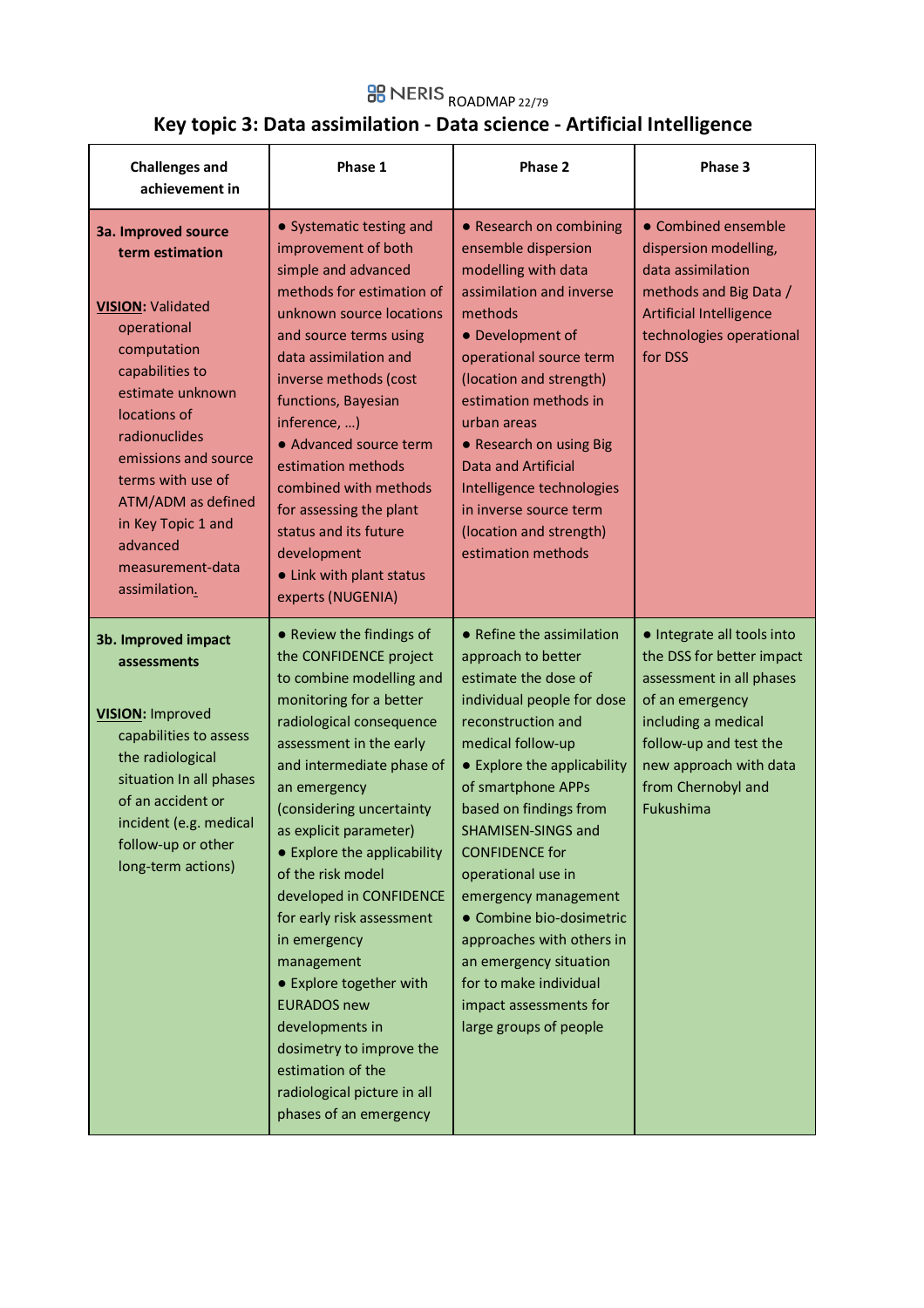# **BB** NERIS <sub>ROADMAP 23/79</sub>

| 3c. Big Data, Data fusion,<br><b>Artificial Intelligence</b><br><b>VISION: Advanced tools</b><br>for improved decision-<br>making exploiting Big<br>Data and Artificial<br>Intelligence<br>technologies within<br><b>Decision Support</b><br>Systems (in<br>connection to<br>Challenge Area 2) | • Development of<br>computational structures<br>(e.g., platforms,<br>aggregators) that would<br>allow storing, processing<br>and exploiting in real-time<br>large volumes of<br>heterogeneous data from<br>different origins and of<br>different quality (e.g.,<br>modelling, measurements,<br>social networks, mass<br>media) | • Development and<br>testing of procedures for<br>exploitation of Big Data<br>and Artificial Intelligence<br>technologies in different<br>aspects of computational<br>models (dispersion,<br>inverse source term<br>estimation, estimation of<br>uncertainties, impact<br>assessment, etc.)<br>• Research towards<br>operational applicability<br>in decision-making and<br>integration in Decision<br><b>Support Systems</b> | • Integration of Big Data<br>and Artificial Intelligence<br>technologies within<br><b>Decision Support Systems</b> |
|------------------------------------------------------------------------------------------------------------------------------------------------------------------------------------------------------------------------------------------------------------------------------------------------|--------------------------------------------------------------------------------------------------------------------------------------------------------------------------------------------------------------------------------------------------------------------------------------------------------------------------------|-------------------------------------------------------------------------------------------------------------------------------------------------------------------------------------------------------------------------------------------------------------------------------------------------------------------------------------------------------------------------------------------------------------------------------|--------------------------------------------------------------------------------------------------------------------|
|------------------------------------------------------------------------------------------------------------------------------------------------------------------------------------------------------------------------------------------------------------------------------------------------|--------------------------------------------------------------------------------------------------------------------------------------------------------------------------------------------------------------------------------------------------------------------------------------------------------------------------------|-------------------------------------------------------------------------------------------------------------------------------------------------------------------------------------------------------------------------------------------------------------------------------------------------------------------------------------------------------------------------------------------------------------------------------|--------------------------------------------------------------------------------------------------------------------|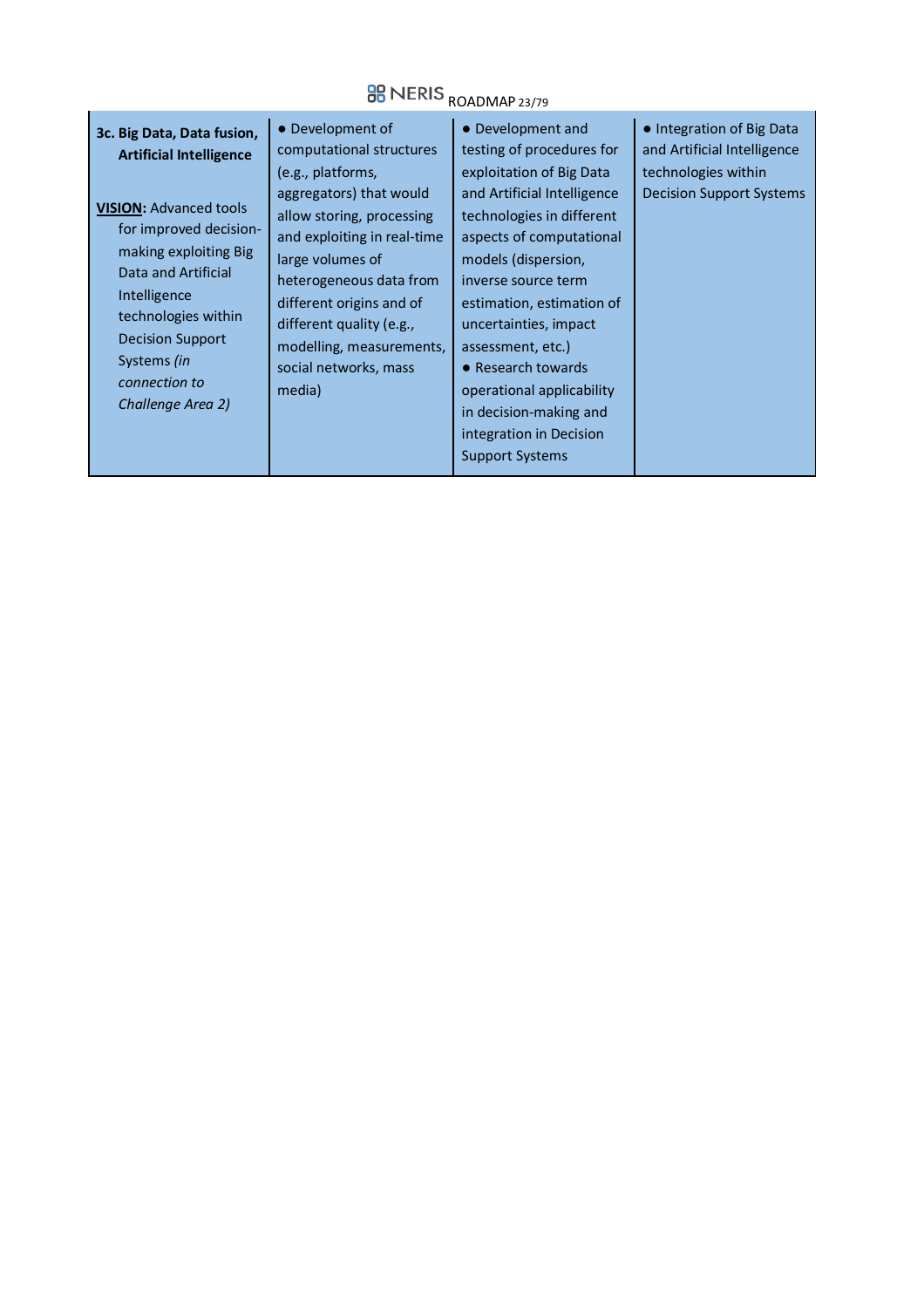#### KT3a - Improved source term estimation

**VISION**: Validated operational computation capabilities to estimate unknown locations of radionuclides emissions and source terms with use of ATM/ADM as defined in Key Topic 1 and advanced measurement-data assimilation.



CA1KT3a - Combined ensemble dispersion modelling, data assimilation methods and Big Data / Artificial Intelligence technologies operational for DSS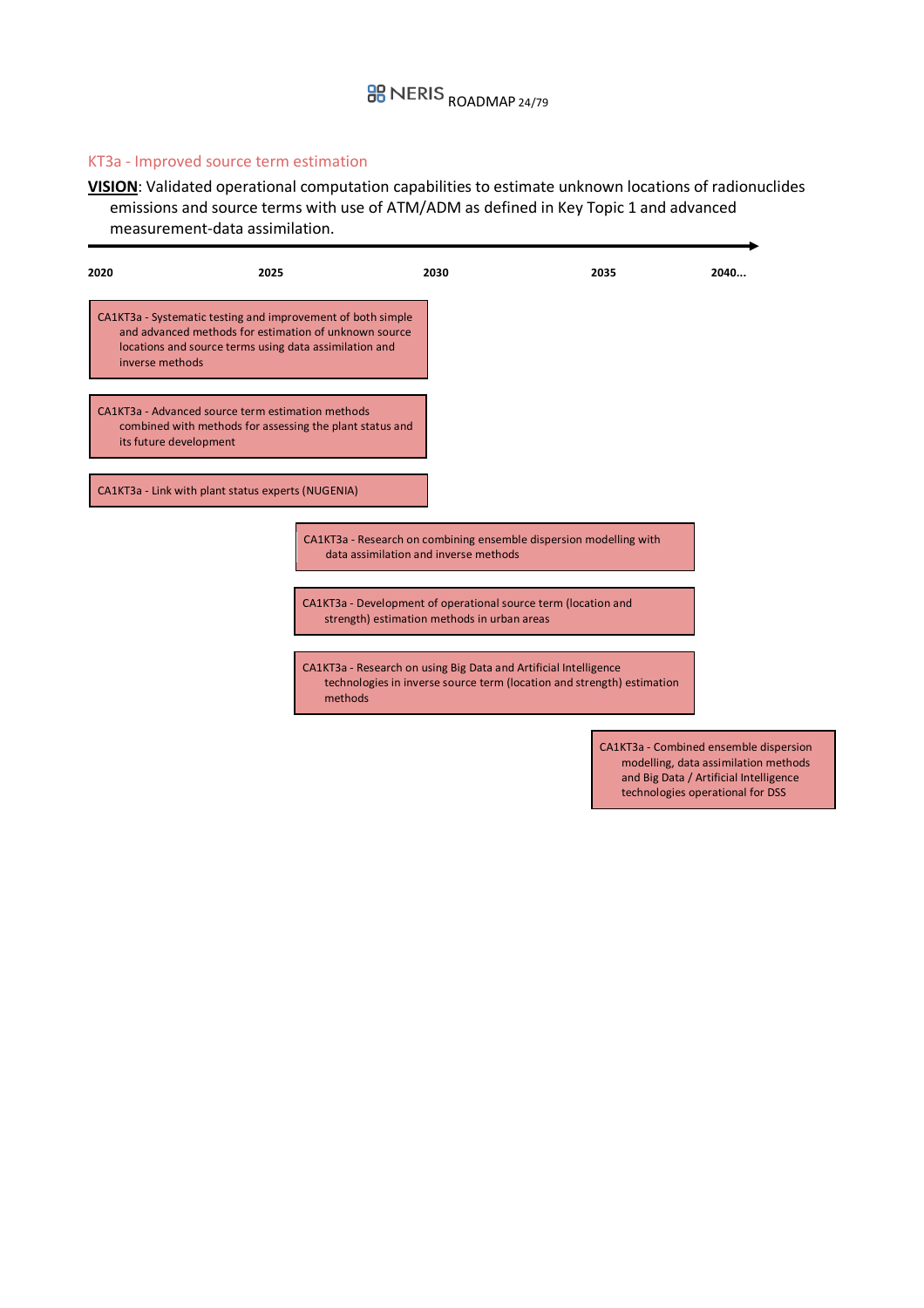#### KT3b - Improved impact assessments

**VISION**: Improved capabilities to assess the radiological situation in all phases of an accident or incident (e.g. medical follow-up or other long-term actions).

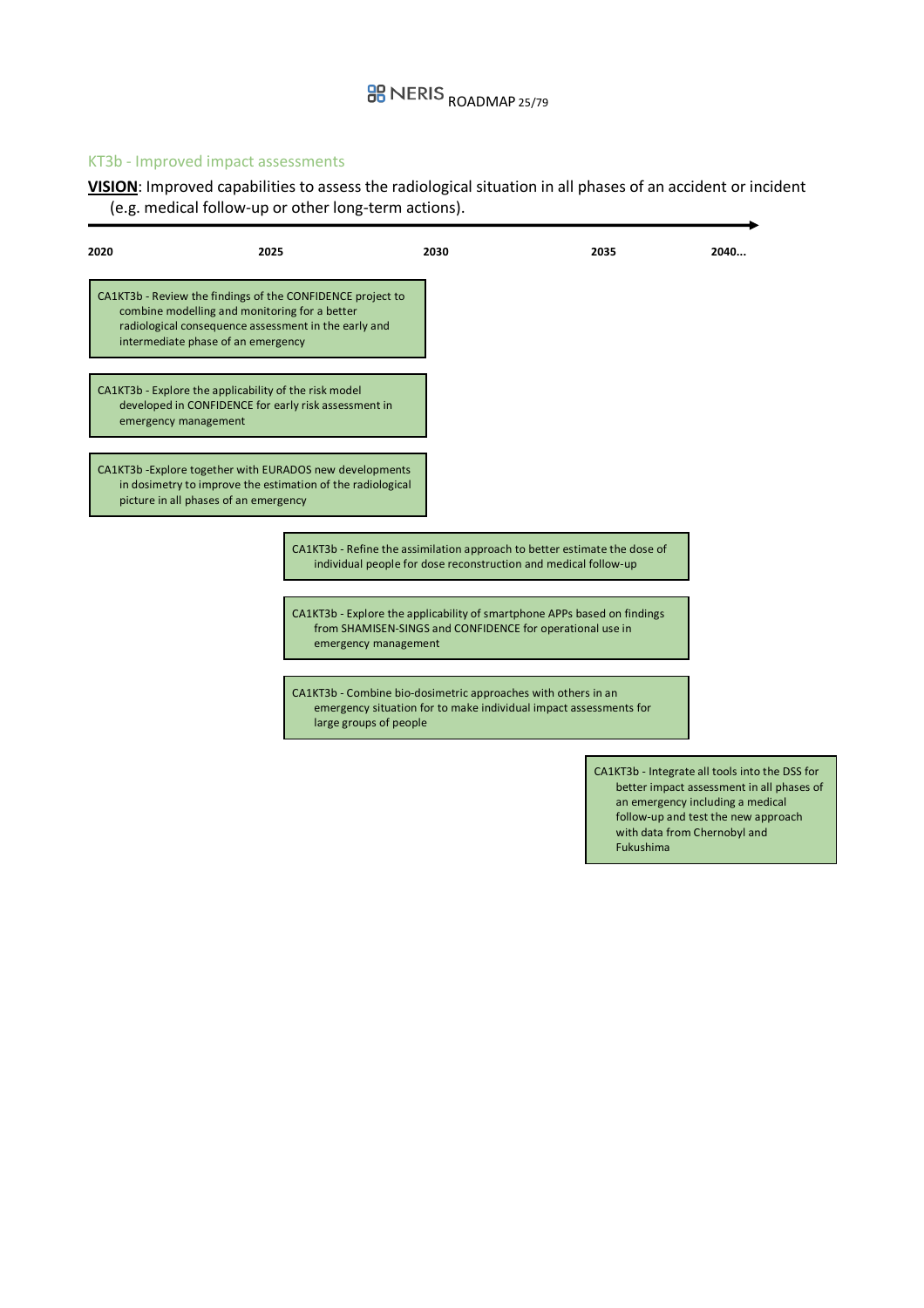#### KT3c - Big Data, Data fusion, Artificial Intelligence

**VISION**: Advanced tools for improved decision-making exploiting Big Data and Artificial Intelligence technologies within Decision Support Systems (in connection to Challenge Area 2).



CA1KT3c - Integration of Big Data and Artificial Intelligence technologies within Decision Support Systems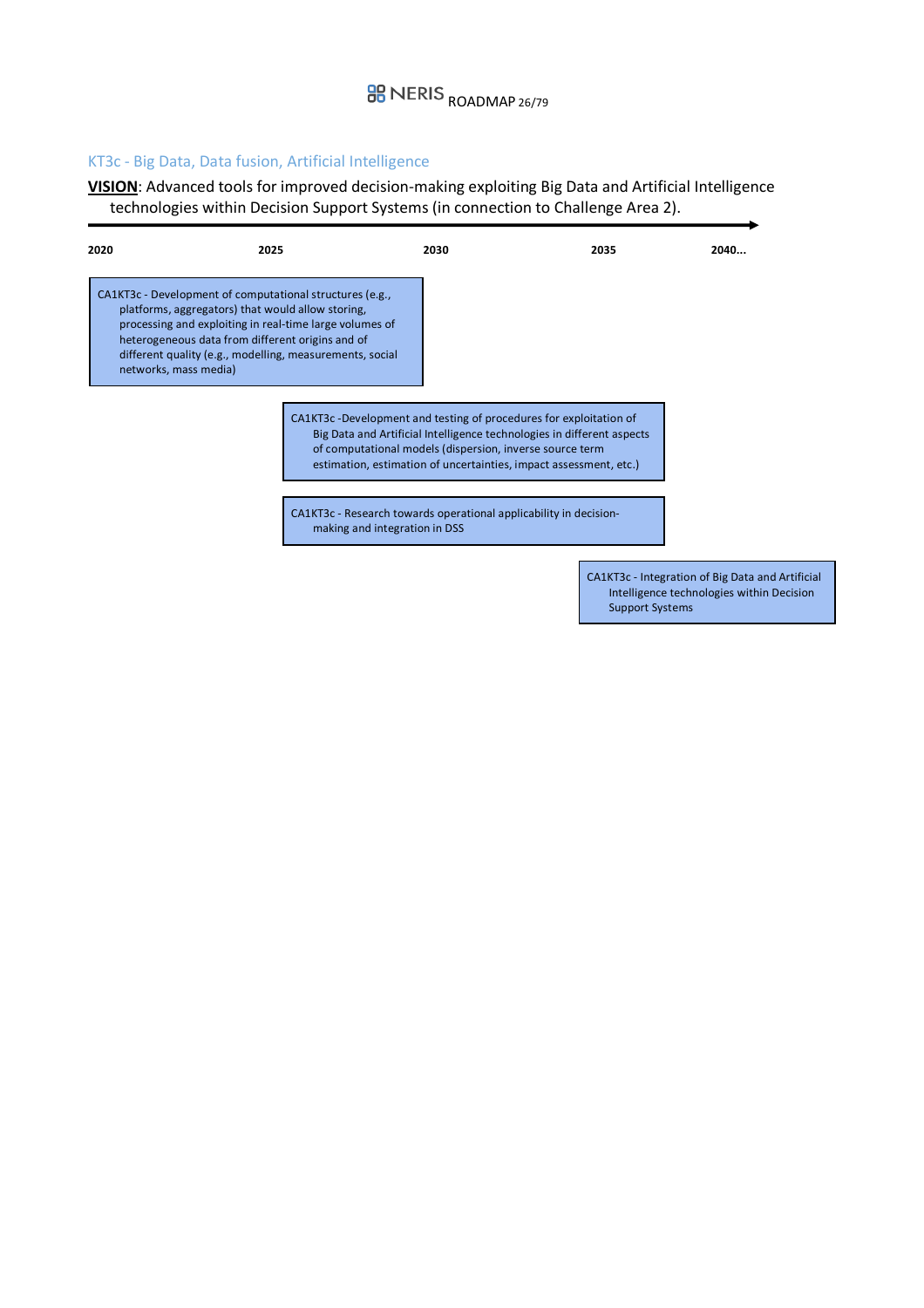### **BB** NERIS ROADMAP 27/79 **Challenge Area 2**

### **Challenges in countermeasures and countermeasure strategies in emergency and recovery, decision support and disaster informatics**

#### **Key topic 4: Countermeasures & countermeasure strategies**

- a. Countermeasures/management options
- b. Implementation of countermeasures, lifting of countermeasures, transition from emergency to existing exposure situation

#### **Key topic 5: Formal decision support**

- a. Decision-making methods and tools
- b. Decisions under high uncertainty

#### **Key topic 6: Disaster informatics**

- a. Analytical platform
- b. Knowledge databases
- c. New generation Decision Support Systems (DSS)
- d. Virtual and augmented reality

| <b>Challenges and achievement in</b>                                                                                                | <b>Vision</b>                                                                                                                                                                                                                                                                                                    |  |  |  |
|-------------------------------------------------------------------------------------------------------------------------------------|------------------------------------------------------------------------------------------------------------------------------------------------------------------------------------------------------------------------------------------------------------------------------------------------------------------|--|--|--|
| Challenges in countermeasures and countermeasure strategies in emergency and recovery,<br>decision support and disaster informatics |                                                                                                                                                                                                                                                                                                                  |  |  |  |
|                                                                                                                                     | Key topic 4: Countermeasures & countermeasure strategies                                                                                                                                                                                                                                                         |  |  |  |
| Countermeasures/management<br>options                                                                                               | Improved understanding of countermeasures to better<br>build and implement countermeasure strategies<br>(preparedness, response, recovery)                                                                                                                                                                       |  |  |  |
| Implementation of countermeasures,<br>lifting of countermeasures,<br>transition from emergency to<br>existing exposure situation    | Methodological framework for the implementation and<br>lifting of countermeasures based on monitoring (e.g.<br>Operational Intervention Levels), modelling (Decision<br>Support Systems) and guidance on optimisation<br>supporting ICRP recommendations (including<br>stakeholder interaction, see challenge 3) |  |  |  |
| Key topic 5: Formal decision support                                                                                                |                                                                                                                                                                                                                                                                                                                  |  |  |  |
| Decision-making methods and tools                                                                                                   | Formalised methods and tools that structure and<br>improve the decision-making process in all phases of<br>an accident /incident                                                                                                                                                                                 |  |  |  |
| Decisions under high uncertainty                                                                                                    | Formalised methods that support robust decision-<br>making under high uncertainties                                                                                                                                                                                                                              |  |  |  |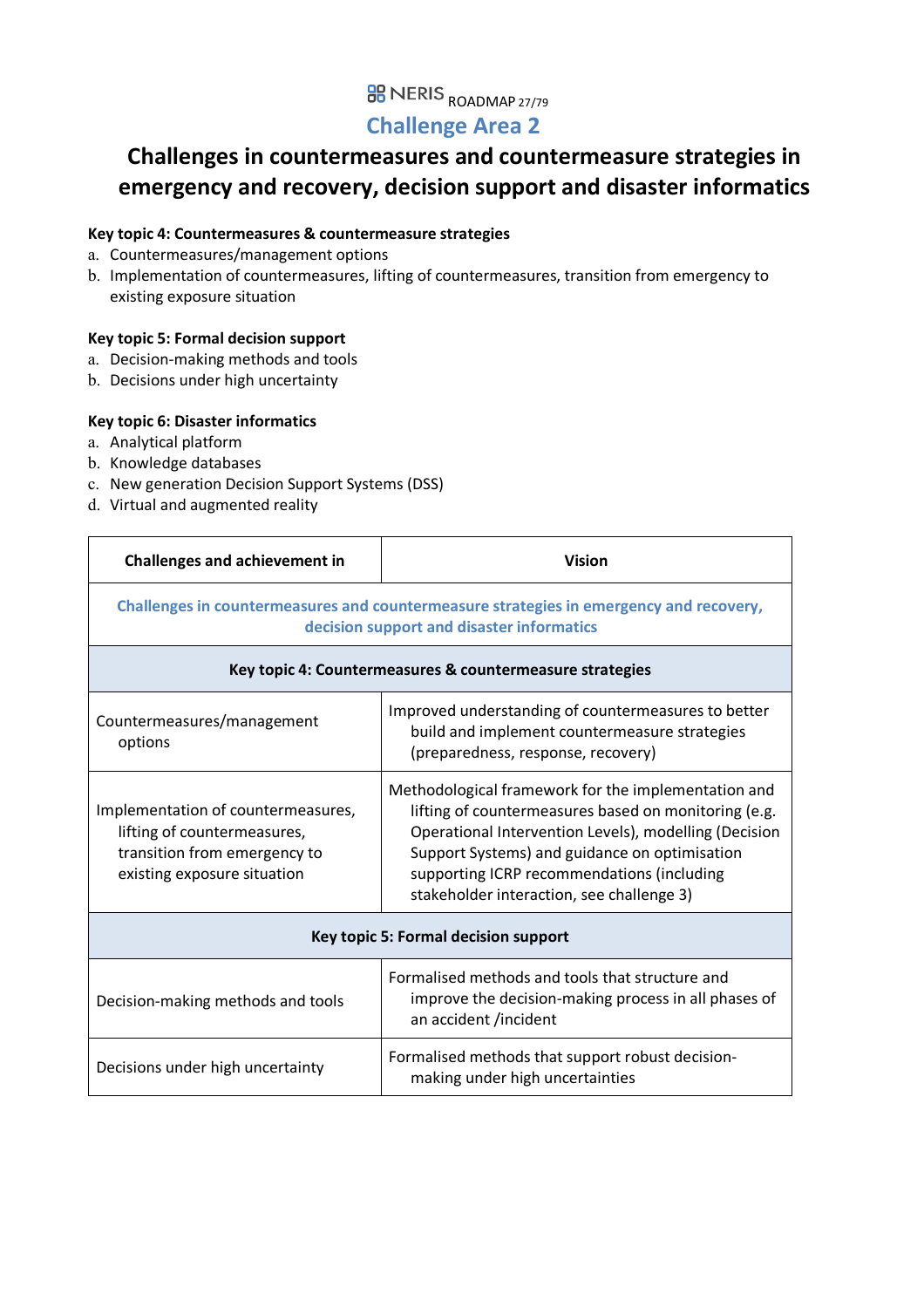# **BB** NERIS ROADMAP 28/79

| Key topic 6: Disaster informatics                |                                                                                                                                                                        |  |  |  |
|--------------------------------------------------|------------------------------------------------------------------------------------------------------------------------------------------------------------------------|--|--|--|
| Analytical platform                              | Establish the analytical platform as part of the<br>emergency management toolbox                                                                                       |  |  |  |
| Knowledge databases                              | Knowledge databases becoming operational allowing to<br>support decision-making in all phases of an<br>accident/incident                                               |  |  |  |
| New generation Decision Support<br>Systems (DSS) | New generation Decision Support Systems for integrated<br>decision-making (tactical, operational, strategic)                                                           |  |  |  |
| Virtual and augmented reality                    | Suite of new training facilities using virtual and<br>augmented reality for preparedness and testing of<br>first responders, decision makers and other<br>stakeholders |  |  |  |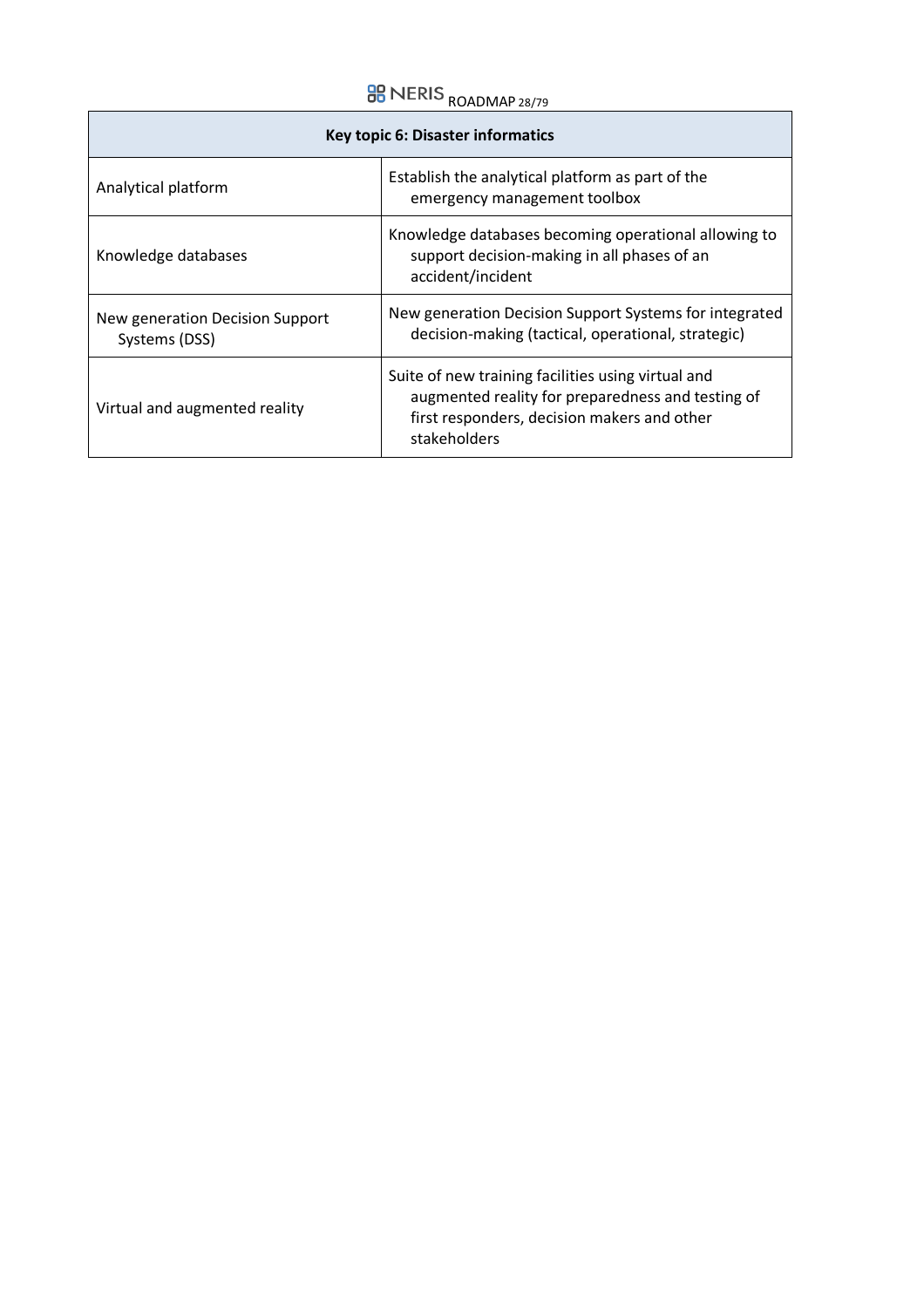### **Key topic 4: Countermeasures and Countermeasure strategies**

| <b>Challenges and</b><br>achievement in                                                                                                                                                                                                                   | Phase 1                                                                                                                                                                                                                                                                                                                                                                                                                                                                                                                                                                                                                                                                                                                                                                                                                                                                                                                                                                                                                                                                                                                                                                                                                                                                                                                                                                                                                                                                                                                                                                                                                                                                                                         | Phase 2                                                                                                                                                                                                                                                                                                                                                                                                                                                                                                                                                                                                                                                                                                                                                                                                                                                                                                                                                                                                                                                                                                                                           | Phase 3                                                                                                                                                                                                          |
|-----------------------------------------------------------------------------------------------------------------------------------------------------------------------------------------------------------------------------------------------------------|-----------------------------------------------------------------------------------------------------------------------------------------------------------------------------------------------------------------------------------------------------------------------------------------------------------------------------------------------------------------------------------------------------------------------------------------------------------------------------------------------------------------------------------------------------------------------------------------------------------------------------------------------------------------------------------------------------------------------------------------------------------------------------------------------------------------------------------------------------------------------------------------------------------------------------------------------------------------------------------------------------------------------------------------------------------------------------------------------------------------------------------------------------------------------------------------------------------------------------------------------------------------------------------------------------------------------------------------------------------------------------------------------------------------------------------------------------------------------------------------------------------------------------------------------------------------------------------------------------------------------------------------------------------------------------------------------------------------|---------------------------------------------------------------------------------------------------------------------------------------------------------------------------------------------------------------------------------------------------------------------------------------------------------------------------------------------------------------------------------------------------------------------------------------------------------------------------------------------------------------------------------------------------------------------------------------------------------------------------------------------------------------------------------------------------------------------------------------------------------------------------------------------------------------------------------------------------------------------------------------------------------------------------------------------------------------------------------------------------------------------------------------------------------------------------------------------------------------------------------------------------|------------------------------------------------------------------------------------------------------------------------------------------------------------------------------------------------------------------|
| 4a.<br>Countermeasur<br>es and<br>countermeasur<br>e strategies<br><b>VISION: Improved</b><br>understanding<br>of<br>countermeasur<br>es to better<br>build and<br>implement<br>countermeasur<br>e strategies<br>(preparedness,<br>response,<br>recovery) | Generic improvement of European<br>$\bullet$<br>handbooks, and addendum to<br>cover other contamination<br>scenarios than NPP accidents such<br>as alpha emitters accidents, long<br>lived radionuclides (without iodine)<br>as in reprocessing processes or<br>contamination resulting from a<br>malicious act. Those handbooks<br>should address waste management<br><b>issues</b><br>Improve or start research on<br>$\bullet$<br>regional/local parameterizations of<br>models which support<br>countermeasures and associated<br>strategies in order to improve<br>realistic assessments<br>Improve concepts and parameters<br>$\bullet$<br>of existing countermeasure models<br>such as ERMIN and AGRICP<br>implemented in JRODOS and<br><b>ARGOS</b><br>Improve user-friendliness of tools<br>as well as readiness of end-<br>products to be used for decision-<br>making and countermeasure<br>implementations (in connection<br>with KT6c)<br>Review and investigate if new<br>$\bullet$<br>protective actions and strategies<br>for remediation and restoration can<br>be derived from the Fukushima<br>experience. Investigate other new<br>countermeasures for other<br>environments such as urban<br>environments, surfaces (such as<br>glass, concrete) and enlarge the<br>spectrum of radionuclides to<br>consider in relation with other<br>accidents, and consider appropriate<br>physicochemical forms for e.g.<br>malicious dispersion. Waste<br>production and management<br>should also be investigated in this<br>regard<br>Investigate how the use of<br>$\bullet$<br>uncertainties in models may<br>affect/improve the effectiveness of<br>countermeasures (in connection<br>with KT5b) | $\bullet$ Embed<br>countermeasure<br>strategies in an all-<br>hazard approach to be<br>able to face induced<br>situations such as<br>natural disasters or<br>pandemics. Develop<br>combinations of<br>countermeasures in a<br>multi-stressor<br>environment<br>Development of<br>$\bullet$<br>electronic versions that<br>are linked to<br>knowledge databases<br>and Big Data structures<br>(in connection with<br>KT6b)<br>Develop a better<br>$\bullet$<br>estimation of factors<br>that characterise<br>countermeasures and<br>countermeasure<br>strategies<br>(effectiveness, costs,<br>non-radiological<br>effects, waste<br>management, etc.) as<br>function of<br>environment, region<br>and affected<br>population (in<br>connection with KT9a-<br>c, KT9e)<br>Development of<br>$\bullet$<br>countermeasures<br>strategies for a wider<br>range of accidents<br>Strategic analyses of<br>$\bullet$<br>countermeasures for<br>relevant scenarios<br>ensuring parameters<br>governing radiological<br>consequences can be<br>identified in time for<br>optimised remediation<br>- including analyses of<br>timelines of<br>implementation | Development of<br>intelligent<br>wizards that<br>propose<br>optimised<br>countermeasure<br>s/<br>countermeasure<br>strategies based<br>on available<br>information<br>from a DSS (in<br>connection with<br>KT6c) |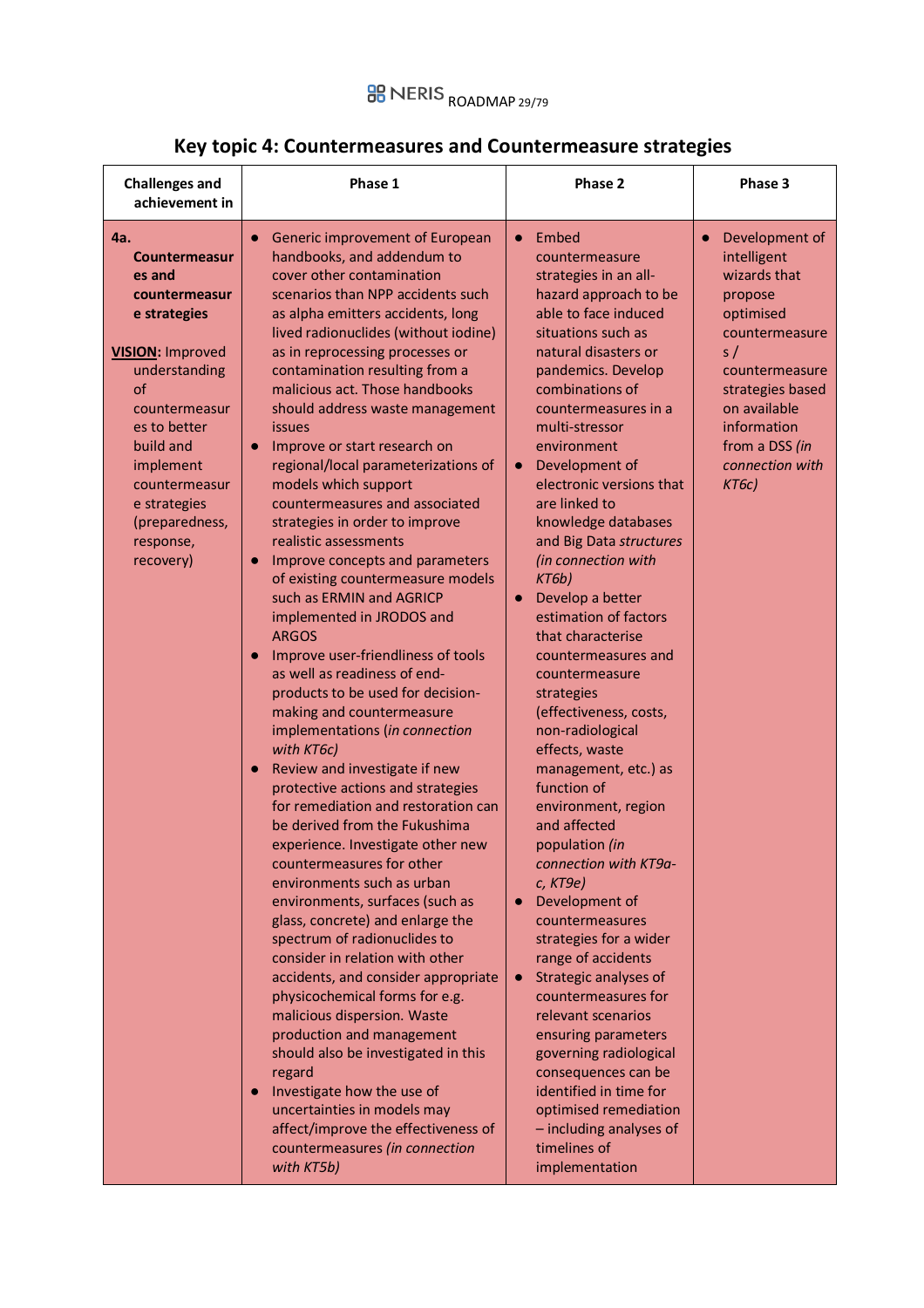# **BB** NERIS ROADMAP 30/79

|                                                                                                                                                                                                                                                                                                                                                                                                                                                                                                                                                                | Improve models for the<br>۰<br>contamination behaviour of<br>different surfaces and in food and<br>feed for an improved evaluation of<br>ingestion dose for the public<br>Generation of practical information<br>۰<br>sheets for countermeasures<br>implementers (including 'self-help'<br>volunteers) for maximising the<br>effectiveness of the<br>countermeasures and to improve<br>the protection of these<br>implementers                                                                                                                                                                                                                                                                                                                                                                                                                                                                                                                                                                                                                                                                                                                                                                                                                                                                                       |                                                                                                                                                                                                                                                                                                                                                                                                                                                                                                                                                                                                                                                                  |                                                                                                       |
|----------------------------------------------------------------------------------------------------------------------------------------------------------------------------------------------------------------------------------------------------------------------------------------------------------------------------------------------------------------------------------------------------------------------------------------------------------------------------------------------------------------------------------------------------------------|----------------------------------------------------------------------------------------------------------------------------------------------------------------------------------------------------------------------------------------------------------------------------------------------------------------------------------------------------------------------------------------------------------------------------------------------------------------------------------------------------------------------------------------------------------------------------------------------------------------------------------------------------------------------------------------------------------------------------------------------------------------------------------------------------------------------------------------------------------------------------------------------------------------------------------------------------------------------------------------------------------------------------------------------------------------------------------------------------------------------------------------------------------------------------------------------------------------------------------------------------------------------------------------------------------------------|------------------------------------------------------------------------------------------------------------------------------------------------------------------------------------------------------------------------------------------------------------------------------------------------------------------------------------------------------------------------------------------------------------------------------------------------------------------------------------------------------------------------------------------------------------------------------------------------------------------------------------------------------------------|-------------------------------------------------------------------------------------------------------|
| 4b.<br>Implementatio<br>n of<br>countermeasur<br>es, lifting of<br>countermeasur<br>es, transition<br>from<br>emergency to<br>existing<br>exposure<br>situation<br><b>VISION:</b><br>Methodological<br>framework for<br>the<br>implementatio<br>n and lifting of<br>countermeasur<br>es based on<br>monitoring<br>(e.g.<br>Operational<br>Intervention<br>Levels),<br>modelling<br>(Decision<br>Support<br>Systems) and<br>guidance on<br>optimisation<br>supporting ICRP<br>recommendati<br>ons (including<br>stakeholder<br>interaction, see<br>challenge 3) | Analyse needs of local actors for<br>$\bullet$<br>local-national interaction for<br>implementation of mitigating<br>actions in response and recovery<br>phases: needs for development of<br>compatible tools (in connection<br>with KT8a-b)<br>Development of framework and<br>guidance for setting up criteria to<br>lift countermeasures (particularly<br>for the early phase). This includes<br>guidelines for returning people but<br>also compensations schemes (in<br>connection with KT8a and KT9b-c)<br>Develop monitoring strategy to<br>$\bullet$<br>support or help adapt the<br>countermeasure implementation.<br>Thereby it can be secured that the<br>countermeasure implementation is<br>optimised in practice - not just on<br>paper.<br>Investigate how the use of<br>$\bullet$<br>operational radiological criteria<br>such as Operational Intervention<br>Levels (OILs) may improve the<br>decision-making process for<br>different phases of a situation<br>(preparedness, release, recovery).<br>In particular investigate this<br>concept for using during a time<br>evaluating situation.<br>Develop OILs for non-nuclear<br>$\bullet$<br>scenarios in cooperation with the<br><b>IAEA</b><br>Develop catalogues and check-lists<br>to facilitate timely implementation<br>of countermeasures | Develop criteria and<br>$\bullet$<br>methods to determine<br>the start and end of<br>countermeasures. Take<br>all relevant factors into<br>account<br>Include conclusions<br>from CONFIDENCE,<br><b>TERRITORIES and</b><br><b>ENGAGE to better</b><br>define the transition<br>phase and the<br>methodological and<br>technical needs for<br>preparing the recovery<br>phase (in connection<br>with KT8a-b, and KT9b-<br>e)<br>Investigate<br>$\bullet$<br>representation of OILs<br>concept into Decision<br><b>Support Systems in</b><br>conjunction of<br>monitoring results and<br>investigate<br>optimisation<br>possibilities (in<br>connection with KT6c) | Development of<br>the<br>methodological<br>framework (in<br>connection with<br>KT8a-b and<br>$KT9b-e$ |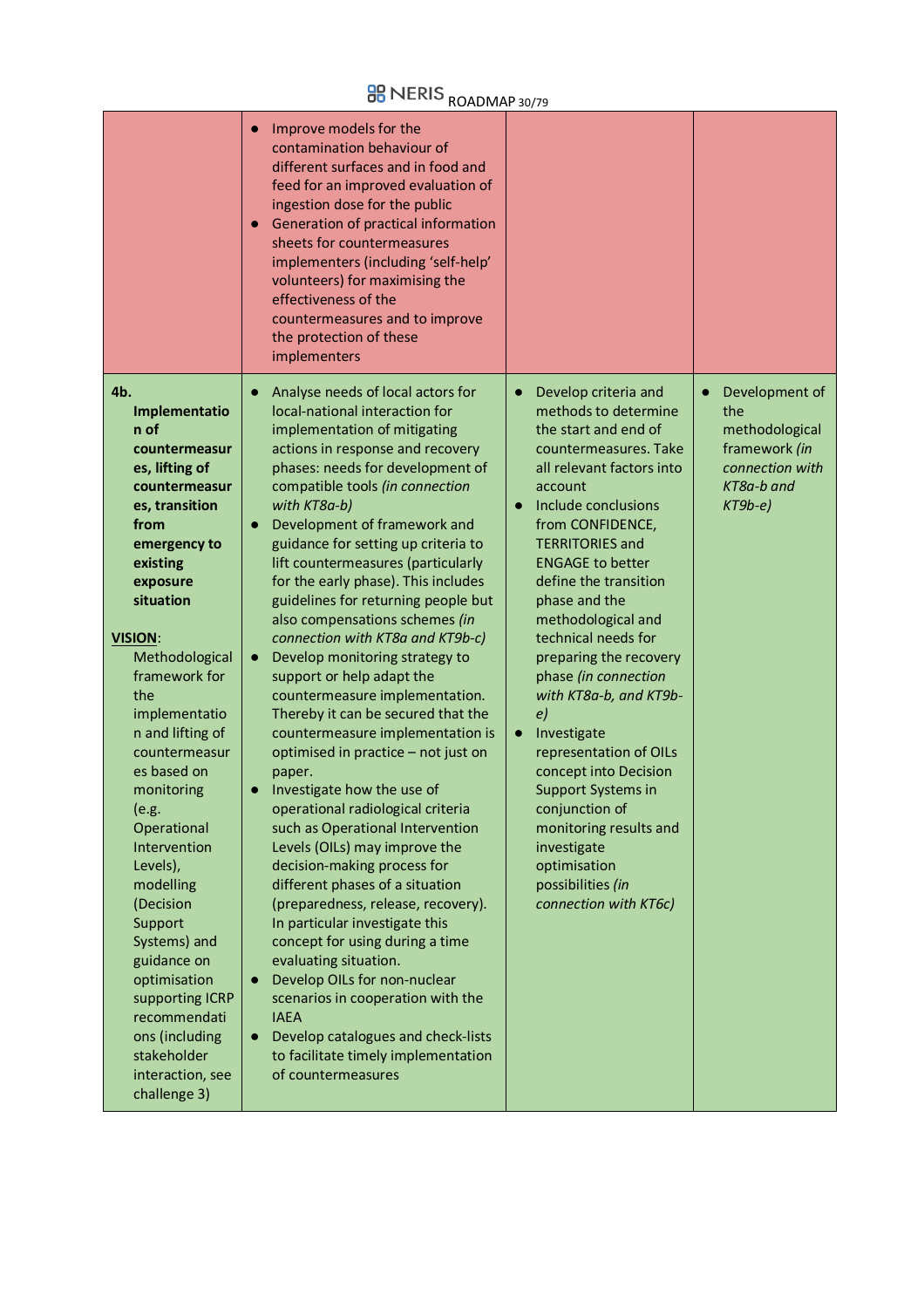# **BB** NERIS ROADMAP 31/79

| Development and application of<br>criteria, indicators and methods to<br>optimise the management options<br>and/or the protective strategies<br>and to review the effectiveness of<br>the selected countermeasure (in<br>connection with KT5a, KT7b, KT8a,<br>$KT9a-e$ |  |
|------------------------------------------------------------------------------------------------------------------------------------------------------------------------------------------------------------------------------------------------------------------------|--|
|                                                                                                                                                                                                                                                                        |  |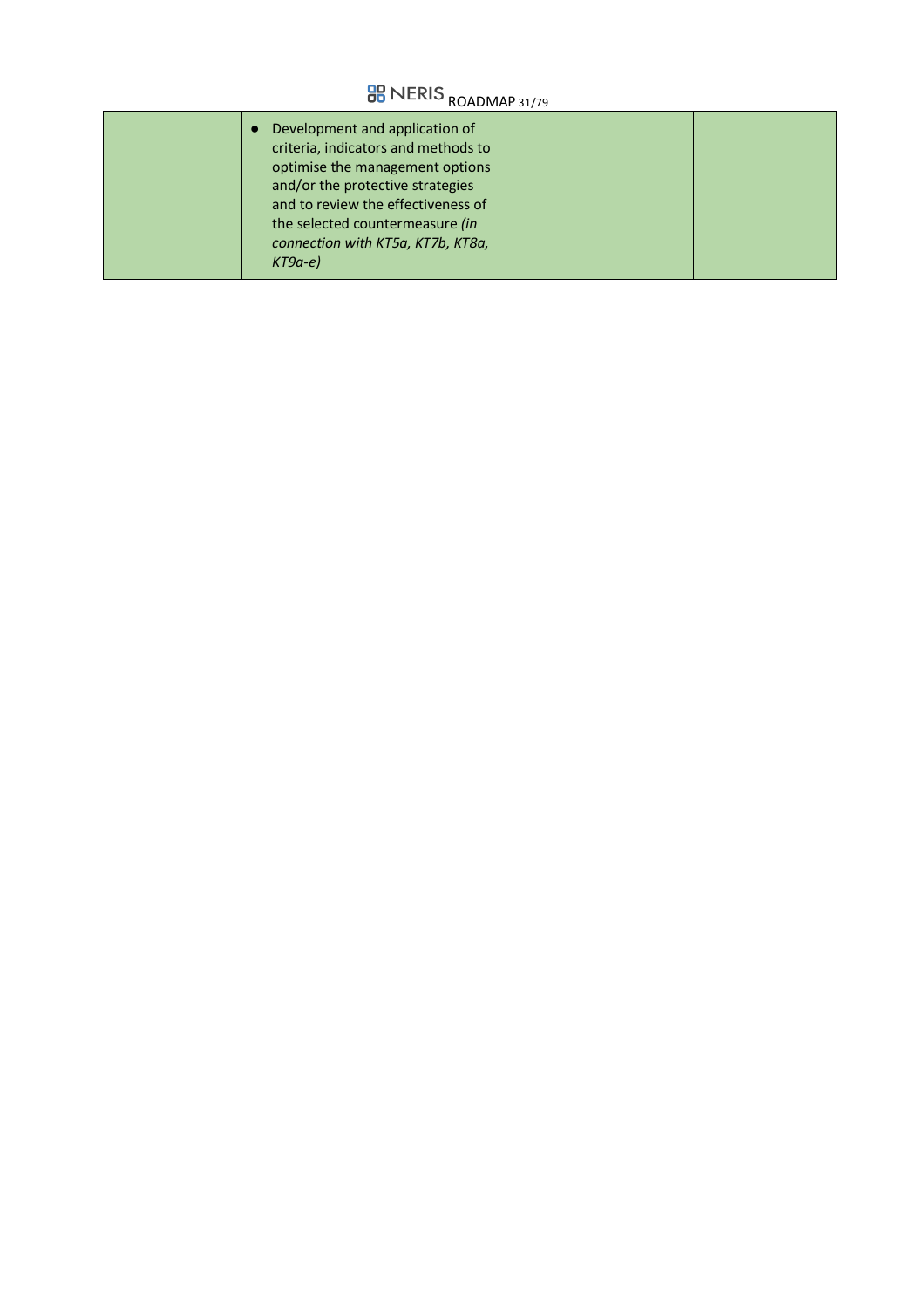## **BB** NERIS ROADMAP 32/79

#### KT4a - Countermeasures and countermeasure strategies

#### **VISION**: Improved understanding of countermeasures to better build and implement countermeasure strategies (preparedness, response, recovery).

| 2020                                                                                                                                                                                                                                                                                                                                                                                                                                                                                                                                                         | 2025                                                                                       | 2030                                                          | 2035                                                                                                                                                                                                                          | 2040 |
|--------------------------------------------------------------------------------------------------------------------------------------------------------------------------------------------------------------------------------------------------------------------------------------------------------------------------------------------------------------------------------------------------------------------------------------------------------------------------------------------------------------------------------------------------------------|--------------------------------------------------------------------------------------------|---------------------------------------------------------------|-------------------------------------------------------------------------------------------------------------------------------------------------------------------------------------------------------------------------------|------|
| Improve the European Handbooks and development of information sheets<br>CA2KT4a - Generic improvement of European handbooks, and<br>addendum to cover other contamination scenarios than NPP<br>accidents such as alpha emitters accidents, long lived<br>radionuclides (without iodine) as in reprocessing processes or<br>contamination resulting from a malicious act. Those handbooks<br>should address waste management issues.                                                                                                                         |                                                                                            |                                                               |                                                                                                                                                                                                                               |      |
| Improvements of countermeasure models/tools, databases including uncertainty handling                                                                                                                                                                                                                                                                                                                                                                                                                                                                        |                                                                                            |                                                               |                                                                                                                                                                                                                               |      |
| CA2KT4a - Improve or start research on regional/local<br>parameterizations of models which support countermeasures and<br>associated strategies in order to improve realistic assessments.                                                                                                                                                                                                                                                                                                                                                                   |                                                                                            |                                                               |                                                                                                                                                                                                                               |      |
| CA2KT4a - Improve concepts and parameters of existing<br>countermeasure models such as ERMIN and AGRICP implemented<br>in JRODOS and ARGOS                                                                                                                                                                                                                                                                                                                                                                                                                   |                                                                                            |                                                               |                                                                                                                                                                                                                               |      |
| CA2KT4a - Improve user-friendliness of tools as well as readiness of<br>end-products to be used for decision-making and<br>countermeasure implementations                                                                                                                                                                                                                                                                                                                                                                                                    |                                                                                            |                                                               |                                                                                                                                                                                                                               |      |
| CA2KT4a - Review and investigate if new protective actions and<br>strategies for remediation and restoration can be derived from<br>the Fukushima experience. Investigate other new<br>countermeasures for other environments such as urban<br>environments surfaces (such as glass, concrete) and enlarge the<br>spectrum of radionuclides to consider in relation with other<br>accidents, and consider appropriate physicochemical forms for<br>e.g. malicious dispersion. Waste production and management<br>should also be investigated in this regard. |                                                                                            |                                                               |                                                                                                                                                                                                                               |      |
| CA2KT4a - Investigate how the use of uncertainties in models may<br>improve/affect the effectiveness of countermeasures                                                                                                                                                                                                                                                                                                                                                                                                                                      |                                                                                            |                                                               |                                                                                                                                                                                                                               |      |
| CA2KT4a - Improve models for the contamination behaviour of<br>different surfaces and in food and feed for an improved<br>evaluation of ingestion dose for the public.                                                                                                                                                                                                                                                                                                                                                                                       |                                                                                            |                                                               |                                                                                                                                                                                                                               |      |
| CA2KT4a - Generation of practical information sheets for countermeasures implementers<br>and to improve the protection of these implementers                                                                                                                                                                                                                                                                                                                                                                                                                 | (including 'self-help' volunteers) for maximising the effectiveness of the countermeasures |                                                               |                                                                                                                                                                                                                               |      |
|                                                                                                                                                                                                                                                                                                                                                                                                                                                                                                                                                              |                                                                                            |                                                               | Develop an all hazard approach und expand strategies and databases for new threats, regions and                                                                                                                               |      |
|                                                                                                                                                                                                                                                                                                                                                                                                                                                                                                                                                              | environments, including links to Big Data and knowledge databases                          |                                                               |                                                                                                                                                                                                                               |      |
|                                                                                                                                                                                                                                                                                                                                                                                                                                                                                                                                                              | a multi-stressor environment.                                                              |                                                               | CA2KT4a - Embed countermeasure strategies in an all-hazard approach to be able to face induced<br>situations such as natural disasters or pandemics. Develop combinations of countermeasures in                               |      |
|                                                                                                                                                                                                                                                                                                                                                                                                                                                                                                                                                              | structures.                                                                                |                                                               | CA2KT4a - Development of electronic versions that are linked to knowledge databases and Big Data                                                                                                                              |      |
|                                                                                                                                                                                                                                                                                                                                                                                                                                                                                                                                                              | CA2KT4a - Develop a better estimation of factors that characterise countermeasures and     | ) as function of environment, region and affected population. | countermeasure strategies (effectiveness, costs, non-radiological effects, waste management,                                                                                                                                  |      |
|                                                                                                                                                                                                                                                                                                                                                                                                                                                                                                                                                              | CA2KT4a - Development of countermeasures strategies for a wider range of accidents.        |                                                               |                                                                                                                                                                                                                               |      |
|                                                                                                                                                                                                                                                                                                                                                                                                                                                                                                                                                              | including analyses of timelines of implementation.                                         |                                                               | CA2KT4a - Strategic analyses of countermeasures for relevant scenarios ensuring parameters<br>governing radiological consequences can be identified in time for optimised remediation -                                       |      |
|                                                                                                                                                                                                                                                                                                                                                                                                                                                                                                                                                              |                                                                                            |                                                               | Combine results to develop more intelligent countermeasure models applicable to a                                                                                                                                             |      |
|                                                                                                                                                                                                                                                                                                                                                                                                                                                                                                                                                              |                                                                                            |                                                               | wider range of scenarios, including an all hazard approach<br>CA2KT4a - Development of intelligent wizards that propose optimised<br>countermeasures / countermeasure strategies based on available<br>information from a DSS |      |
|                                                                                                                                                                                                                                                                                                                                                                                                                                                                                                                                                              |                                                                                            |                                                               |                                                                                                                                                                                                                               |      |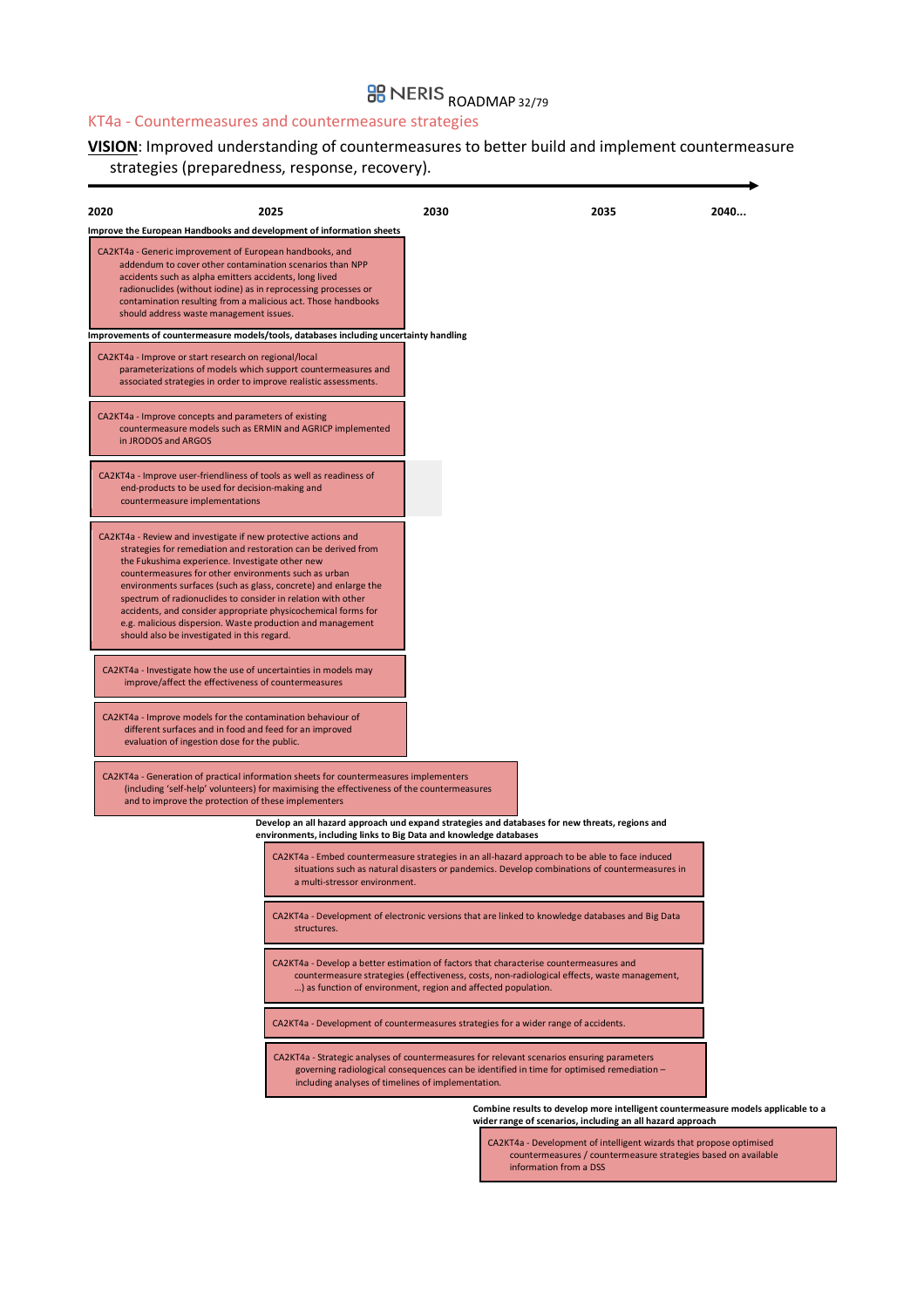#### KT4b - Implementation of countermeasures, lifting of countermeasures, transition from emergency to existing exposure situation

**VISION**: Methodological framework for the implementation and lifting of countermeasures based on monitoring (e.g. Operational Intervention Levels), modelling (Decision Support Systems) and guidance on optimisation supporting ICRP recommendations (including stakeholder interaction, see challenge 3).

| 2020<br>2025<br>Analyse the needs of local stakeholders for local-national interaction                                                                                                                                                                                                                                                |                                                                                           | 2030 |                                                                                                                                                                                               | 2035                                  | 2040                                           |
|---------------------------------------------------------------------------------------------------------------------------------------------------------------------------------------------------------------------------------------------------------------------------------------------------------------------------------------|-------------------------------------------------------------------------------------------|------|-----------------------------------------------------------------------------------------------------------------------------------------------------------------------------------------------|---------------------------------------|------------------------------------------------|
| CA2KT4b - Analyse needs of local actors for local-national interaction<br>for implementation of mitigating actions in response and recovery<br>phases: needs for development of compatible tools.                                                                                                                                     |                                                                                           |      |                                                                                                                                                                                               |                                       |                                                |
| Develop a framework for lifting of countermeasures, including monitoring<br>strategies, OILs, indicators and evaluation of strategies                                                                                                                                                                                                 |                                                                                           |      |                                                                                                                                                                                               |                                       |                                                |
| CA2KT4b - Development of framework and guidance for setting up<br>criteria to lift countermeasures (particularly for the early phase).<br>This includes guidelines for returning people but also<br>compensations schemes.                                                                                                            |                                                                                           |      |                                                                                                                                                                                               |                                       |                                                |
| CA2KT4b - Develop monitoring strategy to support or help adapt the<br>countermeasure implementation. Thereby it can be secured that<br>the countermeasure implementation is optimised in practice $-$ not<br>just on paper.                                                                                                           |                                                                                           |      |                                                                                                                                                                                               |                                       |                                                |
| CA2KT4b - Investigate how the use of operational radiological criteria<br>such as Operational Intervention Levels (OILs) may improve the<br>decision-making process for different phases of a situation<br>(preparedness, release, recovery). In particular investigate this<br>concept for using during a time evaluating situation. |                                                                                           |      |                                                                                                                                                                                               |                                       |                                                |
| CA2KT4b - Develop OILs for non-nuclear scenarios in cooperation with<br>the IAEA                                                                                                                                                                                                                                                      |                                                                                           |      |                                                                                                                                                                                               |                                       |                                                |
| CA2KT4b - Develop catalogues and check-lists to facilitate timely<br>implementation of countermeasures                                                                                                                                                                                                                                |                                                                                           |      |                                                                                                                                                                                               |                                       |                                                |
| CA2KT4b - Development and application of criteria, indicators and<br>methods to optimise the management options and/or the<br>protective strategies and to review the effectiveness of the<br>selected countermeasure.                                                                                                                |                                                                                           |      |                                                                                                                                                                                               |                                       |                                                |
|                                                                                                                                                                                                                                                                                                                                       |                                                                                           |      | CA2KT3b - Develop criteria and methods to determine the start and end of<br>countermeasures. Take all relevant factors into account                                                           |                                       |                                                |
|                                                                                                                                                                                                                                                                                                                                       | Improve the management approaches for the transition phase based on former EC<br>projects |      |                                                                                                                                                                                               |                                       |                                                |
|                                                                                                                                                                                                                                                                                                                                       |                                                                                           |      | CA2KT3b - Include conclusions from CONFIDENCE, TERRITORIES and ENGAGE<br>to better define the transition phase and the methodological and<br>technical needs for preparing the recovery phase |                                       |                                                |
|                                                                                                                                                                                                                                                                                                                                       | Investigate how the framework can best be implemented in a DSS                            |      |                                                                                                                                                                                               |                                       |                                                |
|                                                                                                                                                                                                                                                                                                                                       | possibilities                                                                             |      | CA2KT3b - Investigate representation of OILs concept into Decision Support<br>Systems in conjunction of monitoring results and investigate optimisation                                       |                                       |                                                |
|                                                                                                                                                                                                                                                                                                                                       |                                                                                           |      |                                                                                                                                                                                               | test its applicability with end users | Complete the framework for operational use and |
|                                                                                                                                                                                                                                                                                                                                       |                                                                                           |      |                                                                                                                                                                                               | framework                             | CA2KT3b - Development of the methodological    |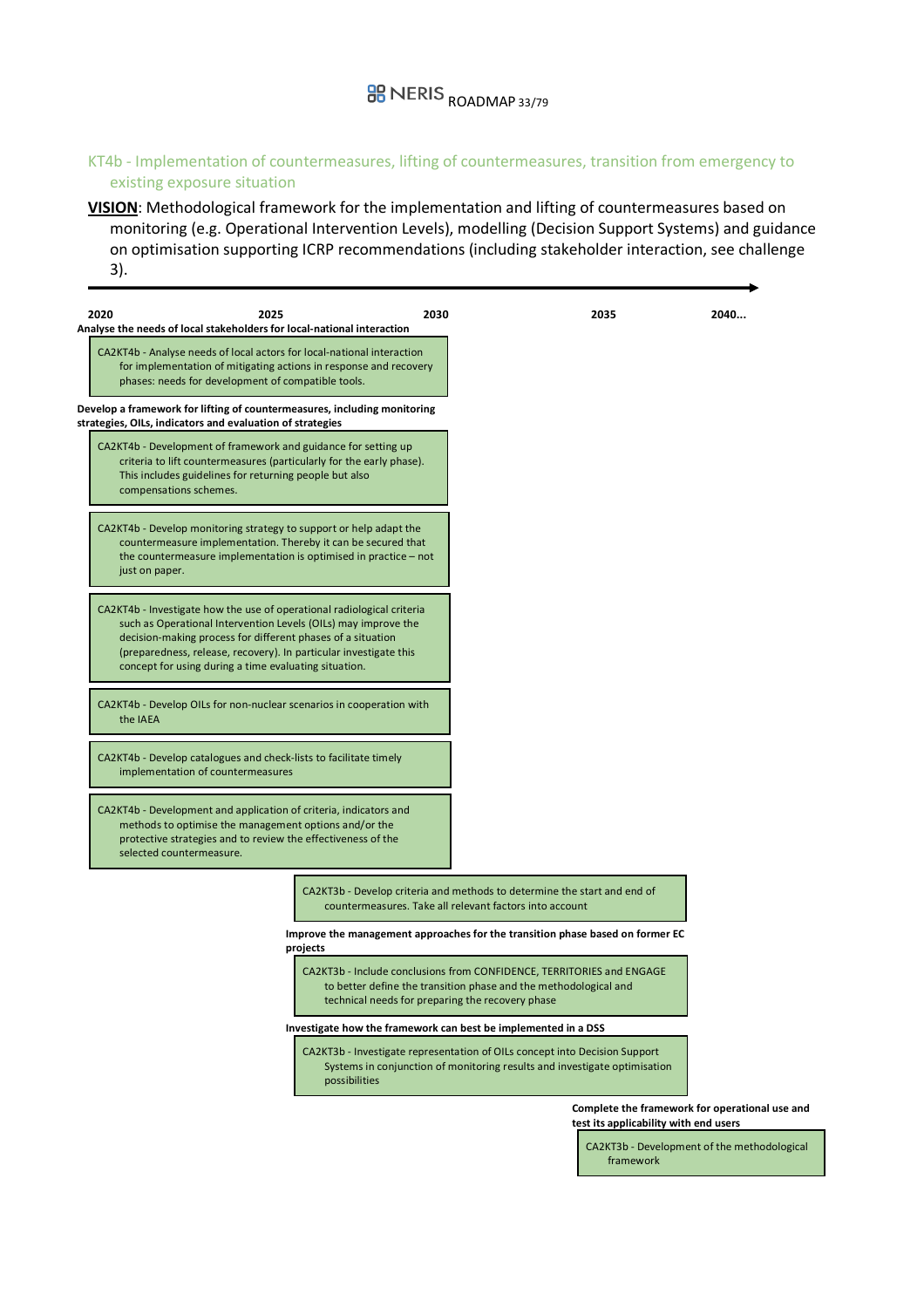### **BB** NERIS ROADMAP 34/79 **Key topic 5: Formal decision support**

| <b>Challenges and</b><br>achievement in                                                                                                                                                                                     | Phase 1                                                                                                                                                                                                                                                                                                                                                                                                                                                                                                                                                                                                                                                                                                                                                                                                                                                                           | Phase 2                                                                                                                                                                                                                                                                                 | Phase 3                                                                                                                                                                                       |
|-----------------------------------------------------------------------------------------------------------------------------------------------------------------------------------------------------------------------------|-----------------------------------------------------------------------------------------------------------------------------------------------------------------------------------------------------------------------------------------------------------------------------------------------------------------------------------------------------------------------------------------------------------------------------------------------------------------------------------------------------------------------------------------------------------------------------------------------------------------------------------------------------------------------------------------------------------------------------------------------------------------------------------------------------------------------------------------------------------------------------------|-----------------------------------------------------------------------------------------------------------------------------------------------------------------------------------------------------------------------------------------------------------------------------------------|-----------------------------------------------------------------------------------------------------------------------------------------------------------------------------------------------|
| <b>5a. Decision-making</b><br>methods and tools<br><b>VISION: Formalised</b><br>methods and tools<br>that support,<br>structure and<br>improve the decision-<br>making process in all<br>phases of an accident<br>/incident | • Consolidate the results<br>from CONFIDENCE and<br><b>TERRITORIES with respect</b><br>to decision-making in the<br>various phases<br>Develop multi-criteria<br>analysis tools that are fit for<br>purposes<br>Support the structuring<br>process in decision-making<br>with focus on<br>optimisation/selection of<br>countermeasure strategies<br>Development of guidance<br>material for "good decision-<br>making practice";<br>development of structured<br>methodologies to define<br>generic scenarios for<br>preparedness and planning<br>taking into account<br>different driving forces<br>(technical, societal,<br>economic, environmental,<br>etc.) (in connection with<br>KT7b, KT7f, KT9b-c)<br>Development of training<br>and support material and<br>activities (practical courses,<br>field visits, etc.) for decision<br>makers and other<br><b>stakeholders</b> | Review the progress<br>$\bullet$<br>and develop a<br>research program for<br>the way forward, in<br>particular a large-<br>scale research project<br>to identify methods<br>that have potential<br>for operational use<br>Perform research as<br>$\bullet$<br>defined in the<br>program | Support the<br>$\bullet$<br>development of<br>operational<br>solutions<br>Research projects<br>to test<br>operational<br>solutions in the<br>different phases<br>and application<br>scenarios |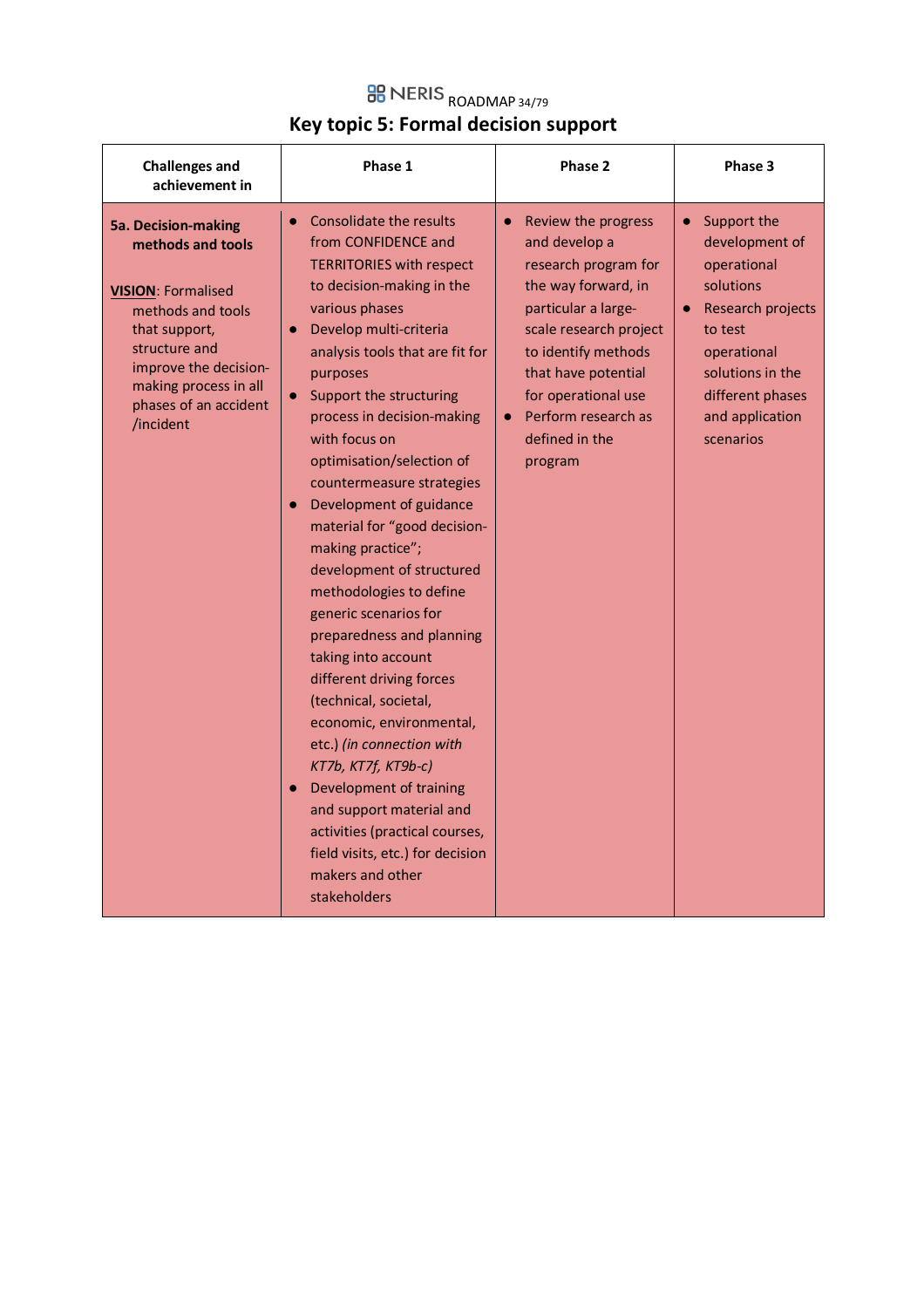# **BB** NERIS ROADMAP 35/79

| 5b. Decisions under high<br>uncertainty<br><b>VISION: Formalised</b><br>methods that support | Consolidate the results<br>$\bullet$<br>from CONFIDENCE and<br><b>TERRITORIES with respect</b><br>to decision-making under<br>high uncertainty. This                                                                  | Evaluate the handling<br>$\bullet$<br>of uncertainties in<br>operational<br>procedures and<br>develop guidance for                                  | Develop a large-<br>$\bullet$<br>scale research<br>project to test<br>the methods<br>developed so far |
|----------------------------------------------------------------------------------------------|-----------------------------------------------------------------------------------------------------------------------------------------------------------------------------------------------------------------------|-----------------------------------------------------------------------------------------------------------------------------------------------------|-------------------------------------------------------------------------------------------------------|
| robust decision-<br>making under high<br>uncertainties                                       | includes model sensitivity,<br>validity, and inter-<br>comparison with<br>measurements<br>Develop methods and                                                                                                         | their better<br>integration in official<br>documents<br>Combination of<br>agent-based                                                               | for identification<br>of tools and<br>methods which<br>are useful for<br>operational                  |
|                                                                                              | criteria to identify<br>indicators that are robust<br>with respect to<br>uncertainties of the<br>prevailing situation (can be<br>used for decision-making                                                             | simulation systems<br>with Multi Criteria<br>Analysis for<br>uncertainty handling<br>to better integrate<br>the stakeholders'                       | application (in<br>connection with<br>KT7b, KT8a)                                                     |
|                                                                                              | even if uncertainty is high)<br>Assessment of the<br>uncertainty in<br>application/efficiency of<br>countermeasures and their<br>acceptance by the public (in<br>connection with KT4a,                                | preferences (in<br>connection with KT8a<br>and KT9b-c)<br>Investigate more<br>complex decision<br>analysis tools for use<br>under high              |                                                                                                       |
|                                                                                              | KT8a-b, KT9b-c)<br>Assessment and<br>$\bullet$<br>communication of<br>uncertainties (how to<br>transfer data in model<br>chains and how they can<br>best be                                                           | uncertainty aiming to<br>move towards big<br>data applications<br>Development of<br>artificial intelligence /<br>machine learning<br>techniques for |                                                                                                       |
|                                                                                              | communicated/presented)<br>Development of training<br>and support material and<br>activities (practical courses,<br>field visits, etc.) for decision<br>makers and other<br>stakeholders (in connection<br>with KT7f) | decision-making and<br>combine all types of<br>uncertainties (e.g.<br>aleatory,<br>epistemological,<br>computational)                               |                                                                                                       |
|                                                                                              | Develop methods and tools<br>supporting local<br>stakeholders to manage<br>daily life under conditions<br>with high uncertainty (in<br>connection with KT4b,<br>KT8a-b)                                               |                                                                                                                                                     |                                                                                                       |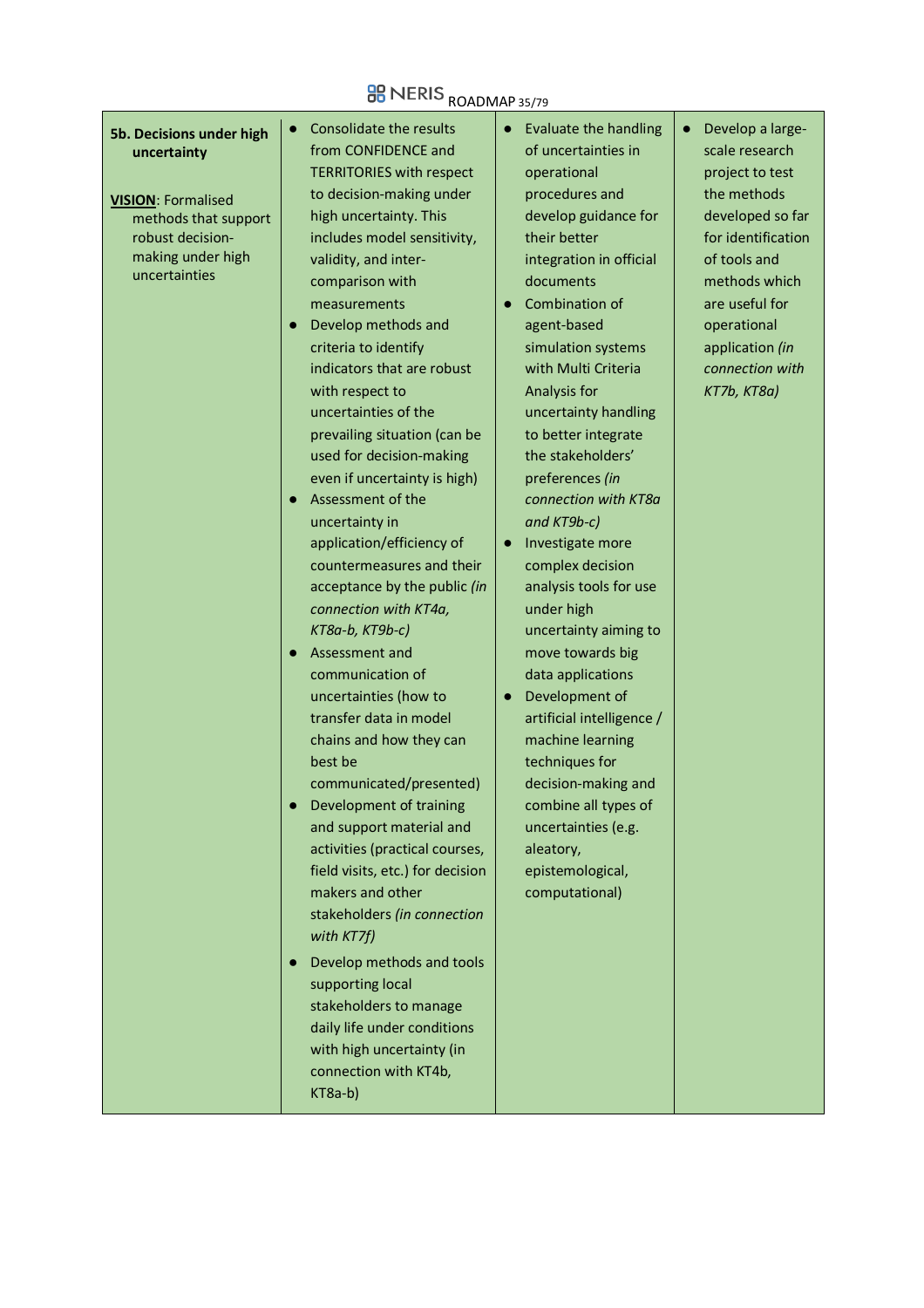# **BB** NERIS <sub>ROADMAP 36/79</sub>

### KT5a - Decision-making methods and tools

**VISION**: Formalised methods and tools that support, structure and improve the decision-making process in all phases of an accident /incident.

| 2020               | 2025                                                                                                                                                                                                                                                                                                                                                                                                                                                               | 2030                                                 | 2035                                                                                                                                          | 2040                                                                                                              |
|--------------------|--------------------------------------------------------------------------------------------------------------------------------------------------------------------------------------------------------------------------------------------------------------------------------------------------------------------------------------------------------------------------------------------------------------------------------------------------------------------|------------------------------------------------------|-----------------------------------------------------------------------------------------------------------------------------------------------|-------------------------------------------------------------------------------------------------------------------|
| phases             | Based on former projects, improve existing tools such as MCDA as<br>well as methods and processes for selection of measures<br>CA2KT5a - Consolidate the results from CONFIDENCE and<br>TERRITORIES with respect to decision-making in the various                                                                                                                                                                                                                 |                                                      |                                                                                                                                               |                                                                                                                   |
| purposes           | CA2KT5a - Develop multi-criteria analysis tools that are fit for                                                                                                                                                                                                                                                                                                                                                                                                   |                                                      |                                                                                                                                               |                                                                                                                   |
| strategies         | CA2KT5a - Support the structuring process in decision-making<br>with focus on optimisation/selection of countermeasure                                                                                                                                                                                                                                                                                                                                             |                                                      |                                                                                                                                               |                                                                                                                   |
| other stakeholders | Develop guidance and training material for decision makers and                                                                                                                                                                                                                                                                                                                                                                                                     |                                                      |                                                                                                                                               |                                                                                                                   |
|                    | CA2KT5a - Development of guidance material for "good decision-<br>making practice"; development of structured methodologies<br>to define generic scenarios for preparedness and planning<br>taking into account different driving forces (technical,<br>societal, economic, environmental, etc.)<br>CA2KT5a - Development of training and support material and<br>activities (practical courses, field visits, etc.) for decision<br>makers and other stakeholders |                                                      |                                                                                                                                               |                                                                                                                   |
|                    | defined                                                                                                                                                                                                                                                                                                                                                                                                                                                            |                                                      | Develop a new research program based on phase 1 and perform research as                                                                       |                                                                                                                   |
|                    |                                                                                                                                                                                                                                                                                                                                                                                                                                                                    | methods that have potential for operational use      | CA2KT5a - Review the progress and develop a research program for the<br>way forward, in particular a large-scale research project to identify |                                                                                                                   |
|                    |                                                                                                                                                                                                                                                                                                                                                                                                                                                                    | CA2KT5a - Perform research as defined in the program |                                                                                                                                               |                                                                                                                   |
|                    |                                                                                                                                                                                                                                                                                                                                                                                                                                                                    |                                                      | accident                                                                                                                                      | Support the development and test of<br>operational solutions for all phases of an                                 |
|                    |                                                                                                                                                                                                                                                                                                                                                                                                                                                                    |                                                      |                                                                                                                                               | CA2KT5a - Support the development of<br>operational solutions                                                     |
|                    |                                                                                                                                                                                                                                                                                                                                                                                                                                                                    |                                                      |                                                                                                                                               | CA2KT5a - Research projects to test<br>operational solutions in the different<br>phases and application scenarios |
|                    |                                                                                                                                                                                                                                                                                                                                                                                                                                                                    |                                                      |                                                                                                                                               |                                                                                                                   |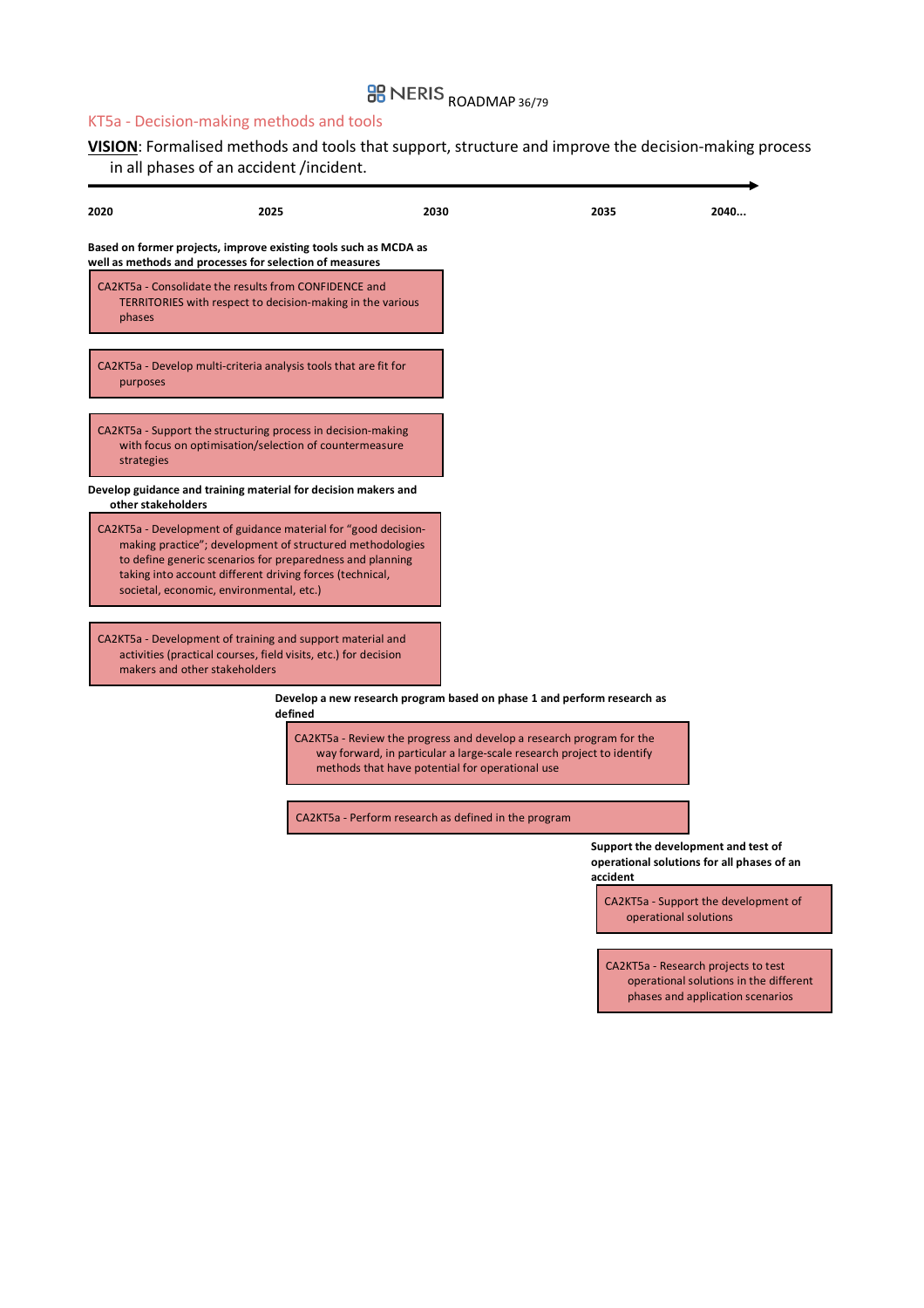### KT5b - Decisions under high uncertainty

### **VISION**: Formalised methods that support robust decision-making under high uncertainties.

| 2020 | 2025<br>develop indicators that can be used if uncertainty is high                    | Based on former projects improve existing methods and tools and                                                                                                                                      | 2030 | 2035                                                                                                                                                  | 2040                                                                                                                                                                 |
|------|---------------------------------------------------------------------------------------|------------------------------------------------------------------------------------------------------------------------------------------------------------------------------------------------------|------|-------------------------------------------------------------------------------------------------------------------------------------------------------|----------------------------------------------------------------------------------------------------------------------------------------------------------------------|
|      | CA2KT5b - Consolidate the results from CONFIDENCE and<br>comparison with measurements | TERRITORIES with respect to decision-making under high<br>uncertainty. This includes model sensitivity, validity, and inter-                                                                         |      |                                                                                                                                                       |                                                                                                                                                                      |
|      |                                                                                       | CA2KT5b - Develop methods and criteria to identify indicators that<br>are robust with respect to uncertainties of the prevailing<br>situation (used for decision-making even if uncertainty is high) |      |                                                                                                                                                       |                                                                                                                                                                      |
|      |                                                                                       | CA2KT5b - Assessment of the uncertainty in application/efficiency<br>of countermeasures and their acceptance by the public                                                                           |      |                                                                                                                                                       |                                                                                                                                                                      |
|      | communicated/presented)                                                               | CA2KT5b - Assessment and communication of uncertainties (how<br>to transfer data in model chains and how they can best be                                                                            |      |                                                                                                                                                       |                                                                                                                                                                      |
|      | develop training material for decision makers                                         | Improve communication procedures of dealing with uncertainty and                                                                                                                                     |      |                                                                                                                                                       |                                                                                                                                                                      |
|      | makers and other stakeholders                                                         | CA2KT5b - Development of training and support material and<br>activities (practical courses, field visits, etc.) for decision                                                                        |      |                                                                                                                                                       |                                                                                                                                                                      |
|      |                                                                                       | Improve methods and tools for local stakeholders                                                                                                                                                     |      |                                                                                                                                                       |                                                                                                                                                                      |
|      |                                                                                       | CA2KT5b - Develop methods and tools supporting local stakeholders<br>to manage daily life under conditions with high uncertainty                                                                     |      |                                                                                                                                                       |                                                                                                                                                                      |
|      |                                                                                       |                                                                                                                                                                                                      |      | Investigate and develop more complex approaches such as ABM and AI including big data approaches                                                      |                                                                                                                                                                      |
|      |                                                                                       | CA2KT5b - Combination of agent-based simulation systems with Multi<br>Criteria Analysis for uncertainty handling to better integrate the<br>stakeholders' preferences                                |      |                                                                                                                                                       |                                                                                                                                                                      |
|      |                                                                                       | CA2KT5b - Investigate more complex decision analysis tools for use under<br>high uncertainty aiming to move towards big data applications                                                            |      |                                                                                                                                                       |                                                                                                                                                                      |
|      |                                                                                       | CA2KT5b - Development of artificial intelligence / machine learning<br>techniques for decision-making and combine all types of uncertainties<br>(e.g. aleatory, epistemological, computational)      |      |                                                                                                                                                       |                                                                                                                                                                      |
|      |                                                                                       | integration                                                                                                                                                                                          |      | Evaluate the handling of uncertainty in operation procedures and improve their                                                                        |                                                                                                                                                                      |
|      |                                                                                       |                                                                                                                                                                                                      |      | CA2KT5b - Evaluate the handling of uncertainties in operational procedures<br>and develop guidance for their better integration in official documents |                                                                                                                                                                      |
|      |                                                                                       |                                                                                                                                                                                                      |      |                                                                                                                                                       | Develop a large-scale demonstration project                                                                                                                          |
|      |                                                                                       |                                                                                                                                                                                                      |      |                                                                                                                                                       | for identification of all methods and tools<br>that are ready for operational application                                                                            |
|      |                                                                                       |                                                                                                                                                                                                      |      | application                                                                                                                                           | CA2KT5b - Develop a large-scale research project to test<br>the methods developed so far for identification of<br>tools and methods which are useful for operational |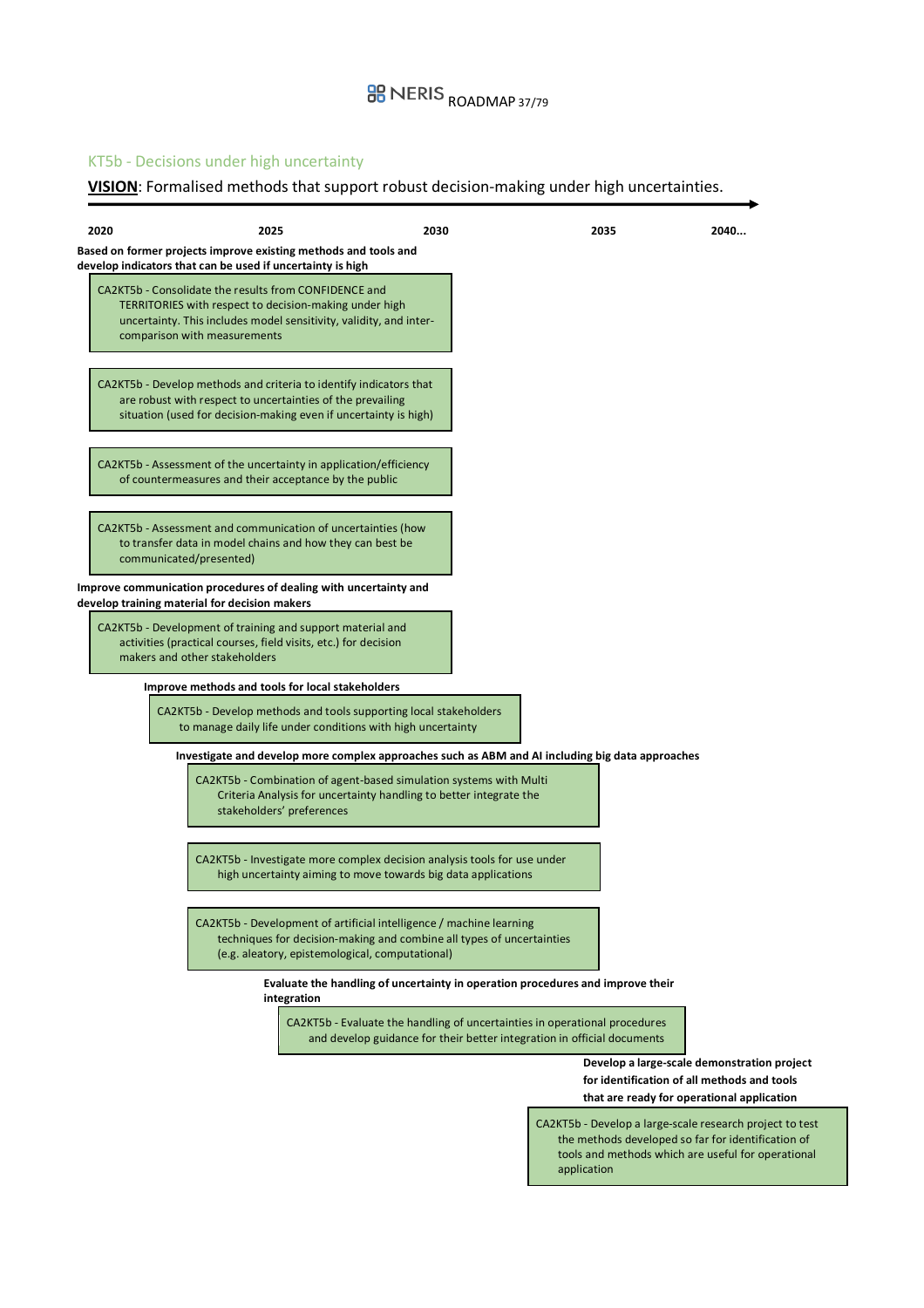### **BB** NERIS ROADMAP 38/79 **Key topic 6: Disaster informatics**

| <b>Challenges and</b><br>achievement in                                                                                                                                                                                       | Phase 1                                                                                                                                                                                                                                                                                                                                                                                                 | Phase 2                                                                                                                                                                                                                                                                                                                                                                                                     | Phase 3                                                                                                                                                                                                                                                                                                                                                                                                     |
|-------------------------------------------------------------------------------------------------------------------------------------------------------------------------------------------------------------------------------|---------------------------------------------------------------------------------------------------------------------------------------------------------------------------------------------------------------------------------------------------------------------------------------------------------------------------------------------------------------------------------------------------------|-------------------------------------------------------------------------------------------------------------------------------------------------------------------------------------------------------------------------------------------------------------------------------------------------------------------------------------------------------------------------------------------------------------|-------------------------------------------------------------------------------------------------------------------------------------------------------------------------------------------------------------------------------------------------------------------------------------------------------------------------------------------------------------------------------------------------------------|
| 6a. Analytical platform<br><b>VISION: Establish the</b><br>analytical platform<br>as part of the<br>emergency<br>management<br>toolbox                                                                                        | Investigate the<br>$\bullet$<br>usability of the<br>existing analytical<br>platform<br>Test and improve the<br>$\bullet$<br>existing analytical<br>platform                                                                                                                                                                                                                                             | <b>Expand the capability</b><br>$\bullet$<br>of the analytical<br>platform based on<br>findings from<br>exercises and<br>applications                                                                                                                                                                                                                                                                       | Investigate combination<br>of the analytical platform<br>with big data approaches                                                                                                                                                                                                                                                                                                                           |
| 6b. Knowledge<br>databases<br><b>VISION: Knowledge</b><br>databases<br>becoming<br>operational<br>allowing to support<br>decision-making in<br>all phases of an<br>accident/incident                                          | <b>Extend the</b><br>$\bullet$<br>knowledge database<br>with more scenarios<br>for all phases of an<br>accident/incident<br>Develop more<br>focused similarity<br>approaches                                                                                                                                                                                                                            | Investigate how big<br>data analysis can be<br>used for the<br>knowledge database<br>(in connection with<br>KT4a)<br>Develop tools or<br>$\bullet$<br>mechanisms to<br>collect relevant<br>information from<br>social media<br>Usage of all relevant<br>$\bullet$<br>information from<br>whatever sources<br>(e.g. Twitter,<br>Facebook, scenarios)                                                         | <b>Expand knowledge</b><br>$\bullet$<br>databases and big data<br>functionalities to develop<br>a focal point for decision<br>support<br>Investigate if this<br>approach can<br>complement existing DSS                                                                                                                                                                                                     |
| 6c. New generation<br><b>Decision Support</b><br><b>Systems (DSS)</b><br><b>VISION: New</b><br>generation Decision<br><b>Support Systems</b><br>for integrated<br>decision-making<br>(tactical,<br>operational,<br>strategic) | Improve user<br>$\bullet$<br>interfaces of existing<br><b>Decision Support</b><br>Systems for the<br>various phases of an<br>accident/incident (in<br>connection with<br>KT4a)<br>Include modules to<br>$\bullet$<br>calculate source<br>terms based on the<br>description of<br>accidents<br>Develop new<br>$\bullet$<br>interfaces of DSS's to<br>comply with<br>improved decision-<br>making methods | If necessary,<br>$\bullet$<br>investigate concepts<br>and advanced<br>informatics<br>approaches to<br>modularise Decision<br><b>Support Systems for</b><br>application in<br>different phases<br>including uncertainty<br>handling<br>Testing of methods<br>$\bullet$<br>for implementing of<br>Artificial Intelligence<br>and Big Data<br>approaches in<br>countermeasure<br>simulation models of<br>a DSS | Develop new generation<br>of Decision Support<br>Systems based on<br>advanced informatics and<br>with new<br>countermeasure modules<br>allowing the end user to<br>define his or her<br>objectives/goals first and<br>the system identifies the<br>best possible strategies to<br>achieve the specified<br>objectives/goals with<br>pros and cons<br>automatically (in<br>connection with KT4a,<br>$KTZb$ ) |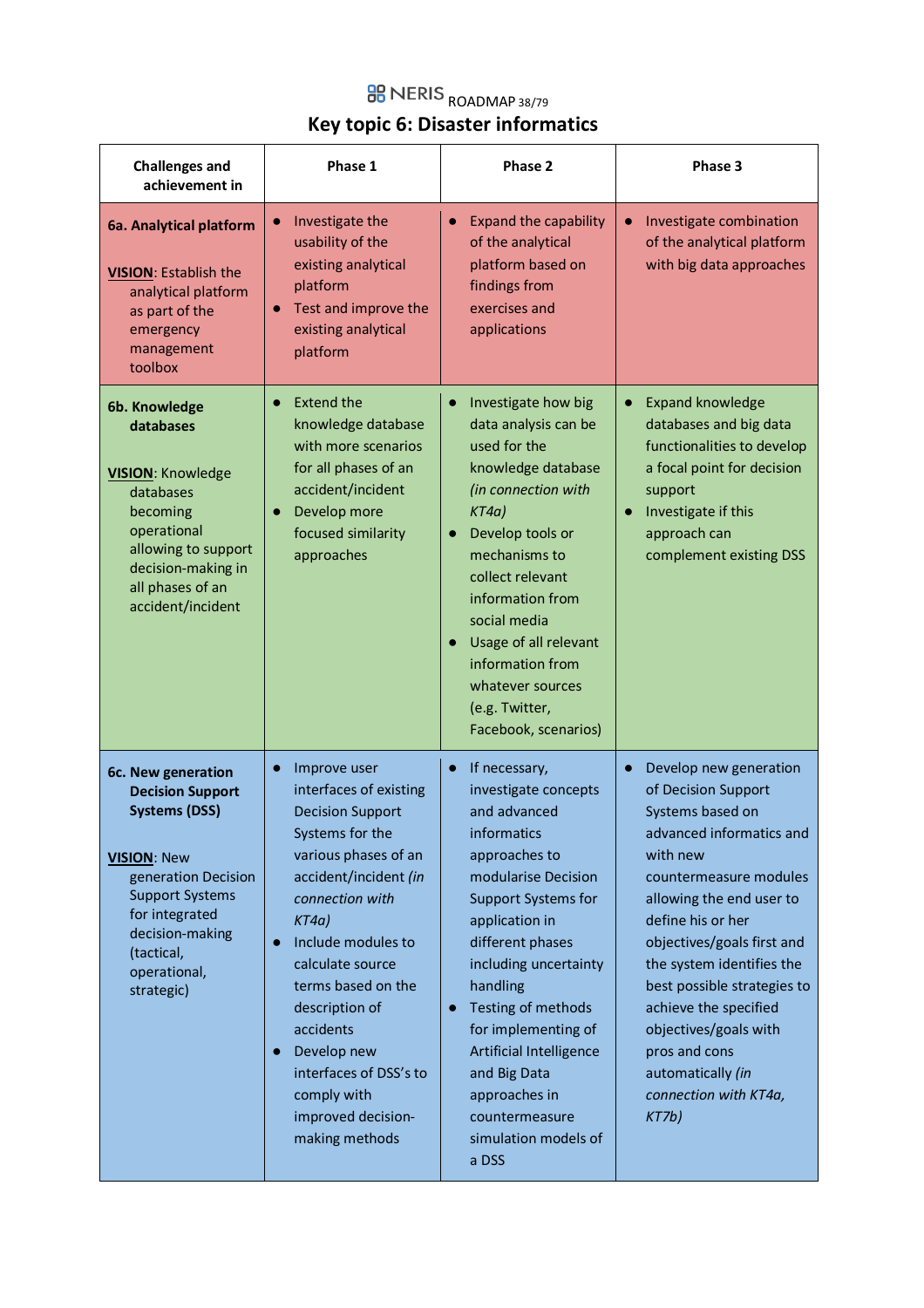# **BB** NERIS ROADMAP 39/79

|                                                                                                                                                                                                                                                 | Investigate the need<br>for re-engineered<br>DSS to deal with<br>uncertainty<br>Investigate the<br>$\bullet$<br>application of<br>Artificial Intelligence<br>and Big Data for<br>application in DSS<br>and support of<br>countermeasure<br>modelling                                                                               | Coupling of the<br>$\bullet$<br>existing strategic<br><b>Decision Support</b><br>Systems such as<br>ARGOS and RODOS to<br>Command and<br>Control (C2) systems                                                                                                                                                                                                                                                                                                                        |                                                                                                                                                                                                                                   |
|-------------------------------------------------------------------------------------------------------------------------------------------------------------------------------------------------------------------------------------------------|------------------------------------------------------------------------------------------------------------------------------------------------------------------------------------------------------------------------------------------------------------------------------------------------------------------------------------|--------------------------------------------------------------------------------------------------------------------------------------------------------------------------------------------------------------------------------------------------------------------------------------------------------------------------------------------------------------------------------------------------------------------------------------------------------------------------------------|-----------------------------------------------------------------------------------------------------------------------------------------------------------------------------------------------------------------------------------|
| 6d. Virtual and<br>augmented reality<br><b>VISION: Suite of new</b><br>training facilities<br>using virtual and<br>augmented reality<br>for preparedness<br>and testing of first<br>responders,<br>decision makers<br>and other<br>stakeholders | <b>Review and</b><br>$\bullet$<br>investigate the<br>usability of serious<br>gaming and<br>augmented reality in<br>radiation protection<br>research (in<br>connection with<br>KT7b, KT9c)<br>Development of<br>$\bullet$<br>serious games and<br>augmented reality for<br>preparedness (in<br>connection with<br>KT7b, KT9b, KT9c) | Explore the usage of<br>serious gaming and<br>augmented reality for<br>training of the<br>decision-making<br>processes (in<br>connection with<br>KT7b, KT8c, KT9b,<br>KT9c)<br>Develop appropriate<br>tools to train decision<br>makers and key<br>stakeholders (in<br>connection with<br>KT7b, KT9b, KT9c)<br>Dedicated tools for<br>$\bullet$<br>addressing the key<br>challenges associated<br>with transition and<br>recovery phases (in<br>connection with<br>KT7b, KT9b, KT9c) | Develop better training<br>tools for responders,<br>decision makers and<br>other stakeholders by<br>combining virtual and<br>augmented reality tools<br>with Decision Support<br>Systems (in connection<br>with KT7b, KT9b, KT9c) |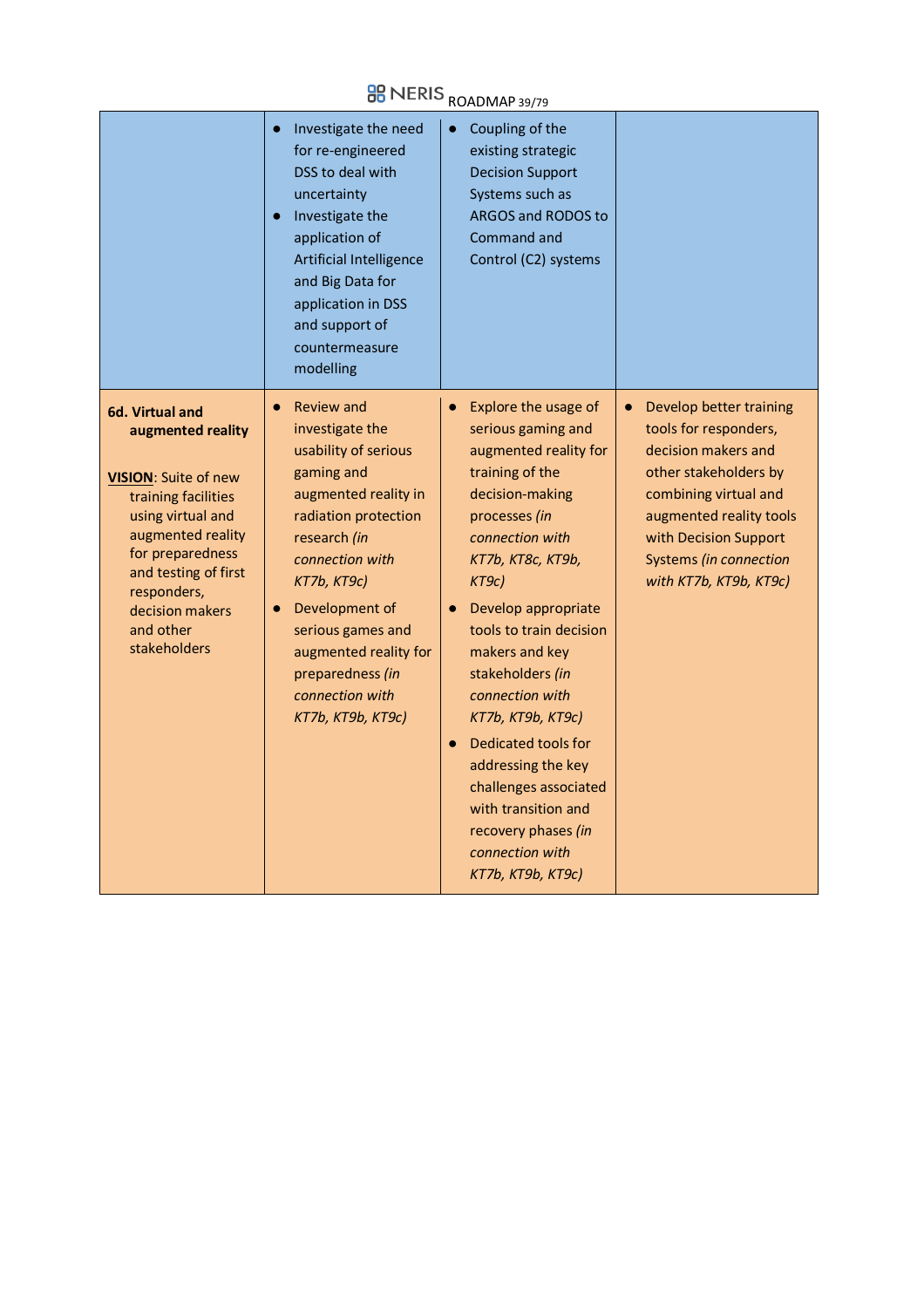# **BB** NERIS <sub>ROADMAP 40/79</sub>

### KT6a - Analytical platform

|                            | VISION: Establish the analytical platform as part of the emergency management toolbox.                                                                                                     |                                                                                                                 |                 |                                                                                            |
|----------------------------|--------------------------------------------------------------------------------------------------------------------------------------------------------------------------------------------|-----------------------------------------------------------------------------------------------------------------|-----------------|--------------------------------------------------------------------------------------------|
| 2020                       | 2025                                                                                                                                                                                       | 2030                                                                                                            | 2035            | 2040                                                                                       |
| during PREPARE<br>platform | Review and improve the Analytical Platform (AP) developed<br>CA2KT6a - Investigate the usability of the existing analytical<br>CA2KT6a - Test and improve the existing analytical platform |                                                                                                                 |                 |                                                                                            |
|                            |                                                                                                                                                                                            | Test and use the AP for training and exercises                                                                  |                 |                                                                                            |
|                            |                                                                                                                                                                                            | CA2KT6a - Expand the capability of the analytical platform based on<br>findings from exercises and applications |                 |                                                                                            |
|                            |                                                                                                                                                                                            |                                                                                                                 | data approaches | Investigate the application of the AP with big<br>CA2KT6a - Investigate combination of the |
|                            |                                                                                                                                                                                            |                                                                                                                 |                 | analytical platform with big data                                                          |

approaches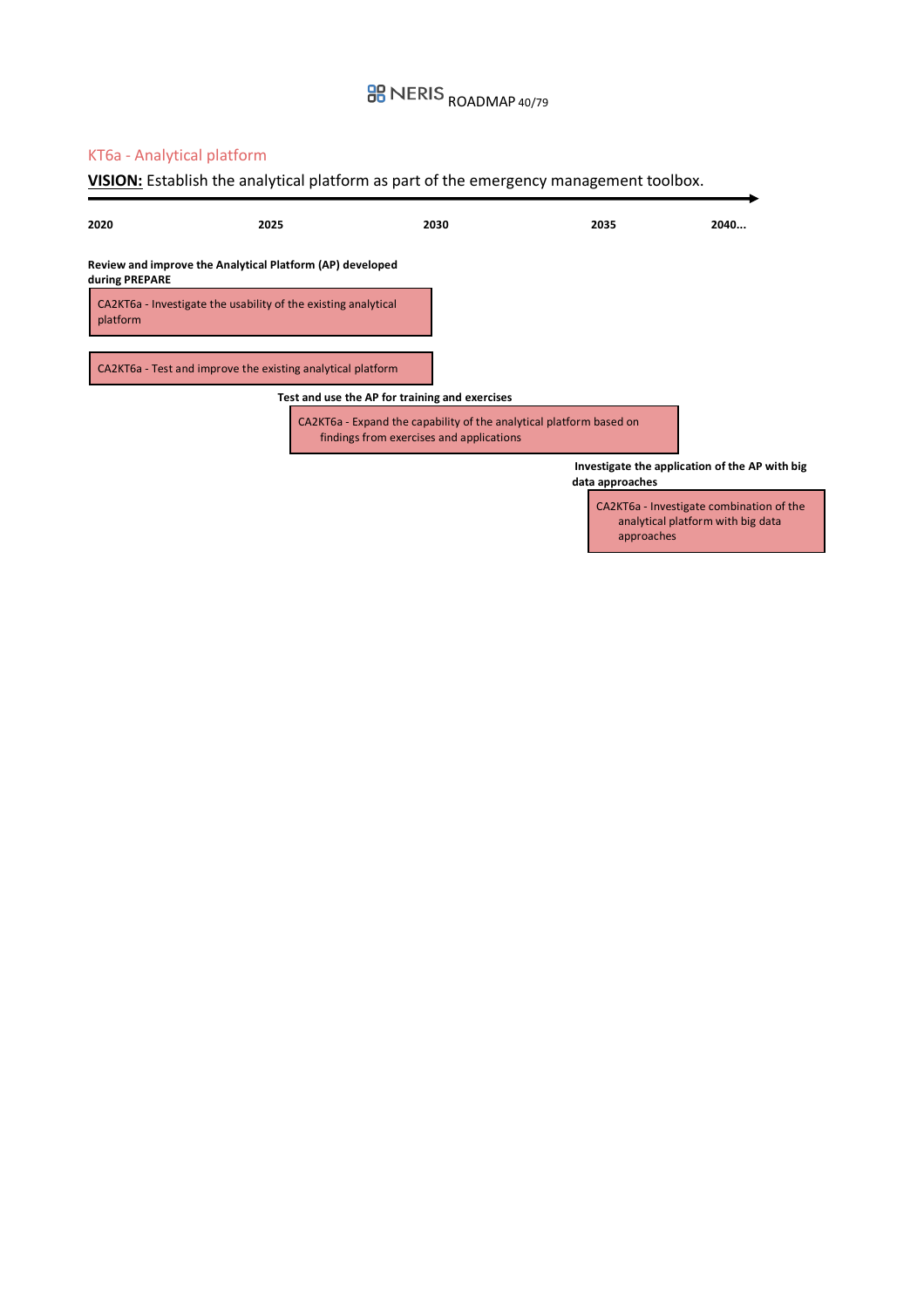# **BB** NERIS ROADMAP 41/79

### KT6b - Knowledge databases

**VISION**: Knowledge databases becoming operational allowing to support decision-making in all phases of an accident/incident.

| 2020 | 2025                                                                                                  | 2030                                                                                                                                               | 2035                                                                                                                                                             | 2040                                                                                                                   |
|------|-------------------------------------------------------------------------------------------------------|----------------------------------------------------------------------------------------------------------------------------------------------------|------------------------------------------------------------------------------------------------------------------------------------------------------------------|------------------------------------------------------------------------------------------------------------------------|
|      | Add more scenarios to the knowledge database and improve methods for comparing them                   |                                                                                                                                                    |                                                                                                                                                                  |                                                                                                                        |
|      | CA2KT6b - Extend the knowledge database with more scenarios<br>for all phases of an accident/incident |                                                                                                                                                    |                                                                                                                                                                  |                                                                                                                        |
|      | CA2KT6b - Develop more focused similarity approaches                                                  |                                                                                                                                                    |                                                                                                                                                                  |                                                                                                                        |
|      |                                                                                                       |                                                                                                                                                    | Investigate to which extent the knowledge database can use big data functionalities<br>CA2KT6b - Investigate how big data analysis can be used for the knowledge |                                                                                                                        |
|      | database                                                                                              |                                                                                                                                                    |                                                                                                                                                                  |                                                                                                                        |
|      | from social media                                                                                     | Develop tools to better collect and process information from open sources<br>CA2KT6b - Develop tools or mechanisms to collect relevant information |                                                                                                                                                                  |                                                                                                                        |
|      |                                                                                                       | CA2KT6b - Usage of all relevant information from whatever sources (e.g.<br>Twitter, Facebook, scenarios)                                           |                                                                                                                                                                  |                                                                                                                        |
|      |                                                                                                       |                                                                                                                                                    | complement a DSS                                                                                                                                                 | Expand the knowledge database with big<br>data and investigate to which extent this<br>can improve decision-making and |
|      |                                                                                                       |                                                                                                                                                    | support                                                                                                                                                          | CA2KT6b - Expand knowledge databases<br>and big data functionalities to<br>develop a focal point for decision          |
|      |                                                                                                       |                                                                                                                                                    |                                                                                                                                                                  |                                                                                                                        |

CA2KT6b - Investigate if this approach can complement existing DSS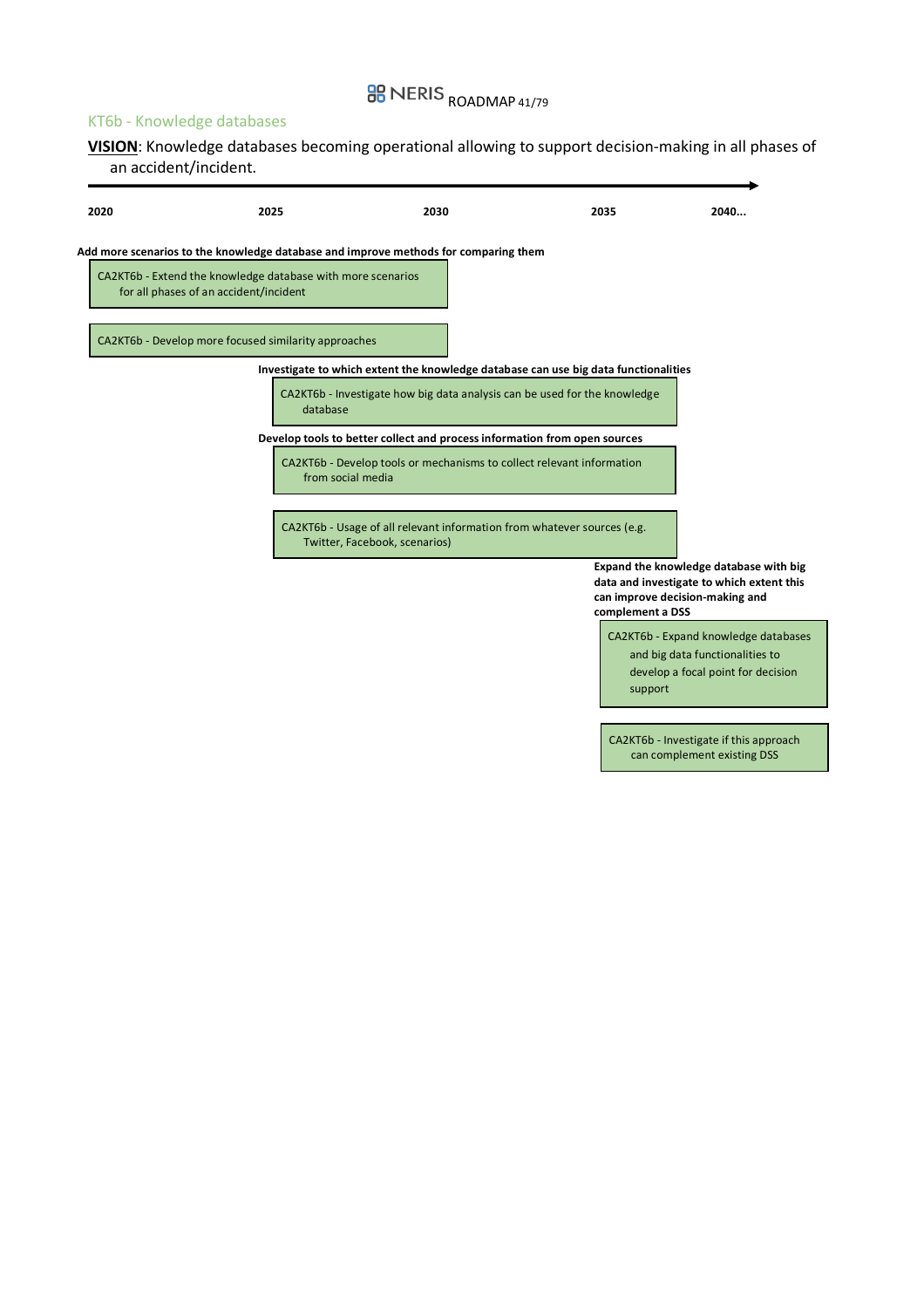### KT6c - New generation Decision Support Systems (DSS)

**VISION**: New generation Decision Support Systems for integrated decision-making (tactical, operational, strategic).  $\overline{\phantom{0}}$ 

| 2020                     | 2025                                                                                                                                                                      | 2030                                                                                                                                 | 2035                                                                                                                                                                                                                                                                                                       | 2040                                                                                                                                                                                                                                                                                                                                         |
|--------------------------|---------------------------------------------------------------------------------------------------------------------------------------------------------------------------|--------------------------------------------------------------------------------------------------------------------------------------|------------------------------------------------------------------------------------------------------------------------------------------------------------------------------------------------------------------------------------------------------------------------------------------------------------|----------------------------------------------------------------------------------------------------------------------------------------------------------------------------------------------------------------------------------------------------------------------------------------------------------------------------------------------|
| reengineering of the DSS | Develop better handling/user interfaces of existing DSS reflecting<br>recent developments in EU projects and if necessary explore                                         |                                                                                                                                      |                                                                                                                                                                                                                                                                                                            |                                                                                                                                                                                                                                                                                                                                              |
|                          | CA1KT6c - Improve user interfaces of existing Decision Support<br>Systems for the various phases of an accident/incident                                                  |                                                                                                                                      |                                                                                                                                                                                                                                                                                                            |                                                                                                                                                                                                                                                                                                                                              |
|                          | CA1KT6c - Include modules to calculate source terms based on<br>the description of accidents                                                                              |                                                                                                                                      |                                                                                                                                                                                                                                                                                                            |                                                                                                                                                                                                                                                                                                                                              |
|                          | CA1KT6c - Develop new interfaces of DSS's to comply with<br>improved decision-making methods                                                                              |                                                                                                                                      |                                                                                                                                                                                                                                                                                                            |                                                                                                                                                                                                                                                                                                                                              |
| with uncertainty         | CA1KT6c - Investigate the need for re-engineered DSS to deal<br>Improve the DSS with new functionalities and investigate the use of AI                                    |                                                                                                                                      |                                                                                                                                                                                                                                                                                                            |                                                                                                                                                                                                                                                                                                                                              |
|                          | CA1KT6c - Investigate the<br>application of Artificial<br>Intelligence and Big Data<br>for application in DSS and<br>support of countermeasure<br>modelling<br><b>DSS</b> | CA1KT6c - If necessary, investigate concepts and advanced informatics<br>in different phases including uncertainty handling          | Improve the DSS related to handling uncertainties and test AI and big data approaches<br>approaches to modularise Decision Support Systems for application<br>CA1KT6c - Testing of methods for implementing of Artificial Intelligence<br>and Big Data approaches in countermeasure simulation models of a |                                                                                                                                                                                                                                                                                                                                              |
|                          |                                                                                                                                                                           | CA1KT6c - Coupling of the existing strategic Decision Support Systems<br>such as ARGOS and RODOS to Command and Control (C2) systems | Couple existing DSS such as ARGOS and JRODOS with a Command and Control (C2) system                                                                                                                                                                                                                        |                                                                                                                                                                                                                                                                                                                                              |
|                          |                                                                                                                                                                           |                                                                                                                                      |                                                                                                                                                                                                                                                                                                            | Development of a new generation of DSS<br>based on advanced informatics approaches<br>and with better decision aiding components                                                                                                                                                                                                             |
|                          |                                                                                                                                                                           |                                                                                                                                      | automatically                                                                                                                                                                                                                                                                                              | CA1KT6c - Develop new generation of<br>Decision Support Systems based on<br>advanced informatics and with new<br>countermeasure modules allowing<br>the end user to define his or her<br>objectives/goals first and the system<br>identifies the best possible strategies<br>to achieve the specified<br>objectives/goals with pros and cons |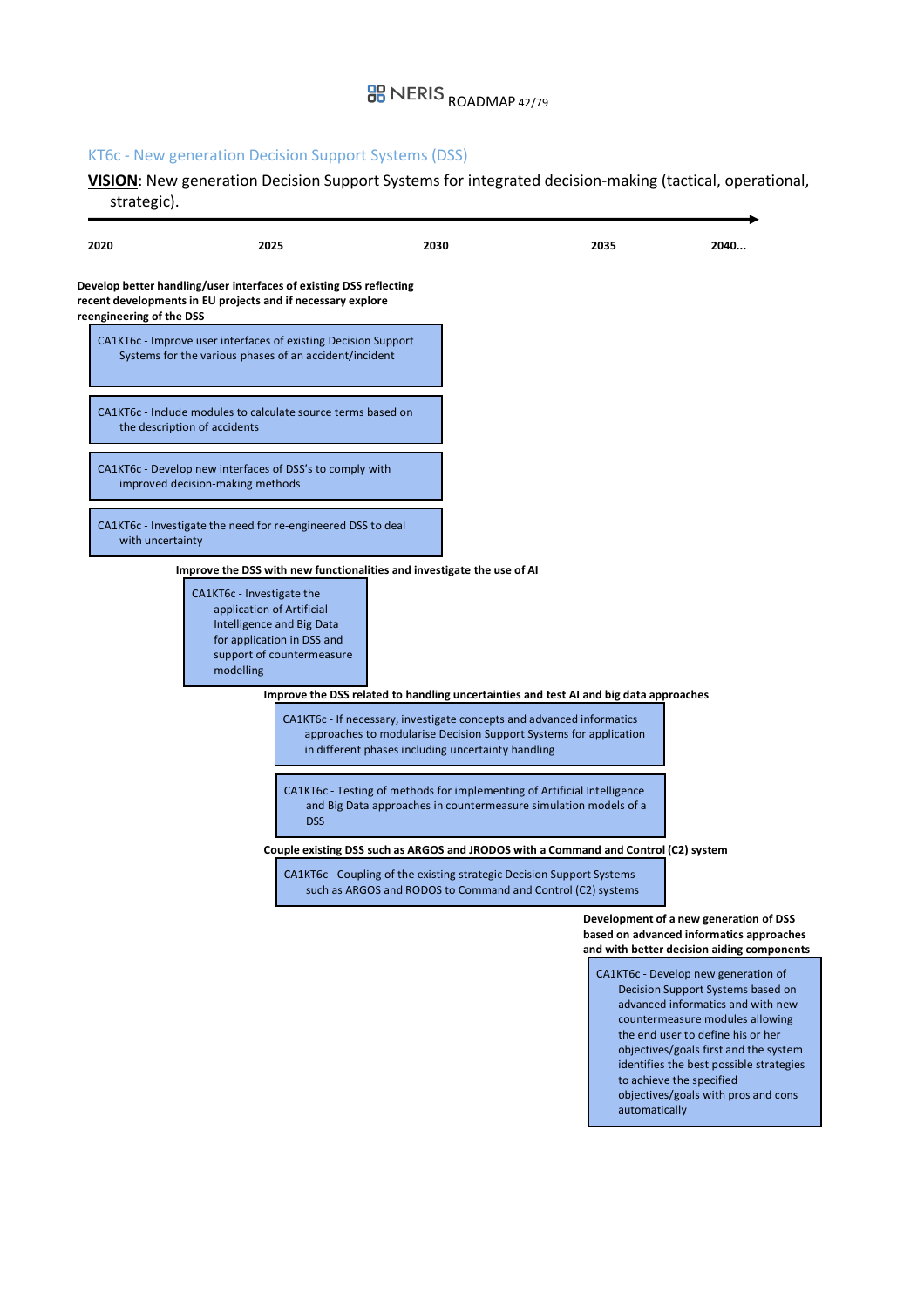# **BB** NERIS ROADMAP 43/79

### KT6d - Virtual and augmented reality

**VISION:** Suite of new training facilities using virtual and augmented reality for preparedness and testing of first responders, decision makers and other stakeholders.

| 2020             | 2025                                                                                                                       | 2030                                                                 | 2035                                                                             | 2040                                                                                                                                                    |
|------------------|----------------------------------------------------------------------------------------------------------------------------|----------------------------------------------------------------------|----------------------------------------------------------------------------------|---------------------------------------------------------------------------------------------------------------------------------------------------------|
|                  | Review usability of serious gaming and augmented reality and develop such tools for preparedness                           |                                                                      |                                                                                  |                                                                                                                                                         |
|                  | CA2KT6d - Review and investigate the usability of serious gaming<br>and augmented reality in radiation protection research |                                                                      |                                                                                  |                                                                                                                                                         |
| for preparedness | CA2KT6d - Development of serious games and augmented reality                                                               |                                                                      |                                                                                  |                                                                                                                                                         |
|                  |                                                                                                                            | tools challenges in the various phases                               | Explore the applicability of these tools for training and develop the respective |                                                                                                                                                         |
|                  |                                                                                                                            | training of the decision-making processes                            | CA2KT6d - Explore the usage of serious gaming and augmented reality for          |                                                                                                                                                         |
|                  | stakeholders                                                                                                               | CA2KT6d - Develop appropriate tools to train decision makers and key |                                                                                  |                                                                                                                                                         |
|                  |                                                                                                                            | with transition and recovery phases                                  | CA2KT6d - Dedicated tools for addressing the key challenges associated           |                                                                                                                                                         |
|                  |                                                                                                                            |                                                                      |                                                                                  | Develop better training tools for<br>responders, decision makers and other<br>stakeholders by combining virtual and<br>augmented reality tools with DSS |
|                  |                                                                                                                            |                                                                      |                                                                                  | CA2KT6d - Develop better training<br>tools for responders, decision                                                                                     |

tools for responders, decision makers and other stakeholders by combining virtual and augmented reality tools with Decision Support Systems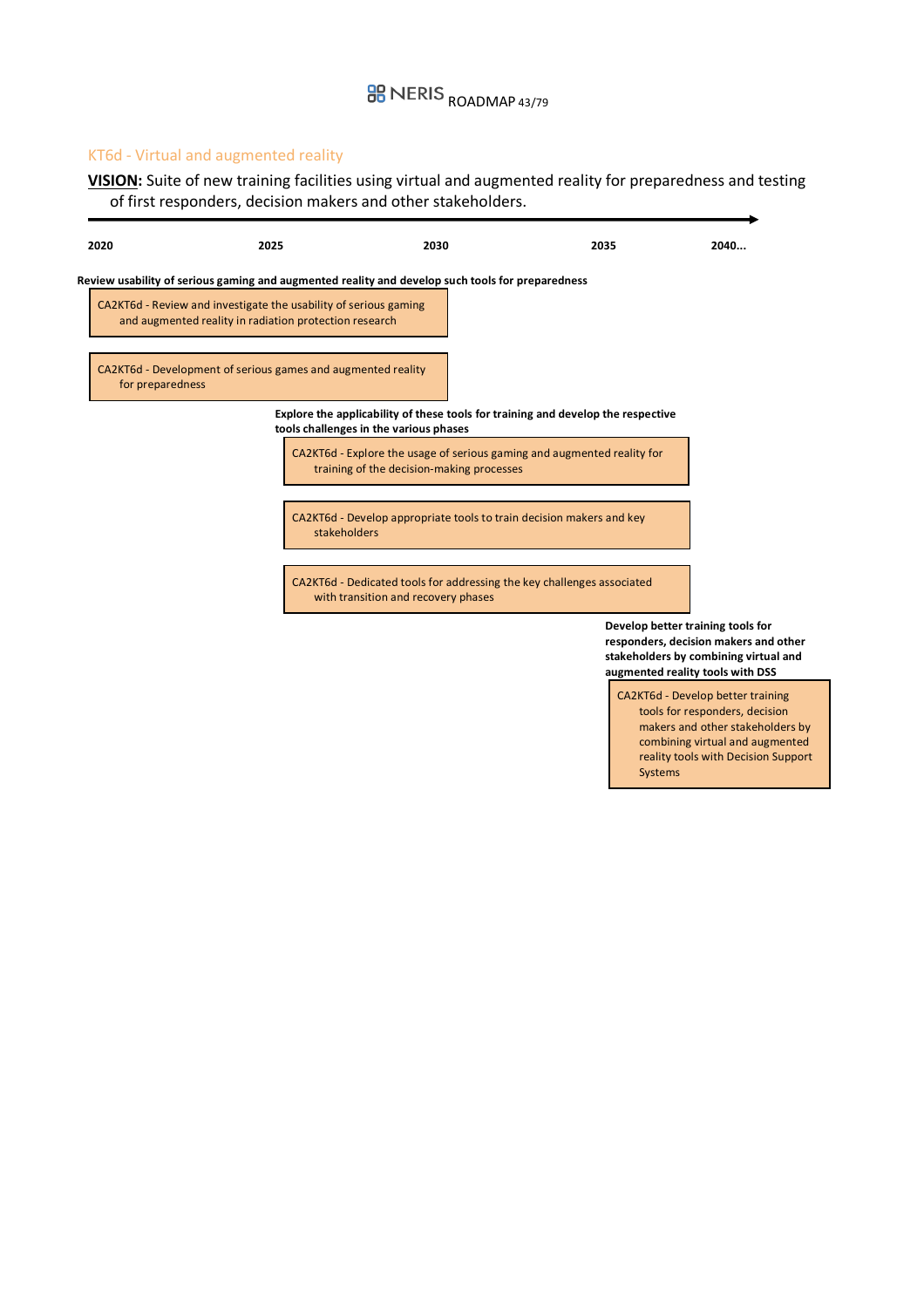### **Challenge Area 3**

### **Challenges in setting-up a trans-disciplinary and inclusive framework for preparedness for emergency response and recovery**

#### **Key topic 7. Emergency response and recovery framework**

- a. Implementation of BSS including reference levels and relation with operational radiological criteria
- b. Governance of preparedness
- c. Long-term management
- d. Contaminated goods management
- e. Integration in all-hazard approach
- f. Exercises and drills

**Key topic 8. Stakeholder engagement, involvement of the public & communication** (presentation of and addressing uncertainties)

- a. Stakeholder engagement processes including the public
- b. Communication
- c. Citizen Science

**Key topic 9. Integrated emergency management – non-radiological aspects** (health surveillance, ethical aspects, economic issues…)

- a. Health surveillance
- b. Ethical aspects
- c. Socio-economic aspects
- d. Integrated surveillance and monitoring
- e. Accident waste management
- f. Radiological protection culture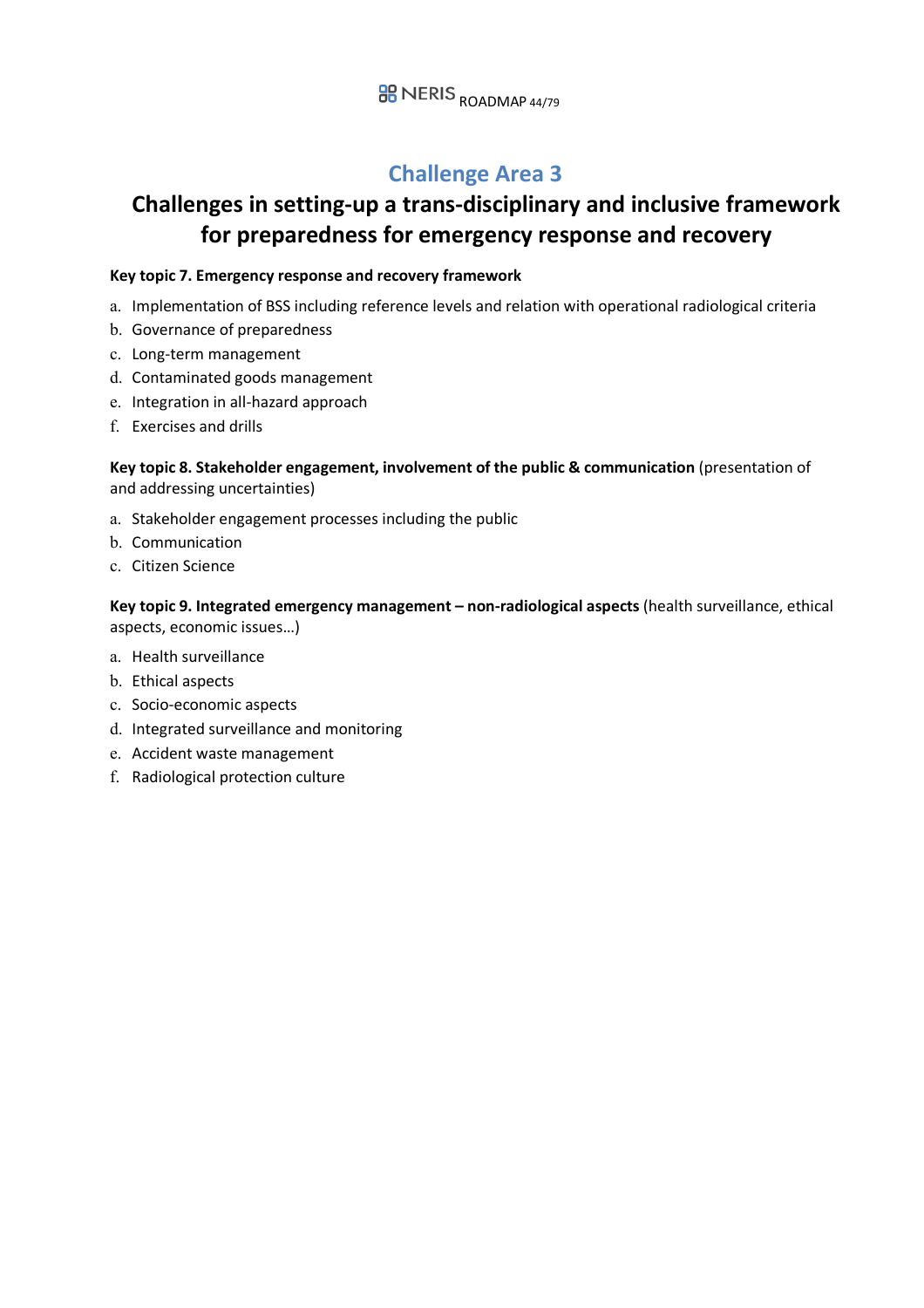| Setting-up a trans-disciplinary and inclusive framework for preparedness for emergency response and<br>recovery                                                                                                                                                                                                                                                                                                                                                                                                         |                                                                                                                                     |  |  |  |
|-------------------------------------------------------------------------------------------------------------------------------------------------------------------------------------------------------------------------------------------------------------------------------------------------------------------------------------------------------------------------------------------------------------------------------------------------------------------------------------------------------------------------|-------------------------------------------------------------------------------------------------------------------------------------|--|--|--|
| Key topic 7: Emergency response and recovery framework<br>Objective: Develop radiological decision criteria and implementation frameworks to improve and ensure<br>the sustainability of emergency response and recovery management, addressing societal and ethical<br>issues<br>Expected results: Operational radiological decision criteria and guidance for implementation taking into<br>account societal and ethical issues, and management framework for improve sustainable emergency<br>response and recovery. |                                                                                                                                     |  |  |  |
| Challenges and achievement in                                                                                                                                                                                                                                                                                                                                                                                                                                                                                           | <b>Vision</b>                                                                                                                       |  |  |  |
| Implementation and development of BSS<br>including reference levels and relation<br>with operational radiological criteria                                                                                                                                                                                                                                                                                                                                                                                              | Harmonised framework to support countries in applying the<br>BSS and key decision criteria (such as OILs)                           |  |  |  |
| Governance of preparedness                                                                                                                                                                                                                                                                                                                                                                                                                                                                                              | Guidance framework and tools to support sustainable<br>strategies of preparedness to the management of post-<br>accident situations |  |  |  |
| Long-term management                                                                                                                                                                                                                                                                                                                                                                                                                                                                                                    | Better guidance for long-term management of contaminated<br>areas including societal aspects                                        |  |  |  |
| Contaminated goods management                                                                                                                                                                                                                                                                                                                                                                                                                                                                                           | Guidance framework to better manage goods from<br>contaminated areas                                                                |  |  |  |
| Guidance framework to develop global, holistic and optimised<br>emergency preparedness, response and recovery<br>Integration in all-hazard approach<br>strategies                                                                                                                                                                                                                                                                                                                                                       |                                                                                                                                     |  |  |  |
| Methodological and practical/technical development of<br>emergency exercises and gathering feedback and<br><b>Exercises and drills</b><br>incorporating lessons learned from exercising into plans                                                                                                                                                                                                                                                                                                                      |                                                                                                                                     |  |  |  |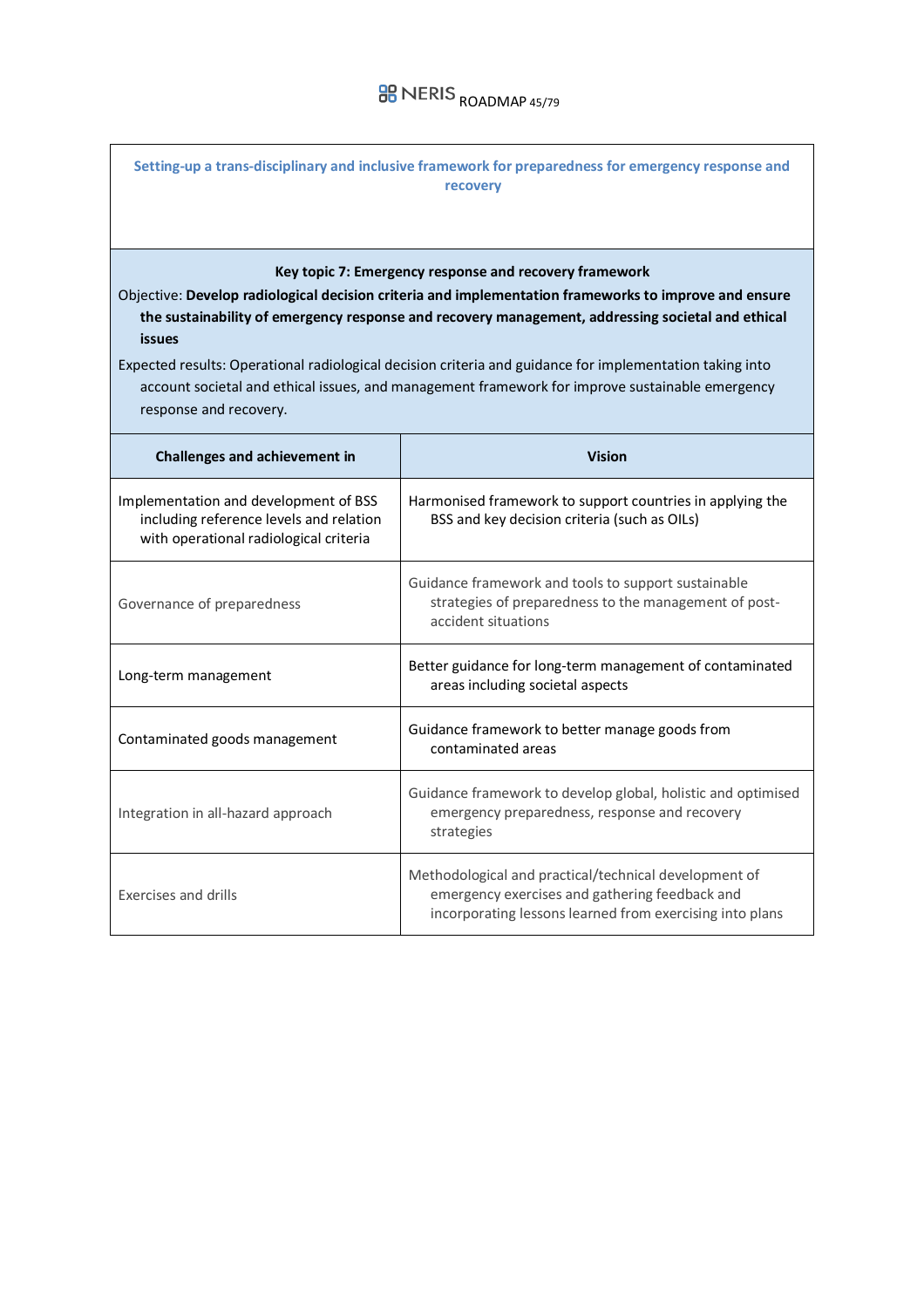# **BB** NERIS ROADMAP 46/79

#### **Key topic 8: Stakeholder engagement, involvement of the public & communication (presentation of and addressing uncertainties)**

Objective: **Improve the efficiency and social robustness of emergency response. Ensure that stakeholders are involved in decisions that impact their lives**

Expected results:

- Maintain the inclusion of social aspects of emergency response and stakeholder engagement;
- Greater recognition of the importance of stakeholder and public engagement;
- Improve understanding of the factors and criteria for successful stakeholder engagement;
- Improved preparedness for media and social media communication.

| Challenges and achievement in                                                             | <b>Vision</b>                                                                                                                                                     |
|-------------------------------------------------------------------------------------------|-------------------------------------------------------------------------------------------------------------------------------------------------------------------|
| Stakeholder engagement processes<br>including national and local actors and<br>the public | Guidance framework for establishing a successful stakeholder<br>engagement process                                                                                |
| Communication                                                                             | Guidance framework for efficient communication for different<br>exposure contexts, time scales, cultural and socioeconomic<br>contexts with various target groups |
| Citizen Science                                                                           | Guidance framework for establishing a successful integration<br>of citizen science in radiological risk governance                                                |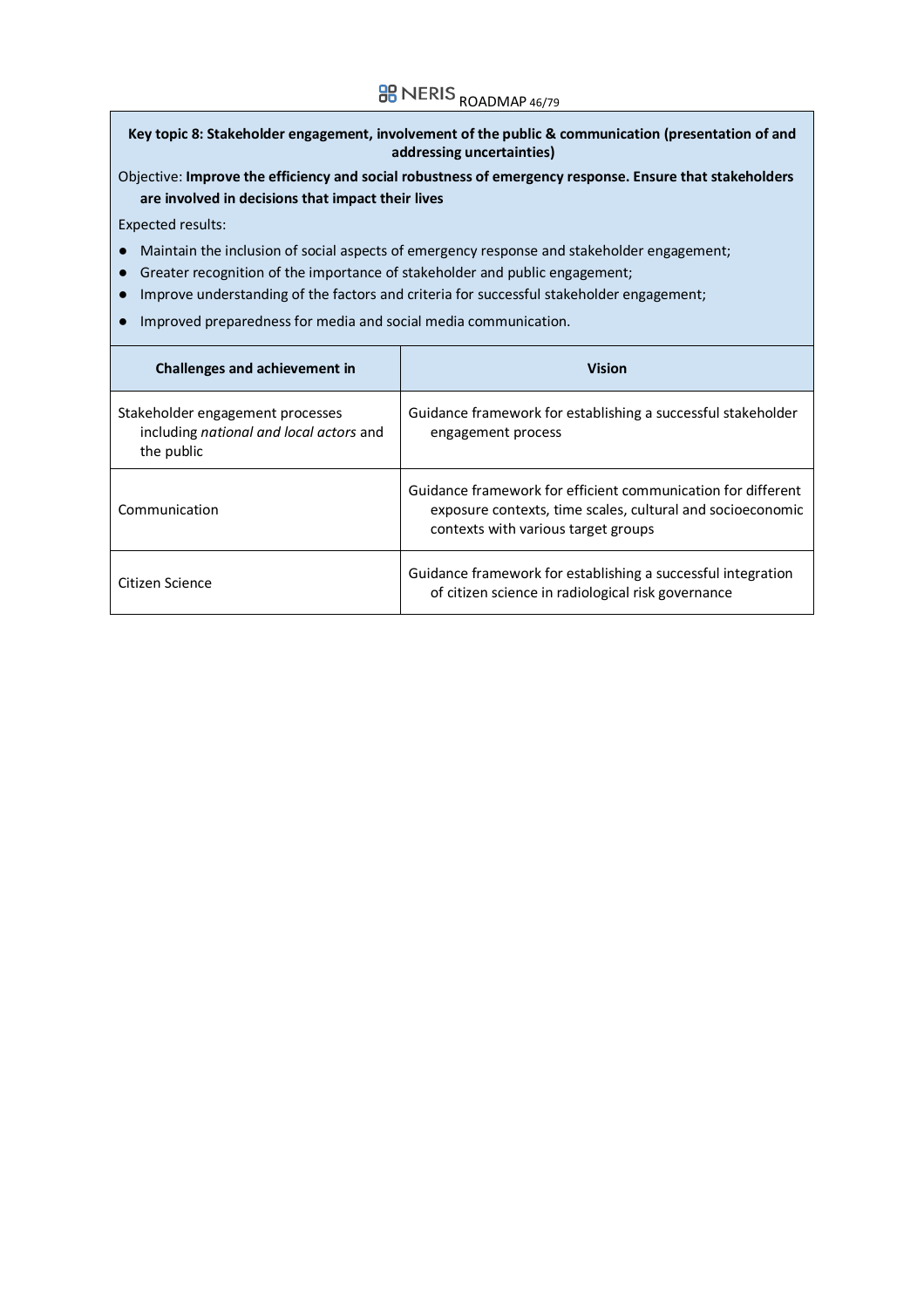# **BB** NERIS ROADMAP 47/79

**Key topic 9: Integrated emergency management – non-radiological aspects (health surveillance, ethical aspects, economic issues…)**

Objective: **Better address non-radiological aspects for developing guidance and framework in an integrated way to improve emergency response and recovery management, covering many disciplines** 

Expected results: Improved knowledge on the role of non-radiological aspects in emergency response and recovery, and procedures and guidance for the development of an integrated approach.

| <b>Challenges and achievement in</b>   | <b>Vision</b>                                                                                                                                                                                                                               |
|----------------------------------------|---------------------------------------------------------------------------------------------------------------------------------------------------------------------------------------------------------------------------------------------|
| Health surveillance                    | Guidance framework for justification and improvement of<br>health surveillance                                                                                                                                                              |
| Ethical aspects                        | Guidance framework for including ethical aspects in decision-<br>making in all phases of an emergency                                                                                                                                       |
| Socio-economic aspects                 | Guidance framework for including socio-economic aspects in<br>decision-making in all phases of an emergency                                                                                                                                 |
| Integrated monitoring and surveillance | Guidance framework for an integrated surveillance and<br>monitoring programme articulating health surveillance,<br>environmental monitoring, human dose assessment and<br>food monitoring                                                   |
| Accident waste management              | Guidance framework for managing the environmental and<br>socio-economic issues of various types of wastes (e.g.<br>contaminated materials and goods and waste/effluents<br>produced by decontamination, including non-radioactive<br>waste) |
| Radiological protection culture        | Guidance framework for establishing a sustainable radiological<br>protection culture in all relevant areas of radiation<br>protection including means to support education and<br>training as well as supervision                           |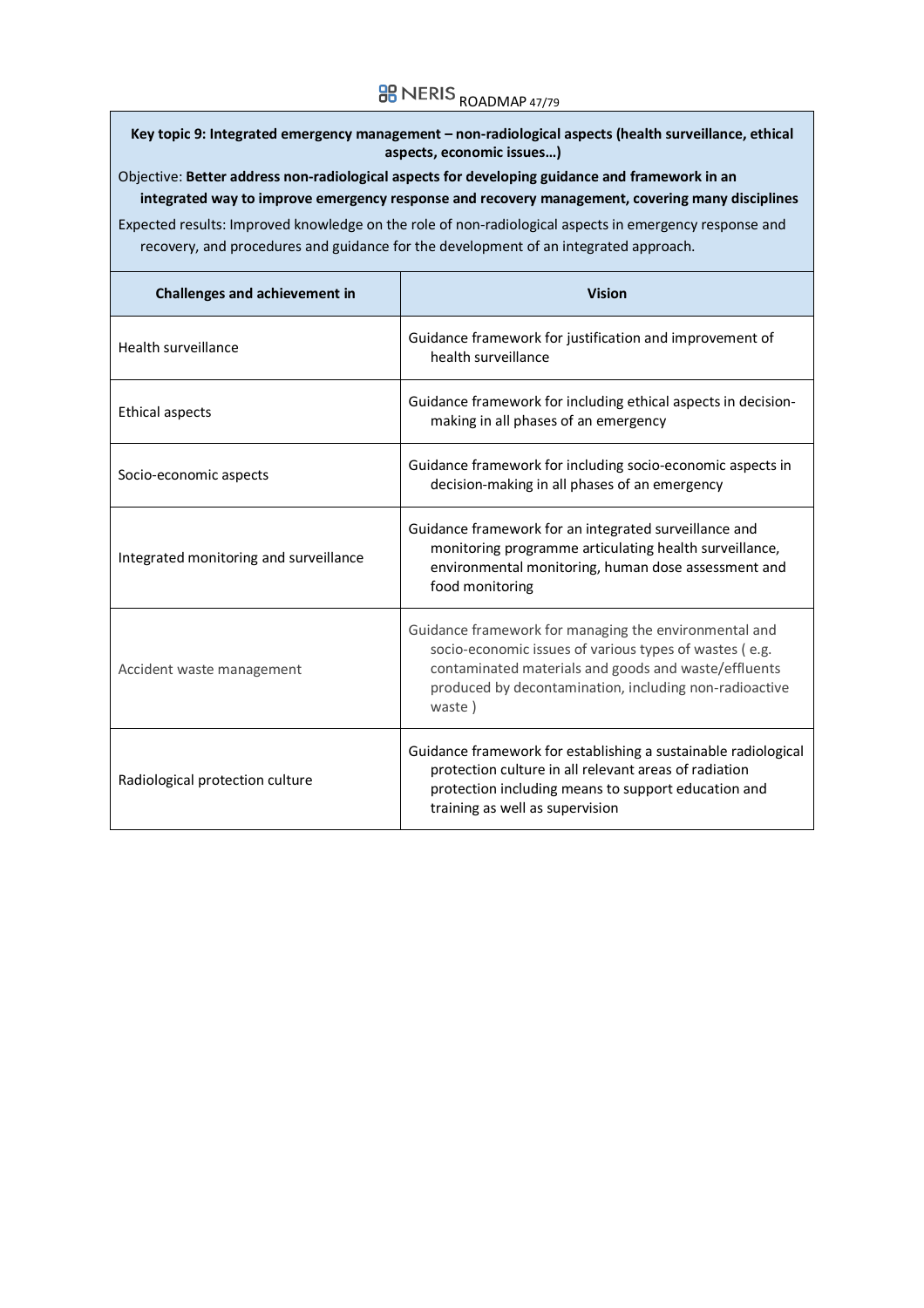# **BB** NERIS ROADMAP 48/79

### **Key topic 7: Emergency response and recovery framework**

| <b>Challenges and</b><br>achievement in                                                                                                                                                                                                                                                                                                   | Phase 1                                                                                                                                                                                                                                                                                                                                                                                                                                                                                                                                                                                                                                                                                                                                                                                                                                                                                                                                                                                      | Phase 2                                                                                                                                                                                                                                                                                                                                                                                                                                                                                       | Phase 3                                                                                                                                                                                                                                                                                                                                       |  |
|-------------------------------------------------------------------------------------------------------------------------------------------------------------------------------------------------------------------------------------------------------------------------------------------------------------------------------------------|----------------------------------------------------------------------------------------------------------------------------------------------------------------------------------------------------------------------------------------------------------------------------------------------------------------------------------------------------------------------------------------------------------------------------------------------------------------------------------------------------------------------------------------------------------------------------------------------------------------------------------------------------------------------------------------------------------------------------------------------------------------------------------------------------------------------------------------------------------------------------------------------------------------------------------------------------------------------------------------------|-----------------------------------------------------------------------------------------------------------------------------------------------------------------------------------------------------------------------------------------------------------------------------------------------------------------------------------------------------------------------------------------------------------------------------------------------------------------------------------------------|-----------------------------------------------------------------------------------------------------------------------------------------------------------------------------------------------------------------------------------------------------------------------------------------------------------------------------------------------|--|
| <b>7a.</b><br>Implementation<br>and<br>development of<br><b>BSS including</b><br>reference levels<br>and relation<br>with<br>operational<br>radiological<br>criteria<br><b>VISION:</b><br><b>Harmonised</b><br>framework to<br>support<br>countries in<br>applying the BSS<br>and key decision<br>criteria (such as<br>OIL <sub>s</sub> ) | Review OILs developed under CA2<br>$\bullet$<br>and refine and adapt according to<br>societal factors<br>Develop robust method to define<br>$\bullet$<br>operational criteria for the<br>transition and longer-term<br>management<br>Investigate the potential of<br>$\bullet$<br>simulation models to set up a<br>possible reference levels early in<br>the emergency to support decisions<br>such as temporary or permanent<br>relocation<br>Develop the methodology and tools<br>$\bullet$<br>to better address actual and future<br>risks and vulnerabilities and their<br>management in the<br>implementation of<br>countermeasures                                                                                                                                                                                                                                                                                                                                                     | <b>Assimilate screening</b><br>results in assessment<br>Support the<br>$\bullet$<br>operational<br>application of the BSS<br>and OILs with further<br>scientific research<br>Define success<br>criteria for the<br>application of<br>countermeasures                                                                                                                                                                                                                                          | Development of<br>$\bullet$<br>scientific based<br>guidance how to best<br>use OILs and<br>intervention levels in<br>the operational<br>application of the BSS<br>Develop<br>$\bullet$<br>coordination/coopera<br>tion protocols<br>between countries<br>for having more<br>harmonised<br>(compatible)<br>frameworks at the<br>European level |  |
| 7b. Governance of<br>preparedness<br><b>VISION: Guidance</b><br>framework and<br>tools to support<br>sustainable<br>strategies of<br>preparedness to<br>the<br>management of<br>post-accident<br>situations                                                                                                                               | Co-develop with relevant<br>$\bullet$<br>stakeholders the processes,<br>methodologies and tools that<br>support sustainable strategies of<br>preparedness<br>Analyse feedback experience from<br>$\bullet$<br>various types of large-scale<br>catastrophic events (e.g. CRBN<br>hazards) where return to<br>normality is not possible<br>Analyse and investigate the<br>$\bullet$<br>respective roles of the different<br>concerned stakeholders and the<br>consequences of their interactions<br>Review public action patterns<br>$\bullet$<br>articulating the public<br>coordination with societal action<br>based on the principles of the<br>Commons, in order to stimulate<br>resilience capacities of the various<br>categories of stakeholders<br>Based on the review of public<br>action patterns, propose strategies<br>to restore societal capacity to cope<br>with the complexity of post-<br>accident situations<br>Investigate how normative<br>standards can be used in post- | Define strategies for<br>$\bullet$<br>reviewing<br>preparatory<br>processes in various<br>national contexts<br>Refine strategies to<br>$\bullet$<br>address the challenge<br>of sustainability of<br>preparatory<br>processes<br>Study on which<br>factors can influence<br>and enhance the<br>coordination and<br>harmonization in<br>emergency<br>preparedness,<br>response and<br>recovery in<br>neighbouring<br>countries and at the<br>European and<br>international level in<br>general | <b>Experiment and test</b><br>$\bullet$<br>the developed<br>preparedness<br>methodologies at<br>national level while<br>supporting diffusion<br>and coordination of<br>preparedness<br>processes at EU level                                                                                                                                  |  |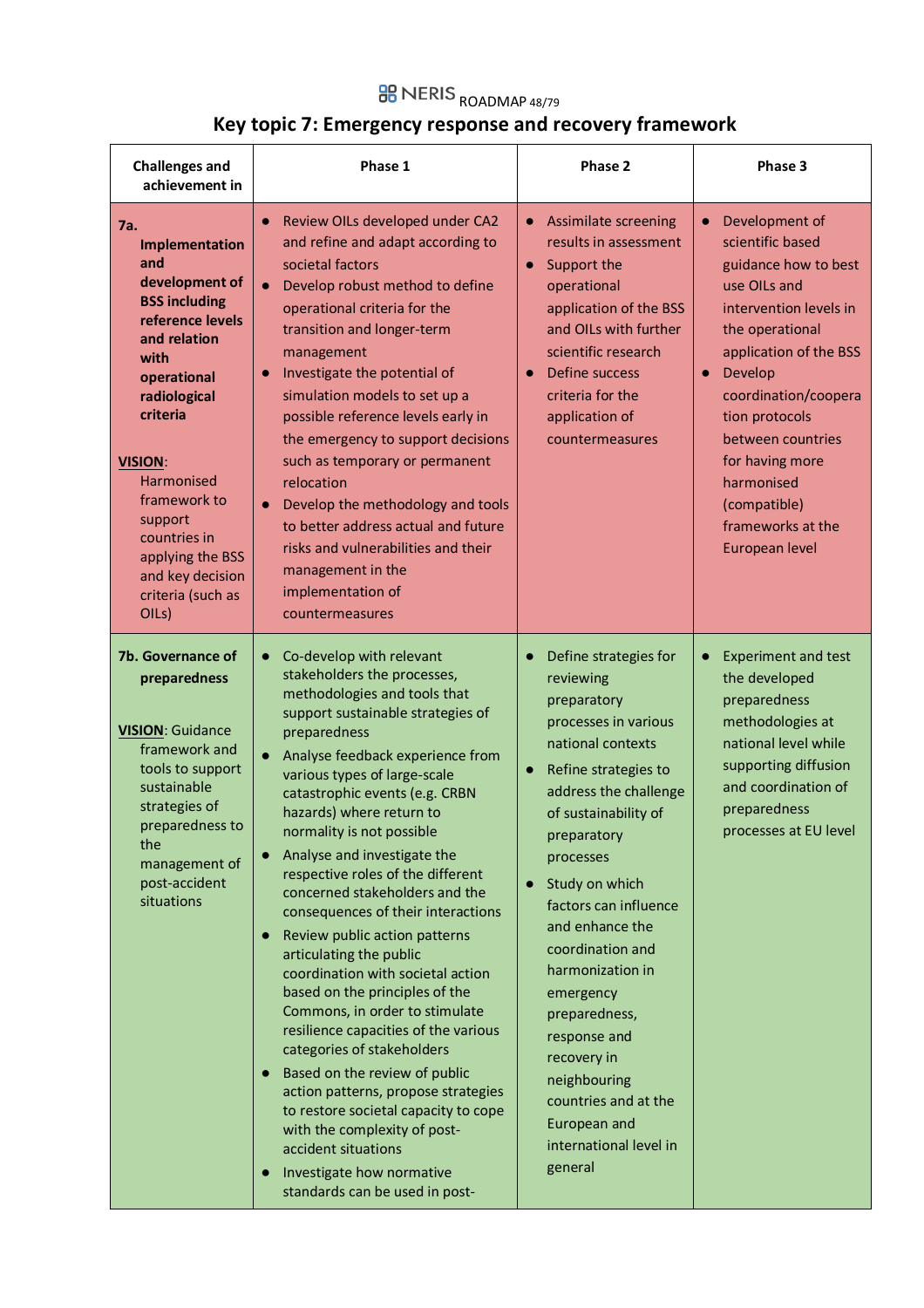|                                                                                                                                                                                                                 | accident situations while not<br>impeding the capacity of the<br>various categories of stakeholders<br>to cope with the complex and<br>multi-dimensional issues to be<br>dealt with<br>Investigate to which extent serious<br>gaming can be used for training of<br>decision makers; organize<br>experimental processes of<br>preparedness                                                                                                                                                                                                                                                                                                    | Develop training and<br>exercise materials<br>(including serious<br>games) for training<br>stakeholders                                                                                                         |                                                                                                                                                                                                                         |
|-----------------------------------------------------------------------------------------------------------------------------------------------------------------------------------------------------------------|-----------------------------------------------------------------------------------------------------------------------------------------------------------------------------------------------------------------------------------------------------------------------------------------------------------------------------------------------------------------------------------------------------------------------------------------------------------------------------------------------------------------------------------------------------------------------------------------------------------------------------------------------|-----------------------------------------------------------------------------------------------------------------------------------------------------------------------------------------------------------------|-------------------------------------------------------------------------------------------------------------------------------------------------------------------------------------------------------------------------|
| 7c. Long-term<br>management<br><b>VISION: Better</b><br>guidance for<br>long-term<br>management of<br>contaminated<br>areas including<br>societal aspects                                                       | Develop a sustainable stakeholder<br>engagement framework based on a<br>co-expertise process to improve<br>public health and well-being<br>Develop and analyse criteria for<br>lifting of countermeasures                                                                                                                                                                                                                                                                                                                                                                                                                                     | Elaborate a guidance<br>including the various<br>considerations for<br>the long-term<br>management and<br>further analyse the<br>societal aspects                                                               | Test the guidance and<br>$\bullet$<br>participatory<br>processes in<br>stakeholder groups<br>and improve the<br>framework                                                                                               |
| <b>7d. Contaminated</b><br>goods<br><b>VISION: Guidance</b><br>framework to<br>better manage<br>goods from<br>contaminated<br>areas                                                                             | Analyse the implications of trade<br>and use of goods from<br>contaminated territories in the<br>perspective of a sustainable<br>recovery, including the<br>management of business activities<br>Develop simulation models that<br>allows the quantification of<br>potential doses from usage of<br>contaminated goods                                                                                                                                                                                                                                                                                                                        | Develop guidance on<br>$\bullet$<br>management<br>strategies for goods,<br>addressing health,<br>societal, economic<br>and ethical issues                                                                       | Test the guidance in<br>$\bullet$<br>interaction with the<br>stakeholders and<br>evaluate their<br>feasibility                                                                                                          |
| 7e. Integration in<br>all-hazard<br>approach<br><b>VISION: Guidance</b><br>framework to<br>develop global,<br>holistic and<br>optimised<br>emergency<br>preparedness,<br>response and<br>recovery<br>strategies | Analyse emergency preparedness<br>$\bullet$<br>and responses in sectors different<br>from nuclear or radiological<br>emergency; - evaluate the basis for<br>promoting experience exchange,<br>mutual competences and sharing<br>lessons learned, towards a holistic,<br>multi-hazard preparedness; -<br>contribute to trans-disciplinary<br>cooperation in emergencies and<br>benefit from experiences across<br>sectors<br>Identify the key components of the<br>$\bullet$<br>multi-hazard approach to<br>emergency planning and response<br>and analyse their contribution to<br>the management of the emergency<br>and recovery strategies | Elaborate the<br>framework adapted<br>to address the all-<br>hazards approach<br>and performed<br>further analysis to<br>put into perspective<br>the main components<br>for the evaluation of<br>the strategies | Develop governance<br>$\bullet$<br>approaches at local,<br>national and<br>international levels to<br>better integrate<br>radiation protection<br>into a broader<br>environmental and<br>health protection<br>framework |

## **BB** NERIS ROADMAP 49/79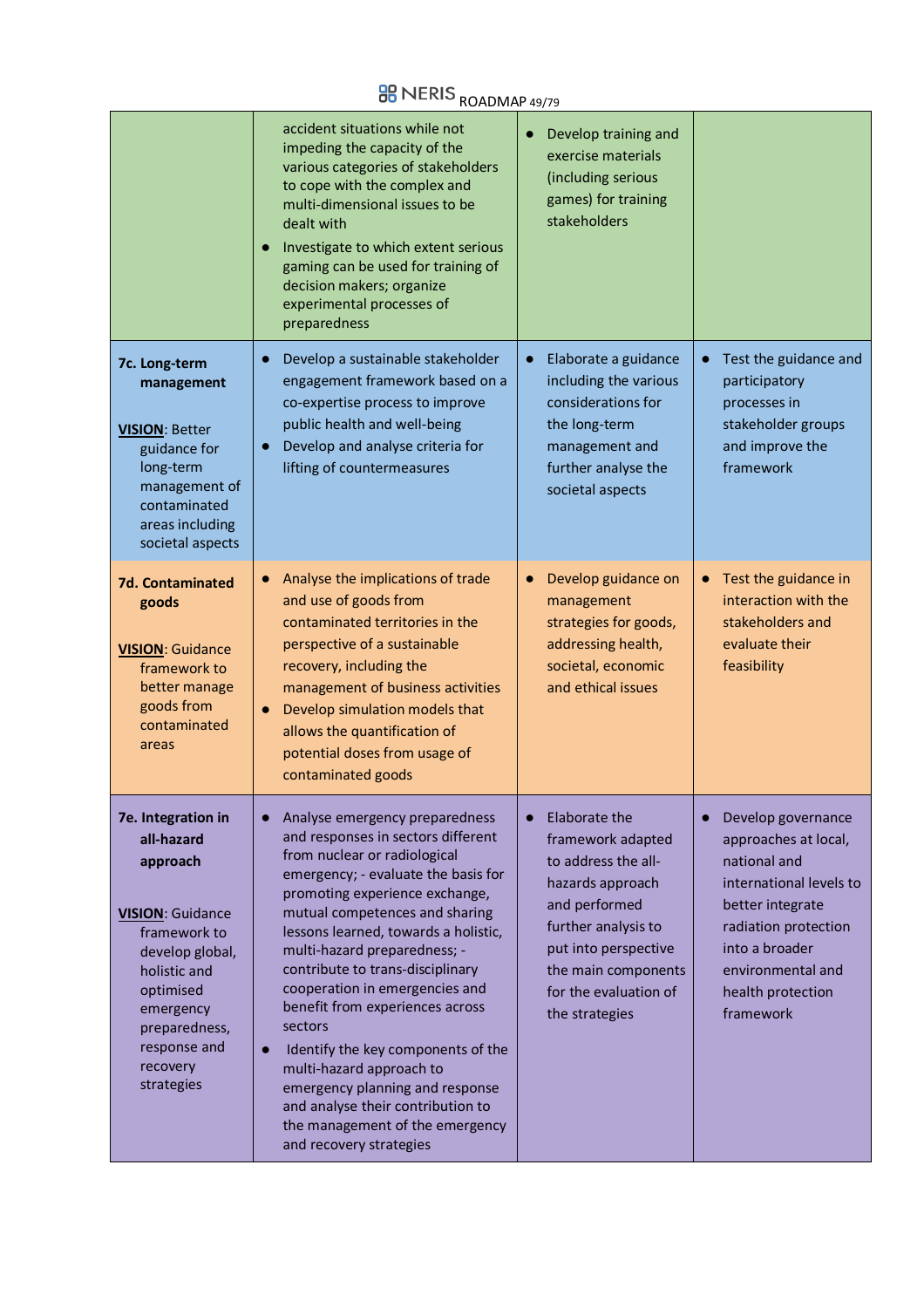# **BB** NERIS ROADMAP 50/79

| 7f. Exercises and<br>drills<br><b>VISION: Methodolo</b><br>gical and<br>practical/techni<br>cal development<br>of emergency<br>exercises and<br>gathering<br>feedback and<br>incorporating<br>lessons learned<br>from exercising<br>into plans | Develop a methodological<br>$\bullet$<br>framework and practical/technical<br>materials to exercise emergency<br>preparedness, response and post-<br>accident recovery management<br>Organize national and<br>transboundary simulations and<br>exercises of nuclear post-accident<br>situations involving the<br>participation of local stakeholders<br>and notably civil society<br>representatives together with<br>pluridisciplinary research<br>components in the drawing,<br>operation, and feedback evaluation<br>of such exercises | Develop exercises<br>and drills based on<br>all-hazard approach | Train and exercise all<br>$\bullet$<br>relevant stakeholders<br>acting in the decision-<br>making processes |
|------------------------------------------------------------------------------------------------------------------------------------------------------------------------------------------------------------------------------------------------|-------------------------------------------------------------------------------------------------------------------------------------------------------------------------------------------------------------------------------------------------------------------------------------------------------------------------------------------------------------------------------------------------------------------------------------------------------------------------------------------------------------------------------------------|-----------------------------------------------------------------|-------------------------------------------------------------------------------------------------------------|
|------------------------------------------------------------------------------------------------------------------------------------------------------------------------------------------------------------------------------------------------|-------------------------------------------------------------------------------------------------------------------------------------------------------------------------------------------------------------------------------------------------------------------------------------------------------------------------------------------------------------------------------------------------------------------------------------------------------------------------------------------------------------------------------------------|-----------------------------------------------------------------|-------------------------------------------------------------------------------------------------------------|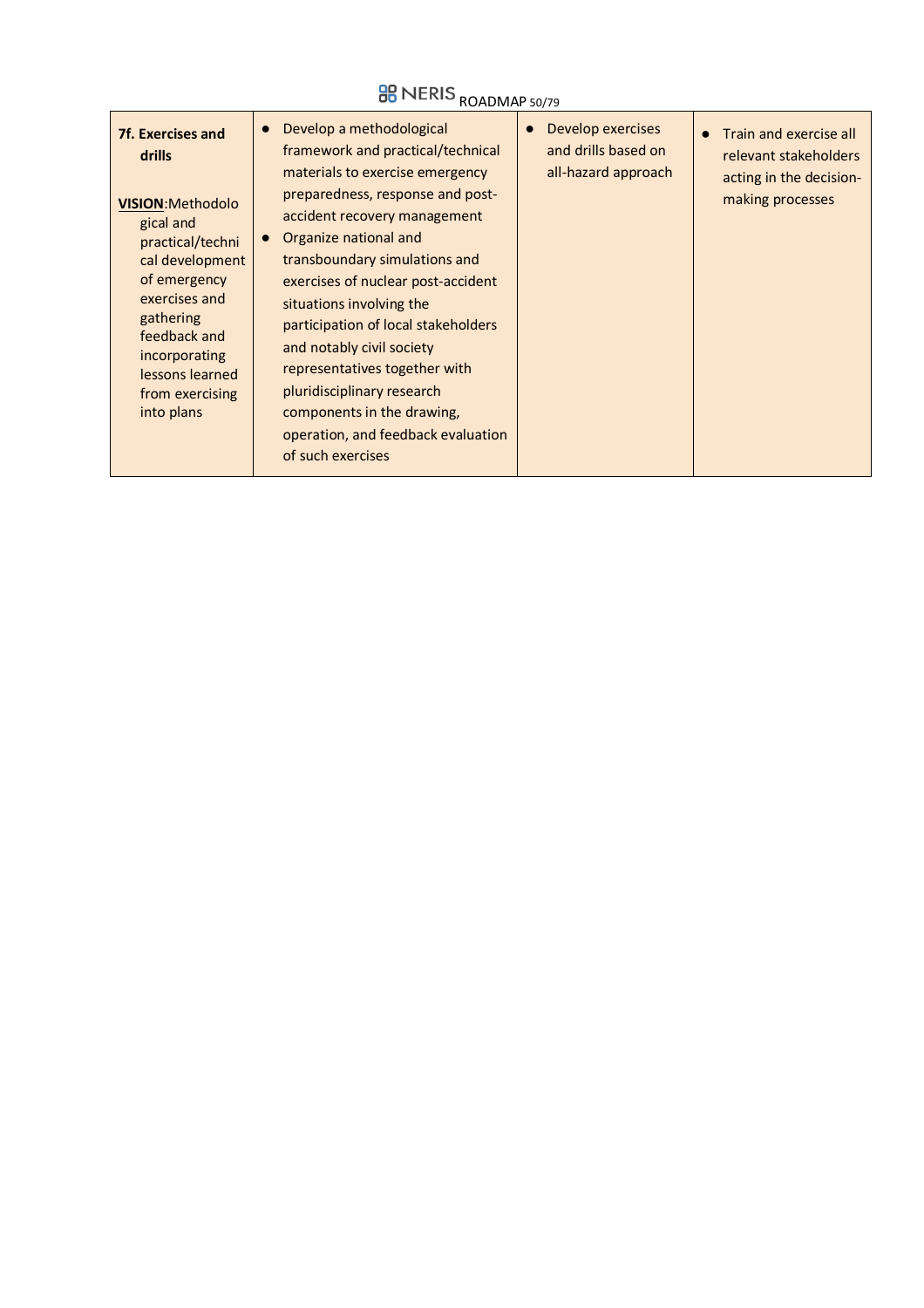#### KT7a - Implementation of BSS including reference levels and relation with operational radiological criteria

**VISION**: Harmonised framework to support countries in applying the BSS and key decision criteria (such as OILs).

| 2020 | 2025                                                                                                                                                                                          | 2030                                                                                                  | 2035                                                                                                                                                        | 2040 |
|------|-----------------------------------------------------------------------------------------------------------------------------------------------------------------------------------------------|-------------------------------------------------------------------------------------------------------|-------------------------------------------------------------------------------------------------------------------------------------------------------------|------|
|      | CA3KT7a - Review OILs developed under CA2 and<br>refine and adapt according to societal factors                                                                                               |                                                                                                       |                                                                                                                                                             |      |
|      | CA3KT7a - Develop robust method to define<br>operational criteria for the transition and longer-<br>term management                                                                           |                                                                                                       |                                                                                                                                                             |      |
|      | CA3KT7a - Investigate the potential of simulation<br>models to set up a possible reference levels early<br>in the emergency to support decisions such as<br>temporary or permanent relocation |                                                                                                       |                                                                                                                                                             |      |
|      | CA3KT7a - Develop the methodology and tools to<br>better address actual and future risks and<br>vulnerabilities and their management in the<br>implementation of countermeasures              |                                                                                                       |                                                                                                                                                             |      |
|      |                                                                                                                                                                                               | CA3KT7a - Assimilate screening results in assessment                                                  |                                                                                                                                                             |      |
|      |                                                                                                                                                                                               | CA3KT7a - Support the operational application of the BSS<br>and OILs with further scientific research |                                                                                                                                                             |      |
|      | countermeasures                                                                                                                                                                               | CA3KT7a -Define success criteria for the application of                                               |                                                                                                                                                             |      |
|      |                                                                                                                                                                                               |                                                                                                       | CA3KT7a - Development of scientific based<br>guidance how to best use OILs and<br>intervention levels in the operational<br>application of the BSS          |      |
|      |                                                                                                                                                                                               |                                                                                                       | CA3KT7a - Develop<br>coordination/cooperation protocols<br>between countries for having more<br>harmonised (compatible) frameworks<br>at the European level |      |
|      |                                                                                                                                                                                               |                                                                                                       |                                                                                                                                                             |      |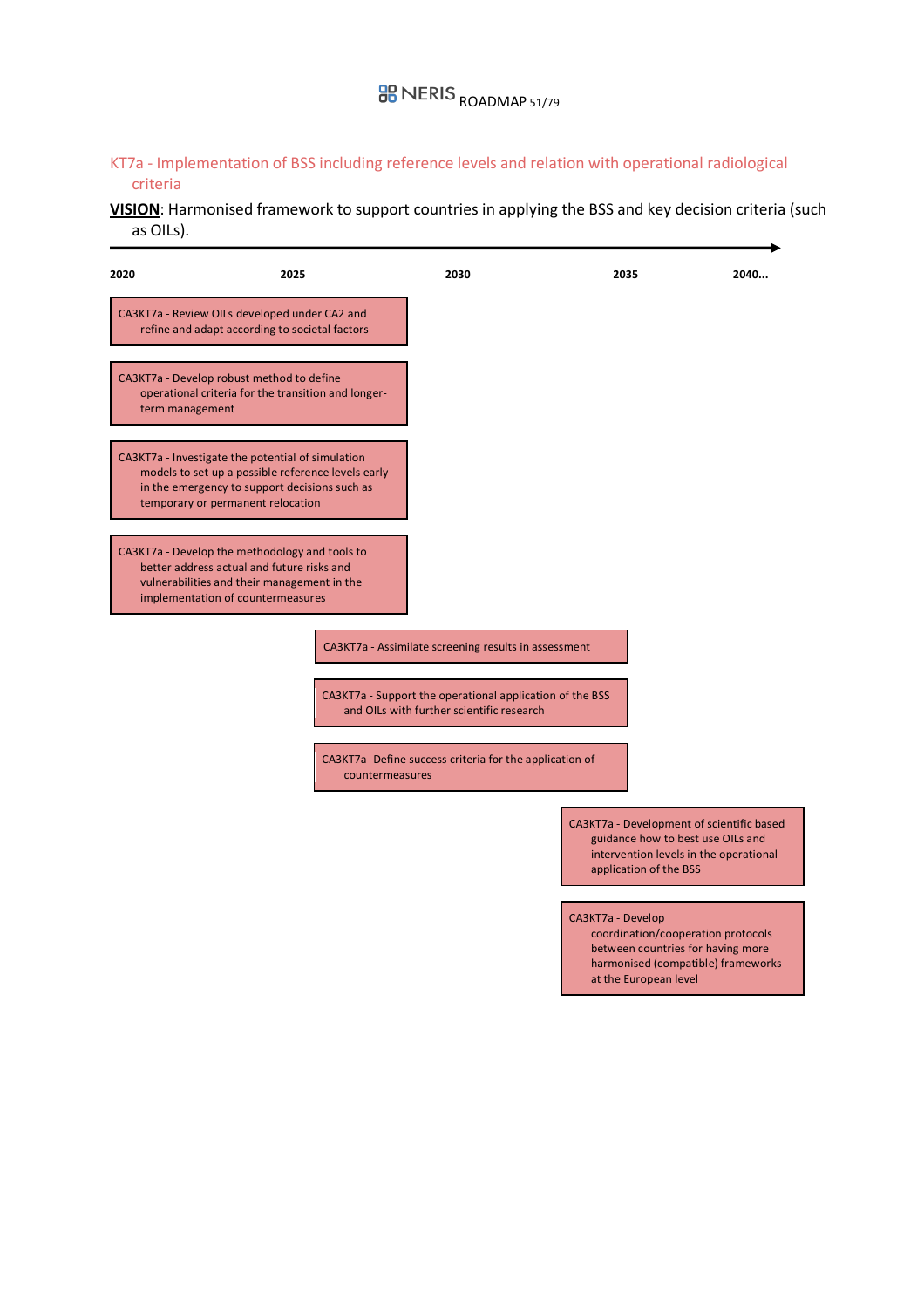### KT7b - Governance of preparedness

**VISION**: Guidance framework and tools to support sustainable strategies of preparedness to the management of post-accident situations.

| 2020 | 2025                                                                                                                                                                                                                                             |         | 2030                                                                                                                                                                                                                                                                        | 2035                                                        | 2040                                                                           |
|------|--------------------------------------------------------------------------------------------------------------------------------------------------------------------------------------------------------------------------------------------------|---------|-----------------------------------------------------------------------------------------------------------------------------------------------------------------------------------------------------------------------------------------------------------------------------|-------------------------------------------------------------|--------------------------------------------------------------------------------|
|      | CA3KT7b - Co-develop with relevant stakeholders<br>the processes, methodologies and tools that<br>support sustainable strategies of<br>preparedness                                                                                              |         |                                                                                                                                                                                                                                                                             |                                                             |                                                                                |
|      | CA3KT7b - Analyse feedback experience from<br>various types of large-scale catastrophic<br>events (e.g. CRBN hazards) where return to<br>normality is not possible                                                                               |         |                                                                                                                                                                                                                                                                             |                                                             |                                                                                |
|      | CA3KT7b - Analyse and investigate the respective<br>roles of the different concerned stakeholders<br>and the consequences of their interactions                                                                                                  |         |                                                                                                                                                                                                                                                                             |                                                             |                                                                                |
|      | CA3KT7b - Review public action patterns<br>articulating the public coordination with<br>societal action based on the principles of the<br>Commons, in order to stimulate resilience<br>capacities of the various categories of<br>stakeholder    |         |                                                                                                                                                                                                                                                                             |                                                             |                                                                                |
|      |                                                                                                                                                                                                                                                  |         | CA3KT7b - Based on the review of public action patterns,<br>propose strategies to restore societal capacity to cope<br>with the complexity of post-accident situations                                                                                                      |                                                             |                                                                                |
|      | CA3KT7b - Investigate how normative standards can be used in post-<br>accident situations while not impeding the capacity of the<br>various categories of stakeholders to cope with the complex and<br>multi-dimensional issues to be dealt with |         |                                                                                                                                                                                                                                                                             |                                                             |                                                                                |
|      | CA3KT7b - Investigate to which extent serious gaming can be used<br>for training of decision makers; organize experimental processes<br>of preparedness                                                                                          |         |                                                                                                                                                                                                                                                                             |                                                             |                                                                                |
|      |                                                                                                                                                                                                                                                  |         | CA3KT7b - Define strategies for reviewing preparatory processes<br>in various national contexts<br>CA3KT7b - Refine strategies to address the challenge of                                                                                                                  |                                                             |                                                                                |
|      |                                                                                                                                                                                                                                                  | general | sustainability of preparatory processes<br>CA3KT7b - Study on which factors can influence and enhance the<br>coordination and harmonization in emergency<br>preparedness, response and recovery in neighbouring<br>countries and at the European and international level in |                                                             |                                                                                |
|      |                                                                                                                                                                                                                                                  |         | CA3K7b - Develop training and exercise materials (including<br>serious games) for training stakeholders                                                                                                                                                                     |                                                             |                                                                                |
|      |                                                                                                                                                                                                                                                  |         |                                                                                                                                                                                                                                                                             | CA3KT7b - Experiment and test the<br>developed preparedness | methodologies at national level while<br>supporting diffusion and coordination |

of preparedness processes at EU level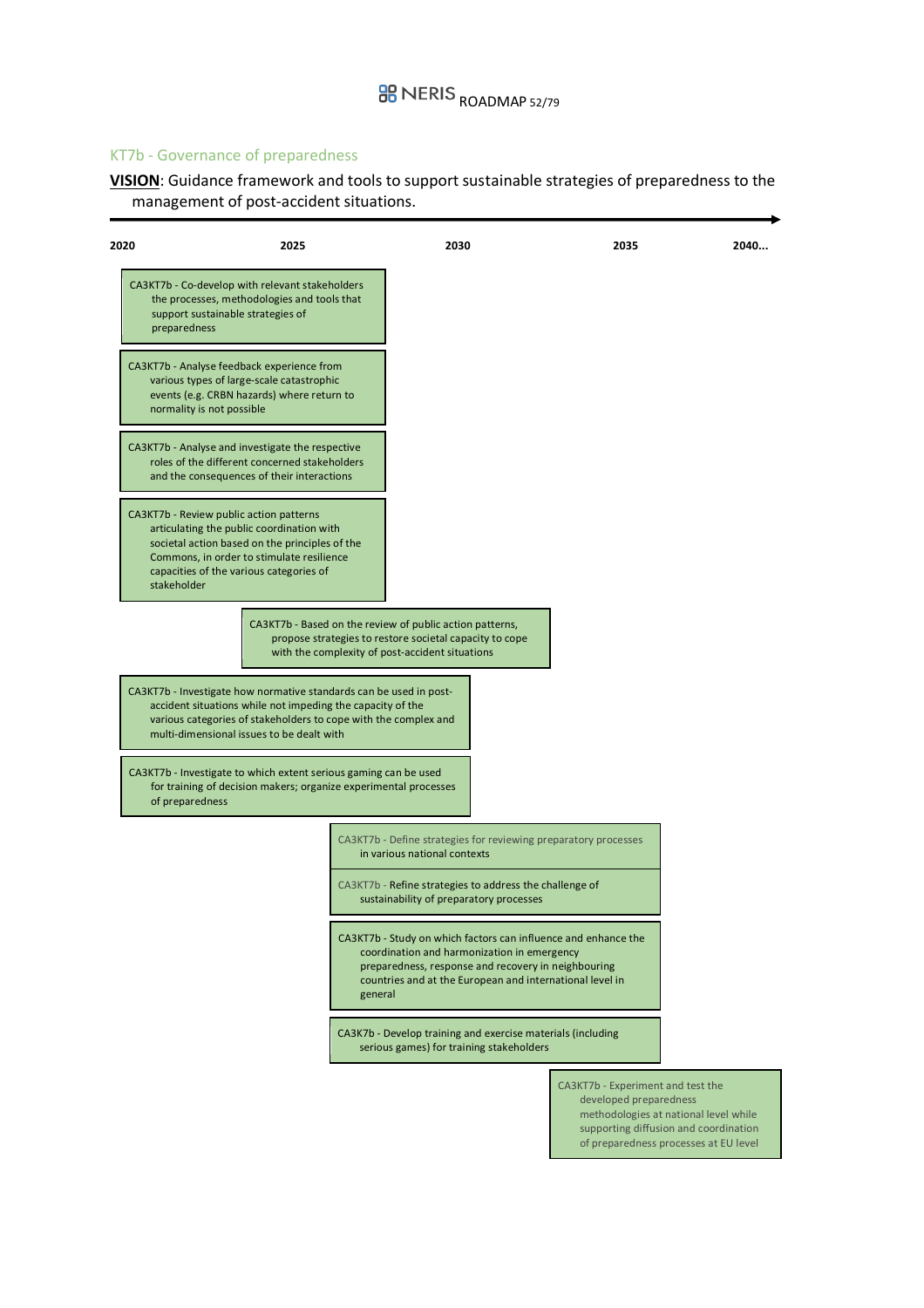# **BB** NERIS ROADMAP 53/79

#### KT7c - Long-term management

**VISION**: Better guidance for long-term management of contaminated areas including societal aspects.



#### KT7d - Contaminated goods

**VISION**: Guidance framework to better manage goods from contaminated areas.

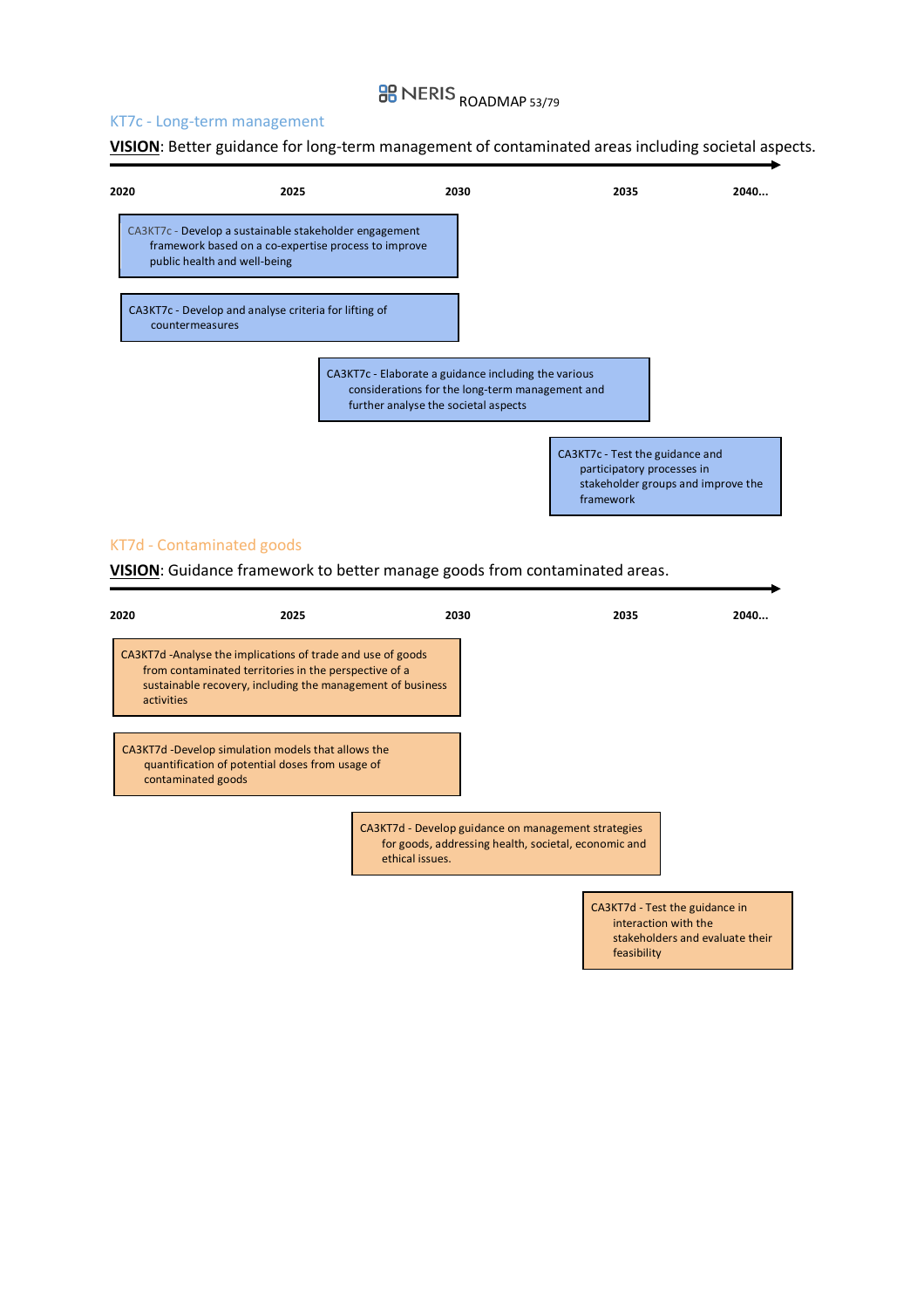# **BB** NERIS ROADMAP 54/79

#### KT7e - Integration in all-hazards approach

**VISION**: Guidance framework to develop global, holistic and optimised emergency preparedness, response and recovery strategies.



#### protection frameworks

#### KT7f - Exercises and drills

**VISION**: Methodological and practical/technical development of emergency exercises and gathering feedback from exercising.

| 2020 | 2025                                                                                                                                                                                                                                                                                                                                            |          | 2030 |                                                                                                   | 2035 | 2040 |
|------|-------------------------------------------------------------------------------------------------------------------------------------------------------------------------------------------------------------------------------------------------------------------------------------------------------------------------------------------------|----------|------|---------------------------------------------------------------------------------------------------|------|------|
|      | CA3KT7f - Develop a methodological framework and<br>practical/technical materials to exercise emergency<br>preparedness, response and post-accident recovery<br>management                                                                                                                                                                      |          |      |                                                                                                   |      |      |
|      | CA3KT7f - Organize national and transboundary simulations and<br>exercises of nuclear post-accident situations involving the<br>participation of local stakeholders and notably civil society<br>representatives together with pluridisciplinary research<br>components in the drawing, operation, and feedback<br>evaluation of such exercises |          |      |                                                                                                   |      |      |
|      |                                                                                                                                                                                                                                                                                                                                                 | approach |      | CA3KT7f - Develop exercises and drills based on all-hazard                                        |      |      |
|      |                                                                                                                                                                                                                                                                                                                                                 |          |      | CA3KT7f - Train and exercise all relevant stakeholders acting in the<br>decision-making processes |      |      |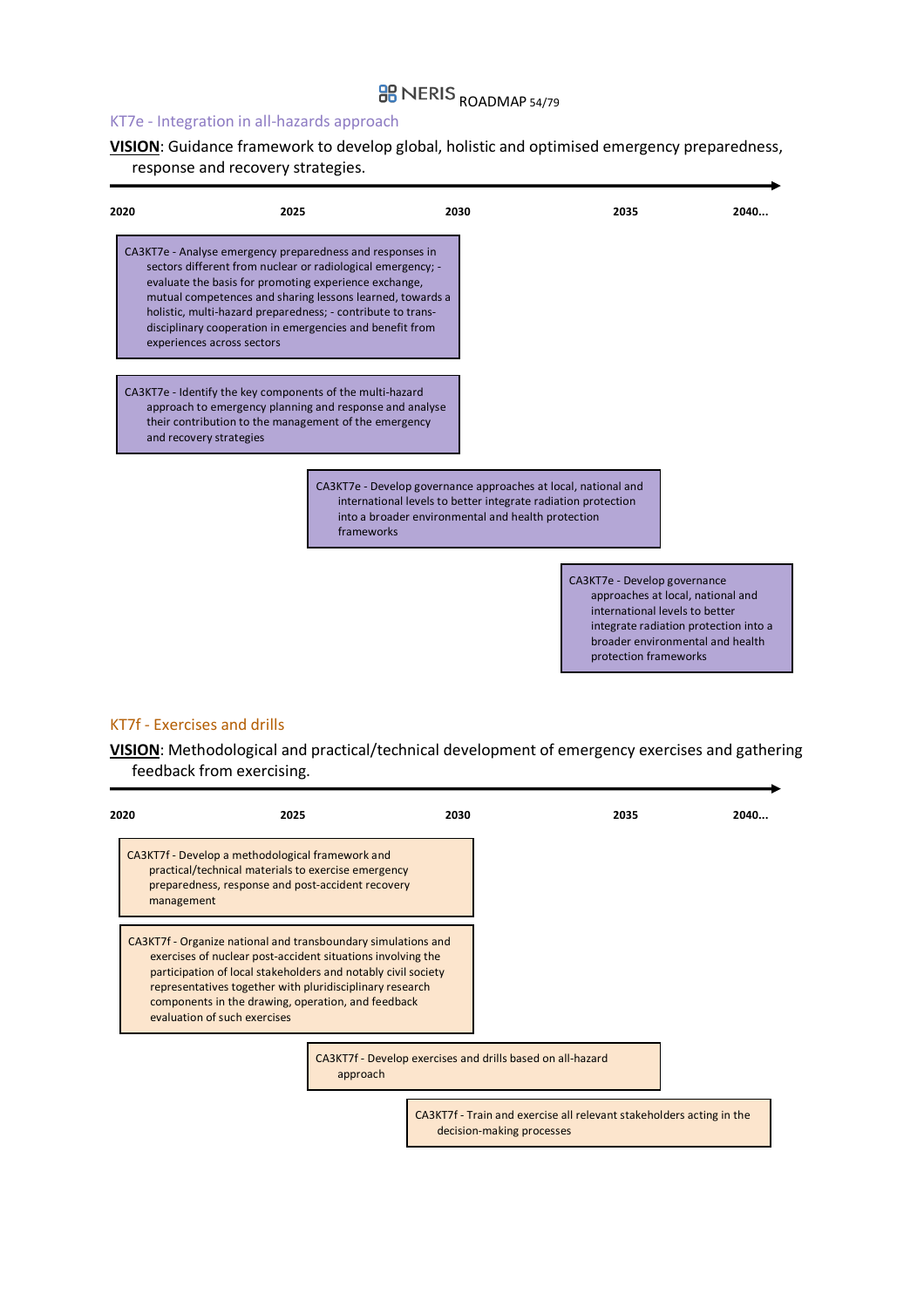# **BB** NERIS ROADMAP 55/79

### **Key topic 8: Stakeholder engagement, involvement of the public & communication (presentation of and addressing uncertainties)**

| <b>Challenges and</b><br>achievement in                                                                                                                                                                                                                         | Phase 1                                                                                                                                                                                                                                                                                                                                                                                                                                                                                                                                                                                                                                                                                                               | Phase 2                                                                                                                                                                                                                                                                                                                                                                                                                                                                                   | Phase 3                                                                                                                                                                                                                                                                                                                                                                                                                                                                                                                     |
|-----------------------------------------------------------------------------------------------------------------------------------------------------------------------------------------------------------------------------------------------------------------|-----------------------------------------------------------------------------------------------------------------------------------------------------------------------------------------------------------------------------------------------------------------------------------------------------------------------------------------------------------------------------------------------------------------------------------------------------------------------------------------------------------------------------------------------------------------------------------------------------------------------------------------------------------------------------------------------------------------------|-------------------------------------------------------------------------------------------------------------------------------------------------------------------------------------------------------------------------------------------------------------------------------------------------------------------------------------------------------------------------------------------------------------------------------------------------------------------------------------------|-----------------------------------------------------------------------------------------------------------------------------------------------------------------------------------------------------------------------------------------------------------------------------------------------------------------------------------------------------------------------------------------------------------------------------------------------------------------------------------------------------------------------------|
| 8a. Stakeholder<br>engagement<br>processes including<br>the public<br><b>VISION: Guidance</b><br>framework for<br>establishing a<br>successful<br>stakeholder<br>engagement process                                                                             | Define 'stakeholders' and<br>$\bullet$<br>frame problems by<br>identifying roles,<br>constraints,<br>responsibilities and<br>cooperation among<br>European/national/region<br>al/local levels in order to<br>improve the<br><b>Preparedness Plans for</b><br>each phase of the<br>emergency and post-<br>accident.<br>Examination, assessment<br>and design of stakeholder<br>and public participation<br>tools and methodologies<br>for emergency and post-<br>accident situations. Rules<br>and roles of stakeholders<br>in the engagement<br>process. Motivational<br>factors (including<br>motivations for dis-<br>engagement), ethics of<br>and link between theory<br>and practice of<br>stakeholder engagement | <b>Further</b><br>$\bullet$<br>development of<br>databases on<br>experiences of<br>stakeholder<br>engagement in<br>preparedness and<br>response<br>highlighting lessons<br>learned and<br>guidance for best<br>practice, taking into<br>account the<br>national contexts.<br>Develop guidance<br>$\bullet$<br>on information<br>through dialogue<br>and participation of<br>population,<br>increasing<br>effectiveness if<br>multiple source of<br>information may<br>compete or conflict | Analysis of the<br>$\bullet$<br>implementation of the<br>guidance and<br>improvement of<br>governance<br>frameworks supporting<br>access to information,<br>public participation and<br>access to justice<br>Preservation of<br>$\bullet$<br>knowledge and<br>experience of local<br>stakeholders' (e.g. local<br>community, schools,<br>citizens) involvement<br>and participation.<br>Community research<br>and tracing for<br>development of<br>participation culture in<br>relation to different<br>exposure situations |
| <b>8b. Communication</b><br><b>VISION: Guidance</b><br>framework for<br>effective<br>communication in<br>emergency<br>preparedness,<br>response and<br>recovery with various<br>target groups, and<br>addressing both<br>social and scientific<br>uncertainties | Investigate the conditions<br>and means for pertinent,<br>timely, reliable and<br>trustworthy<br>communication with the<br>public in<br>nuclear/radiological<br>emergency and post-<br>emergency contexts<br>Perception of technical<br>$\bullet$<br>information and risk<br>estimates in<br>communication with<br>various publics (lay<br>people, experts, informed<br>civil society)<br>Media communication of<br>low radiation doses and<br>related uncertainties,<br>including inter-media<br>agenda setting                                                                                                                                                                                                      | Social scientific<br>$\bullet$<br>basis and guidance<br>for the use of social<br>media and other<br>information sources<br>for trustworthy<br>communication and<br>cooperation with<br>the public<br>Development of<br>$\bullet$<br>methods for<br>analysing the<br>influence of<br>traditional and<br>social media<br>(including citizen<br>journalism) on<br>social trust, risk<br>perception and<br>well-being<br>Methods and<br>$\bullet$<br>models to assess                         | Develop and test tools<br>and methods for two-<br>way communication of<br>uncertain information<br>between experts and<br>non-experts<br>Communication<br>guidance for operators,<br>regulators, decision<br>makers and journalists<br>for emergency and<br>post-emergency<br>situations                                                                                                                                                                                                                                    |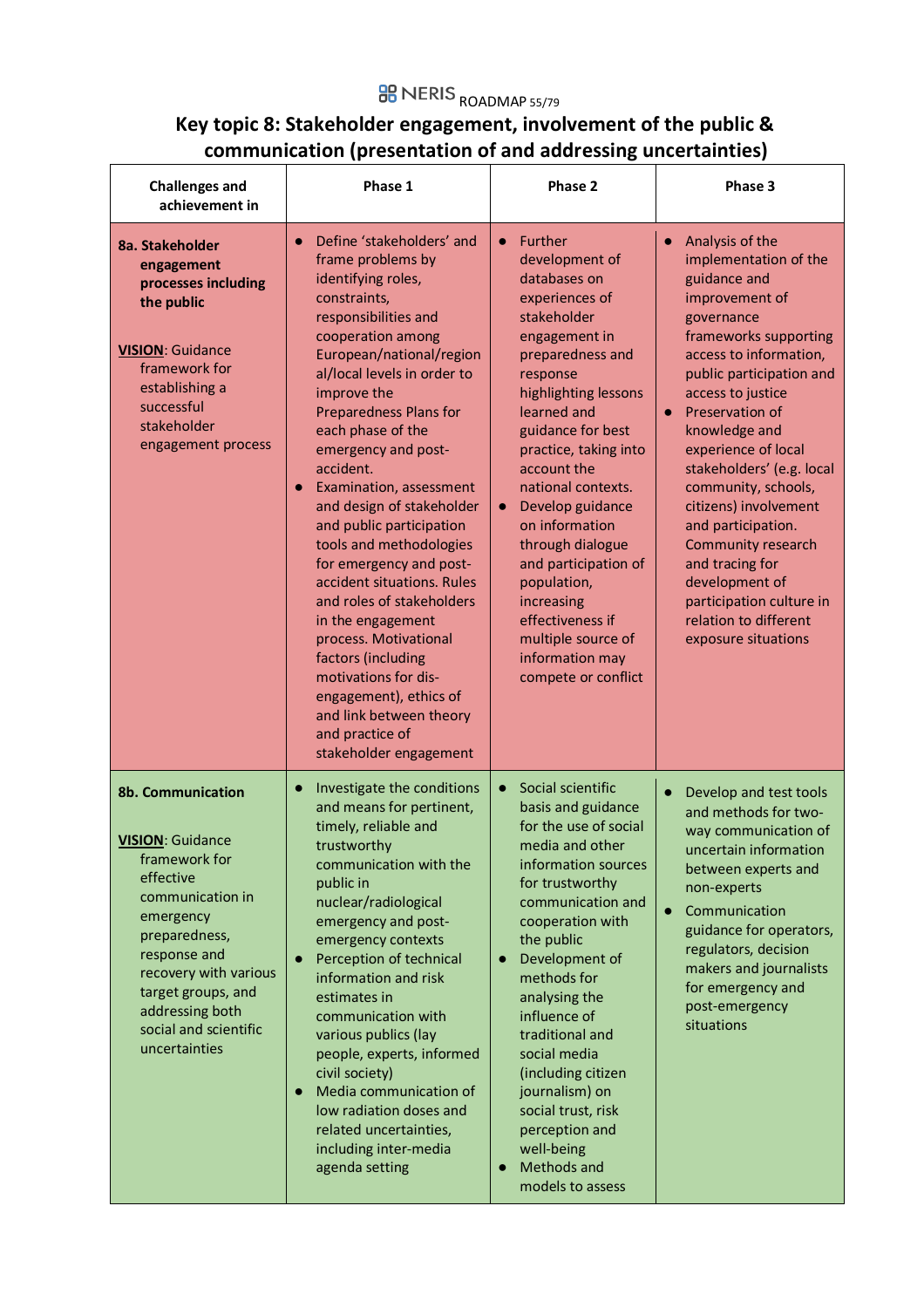# **BB** NERIS ROADMAP 56/79

|                                                                                                                                                                                | Investigate to which<br>$\bullet$<br>extent serious gaming can<br>be used in<br>communication of<br>uncertainties (in<br>connection with KT6d,<br>KTZb                                                                                                                                                                                                                                                                                                                                                                                    | the Influence of<br>citizen journalism<br>on radiation<br>protection<br>behaviours and its<br>integration in<br>radiation protection<br>Investigate the links<br>between<br>communication and<br>perception of<br>radiological risk and<br>the individual<br>strategies to cope<br>with perceived risks<br>in emergency and<br>post-emergency<br>situations<br>Investigate how<br>decisions taken<br>under high<br>uncertainty can be<br>communicated to<br>media and general<br>public |                                                                                                                             |
|--------------------------------------------------------------------------------------------------------------------------------------------------------------------------------|-------------------------------------------------------------------------------------------------------------------------------------------------------------------------------------------------------------------------------------------------------------------------------------------------------------------------------------------------------------------------------------------------------------------------------------------------------------------------------------------------------------------------------------------|-----------------------------------------------------------------------------------------------------------------------------------------------------------------------------------------------------------------------------------------------------------------------------------------------------------------------------------------------------------------------------------------------------------------------------------------------------------------------------------------|-----------------------------------------------------------------------------------------------------------------------------|
| <b>8c. Citizen Science</b><br><b>VISION: Guidance</b><br>framework for<br>establishing a<br>successful integration<br>of citizen science in<br>radiological risk<br>governance | Investigate the potential<br>$\bullet$<br>and pitfalls of citizens<br>involvement in<br>knowledge production<br>and data sharing for<br>radiological risk<br>governance and the<br>mutual influence of<br>citizen science and<br>radiation protection<br>culture.<br><b>Determine factors</b><br>influencing the trust<br>between different actors<br>(data integration,<br>interpretation and<br>accessibility, stakeholder<br>involvement, interaction<br>between partners,<br>assessment of technical<br>aspects on reliability, etc.) | Develop guidance<br>$\bullet$<br>for successful<br>integration of<br>citizen science in<br>radiological risk<br>governance                                                                                                                                                                                                                                                                                                                                                              | Initiate a platform for<br>$\bullet$<br>sustainable application<br>of citizen science in<br>radiological risk<br>governance |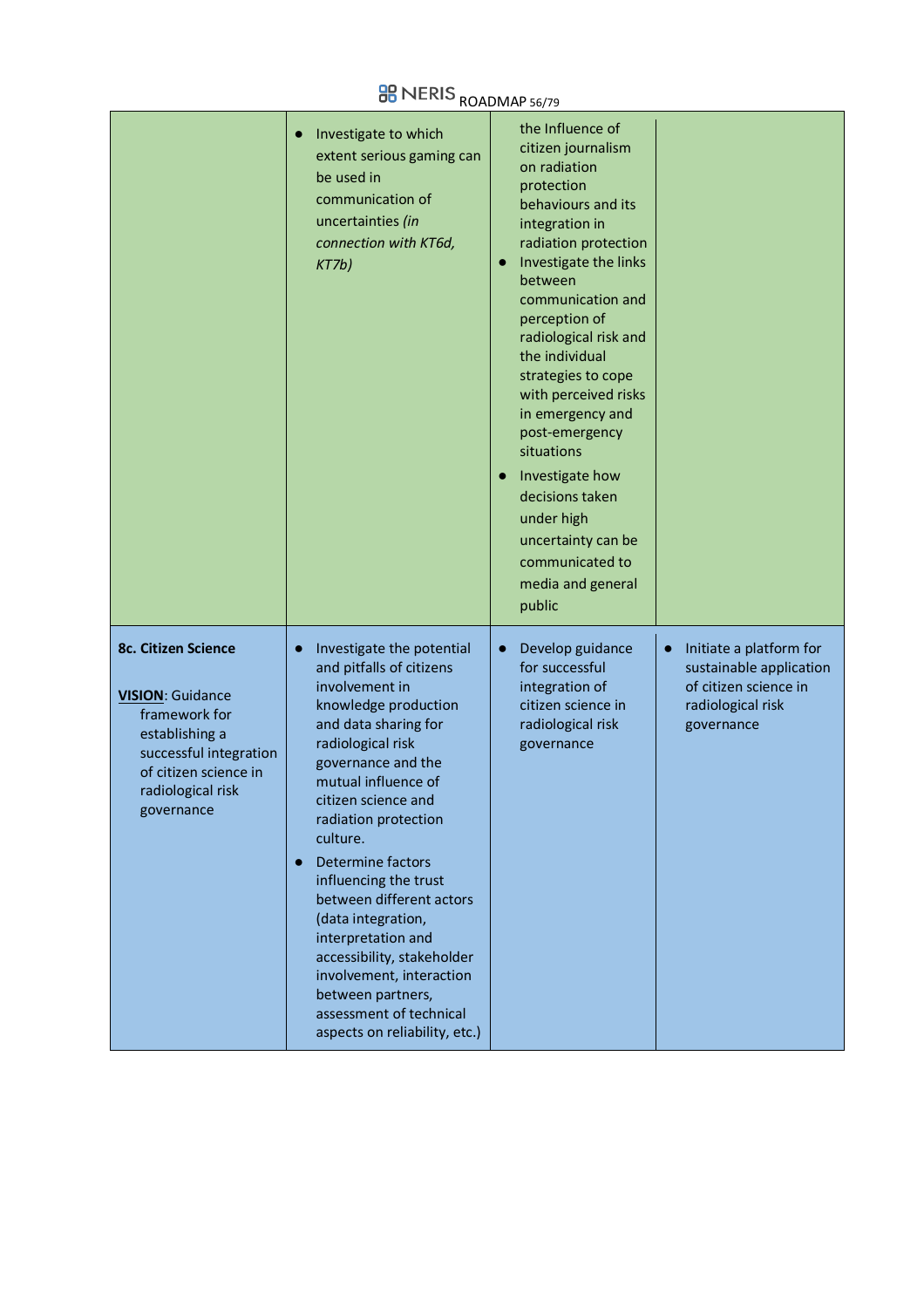# **BB** NERIS ROADMAP 57/79

### KT8a - Stakeholder engagement processes including the public

### **VISION:** Guidance framework for establishing a successful stakeholder engagement process.

| 2020 | 2025                                                                                                                                                                                                                                                                                                                                                                            |                        | 2030                                                                                                                                                                                                                                                                                                                                                                                            | 2035                                           | 2040                                                                                                                                                                                                                                                                                         |
|------|---------------------------------------------------------------------------------------------------------------------------------------------------------------------------------------------------------------------------------------------------------------------------------------------------------------------------------------------------------------------------------|------------------------|-------------------------------------------------------------------------------------------------------------------------------------------------------------------------------------------------------------------------------------------------------------------------------------------------------------------------------------------------------------------------------------------------|------------------------------------------------|----------------------------------------------------------------------------------------------------------------------------------------------------------------------------------------------------------------------------------------------------------------------------------------------|
|      | CA3KT8a - Define 'stakeholders' and frame problems by<br>identifying roles, constraints, responsibilities and<br>cooperation among European/national/regional/local<br>levels in order to improve the Preparedness Plans for each<br>phase of the emergency and post-accident.                                                                                                  |                        |                                                                                                                                                                                                                                                                                                                                                                                                 |                                                |                                                                                                                                                                                                                                                                                              |
|      | CA3KT8a - Examination, assessment and design of stakeholder<br>and public participation tools and methodologies for<br>emergency and post-accident situations. Rules and roles of<br>stakeholders in the engagement process. Motivational<br>factors (including motivations for dis-engagement), ethics<br>of and link between theory and practice of stakeholder<br>engagement |                        |                                                                                                                                                                                                                                                                                                                                                                                                 |                                                |                                                                                                                                                                                                                                                                                              |
|      |                                                                                                                                                                                                                                                                                                                                                                                 | the national contexts. | CA3KT8a - Further development of databases on experiences of<br>stakeholder engagement in preparedness and response highlighting<br>lessons learned and guidance for best practice, taking into account<br>CA3KT8a - Develop guidance on information through dialogue and<br>participation of population, increasing effectiveness if multiple<br>source of information may compete or conflict |                                                |                                                                                                                                                                                                                                                                                              |
|      |                                                                                                                                                                                                                                                                                                                                                                                 |                        |                                                                                                                                                                                                                                                                                                                                                                                                 | CA3KT8a - Analysis of the<br>access to justice | implementation of the guidance and<br>improvement of governance<br>frameworks supporting access to<br>information, public participation and                                                                                                                                                  |
|      |                                                                                                                                                                                                                                                                                                                                                                                 |                        |                                                                                                                                                                                                                                                                                                                                                                                                 |                                                | CA3KT8a - Preservation of knowledge<br>and experience of local<br>stakeholders' (e.g. local community,<br>schools, citizens) involvement and<br>participation. Community research<br>and tracing for development of<br>participation culture in relation to<br>different exposure situations |
|      |                                                                                                                                                                                                                                                                                                                                                                                 |                        |                                                                                                                                                                                                                                                                                                                                                                                                 |                                                |                                                                                                                                                                                                                                                                                              |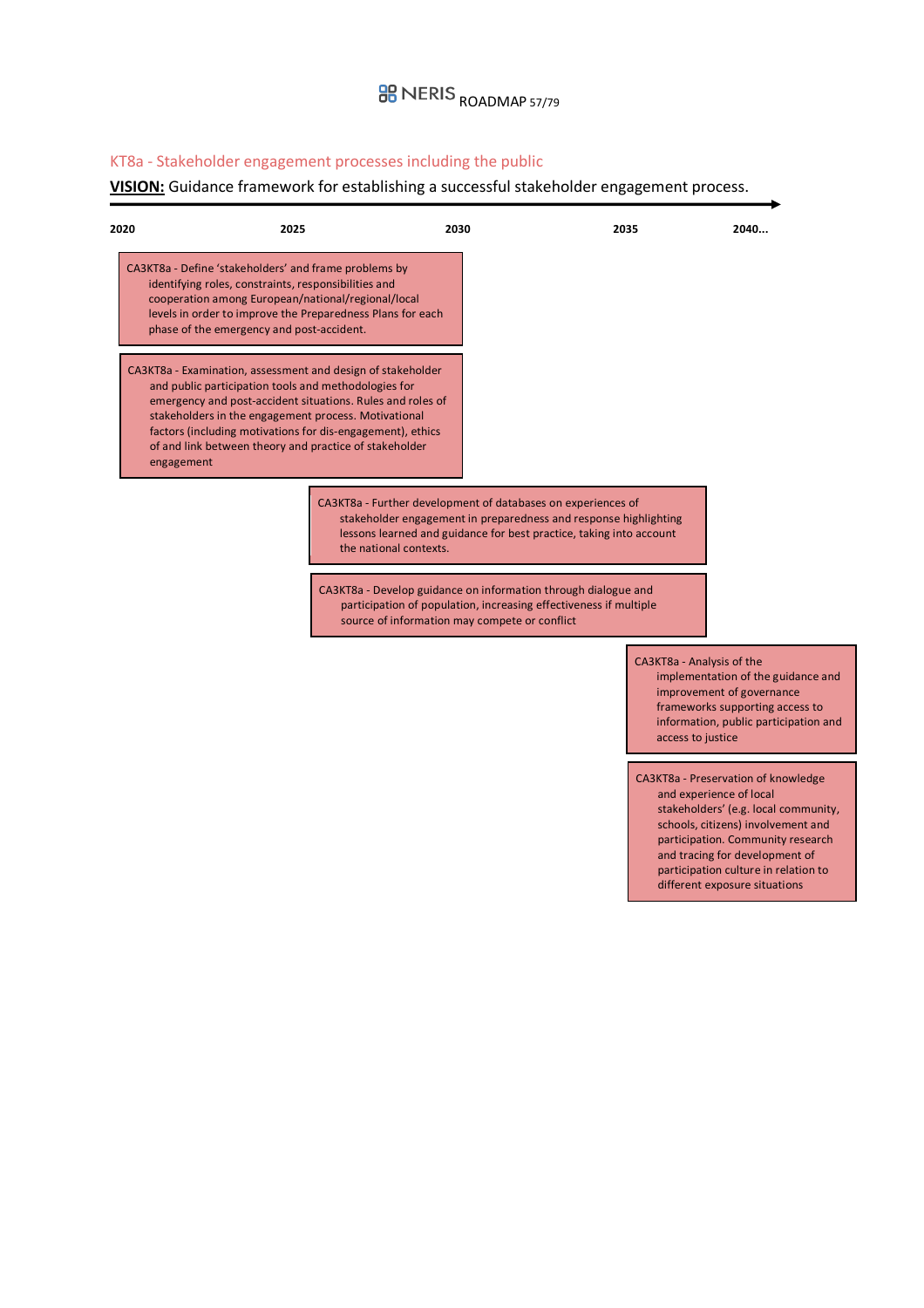#### KT8b - Communication

**VISION**: Guidance framework for effective communication in emergency preparedness, response and recovery with various target groups, and addressing both social and scientific uncertainties.

| 2020 | 2025                                                                                                                                                                                                 | 2030                                     | 2035                                                                                                                                                                                                  | 2040 |
|------|------------------------------------------------------------------------------------------------------------------------------------------------------------------------------------------------------|------------------------------------------|-------------------------------------------------------------------------------------------------------------------------------------------------------------------------------------------------------|------|
|      | CA3KT8b - Investigate the conditions and means for pertinent,<br>timely, reliable and trustworthy communication with the<br>public in nuclear/radiological emergency and post-<br>emergency contexts |                                          |                                                                                                                                                                                                       |      |
|      | CA3KT8b - Perception of technical information and risk<br>estimates in communication with various publics (lay<br>people, experts, informed civil society)                                           |                                          |                                                                                                                                                                                                       |      |
|      | CA3KT8b - Media communication of low radiation doses and<br>related uncertainties, including inter-media agenda<br>setting                                                                           |                                          |                                                                                                                                                                                                       |      |
|      | CA3KT8b - Investigate to which extent serious gaming can be<br>used in communication of uncertainties                                                                                                |                                          |                                                                                                                                                                                                       |      |
|      |                                                                                                                                                                                                      | cooperation with the public              | CA3KT8b -Social scientific basis and guidance for the use of social media<br>and other information sources for trustworthy communication and                                                          |      |
|      |                                                                                                                                                                                                      | trust, risk perception and well-being    | CA3KT8b - Development of methods for analysing the influence of<br>traditional and social media (including citizen journalism) on social                                                              |      |
|      |                                                                                                                                                                                                      | radiation protection                     | CA3KT8b - Methods and models to assess the Influence of citizen<br>journalism on radiation protection behaviours and its integration in                                                               |      |
|      |                                                                                                                                                                                                      |                                          | CA3KT8b - Investigate the links between communication and perception of<br>radiological risk and the individual strategies to cope with perceived<br>risks in emergency and post-emergency situations |      |
|      |                                                                                                                                                                                                      | communicated to media and general public | CA3KT8b - Investigate how decisions taken under high uncertainty can be                                                                                                                               |      |
|      |                                                                                                                                                                                                      | between experts and non-experts          | CA3KT8b - Develop and test tools and methods for two-way communication of uncertain information                                                                                                       |      |
|      |                                                                                                                                                                                                      |                                          |                                                                                                                                                                                                       |      |

CA3KT8b - Communication guidance for operators, regulators, decision makers and journalists for emergency and postemergency situations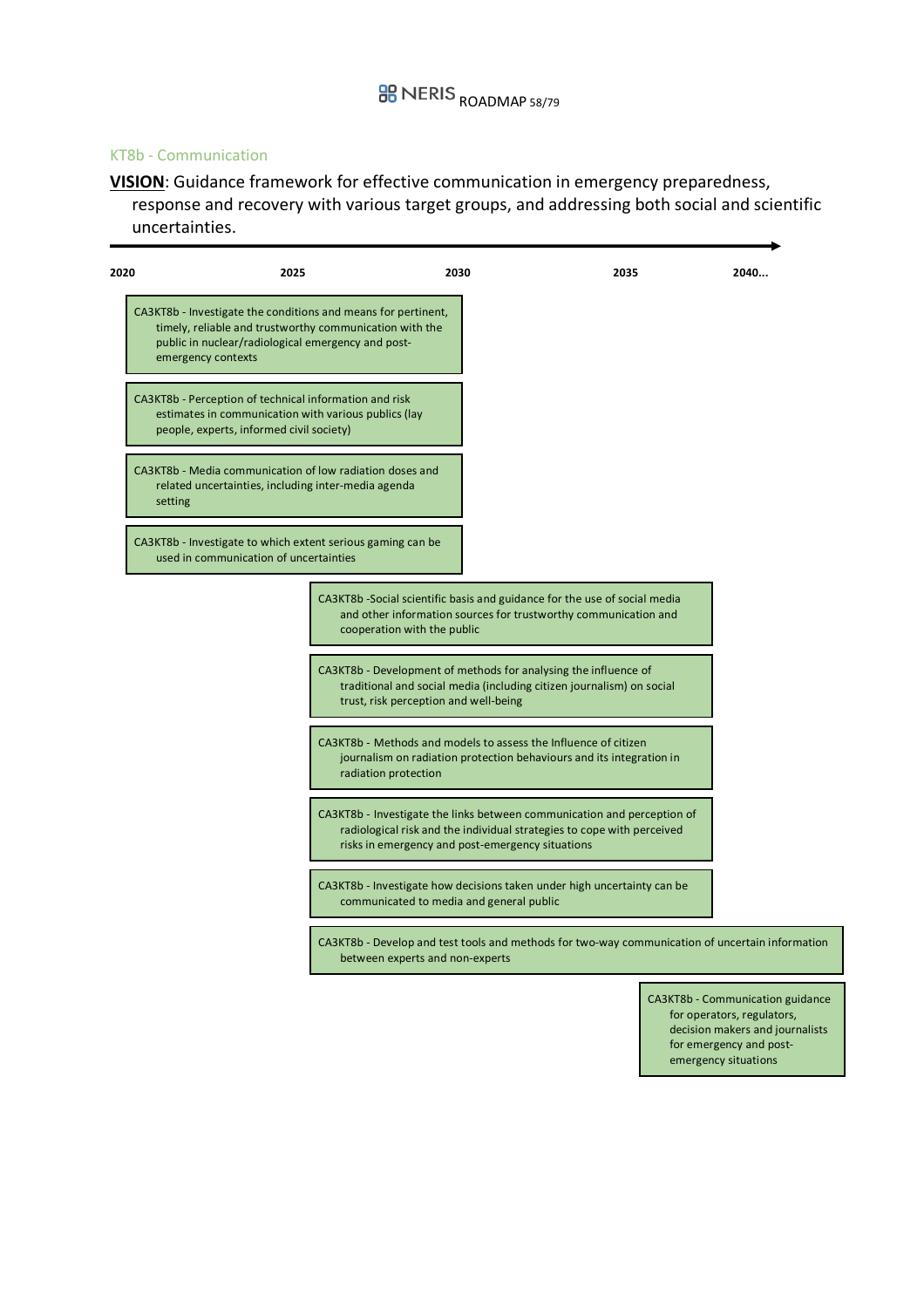# **BB** NERIS ROADMAP 59/79

#### KT8c - Citizen science

**VISION**: Guidance framework for establishing a successful integration of citizen science in radiological risk governance.



CA3KT8c - Initiate a platform for sustainable application of citizen science in radiological risk governance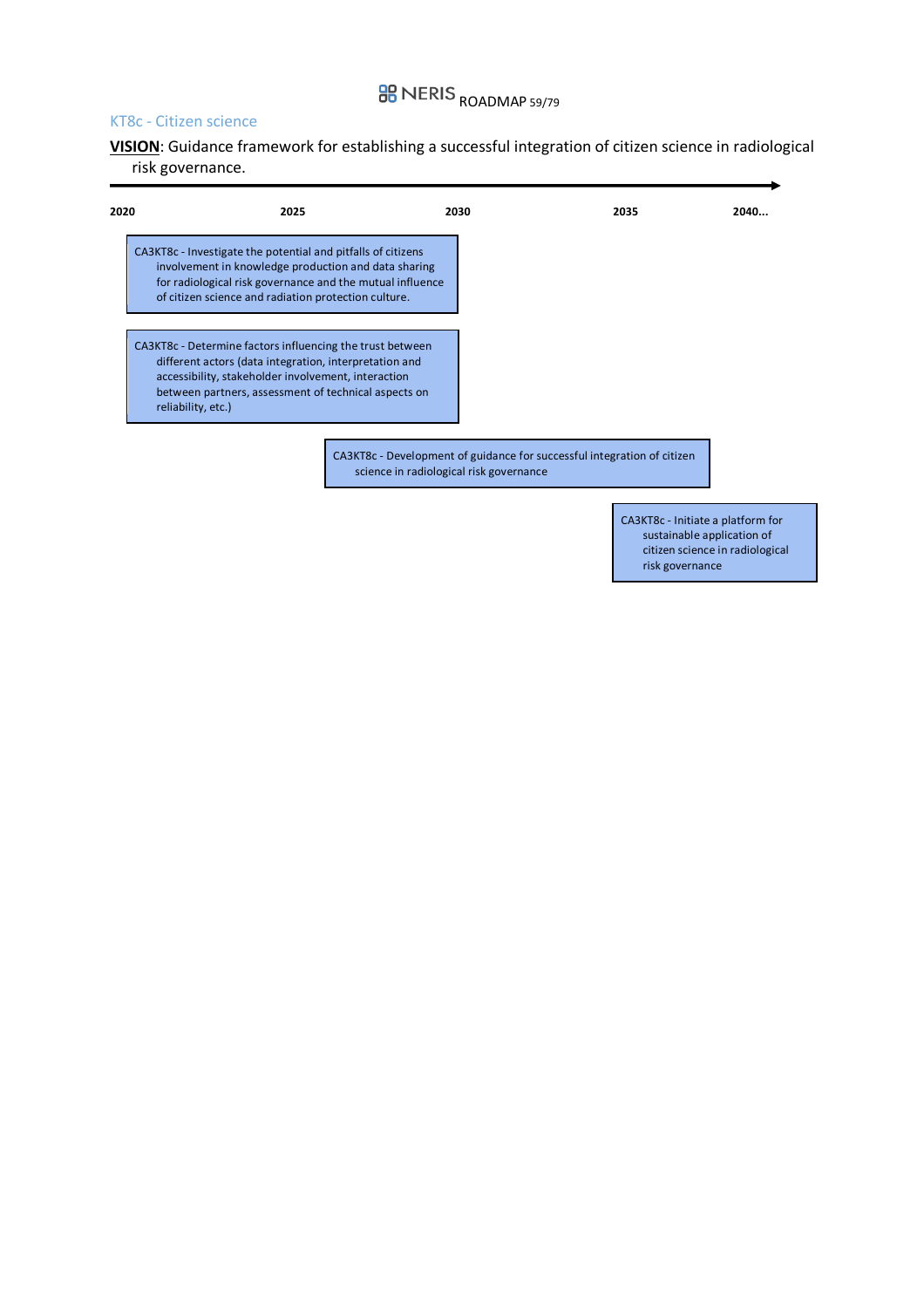| <b>Challenges and</b><br>achievement in                                                                                                                                              | Phase 1                                                                                                                                                                                                                                                                                                                                                                                     | Phase 2                                                                                                                                                                                                                                                                                                                                          | Phase 3                                                                                                                   |
|--------------------------------------------------------------------------------------------------------------------------------------------------------------------------------------|---------------------------------------------------------------------------------------------------------------------------------------------------------------------------------------------------------------------------------------------------------------------------------------------------------------------------------------------------------------------------------------------|--------------------------------------------------------------------------------------------------------------------------------------------------------------------------------------------------------------------------------------------------------------------------------------------------------------------------------------------------|---------------------------------------------------------------------------------------------------------------------------|
| 9a. Health surveillance<br><b>VISION: Guidance</b><br>framework for<br>justification and<br>improvement of<br>health surveillance                                                    | Develop procedures for<br>$\bullet$<br>health surveillance<br>including monitoring of<br>population, dose<br>reconstruction, and<br>involvement of<br>stakeholders; consider<br>associated ethical<br>aspects (link with KT9b)                                                                                                                                                              | Investigate in detail<br>$\bullet$<br>socio-psychological and<br>economic aspects of<br>medical and health<br>follow-up after<br>accidental or other<br>exposures.<br>Investigate the results<br>$\bullet$<br>from the health<br>surveillance program in<br>Fukushima aiming to<br>identify positive or<br>negative components of<br>the program | Development of<br>$\bullet$<br>necessary guidance<br>documents for better<br>health surveillance<br>approaches            |
| 9b. Ethical aspects<br><b>VISION: Guidance</b><br>framework for<br>including ethical<br>aspects in decision-<br>making in all phases<br>(preparedness,<br>emergency and<br>recovery) | 1. Ethical aspects of crisis<br>situations, particularly<br>ethical questions of<br>evacuation, and the<br>collection and<br>management of data.<br>Ethical aspects of the<br>transition from<br>emergency to existing<br>radiation exposure<br>situations<br>2. Investigate the ethical<br>basis and values<br>underpinning risk<br>communication about<br>ionizing radiation<br>exposures | 3. Investigate the ethical<br>perspective of<br>compensation for<br>damage incurred due to<br>various situations of<br>radiation exposure and<br>differences among<br>countries                                                                                                                                                                  | 4. Expand the ethical<br>aspect to all<br>questions of decision-<br>making and provide<br>guidance how to deal<br>with it |

## **Key topic 9: Integrated emergency management – non-radiological aspects**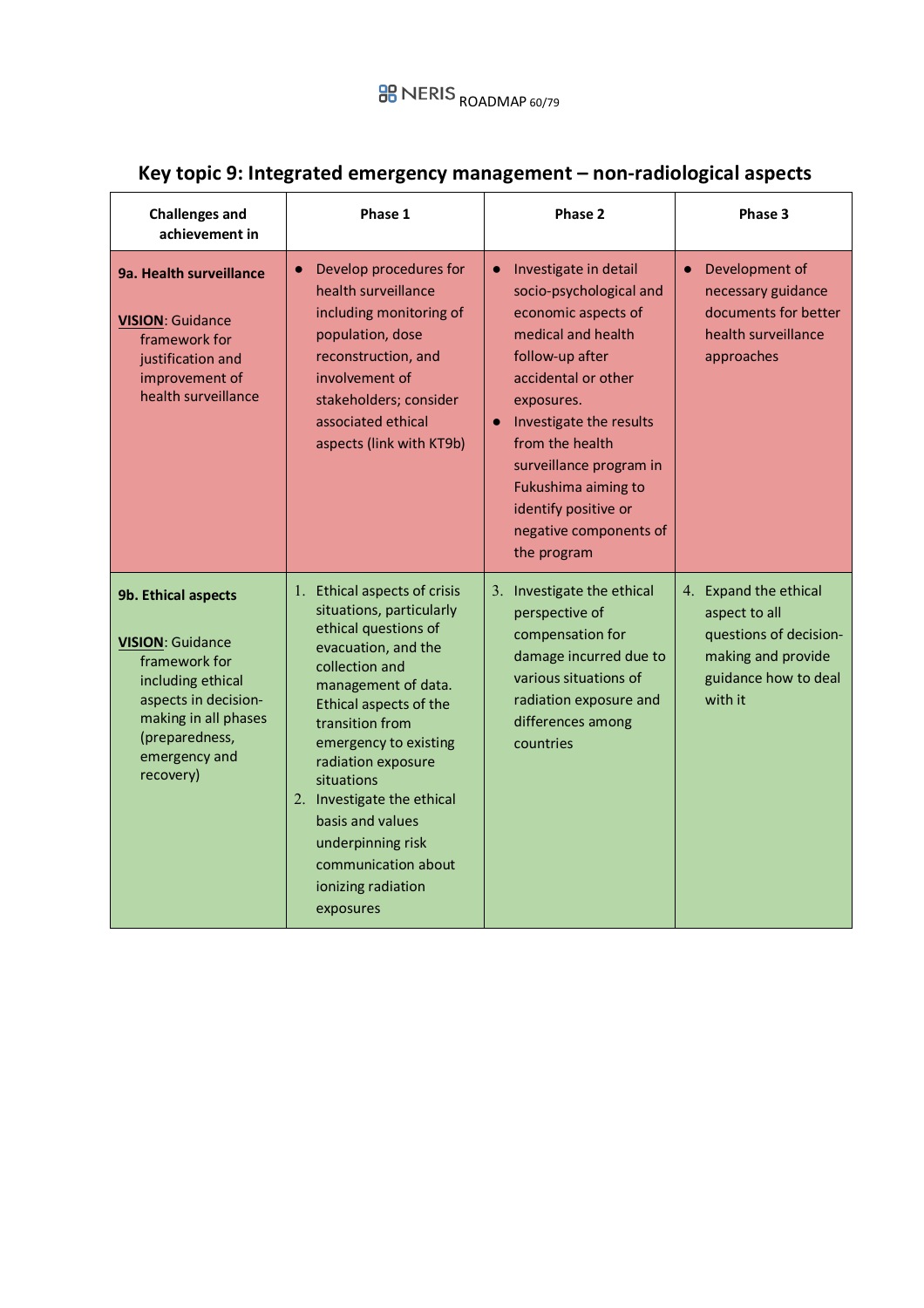# **BB** NERIS <sub>ROADMAP 61/79</sub>

| 9c. Socio-economic<br>aspects<br><b>VISION: Guidance</b><br>framework for<br>including socio-<br>economic aspects in<br>decision-making in all<br>phases<br>(preparedness,<br>emergency and<br>recovery)                                                                                                                                     | Research on knowledge-<br>action gap (public<br>behaviour response<br>analysis): understand<br>how the population<br>reacts and how socio-<br>economic factors can be<br>used by local-national<br>tools to improve the<br>response<br>Investigate possible<br>compensation schemes                                                                                                                                                         | Development of<br>comprehensive<br>approaches to studying<br>the perception of<br>radiological risk and<br>environmental<br>remediation actions in<br>post-accident and<br>existing exposure<br>situations.<br>Investigate the<br>perception of<br>radiological risks from<br>low doses of radiation,<br>accounting for cultural<br>differences in routine,<br>emergency and other<br>exposure situations.<br>Development of<br>$\bullet$<br>guidance for economic<br>supports for the<br>improvement of living<br>conditions of the<br>population | Investigate in detail<br>the interplay of<br>psychological aspects<br>associated with<br>radioactivity, social<br>environment and<br>radiation protection<br>behaviours<br>Development of<br>socio-economic<br>valuation and multi-<br>criteria decision<br>aiding methods to<br>formally structure the<br>evaluation and<br>integration of<br>radiological and non-<br>radiological factors<br>for different ionising<br>radiation exposure<br>situations |
|----------------------------------------------------------------------------------------------------------------------------------------------------------------------------------------------------------------------------------------------------------------------------------------------------------------------------------------------|---------------------------------------------------------------------------------------------------------------------------------------------------------------------------------------------------------------------------------------------------------------------------------------------------------------------------------------------------------------------------------------------------------------------------------------------|----------------------------------------------------------------------------------------------------------------------------------------------------------------------------------------------------------------------------------------------------------------------------------------------------------------------------------------------------------------------------------------------------------------------------------------------------------------------------------------------------------------------------------------------------|------------------------------------------------------------------------------------------------------------------------------------------------------------------------------------------------------------------------------------------------------------------------------------------------------------------------------------------------------------------------------------------------------------------------------------------------------------|
| 9d. Integrated<br>surveillance and<br>monitoring<br><b>VISION: Guidance</b><br>framework for<br>establishing a<br>comprehensive<br>surveillance and<br>monitoring system<br>addressing health<br>surveillance, human<br>dose assessment,<br>environmental<br>monitoring and food<br>monitoring in<br>meaningful way for<br>local populations | Investigate connections<br>between issues of health<br>surveillance, human dose<br>assessment,<br>environmental<br>monitoring and food<br>monitoring from the<br>point of view of<br>institutions and local<br>populations in the<br>emergency and post-<br>emergency phase<br>Investigate connections<br>between these different<br>dimensions of<br>surveillance, healthcare<br>and the development of<br>radiation protection<br>culture | Develop guidance on<br>the way to set up<br>comprehensive<br>surveillance and<br>monitoring systems<br>articulating health,<br>body, environment and<br>food surveillance and<br>healthcare, taking into<br>account the potential of<br>citizen-based<br>monitoring                                                                                                                                                                                                                                                                                | Implement and test<br>$\bullet$<br>the guidance on the<br>way to set up<br>comprehensive<br>surveillance and<br>monitoring systems<br>articulating health,<br>body, environment<br>and food surveillance<br>and healthcare,<br>taking into account<br>the potential of<br>citizen-based<br>monitoring                                                                                                                                                      |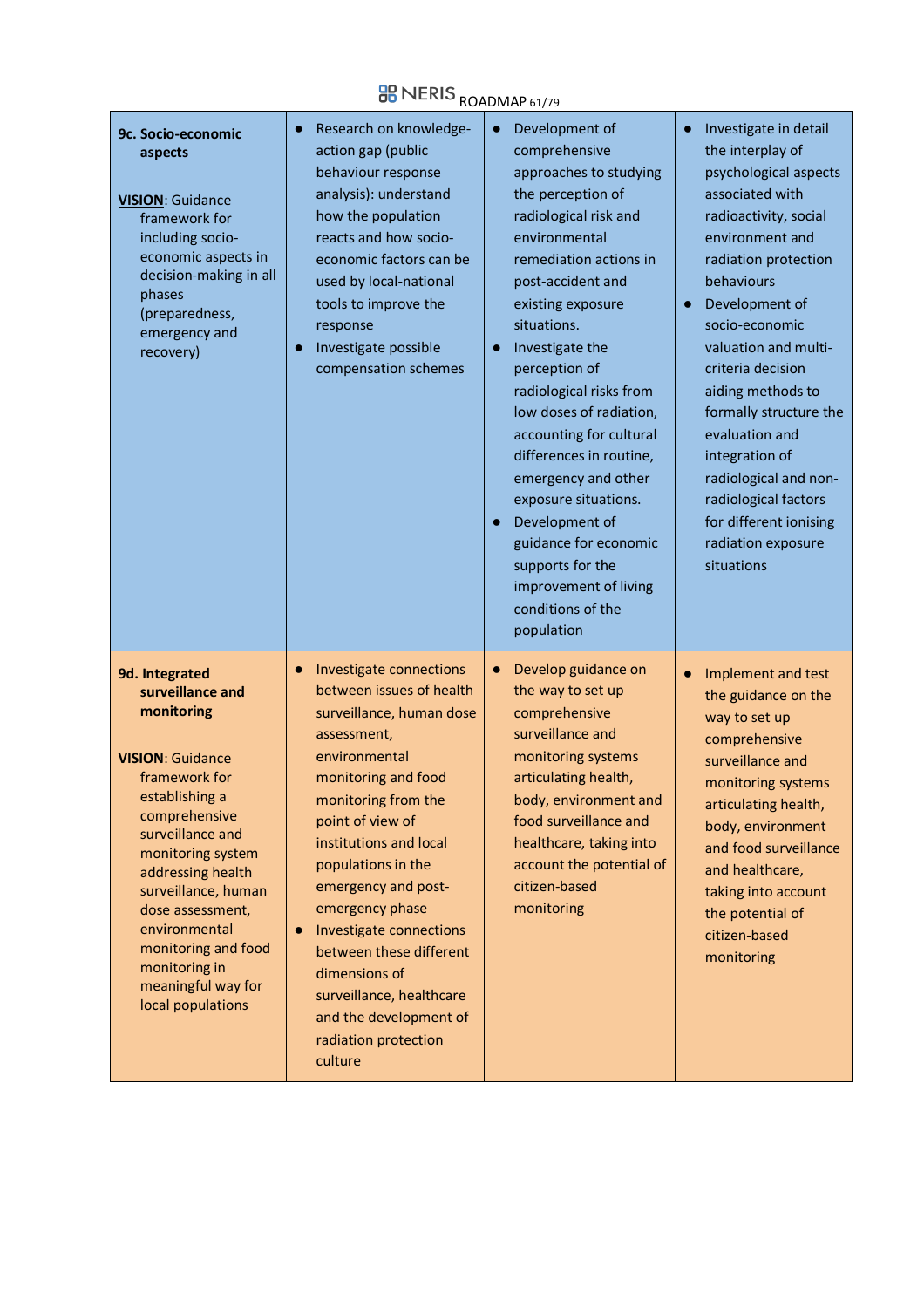# **BB** NERIS ROADMAP 62/79

| 9e. Accident waste<br>management<br><b>VISION: Guidance</b><br>framework for<br>managing the various<br>types of waste (i.e.<br>contaminated<br>materials and goods<br>and waste/effluents<br>produced by<br>decontamination)                                                                             | Analyse waste<br>management strategies<br>implemented after the<br>Fukushima-Daiichi NPP<br>accident<br>Analyse the<br>$\bullet$<br>environmental and<br>socio-economic aspects<br>of waste management<br>after accidents and<br>incidents (e.g. collection,<br>transport, treatment,<br>and disposal of solid and<br>liquid wastes)<br>Investigate channels and<br>technical, economic,<br>societal aspects and<br>ethical issues for<br>managing/treating<br>and/or recycling<br>radioactive materials and<br>wastes | Progressively improve<br>research on waste<br>management issues by<br>integration of feedback<br>from the evolution of<br>Fukushima waste<br>management<br>framework as well as<br>evolution of policy<br>framework of countries<br>Explore the feasibility,<br>cost-effectiveness of<br>radioactive waste<br>volume reduction<br>techniques, and<br>associated<br>disposal/storage<br>strategies<br>Develop tools and<br>methods to inform,<br>debate and deliberate<br>with stakeholders in<br>order to assess various<br>options of radioactive<br>waste management<br>(with a priority for low<br>level and very low<br>activity levels) in<br>various national -<br>political -<br>environmental contexts | Identify and analyse<br>$\bullet$<br>problematics of long-<br>term waste disposal<br>surveillance                                                                                              |
|-----------------------------------------------------------------------------------------------------------------------------------------------------------------------------------------------------------------------------------------------------------------------------------------------------------|------------------------------------------------------------------------------------------------------------------------------------------------------------------------------------------------------------------------------------------------------------------------------------------------------------------------------------------------------------------------------------------------------------------------------------------------------------------------------------------------------------------------|----------------------------------------------------------------------------------------------------------------------------------------------------------------------------------------------------------------------------------------------------------------------------------------------------------------------------------------------------------------------------------------------------------------------------------------------------------------------------------------------------------------------------------------------------------------------------------------------------------------------------------------------------------------------------------------------------------------|------------------------------------------------------------------------------------------------------------------------------------------------------------------------------------------------|
| 9f. Radiological<br>protection culture<br><b>VISION: Guidance</b><br>framework for<br>establishing a<br>sustainable<br>Radiological<br><b>Protection Culture in</b><br>all relevant areas of<br>radiation protection<br>including means to<br>support education<br>and training as well<br>as supervision | Investigate the role of<br>radiation protection<br>culture, in particular its<br>contribution to the<br>protection system and<br>whether it can improve<br>health and well-being<br>Development of tools,<br>methods, processes to<br>build, maintain and<br>transmit RP culture in all<br>aspects of emergency<br>management with due<br>consideration of the<br>needs of stakeholders                                                                                                                                | Development of<br>guidance for enhancing<br>RP culture for specific<br>publics (communities<br>around nuclear<br>installations, schools,<br>patients, parents,<br>pregnant women,<br>medical doctors)<br>Development of<br>appropriate education<br>and training means                                                                                                                                                                                                                                                                                                                                                                                                                                         | Development of<br>$\bullet$<br>procedures how to<br>use the RP culture in<br>the operational world<br>and develop<br>mechanisms to<br>quantify a successful<br>implementation of RP<br>culture |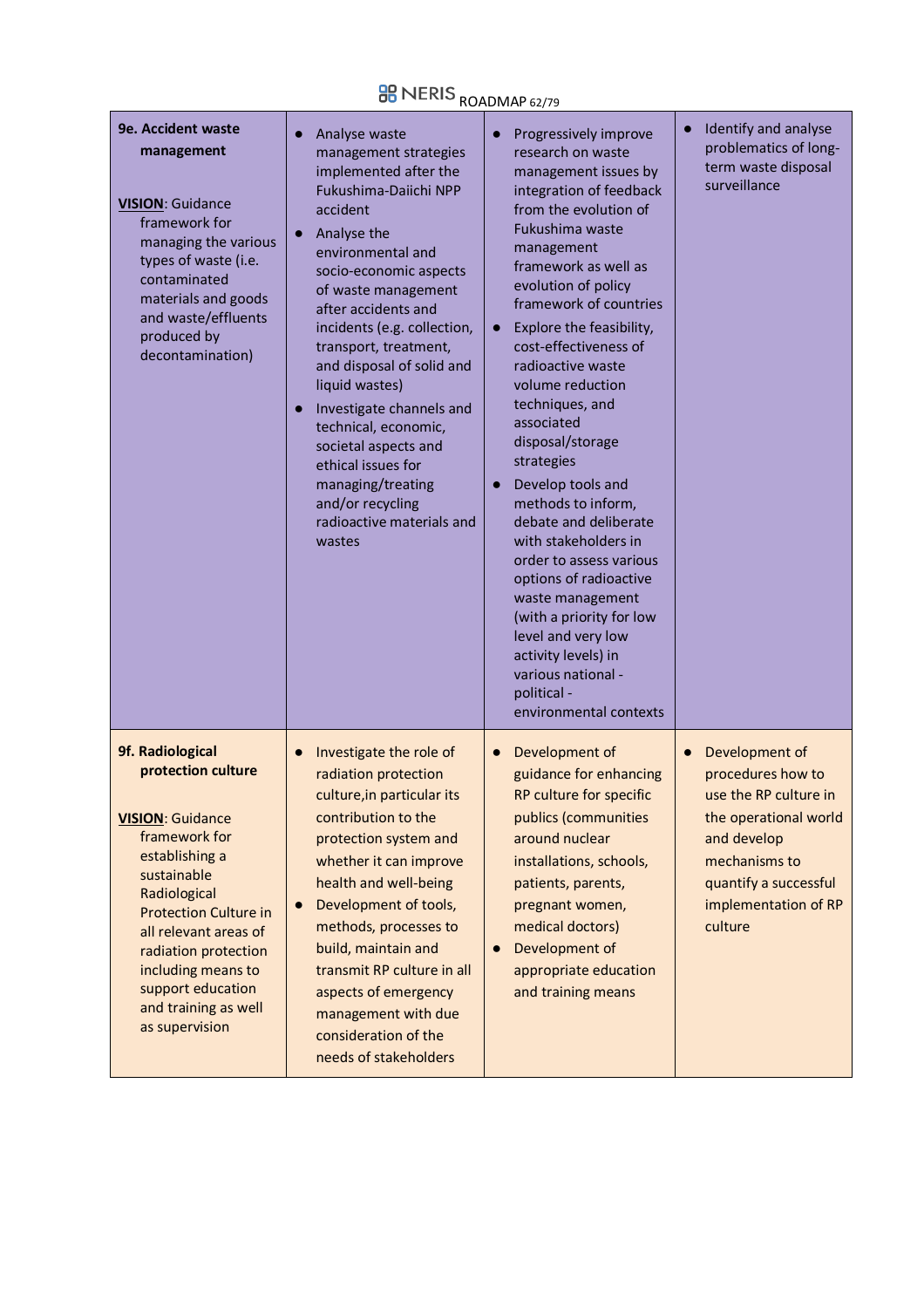# **BB** NERIS ROADMAP 63/79

#### KT9a - Health surveillance

#### **VISION**: Guidance framework for justification and improvement of health surveillance.

| 2020 | 2025                                                                                                                                                                                                         | 2030                                                                                  |                                                                    | 2035                                                          | 2040                                 |
|------|--------------------------------------------------------------------------------------------------------------------------------------------------------------------------------------------------------------|---------------------------------------------------------------------------------------|--------------------------------------------------------------------|---------------------------------------------------------------|--------------------------------------|
|      | CA3KT9a - Develop procedures for health surveillance including<br>monitoring of population, dose reconstruction, and<br>involvement of stakeholders; consider associated ethical<br>aspects (link with KT9b) |                                                                                       |                                                                    |                                                               |                                      |
|      |                                                                                                                                                                                                              | CA3KT9a - Investigate in detail socio-psychological and economic<br>exposures         | aspects of medical and health follow-up after accidental or other  |                                                               |                                      |
|      |                                                                                                                                                                                                              | CA3KT9a - Investigate the results from the health surveillance program<br>the program | in Fukushima aiming to identify positive or negative components of |                                                               |                                      |
|      |                                                                                                                                                                                                              |                                                                                       |                                                                    | CA3KT9a - Development of necessary<br>surveillance approaches | guidance documents for better health |

#### KT9b - Ethical aspects

**VISION**: Guidance framework for including ethical aspects in decision-making in all phases (preparedness, emergency and recovery).

| 2020                                                                                                                                                                                                                                                                                                                                                                                                                                                                                                                                                | 2025 | 2030 | 2035 | 2040                                                                           |
|-----------------------------------------------------------------------------------------------------------------------------------------------------------------------------------------------------------------------------------------------------------------------------------------------------------------------------------------------------------------------------------------------------------------------------------------------------------------------------------------------------------------------------------------------------|------|------|------|--------------------------------------------------------------------------------|
| CA3KT9b - Ethical aspects of crisis situations, particularly ethical<br>questions of evacuation, and the collection and management<br>of data. Ethical aspects of the transition from emergency to<br>existing radiation exposure situations<br>CA3KT9b - Investigate the ethical basis and values underpinning<br>risk communication about ionizing radiation exposures<br>CA3KT9b - Investigate the ethical perspective of compensation for<br>damage incurred due to various situations of radiation exposure<br>and differences among countries |      |      |      |                                                                                |
|                                                                                                                                                                                                                                                                                                                                                                                                                                                                                                                                                     |      |      |      |                                                                                |
|                                                                                                                                                                                                                                                                                                                                                                                                                                                                                                                                                     |      |      |      | CA3KT9b - Expand the ethical aspect to all<br>questions of decision-making and |

provide guidance how to deal with it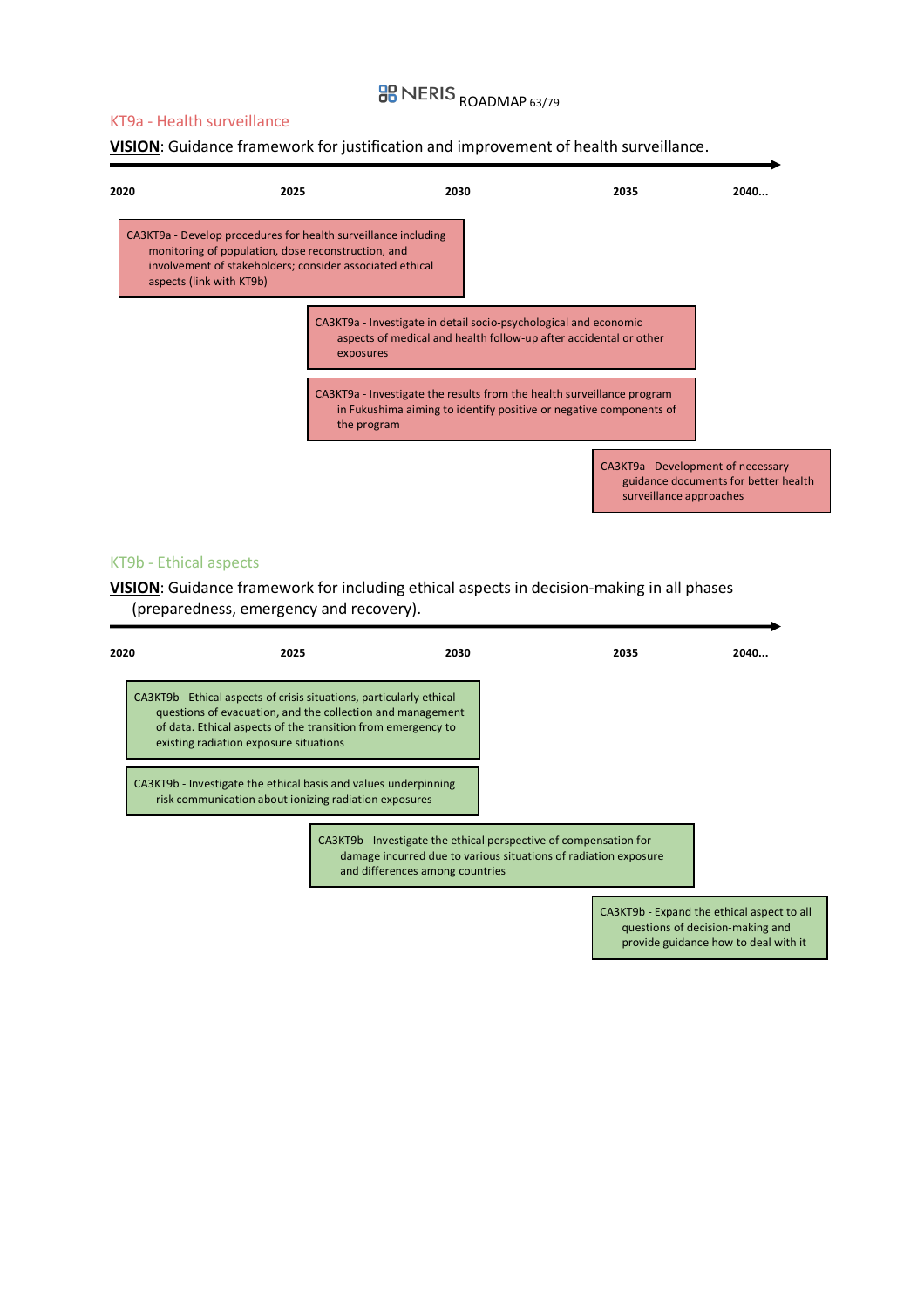# **BB** NERIS ROADMAP 64/79

#### KT9c - Socio economic aspects

**VISION**: Guidance framework for including socio-economic aspects in decision-making in all phases (preparedness, emergency and recovery).

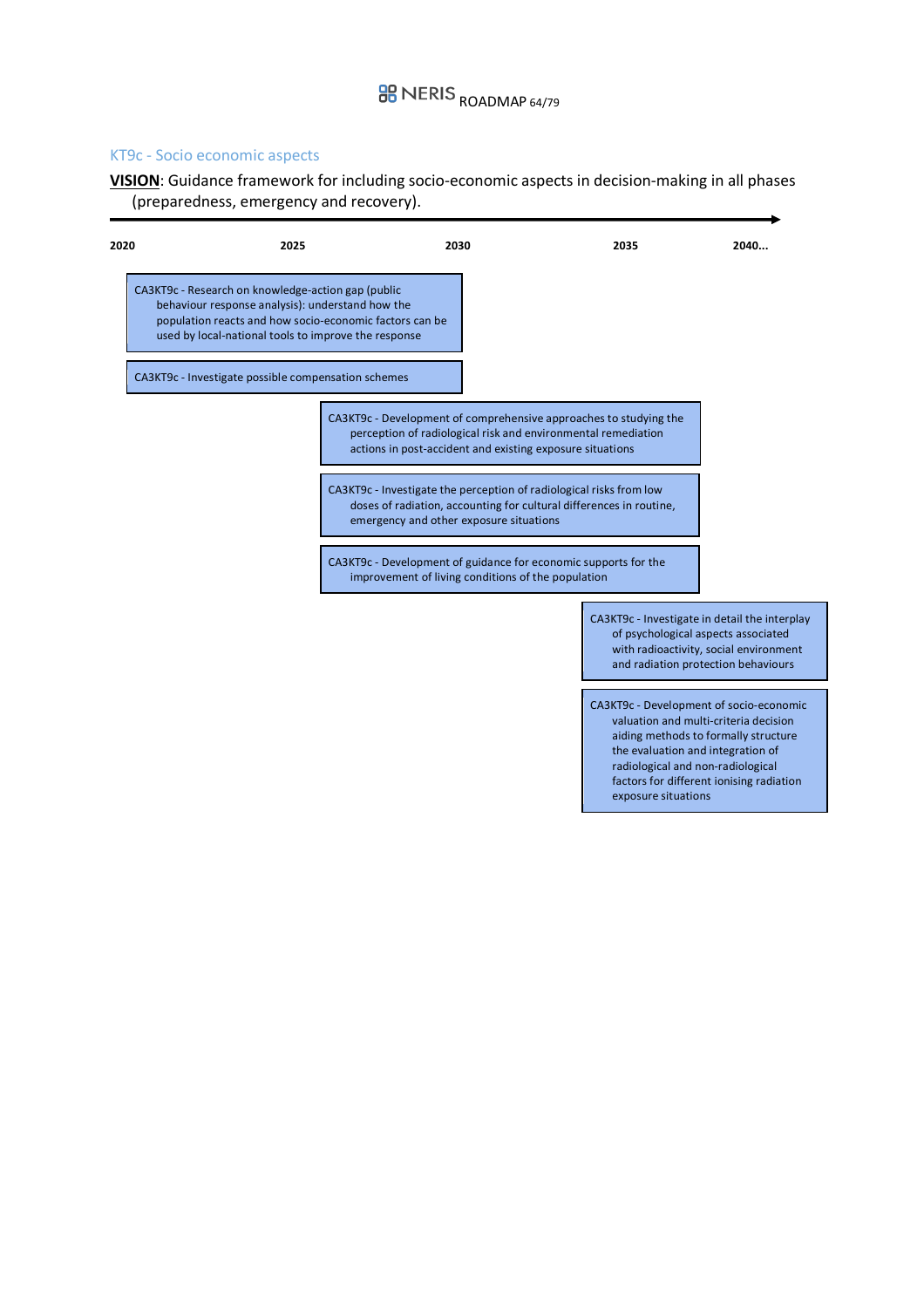## **BB** NERIS ROADMAP 65/79

#### KT9d - Integrated surveillance and monitoring

**VISION**: Guidance framework for establishing a comprehensive surveillance and monitoring system addressing health surveillance, human dose assessment, environmental monitoring and food monitoring in meaningful way for local populations.



guidance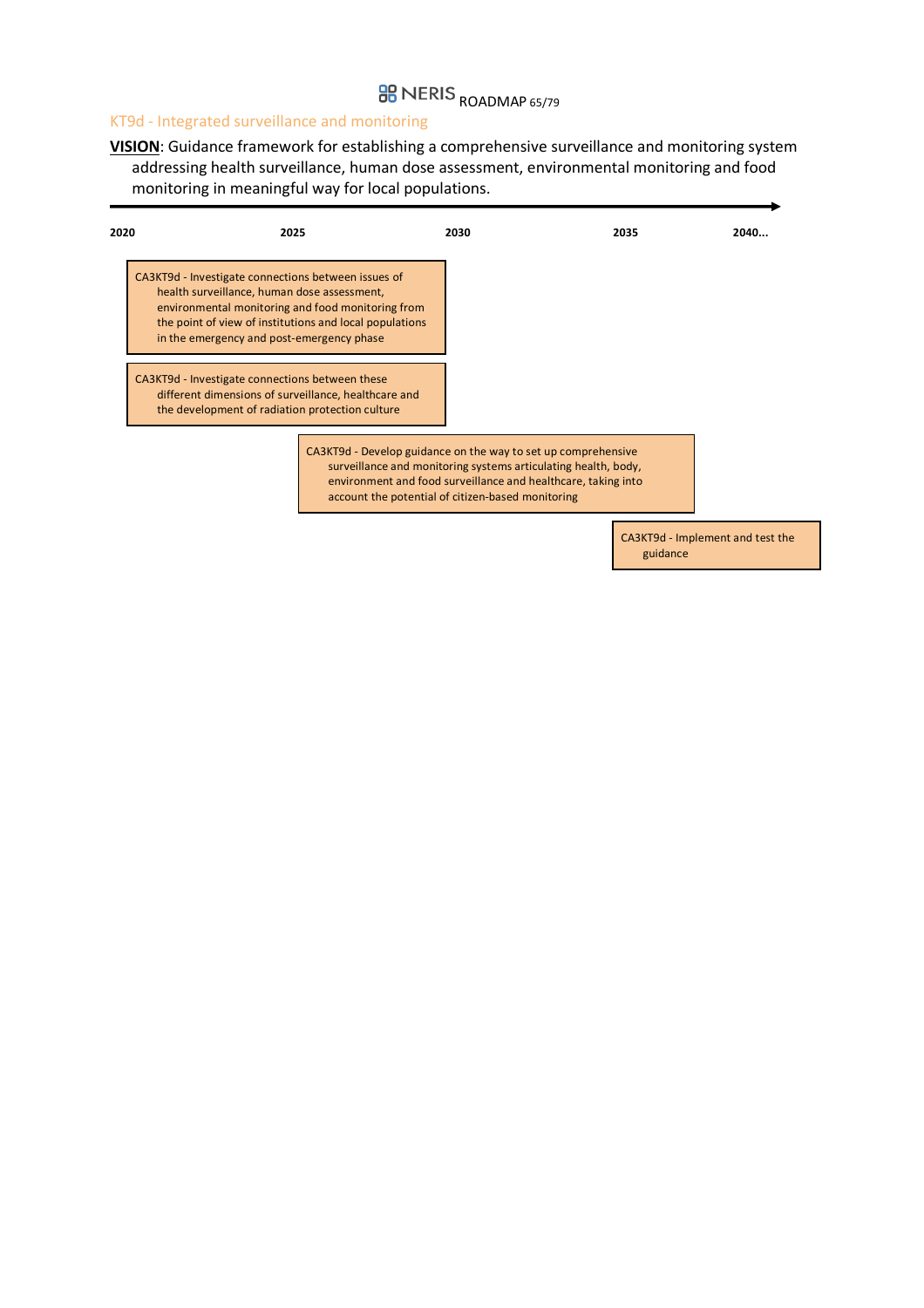#### KT9e - Accident waste management

**VISION**: Guidance framework for managing the environmental and socio-economic issues of various types of wastes (e.g. contaminated materials and goods and waste/effluents produced by decontamination, including non-radioactive waste).

| 2020 | 2025                                                                                                                                                                         |                                                                                                                                                                    | 2030 | 2035                                                                                                                                                                                                                                                                                     | 2040 |
|------|------------------------------------------------------------------------------------------------------------------------------------------------------------------------------|--------------------------------------------------------------------------------------------------------------------------------------------------------------------|------|------------------------------------------------------------------------------------------------------------------------------------------------------------------------------------------------------------------------------------------------------------------------------------------|------|
|      | disposal of solid and liquid wastes)                                                                                                                                         | CA3KT9e - Analyse the environmental and socio-economic<br>aspects of waste management after accidents and<br>incidents (e.g. collection, transport, treatment, and |      |                                                                                                                                                                                                                                                                                          |      |
|      | CA3KT9e - Analyse waste management strategies                                                                                                                                | implemented after the Fukushima-Daiichi NPP accident                                                                                                               |      |                                                                                                                                                                                                                                                                                          |      |
|      | CA3KT9e - Investigate channels and technical, economic,<br>societal aspects and ethical issues for<br>managing/treating and/or recycling radioactive<br>materials and wastes |                                                                                                                                                                    |      |                                                                                                                                                                                                                                                                                          |      |
|      |                                                                                                                                                                              | countries                                                                                                                                                          |      | CA3KT9e - Progressively improve research on waste management issues<br>by integration of feedback from the evolution of Fukushima waste<br>management framework as well as evolution of policy framework of                                                                              |      |
|      |                                                                                                                                                                              | techniques, and associated disposal/storage strategies                                                                                                             |      | CA3KT9e - Explore the feasibility, cost-effectiveness of radioactive waste volume reduction                                                                                                                                                                                              |      |
|      |                                                                                                                                                                              |                                                                                                                                                                    |      | CA3KT9e - Develop tools and methods to inform, debate and deliberate<br>with stakeholders in order to assess various options of radioactive<br>waste management (with a priority for low level and very low<br>activity levels) in various national - political - environmental contexts |      |
|      |                                                                                                                                                                              |                                                                                                                                                                    |      | CA3KT9e - Identify and analyse problematics of long-term waste<br>disposal surveillance                                                                                                                                                                                                  |      |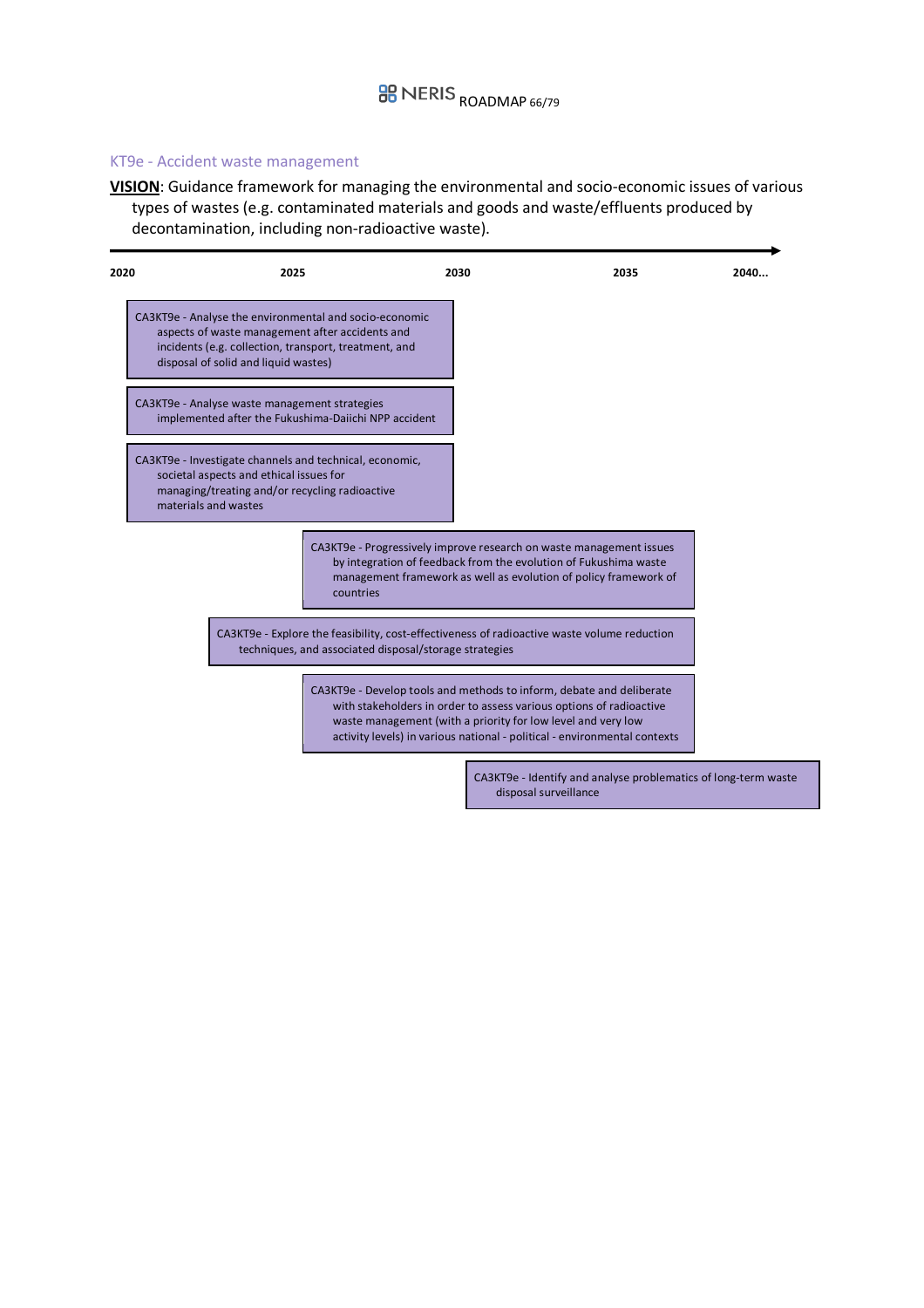## **BB** NERIS ROADMAP 67/79

### KT9f - Radiological protection culture

**VISION**: Guidance framework for establishing a sustainable Radiological Protection Culture in all relevant areas of radiation protection including means to support education and training as well as supervision.

| 2020 | 2025                                                                                                                                                                                              |                                          | 2030                                                                                                                                             | 2035                     | 2040                                                                                                     |
|------|---------------------------------------------------------------------------------------------------------------------------------------------------------------------------------------------------|------------------------------------------|--------------------------------------------------------------------------------------------------------------------------------------------------|--------------------------|----------------------------------------------------------------------------------------------------------|
|      | CA3KT9f - Investigate the role of radiation protection culture,<br>in particular its contribution to the protection system<br>and whether it can improve health and well-being                    |                                          |                                                                                                                                                  |                          |                                                                                                          |
|      | CA3KT9f - Development of tools, methods, processes to<br>build, maintain and transmit RP culture in all aspects of<br>emergency management with due consideration of the<br>needs of stakeholders |                                          |                                                                                                                                                  |                          |                                                                                                          |
|      |                                                                                                                                                                                                   | parents, pregnant women, medical doctors | CA3KT9f - Development of guidance for enhancing RP culture for specific<br>publics (communities around nuclear installations, schools, patients, |                          |                                                                                                          |
|      |                                                                                                                                                                                                   |                                          | CA3KT9f - Development of appropriate education and training means                                                                                |                          |                                                                                                          |
|      |                                                                                                                                                                                                   |                                          |                                                                                                                                                  | mechanisms to quantify a | CA3KT9f - Development of procedures<br>how to use the RP culture in the<br>operational world and develop |

successful implementation of RP

culture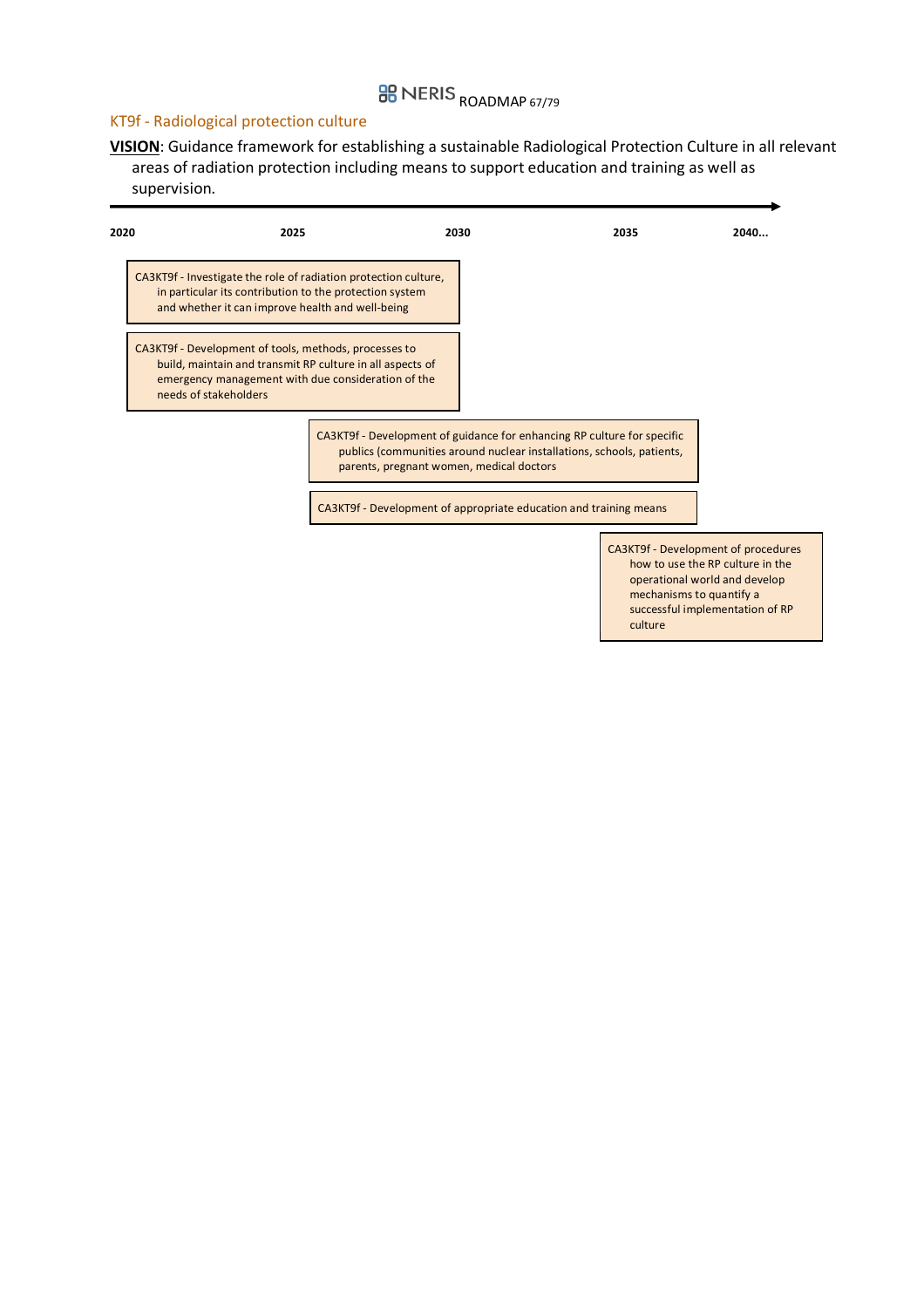## **BB** NERIS ROADMAP 68/79

### **Annex: Adequacy of the NERIS roadmap and research challenges with the game changers of the MELODI - ALLIANCE - NERIS - EURADOS - EURAMED - SHARE Joint Roadmap for radiation protection research, and with CONCERT projects' (CONFIDENCE, TERRITORIES, ENGAGE, SHAMISEN, SHAMISEN-SINGS) recommendations**

|                                                                                                                           |                                                                                                                                                       |                                                                                                                                                                                                                                                                                                                    |                        | <b>Links with NERIS</b><br>key topics (KT) of<br><b>Challenge Areas</b><br>(CA) for research |                 |  |
|---------------------------------------------------------------------------------------------------------------------------|-------------------------------------------------------------------------------------------------------------------------------------------------------|--------------------------------------------------------------------------------------------------------------------------------------------------------------------------------------------------------------------------------------------------------------------------------------------------------------------|------------------------|----------------------------------------------------------------------------------------------|-----------------|--|
| <b>SOURCE</b>                                                                                                             | <b>GAME CHANGERS /</b><br><b>THEMATICS</b>                                                                                                            | <b>RESEARCH TOPICS /</b><br><b>RECOMMENDATIONS</b>                                                                                                                                                                                                                                                                 | CA <sub>1</sub>        | CA <sub>2</sub>                                                                              | CA <sub>3</sub> |  |
| <b>JOINT ROADMAP -</b><br>C.<br>Understanding<br>radiation-<br>related effects<br>on non-human<br>biota and<br>ecosystems | C1. Resolving the<br>controversy with<br>regard to the effects<br>on wildlife reported in<br>the Chernobyl and<br><b>Fukushima exclusion</b><br>zones | • Characterize the influence of<br>exposures on populations in<br>contaminated environments<br>• Identify the key factors determining<br>the variation in population's<br>sensitivity to radiation<br>• Identify and validate biomarkers of<br>exposure and effects that are<br>relevant at the population's level | KT <sub>3</sub><br>b   | KT4                                                                                          |                 |  |
|                                                                                                                           | C <sub>2</sub> . Determine the effects<br>of radiation on<br>ecosystem functioning                                                                    | • Effects at community level<br>(micro/meso/cosmos) & exposure<br>characterization under realistic<br>conditions<br>• Ecological models for risk<br>assessment<br>• Ecosystems dynamics modelling                                                                                                                  | KT <sub>3</sub><br>KT1 | KT4<br>KT4                                                                                   |                 |  |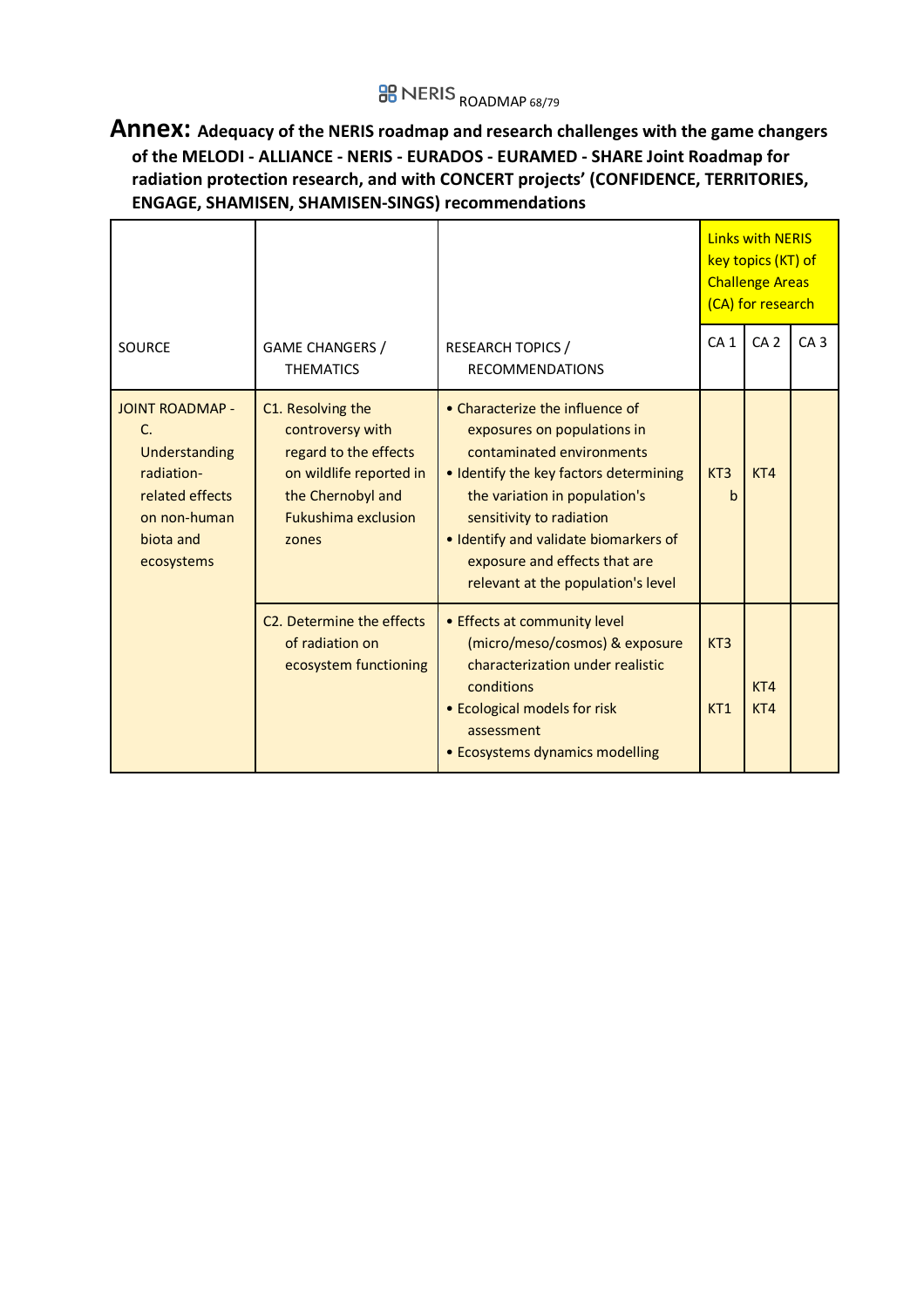# **BB** NERIS ROADMAP 69/79

| <b>JOINT ROADMAP -</b><br>F. Integrated<br>approach to<br>environmental<br>exposure and<br>risk assessment<br>from ionising<br>radiation | F1. Getting a robust<br>prediction of the<br>human food chain<br>radiological<br>contamination, for an<br>integrated dose and<br>risk assessment of<br>(post)emergency<br>situations | • Meta-analysis and data re-<br>interpretation, data management<br>• Identify most promising models and<br>adapt<br>• Upgraded models for dispersion and<br>transfer assessment in marine and<br>surface water ecosystems<br>• Upgraded models for dispersion and<br>transfer assessment in terrestrial<br>ecosystems (agricultural, natural,<br>urban)                                                                                                                                                                                                               | KT <sub>3</sub><br>KT1<br>d<br>KT1<br>KT1<br>b<br>KT1      | KT4<br>KT4                                                |                              |
|------------------------------------------------------------------------------------------------------------------------------------------|--------------------------------------------------------------------------------------------------------------------------------------------------------------------------------------|-----------------------------------------------------------------------------------------------------------------------------------------------------------------------------------------------------------------------------------------------------------------------------------------------------------------------------------------------------------------------------------------------------------------------------------------------------------------------------------------------------------------------------------------------------------------------|------------------------------------------------------------|-----------------------------------------------------------|------------------------------|
|                                                                                                                                          | F2. Identifying and<br>quantifying the key<br>processes that<br>influence radionuclide<br>behavior in existing<br>environmental<br>contamination<br>situations                       | • Meta-analysis and data re-<br>interpretation, data management<br>· Identify most relevant mechanistic<br>models and adapt<br>• Upgraded models for dispersion and<br>transfer assessment in ecosystems<br>• Upgraded models for dose impact<br>and assessment<br>• Guidance for sustainable<br>management (including<br>remediation approaches) of<br>contaminated sites                                                                                                                                                                                            | KT <sub>3</sub><br>C<br>KT1<br>KT1<br>KT <sub>3</sub><br>b | KT4<br>KT4<br>KT4<br>KT4                                  | KT7d                         |
|                                                                                                                                          | F3. Integrating risk<br>assessment and<br>management<br>(consistent exposure<br>assessments for<br>humans and wildlife;<br>risk integration for<br>radiation and other<br>stressors) | • Identification stages of different<br>assessment processes to be<br>integrated and structure/construct<br>datasets, models, DSS<br>· Dispersion, transfer, impact<br>assessment models<br>• Integrate uncertainty and variability<br>from exposure and effects<br>characterization into<br>characterization<br>• Integrate human and environmental<br>protection frameworks<br>• Integrate the risk assessment<br>frameworks for ionising radiation<br>and chemicals<br>· Provide a multi-criteria perspective<br>including DSS for an optimised<br>decision-making |                                                            | KT4<br>KT <sub>6</sub><br>KT4<br>KT5<br>KT4<br>KT4<br>KT5 | KT7b<br>KT7e<br>KT7a<br>KT9c |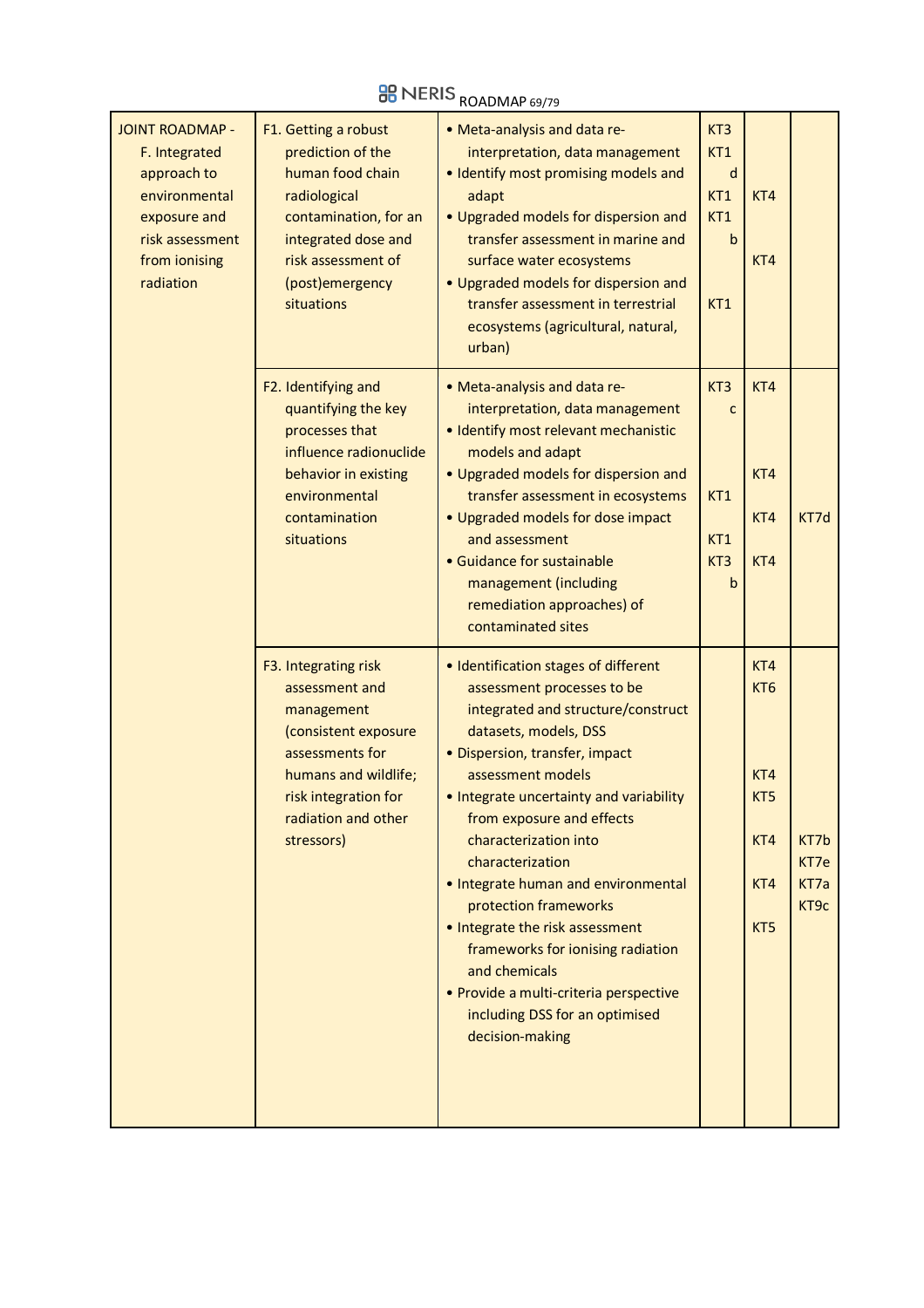# **BB** NERIS ROADMAP 70/79

| <b>JOINT ROADMAP -</b><br>G. Optimise<br>emergency and<br>recovery<br>preparedness<br>and response<br>G1 - Change of<br>radiological<br>impact<br>assessments, | G1a. Radiological impact<br>assessments, decision<br>support and response<br>and recovery strategy | • Development of better methods for<br>decision-making under high<br>uncertainties<br>• Use of AI and big data to developed<br>DSS allowing end users to define<br>their objectives/goals and the<br>system identifies the best strategies<br>to achieve the specified<br>objectives/goals with pros and cons<br>automatically | KT4<br>KT5<br>KT <sub>6</sub>        | KT9c                                 |
|----------------------------------------------------------------------------------------------------------------------------------------------------------------|----------------------------------------------------------------------------------------------------|--------------------------------------------------------------------------------------------------------------------------------------------------------------------------------------------------------------------------------------------------------------------------------------------------------------------------------|--------------------------------------|--------------------------------------|
| decision support<br>and response<br>and recovery<br>strategy by<br><b>Artificial</b>                                                                           | G1b. Participatory<br>processes                                                                    | Further developments on the<br>participatory process in emergency<br>and recovery situations                                                                                                                                                                                                                                   | KT5                                  | KT7b<br>KT7c<br>KT8a<br>KT8c<br>KT9f |
| Intelligence and<br>big data                                                                                                                                   | G1c. Holistic management<br>of the radiological<br>situation                                       | • Improve the understanding of<br>secondary effets health<br>consequences, economic, societal<br>and ethical aspects including<br>environmental characteristics<br>• Development of better mechanistic<br>models that better predict the<br>evolution of the contamination                                                     | KT4<br>KT4<br>KT <sub>6</sub><br>KT4 | KT7b<br>KT7d<br>KT9b<br>KT9c<br>KT7d |
|                                                                                                                                                                |                                                                                                    | • Improved countermeasures<br>strategies with better<br>implementation and lifting                                                                                                                                                                                                                                             | KT <sub>6</sub>                      | KT7a                                 |
|                                                                                                                                                                |                                                                                                    | strategies tailored to the area and<br>situation (e.g. use of OILs)<br>• Development of improved<br>decontamination strategies and<br>waste management procedures                                                                                                                                                              | KT4<br>KT5                           | KT7d<br>KT <sub>9e</sub>             |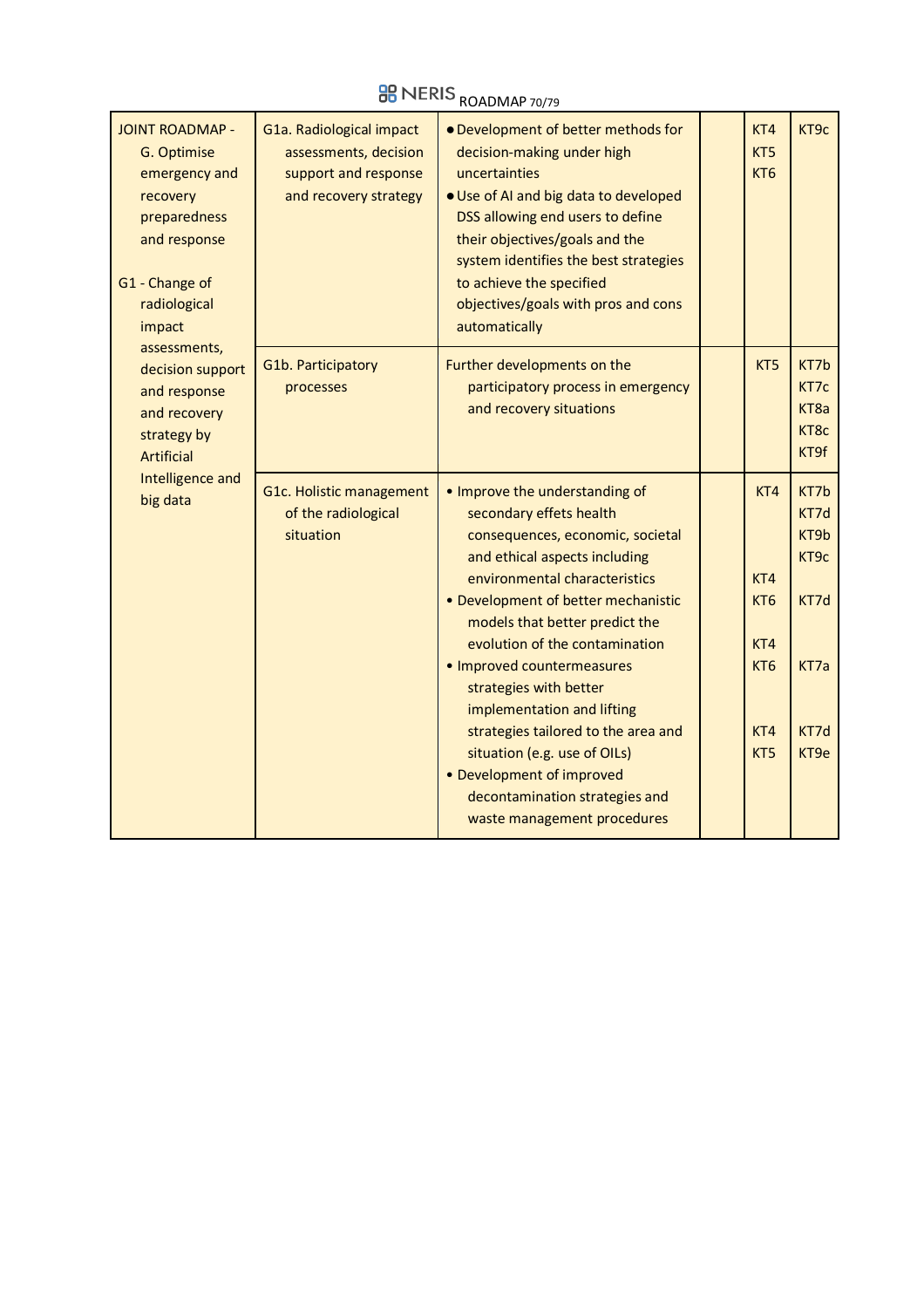# **BB** NERIS ROADMAP 71/79

| <b>JOINT ROADMAP -</b><br>G. Optimise<br>emergency and<br>recovery<br>preparedness                                                                                                                        | G2a. Novels threats and<br>accident scenarios<br>arising from new and<br>future technologies | Development of processes and tools<br>for integrating the monitoring<br>results from experts and lay<br>people, use of advanced<br>monitoring                                     | KT2                                                 | KT4<br>KT <sub>6</sub> | KT <sub>8c</sub><br>KT9d |
|-----------------------------------------------------------------------------------------------------------------------------------------------------------------------------------------------------------|----------------------------------------------------------------------------------------------|-----------------------------------------------------------------------------------------------------------------------------------------------------------------------------------|-----------------------------------------------------|------------------------|--------------------------|
| and response<br>G <sub>2</sub> - Further<br>development of<br>risk assessment<br>and risk                                                                                                                 | G2b. Combination of<br>modelling and<br>simulation                                           | Combination of inverse modelling and<br>monitoring techniques via data<br>assimilation techniques for source<br>term reconstruction and detecting<br>of unknown release locations | KT <sub>1</sub><br>KT2<br>a<br>KT <sub>3</sub><br>a | KT <sub>6</sub>        |                          |
| management<br>approaches and<br>technological<br>capabilities to<br>cope with novel<br>threats and<br>accident<br>scenarios arising<br>from new and<br>future nuclear<br>and radiological<br>technologies | G2c. Improved modelling                                                                      | Development of inverse modelling<br>techniques                                                                                                                                    | KT1                                                 | KT <sub>6</sub>        | KT <sub>9a</sub>         |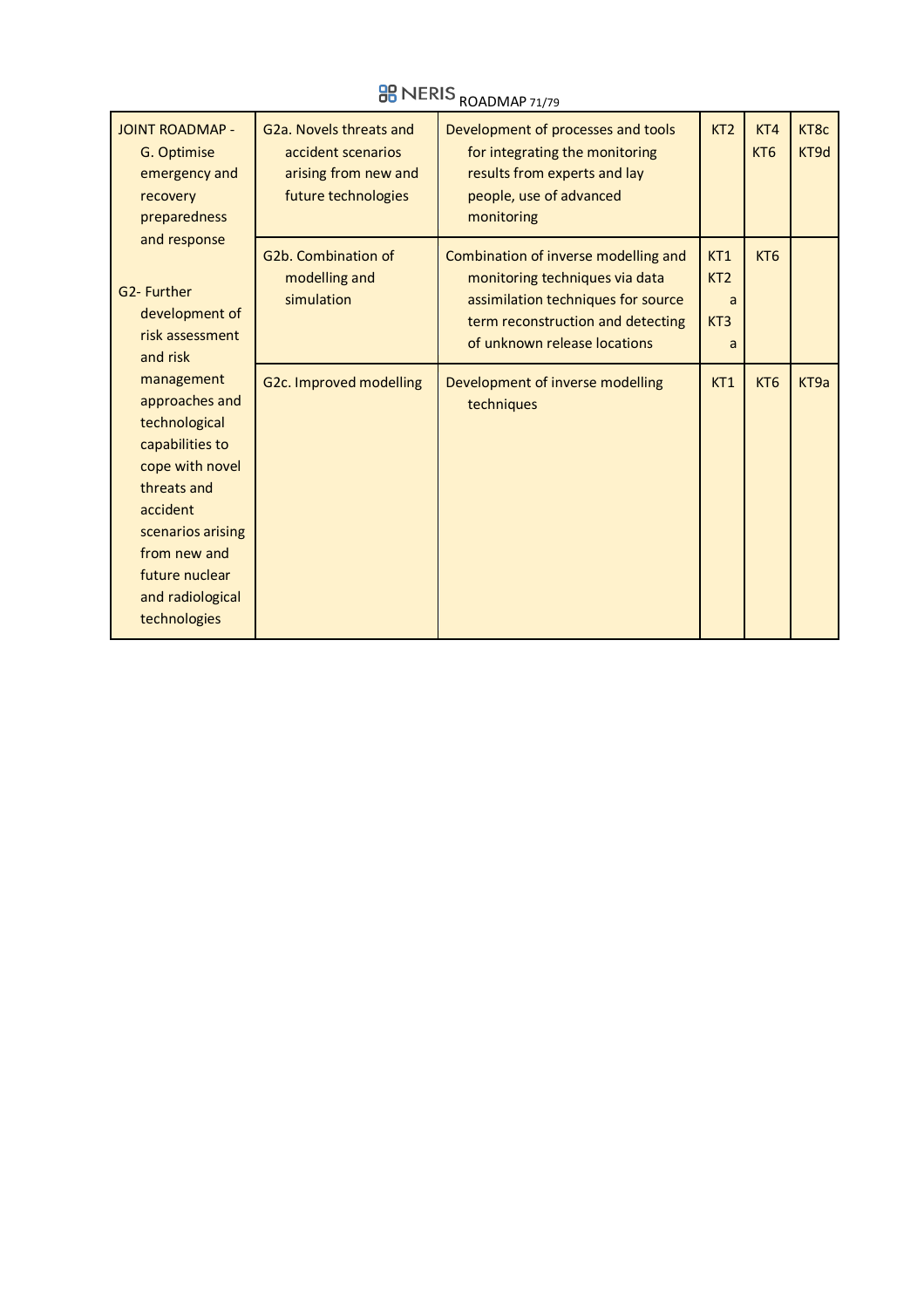|  | $\frac{16}{16}$ NERIS ROADMAP 72/7 |
|--|------------------------------------|
|--|------------------------------------|

| <b>JOINT ROADMAP -</b><br>H. Radiation<br><b>Protection and</b><br>Society                                           | H1a. Better alignment<br>of research and<br>practice in RP with<br>the values, needs<br>and expectations of        | Co-create integrated research design to<br>address priority research topics                                                                 | KT5                                       | KT7b<br>KT7c                             |
|----------------------------------------------------------------------------------------------------------------------|--------------------------------------------------------------------------------------------------------------------|---------------------------------------------------------------------------------------------------------------------------------------------|-------------------------------------------|------------------------------------------|
| H1 - Better<br>alignment of<br>research and<br>practice in RP                                                        | society                                                                                                            | Development of better conceptual<br>frameworks and models to integrate<br>diverse radiation protection<br>knowledge                         | KT4<br>KT <sub>5</sub><br>KT <sub>6</sub> | KT7b<br>KT7c                             |
| with the values,<br>needs and<br>expectation of<br>society, through<br>effective                                     |                                                                                                                    | Gap analysis of ethical and societal<br>dimensions of emerging technological<br>research and responses                                      |                                           | KT9b                                     |
| research<br>translation<br>mechanisms,<br>development of                                                             | H1b. Effective<br>mechanisms for RP<br>research<br>translation into                                                | Develop and implement novel forms of<br>civic engagement, including<br>advancement of innovative<br>technological interventions             | KT5                                       | KT7b<br>KT7c<br>KT <sub>8c</sub><br>KT9f |
| systematic<br>approaches to<br>inclusion of<br>societal<br>dimensions at all                                         | practice, policy or<br>further research                                                                            | Characterise and embed reflexive<br>research and innovation RP practices                                                                    | KT <sub>6</sub>                           | KT7b<br>KT7c                             |
| levels of the RP<br>system and<br>methodological<br>innovation<br>enabling<br>transdisciplinarit<br>y in RP research |                                                                                                                    | <b>Build capacity for anticipatory research</b><br>culture and RP structures                                                                | KT <sub>6</sub>                           | KT7b<br>KT7c<br>KT9f                     |
|                                                                                                                      |                                                                                                                    | Build and test new approaches to build<br>and maintain trust                                                                                | KT <sub>5</sub><br>KT <sub>6</sub>        | KT7b<br>KT7c<br>KT8a<br>KT9f             |
|                                                                                                                      | H1c. Development of<br>systematic<br>approaches to<br>inclusions of<br>societal dimensions<br>at all levels of the | Further advance theory on science and<br>society interactions in RP                                                                         | KT5                                       | KT7a<br>KT7b<br>KT7c<br>KT8a<br>KT9c     |
|                                                                                                                      | <b>RP</b> system                                                                                                   | Develop tools for anticipation, integrating<br>perspectives from multiple voices<br>(expert and lay)                                        | KT <sub>5</sub><br>KT <sub>6</sub>        | KT7a<br>KT7b<br>KT7c<br>KT8c<br>KT9f     |
|                                                                                                                      |                                                                                                                    | Develop combination of qualitative and<br>quantitative methods via novel<br>research designs for holistic<br>understanding of RP situations | KT5                                       | KT7b<br>KT7c<br>KT7e                     |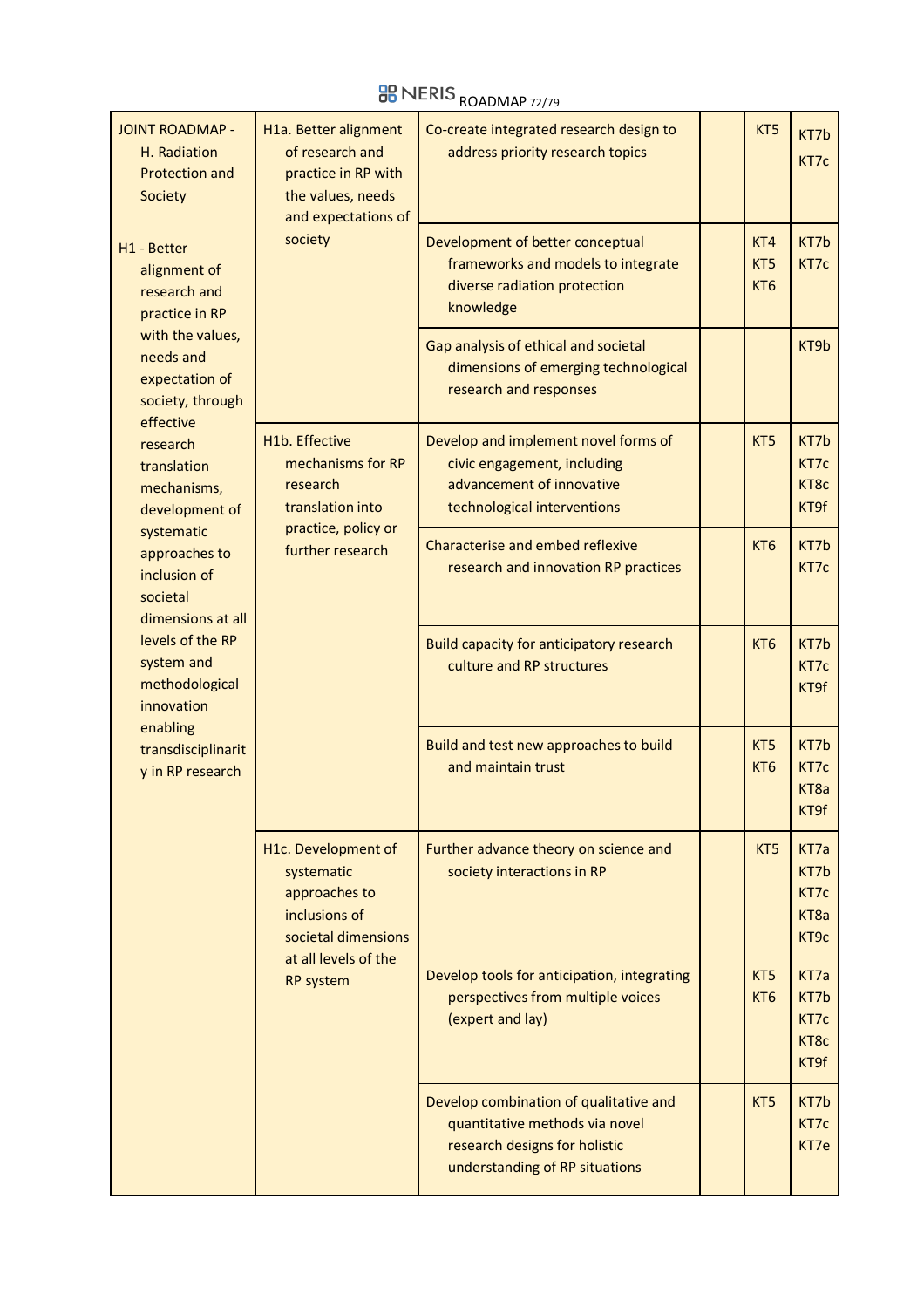## **BB** NERIS ROADMAP 73/79

| <b>CONFIDENCE 1</b>  | I. Governance                   | Clarify roles and responsibilities of the<br>different actors involved in the<br>decision-making process to better<br>coordinate their actions in a<br>context of uncertainty   |                 | KT7b<br>KT7c                     |
|----------------------|---------------------------------|---------------------------------------------------------------------------------------------------------------------------------------------------------------------------------|-----------------|----------------------------------|
| <b>CONFIDENCE 2</b>  |                                 | Set up a stakeholder network to<br>facilitate the involvement of local<br>actors in the preparedness of<br>emergency response and recovery                                      |                 | KT7b<br>KT7c<br>KT8c<br>KT9f     |
| <b>CONFIDENCE 3</b>  |                                 | Develop a dynamic approach to<br>implement more flexible decision-<br>making processes                                                                                          |                 | KT7a<br>KT7b                     |
| <b>CONFIDENCE 4</b>  | II. Environment                 | Better consider the seasonality and<br>characteristics of agricultural and<br>animal productions to adapt<br>countermeasures and protective<br>actions to the actual situations | KT1<br>c        | KT7c<br>KT7d                     |
| <b>CONFIDENCE 5</b>  |                                 | Further develop or maintain a<br>comprehensive and effective<br>monitoring capability                                                                                           | KT <sub>2</sub> | KT9d                             |
| <b>CONFIDENCE 6</b>  |                                 | Anticipate the waste consequences<br>linked to the protective decisions<br>and prepare the means for an<br>appropriate management                                               |                 | KT <sub>9e</sub>                 |
| <b>CONFIDENCE 7</b>  | III. Human health and<br>safety | Set up a framework for implementing<br>health surveillance strategy                                                                                                             |                 | KT <sub>9a</sub><br>KT9d         |
| <b>CONFIDENCE 8</b>  | IV. Social                      | Gather information on post-disaster<br>behaviour of the population and<br>adapt, if necessary, the emergency<br>response strategies.                                            |                 | KT7b                             |
| <b>CONFIDENCE 9</b>  |                                 | Investigate innovative strategies of<br>communication on uncertainties<br>related to the implementation of<br>protective actions                                                |                 | KT8b                             |
| <b>CONFIDENCE 10</b> | V. Economy                      | Further develop decision support tools<br>integrating potential economic<br>impacts of protection strategies                                                                    |                 | KT7a<br>KT7d<br>KT <sub>9c</sub> |
| <b>CONFIDENCE 11</b> |                                 | Identify financial supports and<br>mechanisms rapidly available to<br>resume economic activities as of<br>the transition phase                                                  |                 | KT7d<br>KT9c                     |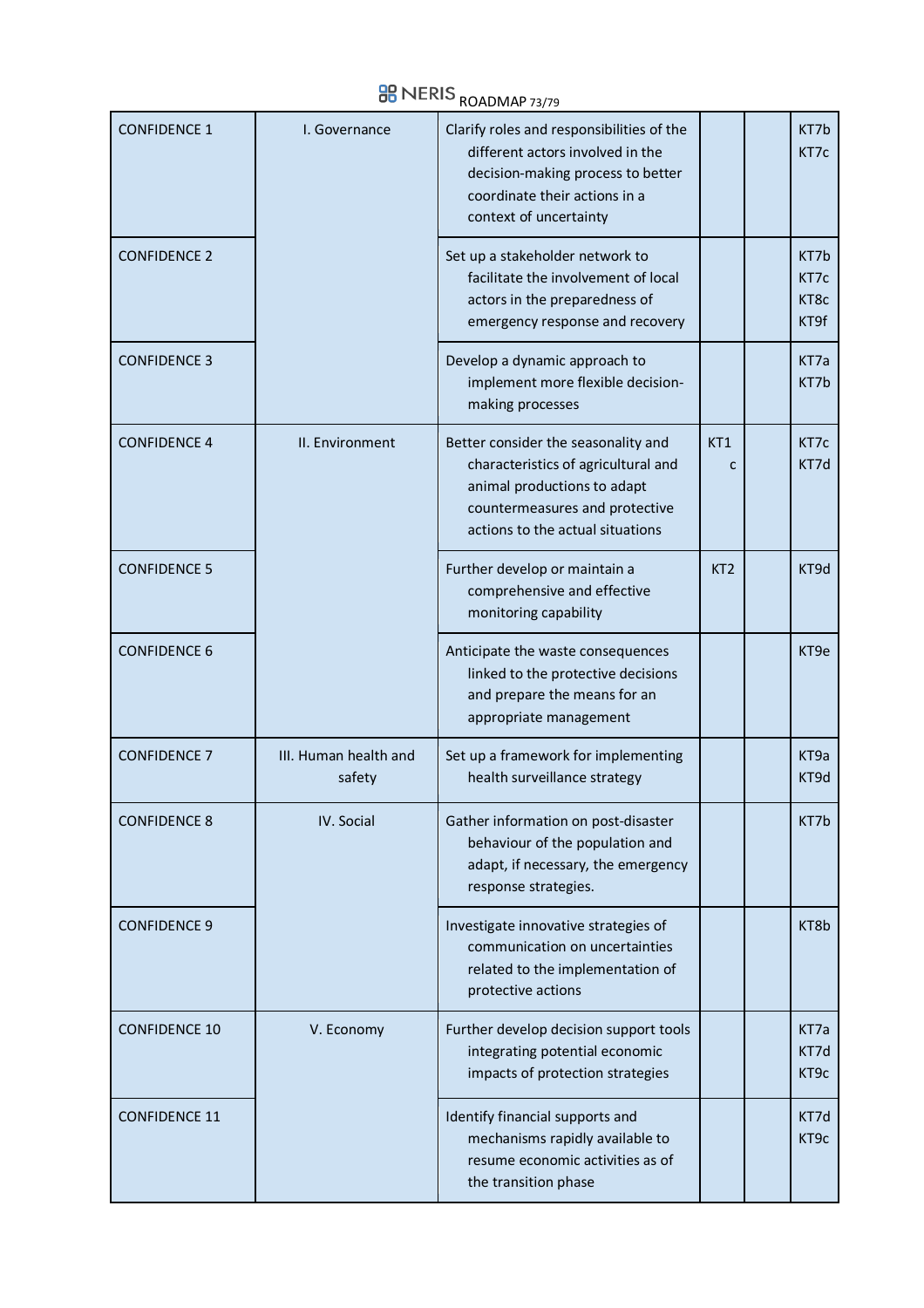| <b>CONFIDENCE 12</b> |                                                | Consider the needs of socio-economic<br>actors to promote an early<br>resumption of economic activities                                                |  | KT7c<br>KT <sub>9c</sub>                             |
|----------------------|------------------------------------------------|--------------------------------------------------------------------------------------------------------------------------------------------------------|--|------------------------------------------------------|
| <b>CONFIDENCE 13</b> | VI. Transversal issues                         | Foster the production and the<br>provision of comprehensive<br>information for the decision-<br>making process                                         |  | KT7a<br>KT7d<br>KT8c<br>KT9f                         |
| <b>CONFIDENCE 14</b> |                                                | Improve the support of information<br>reflecting uncertainties inherent in<br>the situation to better guide<br>decision-makers                         |  | KT7a<br>KT7d                                         |
| <b>TERRITORIES 1</b> | I. Governance                                  | Develop tools and criteria to foster<br>human resilience in governance                                                                                 |  | KT7b<br>KT7c<br>KT <sub>9f</sub>                     |
| <b>TERRITORIES 2</b> |                                                | Design post-accident governance<br>patterns to foster human<br>resilience, clarify the actors role<br>and responsibilities and enhance<br>coordination |  | KT7b<br>KT7c<br>KT9f                                 |
| <b>TERRITORIES 3</b> | II. Rehabilitation of living<br>conditions     | Engage dialogue with local<br>stakeholders to better address the<br>notion of "affected community"<br>and anticipate post-accident<br>provisions       |  | KT7b<br>KT7d<br>KT <sub>9f</sub>                     |
| <b>TERRITORIES 4</b> |                                                | Better understand the financial<br>mechanisms that can help the<br>affected community                                                                  |  | KT <sub>9c</sub>                                     |
| <b>TERRITORIES 5</b> |                                                | Develop decision support tools to<br>enlighten decision and choices of<br>remediation strategies and options                                           |  | KT7a                                                 |
| <b>TERRITORIES 6</b> |                                                | Anticipate waste management<br>difficulties in building a strategy in<br>relation with populations                                                     |  | KT9e                                                 |
| <b>TERRITORIES 7</b> | III. Reliable co-<br>constructed<br>monitoring | Sustain long-term citizen awareness<br>with the creation and<br>intergenerational transmission of a<br>radiological protection culture                 |  | KT7c<br>KT <sub>8c</sub><br>KT9d<br>KT <sub>9f</sub> |
| <b>TERRITORIES 8</b> |                                                | Encourage an integrated radiological<br>monitoring system and the<br>implementation of a joint database<br>platform                                    |  | KT <sub>8c</sub><br>KT9d<br>KT <sub>9f</sub>         |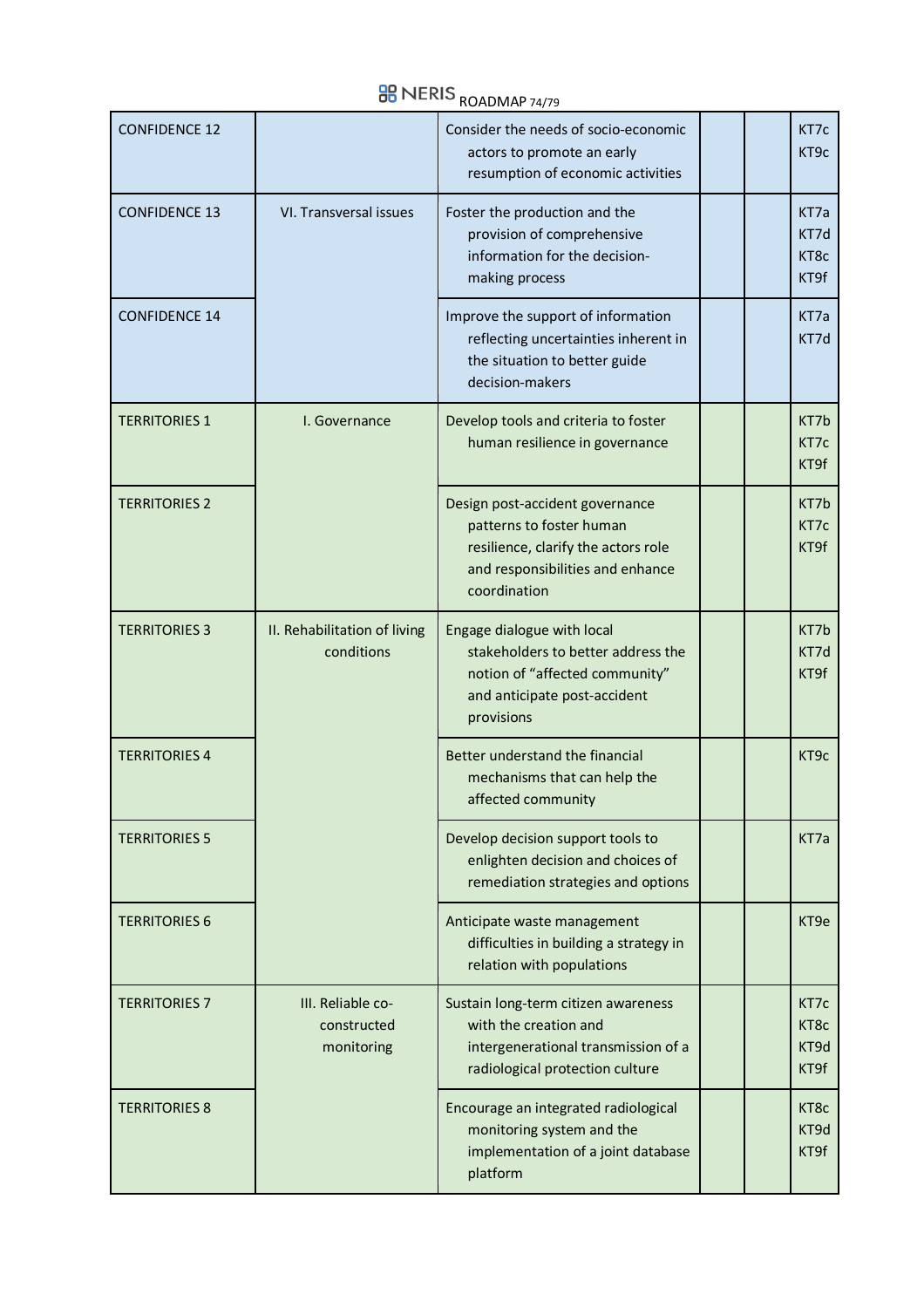## **BB** NERIS ROADMAP 75/79

| <b>TERRITORIES 9</b>  |                                                            | Develop hubs of co-expertise for<br>monitoring data interpretation and<br>analysis                                                                                           |                                  | KT <sub>8c</sub><br>KT9d                             |
|-----------------------|------------------------------------------------------------|------------------------------------------------------------------------------------------------------------------------------------------------------------------------------|----------------------------------|------------------------------------------------------|
| <b>TERRITORIES 10</b> | IV. Technical tools serving<br>post-accident<br>governance | Use measurement and modelling<br>appropriately to characterise the<br>contamination                                                                                          | KT <sub>3</sub>                  | KT7d                                                 |
| <b>TERRITORIES 11</b> |                                                            | Consider the complexity in assessing<br>radiological exposures to non-<br>human biota                                                                                        | KT1<br>d<br>KT <sub>3</sub><br>b |                                                      |
| <b>TERRITORIES 12</b> |                                                            | Establish a dialogue about<br>uncertainties and their impact on<br>assessment                                                                                                |                                  | KT7d<br>KT <sub>8c</sub><br>KT9f                     |
| <b>ENGAGE 1</b>       | I. Governance                                              | Broaden the motivations for<br>stakeholder participation to create<br>more meaningful participation                                                                          |                                  | KT7b<br>KT7c<br>KT8a<br>KT9f                         |
| <b>ENGAGE 2</b>       |                                                            | Broadening the scope of participation<br>in radiation protection EPR & R                                                                                                     |                                  | KT7b<br>KT7c<br>KT <sub>8a</sub><br>KT9f             |
| <b>ENGAGE 3</b>       |                                                            | Recognise the role of informal<br>stakeholder engagement in EPR &<br>R                                                                                                       |                                  | KT7b<br>KT7c<br>KT <sub>8a</sub><br>KT <sub>9f</sub> |
| <b>ENGAGE 4</b>       |                                                            | Integrate stakeholder engagement in<br>EPR & R plans and policies                                                                                                            |                                  | KT7b<br>KT7c<br>KT <sub>8a</sub><br>KT <sub>9f</sub> |
| <b>ENGAGE 5</b>       | II. Communication                                          | Establish strategies for continuous 2-<br>way communication about<br>emergency and recovery planning,<br>tailored to specific stakeholders for<br>both local and wider areas |                                  | KT7a<br>KT8b<br>KT9f                                 |
| <b>ENGAGE 6</b>       | III. Culture                                               | Elaborate a strategy to foster the<br>development of radiological<br>protection culture in the<br>preparedness phase                                                         |                                  | KT7b<br>KT7c<br>KT <sub>8a</sub><br>KT <sub>9f</sub> |
| <b>SHAMISEN 22</b>    | I. Evacuation                                              | Have plans for lifting of evacuation<br>orders as soon as possible to<br>minimise the adverse effects of                                                                     |                                  | KT7c                                                 |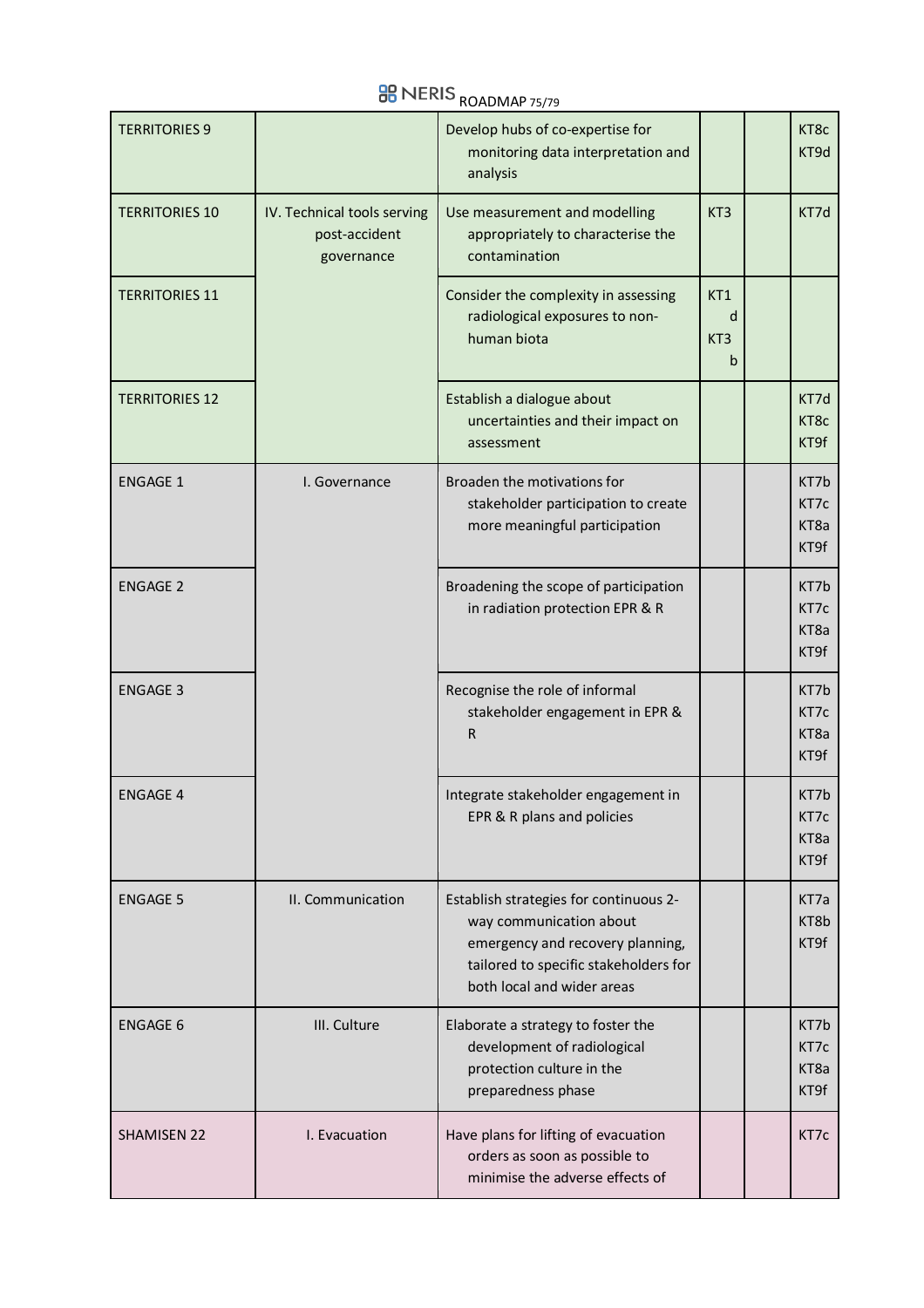|                    |                                    | evacuation on physical and mental<br>health of evacuees, and<br>communities.                                                                                                                                                                                                                                  |  |                                          |
|--------------------|------------------------------------|---------------------------------------------------------------------------------------------------------------------------------------------------------------------------------------------------------------------------------------------------------------------------------------------------------------|--|------------------------------------------|
| <b>SHAMISEN 3</b>  | II. Health surveillance            | Encourage a health surveillance<br>strategy that targets the overall<br>well-being of populations and not<br>only addresses radiation effects,<br>but also psychosocial and socio-<br>economic impacts induced by the<br>consequences of a nuclear<br>accident.                                               |  | KT7c<br>KT7d<br>KT9a<br>KT <sub>9f</sub> |
| <b>SHAMISEN 6</b>  |                                    | Adapt dosimetry and individual<br>exposure monitoring to the<br>exposure pathways, the phase of<br>the accident, the general situation<br>and the different concerns and<br>needs of people and society, and<br>where needed, improve or<br>establish new approaches of dose<br>assessment                    |  | KT8c<br>KT <sub>9a</sub>                 |
| <b>SHAMISEN 7</b>  |                                    | Build a radiation protection culture<br>between radiation protection<br>experts, healthcare workers,<br>professionals and the general<br>public.                                                                                                                                                              |  | KT7b<br>KT9f                             |
| <b>SHAMISEN 24</b> |                                    | Expand support for affected<br>populations to take into account<br>social and economic upheavals<br>caused by the accident on<br>infrastructures and community<br>welfare                                                                                                                                     |  | KT <sub>9a</sub><br>KT <sub>9c</sub>     |
| <b>SHAMISEN 8</b>  | III. Communication and<br>Training | Establish early response and<br>communication protocols with<br>responsibilities and roles clearly<br>laid out. Engage relevant<br>stakeholders in the establishment<br>of these protocols, and prepare the<br>necessary material and channels to<br>communicate with the public<br>(including social media). |  | KT7c<br>KT8b<br>KT9f                     |
| <b>SHAMISEN 10</b> |                                    | Prepare and facilitate training and<br>education material and resources<br>adapted to healthcare and other<br>professionals, as well as other<br>stakeholders.                                                                                                                                                |  | KT7c<br>KT7f<br>KT <sub>9f</sub>         |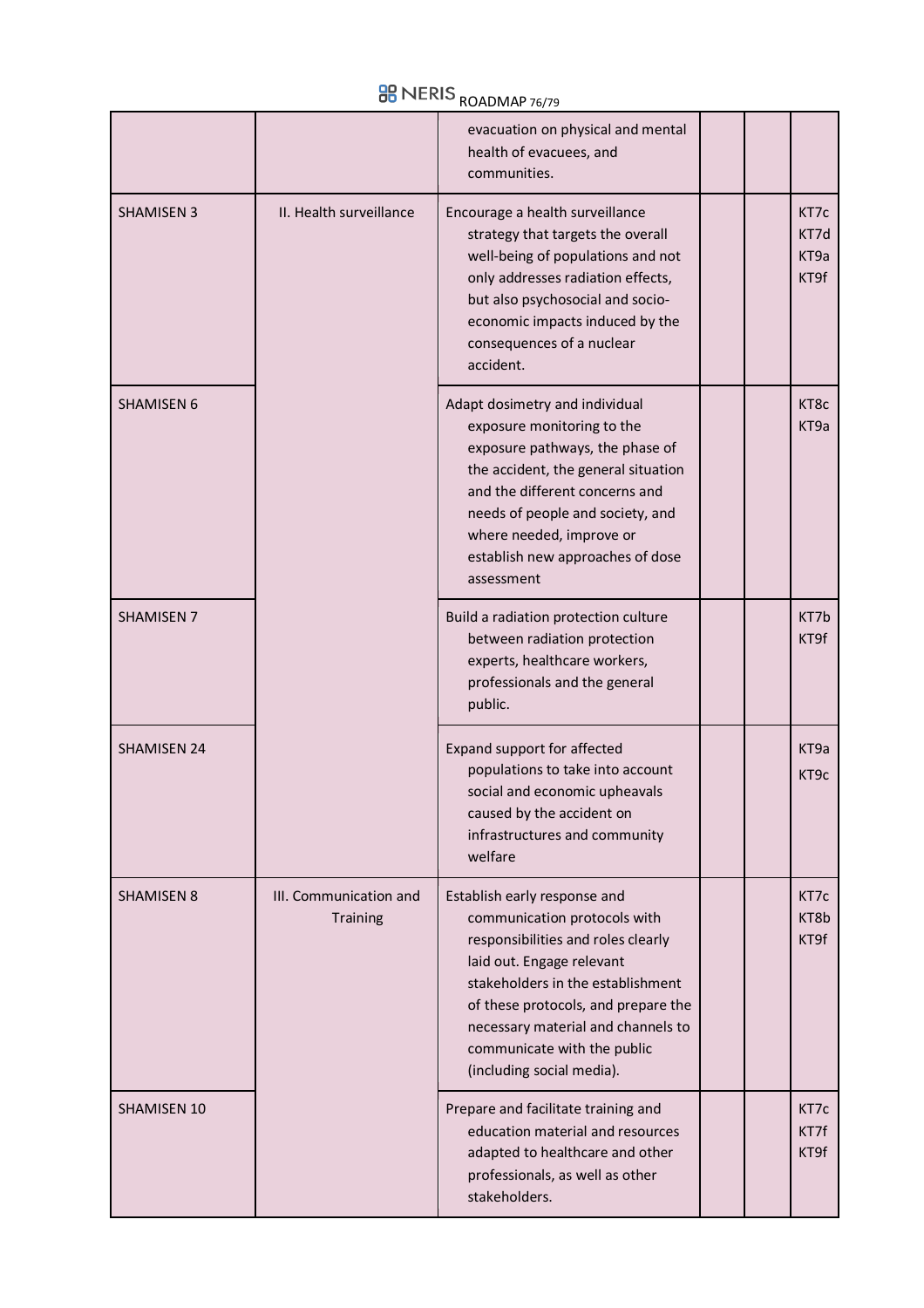## **BB** NERIS ROADMAP 77/79

| <b>SHAMISEN 14</b> |                    | Ensure prompt sharing of accurate and<br>reliable information (e.g., plant<br>conditions, radiation dose,<br>radiation protection actions)<br>between nuclear plant<br>representatives, authorities,<br>experts and the population.                                                                                                     |                 | KT7f<br>KT8b<br>KT <sub>8c</sub><br>KT9d                                     |
|--------------------|--------------------|-----------------------------------------------------------------------------------------------------------------------------------------------------------------------------------------------------------------------------------------------------------------------------------------------------------------------------------------|-----------------|------------------------------------------------------------------------------|
| <b>SHAMISEN 21</b> |                    | Build networks of experts - local<br>facilitators - population to assist<br>with the dissemination of scientific<br>information and facilitate two-way<br>communication through the<br>creation of dialogue spaces where<br>affected people can voice their<br>needs and worries and receive<br>practical advice on everyday life.      |                 | KT7b<br>KT7c<br>KT7d<br>KT8a<br>KT8b<br>KT <sub>8c</sub><br>KT <sub>9f</sub> |
| <b>SHAMISEN 23</b> |                    | Consider the preferences of people<br>living in affected areas when<br>deciding whether mitigation<br>actions should be revised, lifted or<br>extended according to the<br>evolution of the situation (e.g.<br>individual dose monitoring,<br>decontamination of living places,<br>psychosocial assistance, foodstuff<br>surveillance). |                 | KT7c<br>KT7d<br>KT8b                                                         |
| <b>SHAMISEN 28</b> |                    | Foster long-term participation of<br>affected populations and<br>communities by engaging them in<br>decision-making, particularly with<br>regard to health surveillance, with<br>the aim of improving the<br>relevance, efficiency and<br>acceptability of the interventions<br>and maintaining radiation<br>protection awareness.      |                 | KT7c<br>KT <sub>8a</sub><br>KT9d<br>KT9f                                     |
| <b>SHAMISEN 18</b> | V. Dose assessment | Provide support to populations who<br>wish to make their own<br>measurements, recommending<br>reliable equipment and resources<br>(e.g., apps, social media,<br>information centres) that can<br>contribute to the characterisation<br>of population exposure and its<br>evolution.                                                     | KT <sub>2</sub> | KT <sub>8c</sub><br>KT9d<br>KT9f                                             |